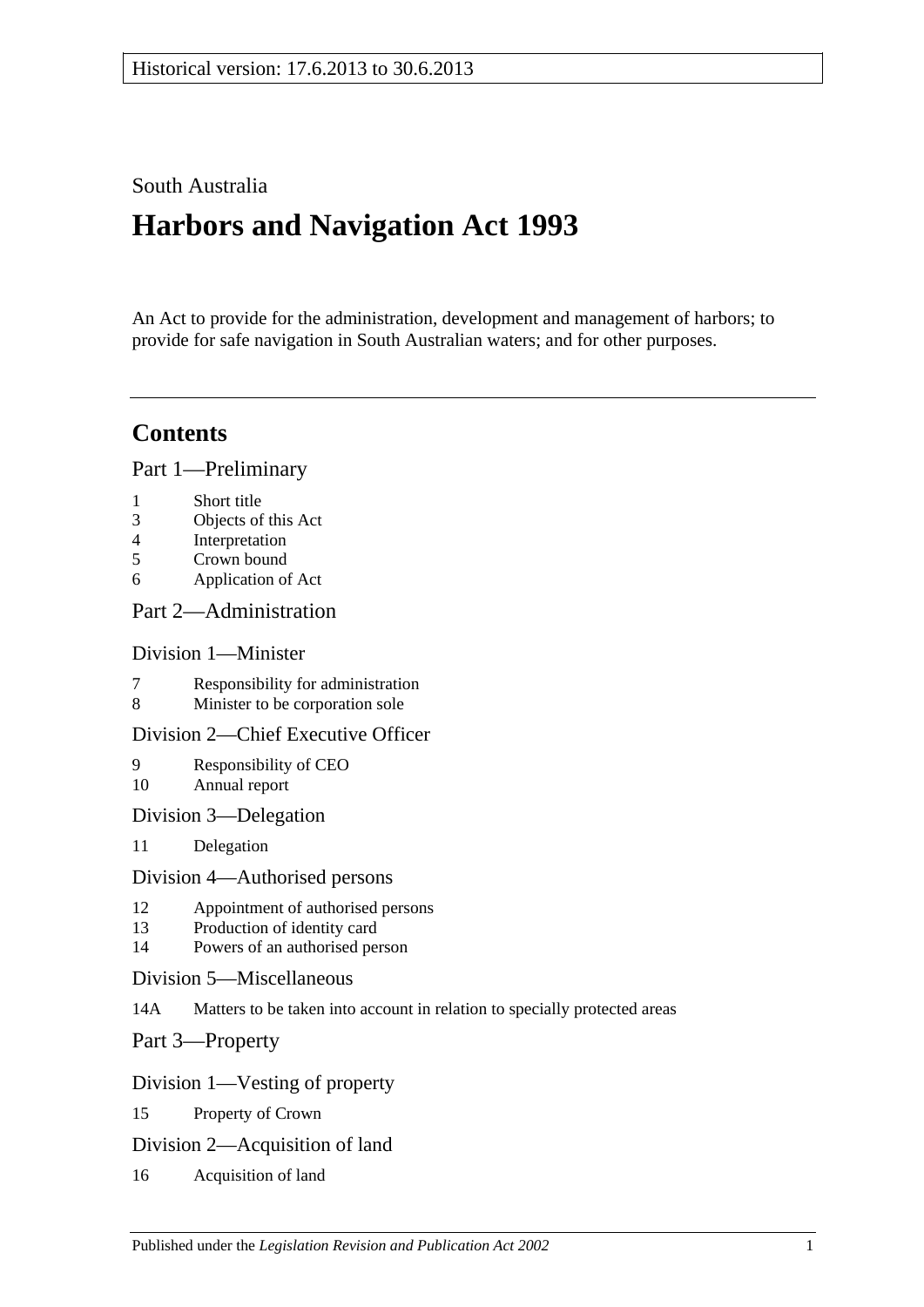- [Division 3—Resumption of land](#page-16-5)
- 17 [Resumption](#page-16-6)
- [Division 4—Care, control and management of property](#page-17-0)
- 18 [Care, control and management of property](#page-17-1)
- 18A [By-laws](#page-17-2)
- [Division 5—Dealings with property](#page-18-0)
- 19 [Power to grant leases and licences over land](#page-18-1)
- [Division 6—Rateability of land](#page-18-2)
- 20 [Rateability of land](#page-18-3)
- [Division 7—Damage to property](#page-18-4)
- 21 [Liability for damage](#page-18-5)

### [Part 4—General powers to protect navigation and to restrict use of waters](#page-20-0)

### [Division 1—Navigational aids](#page-20-1)

- 22 [Control of navigational aids](#page-20-2)
- 23 [Establishment of navigational aids](#page-20-3)
- 24 [Interference with navigational aids](#page-20-4)

### [Division 2—Clearance of wrecks](#page-21-0)

25 [Clearance of wrecks etc](#page-21-1)

### [Division 3—Restrictions on use of waters](#page-21-2)

- 26 [Licences for aquatic activities](#page-21-3)
- 27 [Restricted areas](#page-22-0)
- [Part 5—Harbors and ports](#page-24-0)

### [Division 1—Control and management of harbors and ports](#page-24-1)

- 28 [Control and management of harbors](#page-24-2)
- 28A [Power to assign control and management of ports](#page-24-3)
- 28B [Port operating agreements](#page-24-4)
- 28C [General responsibility of port operator](#page-25-0)
- 28D [Variation of port operating agreement](#page-25-1)
- 28E [Agreements to be tabled in Parliament](#page-25-2)
- 28F [Power to deal with non-compliance](#page-25-3)
- 28G [Power to appoint manager](#page-26-0)
- 28H [Powers of the manager](#page-26-1)

### [Division 2—Port management officers](#page-27-0)

29 [Port management officers](#page-27-1)

### [Division 2A—Operational powers](#page-27-2)

- 29A [Interpretation](#page-27-3)
- 29B [Power of direction](#page-27-4)
- 29C [Power to board vessel](#page-28-0)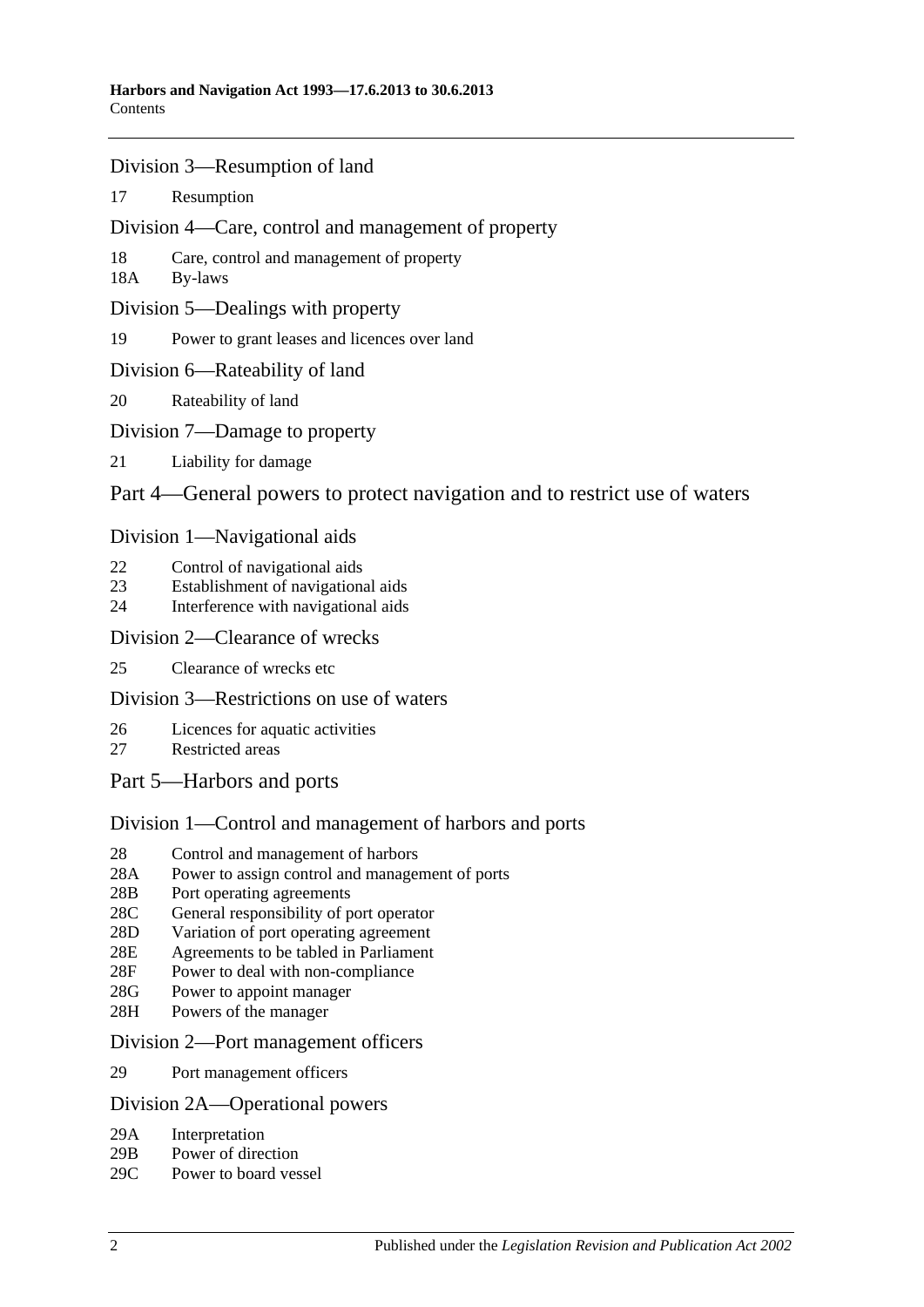#### [Division 3—Harbor improvement work](#page-28-1)

- 30 [Dredging or other similar work](#page-28-2)
- 30A [Development of harbors and maritime facilities](#page-28-3)
- 30B Application of *[Development Act](#page-29-0) 1993*

#### [Division 4—Harbor charges etc](#page-29-1)

- 31 [Power to fix charges](#page-29-2)
- 31A Power to waive [or reduce charges](#page-29-3)
- 31B [Charges in respect of goods](#page-29-4)
- 31C [Charges in respect of vessels](#page-30-0)
- 31D [Power to prevent use of harbor or port facilities](#page-30-1)

#### [Part 5A—Pilotage](#page-32-0)

- 33 [Licensing of pilots](#page-32-1)
- 34 [Pilotage exemption certificate](#page-32-2)
- 35 [Compulsory pilotage](#page-33-0)
- 36 [Duties and immunities of pilots](#page-33-1)

### [Part 6—Crewing](#page-34-0)

#### [Division 1—Application of this Part](#page-34-1)

37 [Vessels to which this Part applies](#page-34-2)

#### [Division 2—Obligation to have adequate crew](#page-34-3)

- 38 [Obligation to have adequate crew](#page-34-4)
- 39 [Exemptions](#page-34-5)

#### [Division 3—State Crewing Committee](#page-34-6)

- 39A [Interpretation](#page-34-7)
- 40 [State Crewing Committee](#page-35-0)
- 41 [Nomination of members by owner](#page-35-1)
- 42 [Conditions of office](#page-36-0)
- 42A [Vacancies or defects in appointment of members](#page-36-1)

#### [Division 4—Procedures and powers of Committee](#page-36-2)

- 43 [Procedures at meetings](#page-36-3)
- 44 [Power to obtain information](#page-37-0)
- 45 [Determinations in relation to crew](#page-37-1)

### [Part 7—Certificates of competency](#page-38-0)

- 46 [Vessels to which this Part applies](#page-38-1)
- 47 [Requirement for certificate of competency](#page-38-2)
- 48 [Issue of certificates of competency or exemptions](#page-39-0)
- 49 [Cancellation of certificate of competency by court](#page-40-0)
- 50 [Cancellation of certificate of competency by Minister](#page-40-1)

### [Part 8—Hire of vessels](#page-42-0)

- 51 [Vessels to which this Part applies](#page-42-1)
- 52 [Obligation to hold licence](#page-42-2)
- 52A [Duration and granting of licence](#page-42-3)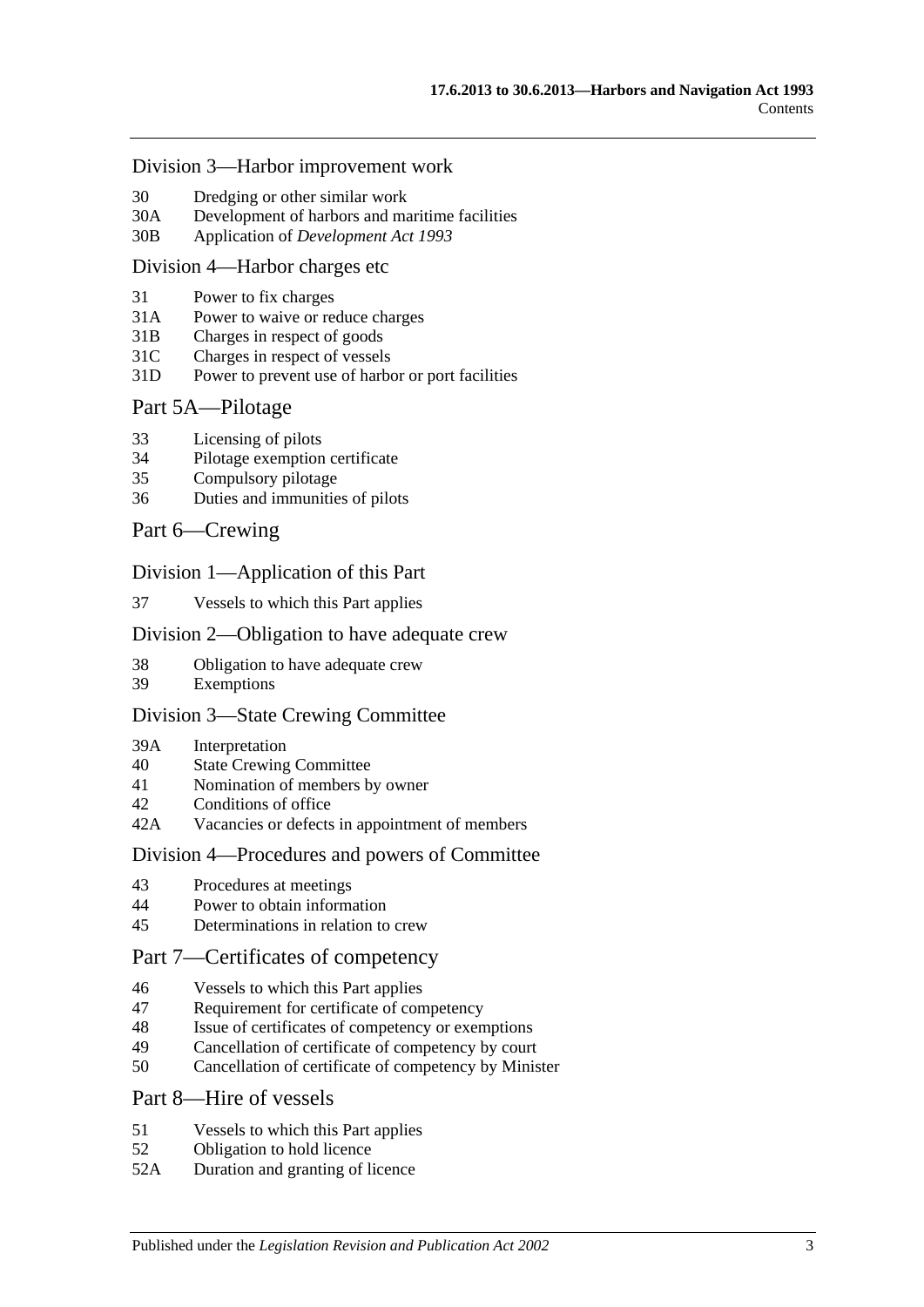#### 53 [Terms and conditions of licence](#page-42-4)

### [Part 9—Registration, certificates of survey, loadline certificates and](#page-44-0)  [Australian Builders Plates](#page-44-0)

### [Division 1—Registration of vessels](#page-44-1)

- 54 [Application of Division](#page-44-2)<br>55 Registration
- [Registration](#page-44-3)

### [Division 2—Certificates of survey](#page-44-4)

- 56 [Application of this Division](#page-44-5)
- 57 [Appointment of surveyors](#page-44-6)
- 58 [Issue of certificate of survey](#page-45-0)
- 59 [Certificate of survey](#page-45-1)
- 60 [Obligation to hold certificate of survey](#page-45-2)

### [Division 3—Loadline certificates](#page-46-0)

- 61 [Application of this Division](#page-46-1)<br>62 Issue of loadline certificate
- [Issue of loadline certificate](#page-46-2)
- 63 [Loadline certificate](#page-46-3)
- 64 [Obligation to hold loadline certificate](#page-46-4)

### [Division 4—Australian Builders Plates](#page-47-0)

- 64A [Application of this Division](#page-47-1)
- 64B [Certain vessels not to be sold without Australian Builders Plate affixed etc](#page-47-2)
- 64C [General defence](#page-48-0)

### [Part 10—Safety](#page-50-0)

### [Division 1—Safety generally](#page-50-1)

- 65 [General requirements](#page-50-2)
- 65A [Requirement to have emergency position indicating radio beacon](#page-50-3)
- 66 [Power to prohibit use of unsafe vessel](#page-50-4)
- 67 [Minister's power to act in an emergency](#page-51-0)

### [Division 2—Survey](#page-51-1)

68 [Requirement of survey](#page-51-2)

### [Division 3—Operation of vessels](#page-52-0)

- 69 [Careless operation of a vessel](#page-52-1)
- 69A [Dangerous operation of a vessel](#page-52-2)

### [Division 4—Alcohol and other drugs](#page-52-3)

- 70 [Alcohol and other drugs](#page-52-4)
- 71 [Authorised person may require alcotest or breath analysis](#page-54-0)
- 72 [Authorised person may require drug screening test, oral fluid analysis and blood test](#page-57-0)
- 72A [Schedule 1A](#page-60-0) [further regulates blood and oral fluid sample processes](#page-60-0)
- 72C [Concentration of alcohol in breath taken to indicate concentration of alcohol in blood](#page-60-1)
- 73 [Evidence](#page-60-2)
- 73A [Breath analysis where drinking occurs after operation of vessel](#page-64-0)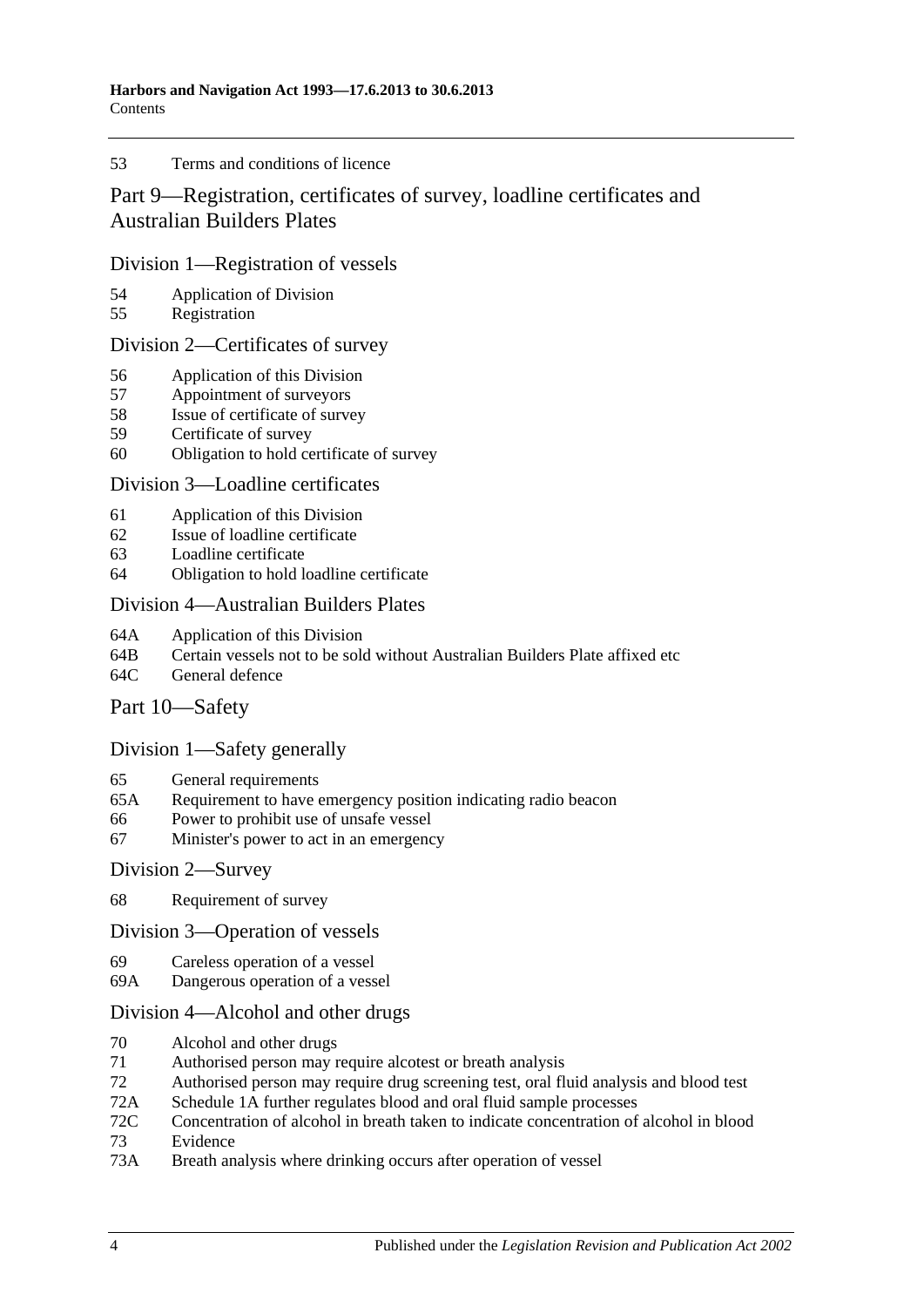- 73B [Oral fluid analysis or blood test where consumption of prescribed drug occurs after](#page-65-0)  [operation of vessel](#page-65-0)
- 74 [Compulsory blood tests of injured persons including water skiers](#page-66-0)

### [Part 11—Accidents](#page-68-0)

- 75 [Casualties to be reported](#page-68-1)
- 76 [Duty to give assistance and provide particulars](#page-68-2)

### [Part 12—Court of Marine Enquiry](#page-70-0)

#### [Division 1—Constitution of Court](#page-70-1)

77 [Constitution of Court](#page-70-2)

### [Division 2—Enquiries into casualties](#page-70-3)

78 [Enquiries into casualties](#page-70-4)

### [Division 3—Enquiries into misconduct or incompetence](#page-70-5)

79 [Enquiries into misconduct or incompetence](#page-70-6)

#### [Division 4—Administrative review](#page-71-0)

80 [Review of administrative decisions](#page-71-1)

### [Part 13—Application of Commonwealth Act and International Conventions](#page-72-0)

- 81 [Application of Commonwealth Act](#page-72-1)
- 82 [Agreement between the Commonwealth and the State](#page-72-2)

### [Part 14—Miscellaneous](#page-74-0)

- 83 [Regattas etc](#page-74-1)
- 84 [Conduct on board vessels](#page-74-2)
- 85 [Unlawful use of vessels](#page-74-3)
- 87 [Evidentiary provision](#page-74-4)
- 89 [Officers' liability](#page-75-0)
- 90 [Recreational boating fees and charges](#page-76-0)
- 90A [Facilities Fund](#page-76-1)
- 91 [Regulations](#page-76-2)

### [Schedule 1—Harbors](#page-80-0)

1 [Harbors to which this Act applies](#page-80-1)

### [Schedule 1A—Blood and oral fluid sample processes](#page-81-0)

### Part 1—Preliminary

1 [Interpretation](#page-81-1)

### Part 2—Processes relating to blood samples under section 71, 72 or 74

- 2 [Blood sample processes generally](#page-81-2)
- 3 [Blood tests by registered nurses](#page-83-0)
- 4 [Police officer to be present when blood sample taken](#page-83-1)
- 5 [Cost of blood tests under certain sections](#page-83-2)
- 6 [Provisions relating to medical practitioners etc](#page-83-3)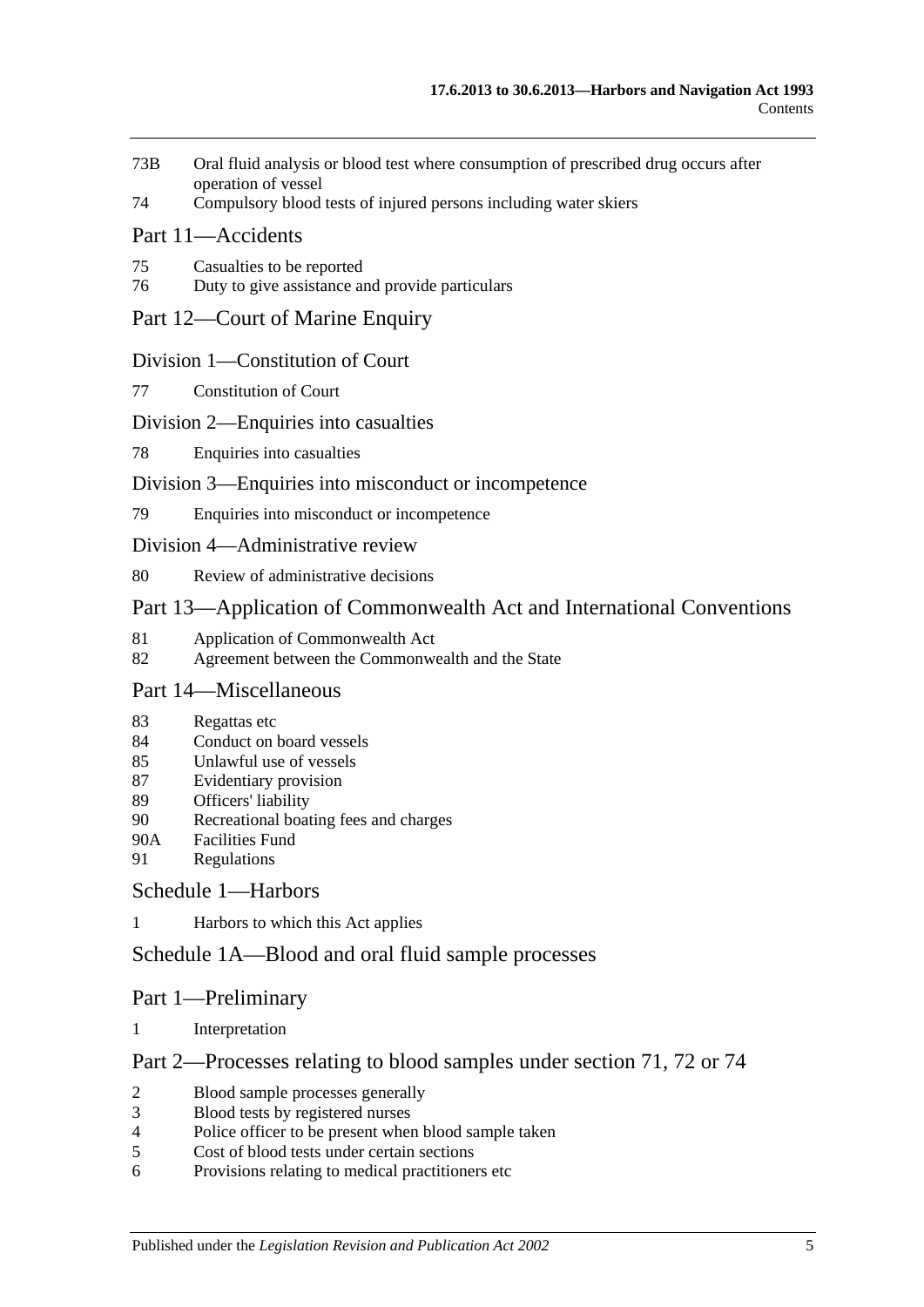Part 3—Processes relating to oral fluid samples under section 72

7 [Oral fluid sample processes](#page-84-0)

Part 4—Other provisions relating to blood or oral fluid samples under Part 10 Division 4

- 8 [Blood or oral fluid sample or results of analysis etc not to be used for other purposes](#page-86-0)
- 9 [Destruction of blood or oral fluid sample taken under Part 10 Division 4](#page-86-1)

### [Schedule 2—Transitional provisions](#page-86-2)

- 2 [Transitional provisions](#page-86-3)
- 3 [Vesting of land etc held in name of Minister of Marine](#page-87-0)

[Legislative history](#page-88-0)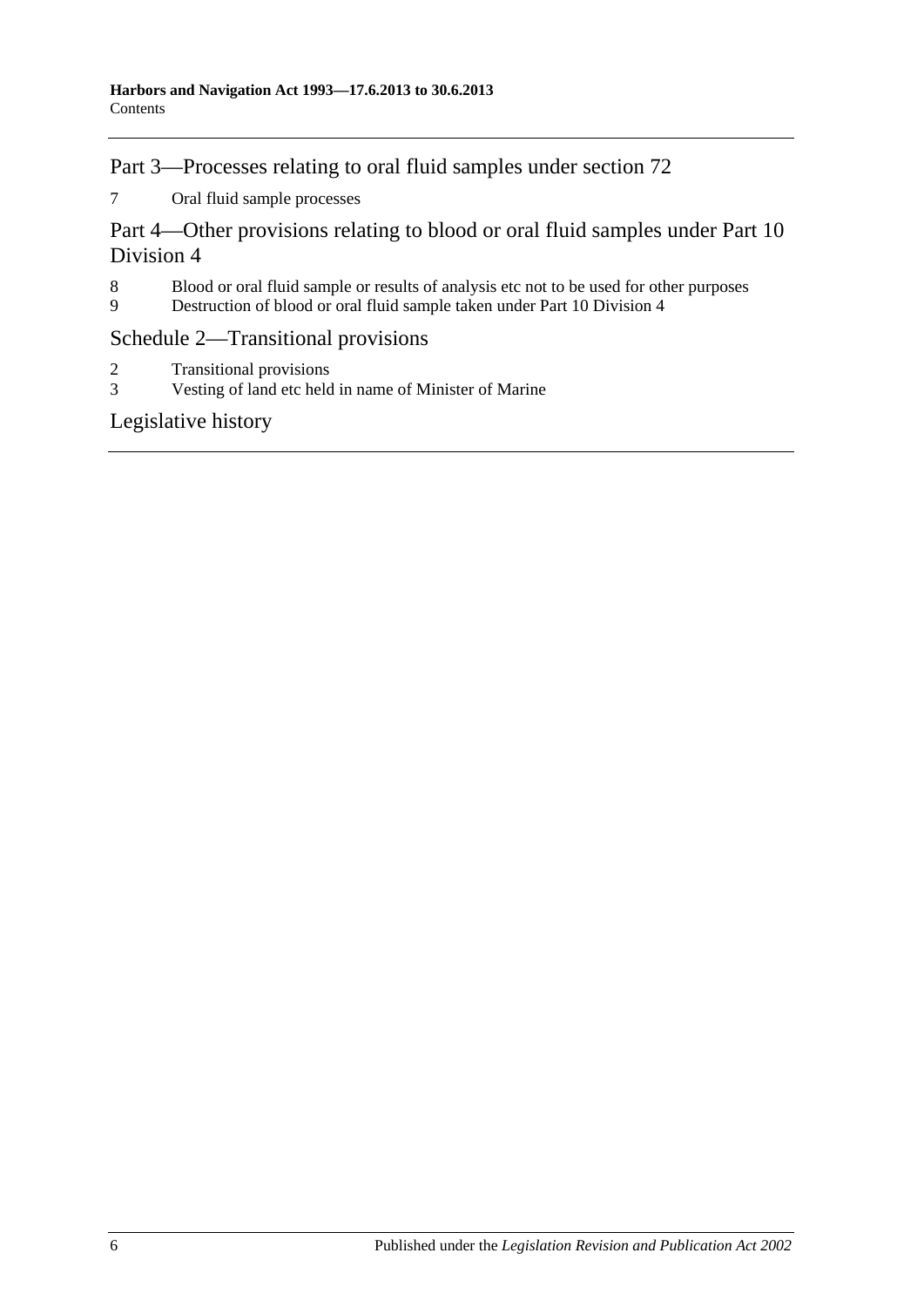### <span id="page-6-0"></span>**The Parliament of South Australia enacts as follows:**

# **Part 1—Preliminary**

### <span id="page-6-1"></span>**1—Short title**

This Act may be cited as the *Harbors and Navigation Act 1993*.

### <span id="page-6-2"></span>**3—Objects of this Act**

The objects of this Act are—

- (a) to provide for the efficient and effective administration and management of South Australian harbors and harbor facilities for the purpose of maximising their use and promoting trade; and
- (b) to ensure that efficient and reliable cargo transfer facilities are established and maintained; and
- (c) to promote the safe, orderly and efficient movement of shipping within harbors; and
- (d) to promote the economic use and the proper commercial exploitation of harbors and harbor facilities; and
- (e) to provide for the safe navigation of vessels in South Australian waters; and
- (f) to provide for the safe use of South Australian waters for recreational and other aquatic activities; and
- (g) insofar as this Act applies to the Adelaide Dolphin Sanctuary, to further the objects and objectives of the *[Adelaide Dolphin Sanctuary Act](http://www.legislation.sa.gov.au/index.aspx?action=legref&type=act&legtitle=Adelaide%20Dolphin%20Sanctuary%20Act%202005) 2005*; and
- (h) insofar as this Act applies to a marine park, to further the objects of the *[Marine Parks Act](http://www.legislation.sa.gov.au/index.aspx?action=legref&type=act&legtitle=Marine%20Parks%20Act%202007) 2007*.

### <span id="page-6-3"></span>**4—Interpretation**

(1) In this Act, unless the contrary intention appears—

*Adelaide Dolphin Sanctuary* has the same meaning as in the *[Adelaide Dolphin](http://www.legislation.sa.gov.au/index.aspx?action=legref&type=act&legtitle=Adelaide%20Dolphin%20Sanctuary%20Act%202005)  [Sanctuary Act](http://www.legislation.sa.gov.au/index.aspx?action=legref&type=act&legtitle=Adelaide%20Dolphin%20Sanctuary%20Act%202005) 2005*;

*adjacent land* means—

- (a) land extending from the low water mark on the seashore to the nearest road or section boundary, or to a distance of 50 metres from high water mark (whichever is the lesser distance); or
- (b) land extending from the edge of any other navigable waterway or body of water in the State to the nearest road or section boundary or for a distance of 50 metres (whichever is the lesser),

(but does not include land vested in fee simple in any person other than the Minister or land withdrawn from the Minister under the transitional provisions);

*alcotest* means a test by means of apparatus approved for the purpose of conducting alcotests under the *[Road Traffic Act](http://www.legislation.sa.gov.au/index.aspx?action=legref&type=act&legtitle=Road%20Traffic%20Act%201961) 1961*;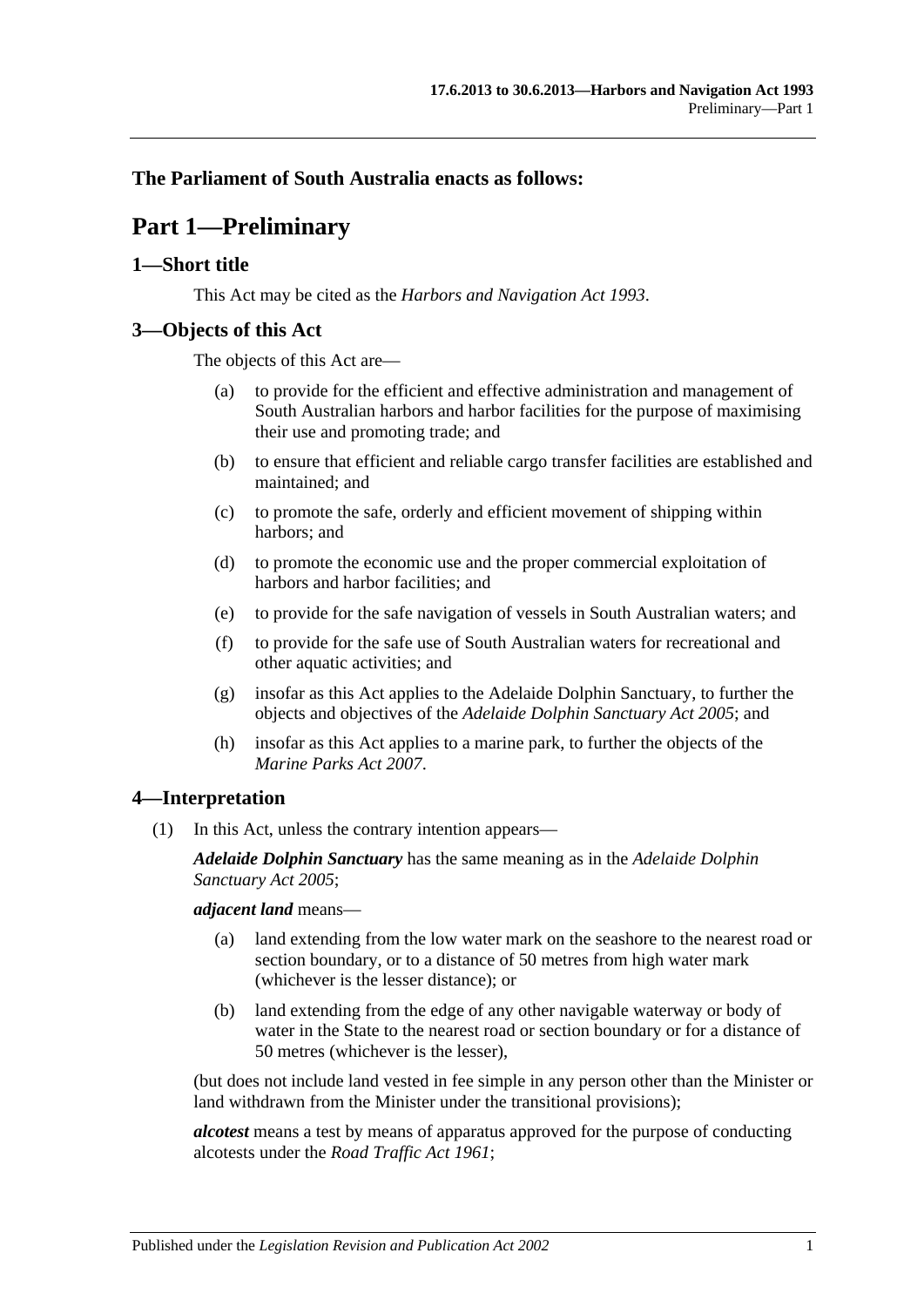*analyst* means a person who is an analyst for the purposes of the *[Road Traffic](http://www.legislation.sa.gov.au/index.aspx?action=legref&type=act&legtitle=Road%20Traffic%20Act%201961)  Act [1961](http://www.legislation.sa.gov.au/index.aspx?action=legref&type=act&legtitle=Road%20Traffic%20Act%201961)*;

*approved blood test kit* means a kit of a kind declared under the *[Road Traffic Act](http://www.legislation.sa.gov.au/index.aspx?action=legref&type=act&legtitle=Road%20Traffic%20Act%201961) 1961* to be an approved blood test kit;

*authorised person* means a person appointed under [Part 2](#page-12-0) or a police officer;

*breath analysing instrument* means apparatus of a kind approved as a breath analysing instrument under the *[Road Traffic Act](http://www.legislation.sa.gov.au/index.aspx?action=legref&type=act&legtitle=Road%20Traffic%20Act%201961) 1961*;

*breath analysis* means an analysis of breath by means of a breath analysing instrument;

*category 1 offence* means an offence against [section](#page-53-0) 70(2) involving a concentration of alcohol of less than .08 grams in 100 millilitres of blood;

*category 2 offence* means an offence against [section](#page-53-0) 70(2) involving a concentration of alcohol of not less than .08 grams but less than .15 grams in 100 millilitres of blood;

*category 3 offence* means an offence against [section](#page-53-0) 70(2) involving a concentration of alcohol of not less than .15 grams in 100 millilitres of blood;

*CEO* means the chief executive officer of the Department;

*commercial vessel* means a vessel used for industrial, commercial or scientific purposes and includes a vessel of a class declared by regulation to be a class of commercial vessels;

*Commonwealth Act* means the *Navigation Act 1912* of the Commonwealth;

*crew*, of a vessel, includes—

- (a) in the case of a commercial vessel—the master;
- (b) in the case of a recreational vessel—the operator,

and any person acting in a position declared by regulation to be a position of responsibility;

*department* means the department or administrative unit of the Public Service that has, subject to the Minister, responsibility for administering this Act;

*drug screening test* means a test by means of an apparatus of a kind approved under the *[Road Traffic Act](http://www.legislation.sa.gov.au/index.aspx?action=legref&type=act&legtitle=Road%20Traffic%20Act%201961) 1961* for the purpose of conducting drug screening tests;

*expiable offence* means an offence against this Act declared by regulation to be an expiable offence;

*fishing vessel* means—

- (a) a vessel (not propelled solely by oars) used in the taking of fish for sale; or
- (b) a vessel (not propelled solely by oars) used in connection with aquaculture whether or not it is used in the taking of fish for sale;

*harbor* means—

- (a) any of the harbors mentioned in [Schedule 1](#page-80-0) (unless declared by regulation not to be a harbor); or
- (b) a place—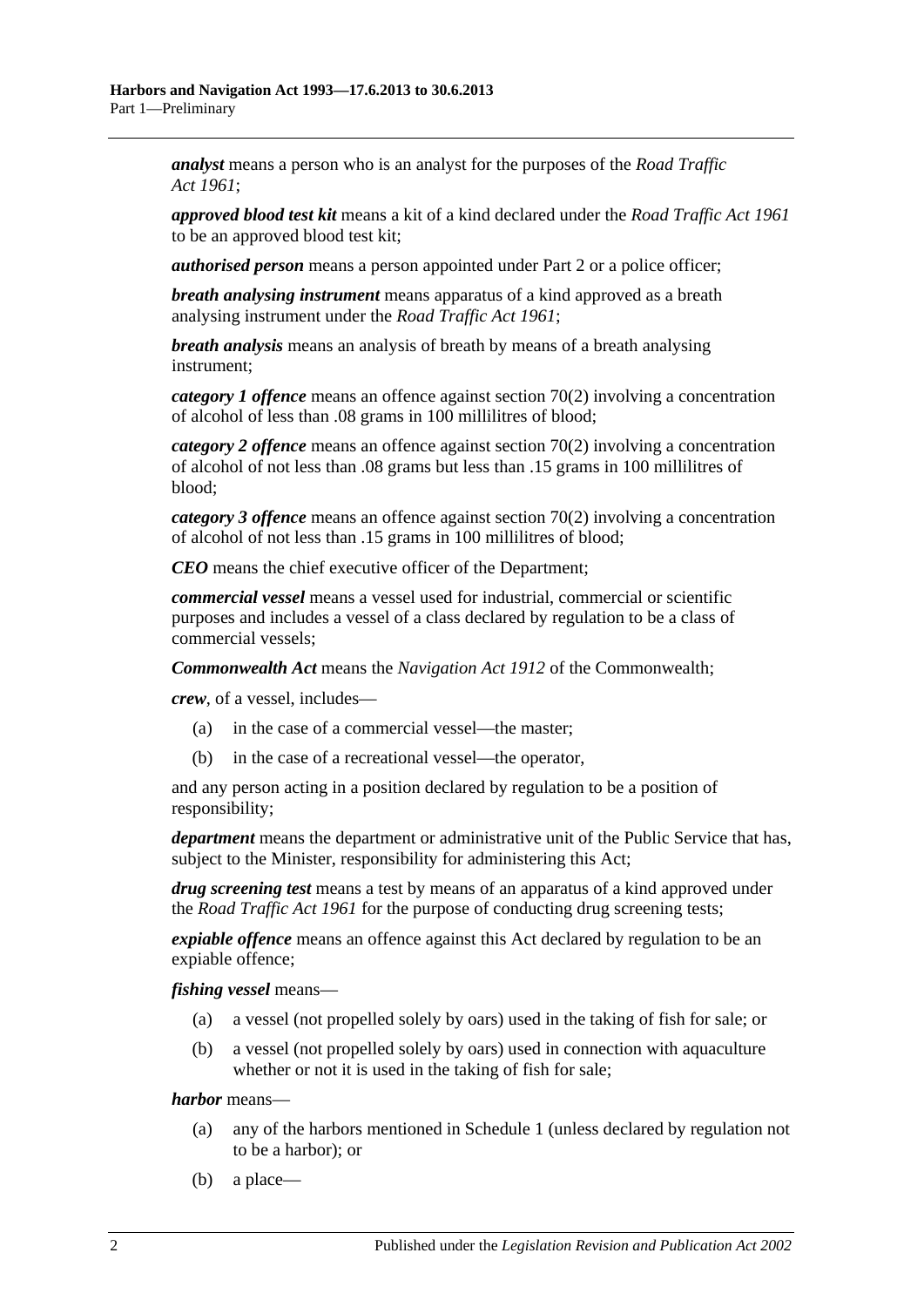- (i) at which facilities exist for the loading or mooring of vessels or at which such facilities might be conveniently established; and
- (ii) declared by regulation to be a harbor;

*hospital* means an institution declared under the *[Road Traffic Act](http://www.legislation.sa.gov.au/index.aspx?action=legref&type=act&legtitle=Road%20Traffic%20Act%201961) 1961* to be a hospital for the purposes of section 47I of that Act;

*interest* in land means—

- (a) any legal or equitable estate or interest in the land; or
- (b) any easement, right, power, or privilege in, under, over, affecting, or in connection with, the land;

*jurisdiction* means—

- (a) the State (and, in particular, the navigable waters within its limits); and
- (b) so much of the territorial sea of Australia as is adjacent to the State; and
- (c) any other navigable waters declared by regulation to be within the jurisdiction,

but does not include navigable waters declared by regulation not to be within the jurisdiction;

*key position*, in relation to the crew of a vessel, means—

- (a) the position of master or operator of the vessel; or
- (b) a position of a class declared by regulation to be one in relation to which a certificate of competency is required;

*land* includes an interest in land:

*marine park* has the same meaning as in the *[Marine Parks Act](http://www.legislation.sa.gov.au/index.aspx?action=legref&type=act&legtitle=Marine%20Parks%20Act%202007) 2007*;

*master* means the person in charge of a commercial vessel but does not include a licensed pilot acting as such;

*Metropolitan Adelaide* has the same meaning as in the *[Development Act](http://www.legislation.sa.gov.au/index.aspx?action=legref&type=act&legtitle=Development%20Act%201993) 1993*;

*misconduct* includes negligence;

*navigation* of a vessel includes any movement of the vessel from place to place whether or not the vessel moves or is moved under its own power;

*navigational aid* means—

- (a) a lighthouse, beacon, buoy, or other mark or structure (whether equipped with a light or not) intended to be an aid to navigation; or
- (b) a radio beacon or other device intended to be an aid to navigation;

*operator* means the person in charge of a recreational vessel, while that vessel is under way;

*oral fluid* includes saliva;

*oral fluid analysis* means an analysis of oral fluid by means of an apparatus of a kind approved under the *[Road Traffic Act](http://www.legislation.sa.gov.au/index.aspx?action=legref&type=act&legtitle=Road%20Traffic%20Act%201961) 1961* for the conduct of oral fluid analyses;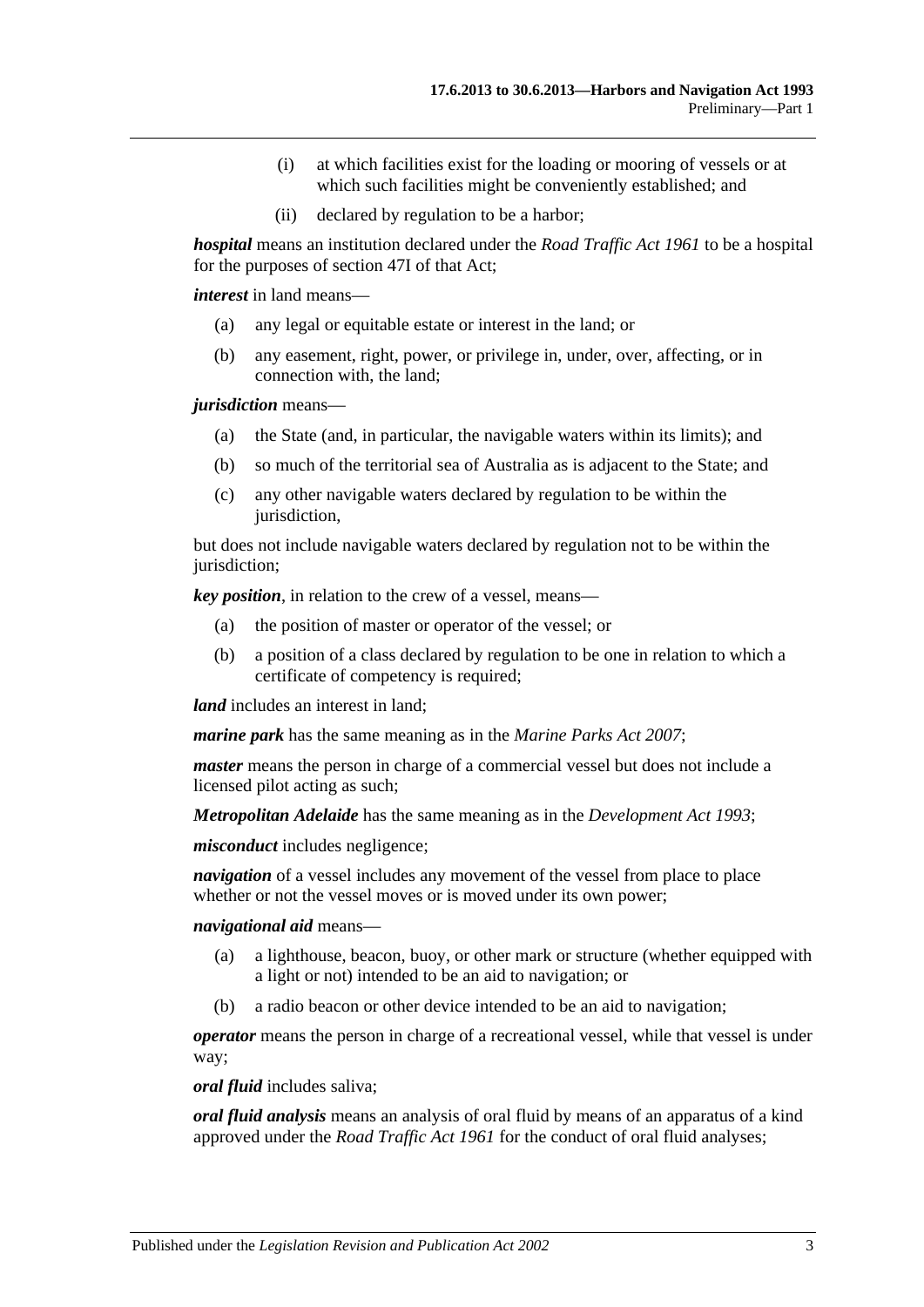*owner* of a vessel includes—

- (a) in relation to a commercial vessel—
	- (i) a charterer; and
	- (ii) an agent of the owner or the charterer;
- (b) in relation to a recreational vessel—a person who takes the vessel on hire;

*pilot* means a person, who although not a member of a vessel's crew, temporarily takes control (subject however to the master's overriding authority) of the vessel's navigation;

*port* means land and waters (which must comprise or include the whole or some of the land and waters constituting a harbor) constituted as a port by the regulations;

*port management officer* means—

- (a) a port management officer appointed under [section](#page-27-1) 29; or
- (b) an authorised person;

*port operator* means—

- (a) a person authorised by a port operating agreement to operate a port; or
- (b) if there is no such person—the Minister;

*prescribed alcohol or drug offence* means an offence against [Part 10 Division 4;](#page-52-3)

*prescribed circumstances*—a requirement to submit to an alcotest or breath analysis under [section](#page-54-0) 71, or a direction to stop a vessel for the purpose of making such a requirement, is made or given in prescribed circumstances if the authorised person who makes the requirement or gives the direction believes on reasonable grounds that the person of whom the requirement is, or is to be, made has, within the preceding 8 hours—

- (a) committed an offence of a prescribed class; or
- (b) behaved in a manner that indicates that his or her ability to do the following is impaired:
	- (i) operate a vessel; or
	- (ii) as a member of the crew of a vessel, engage in duties affecting the safe navigation, operation or use of the vessel; or
- (c) been involved in an accident as—
	- (i) the operator of a vessel; or
	- (ii) a member of the crew of a vessel who was, or ought to have been, engaged in duties affecting the safe navigation, operation or use of the vessel;

*prescribed concentration of alcohol* means a concentration of .05 grams or more in 100 millilitres of blood;

*prescribed drug* means a substance declared under the *[Road Traffic Act](http://www.legislation.sa.gov.au/index.aspx?action=legref&type=act&legtitle=Road%20Traffic%20Act%201961) 1961* to be a prescribed drug;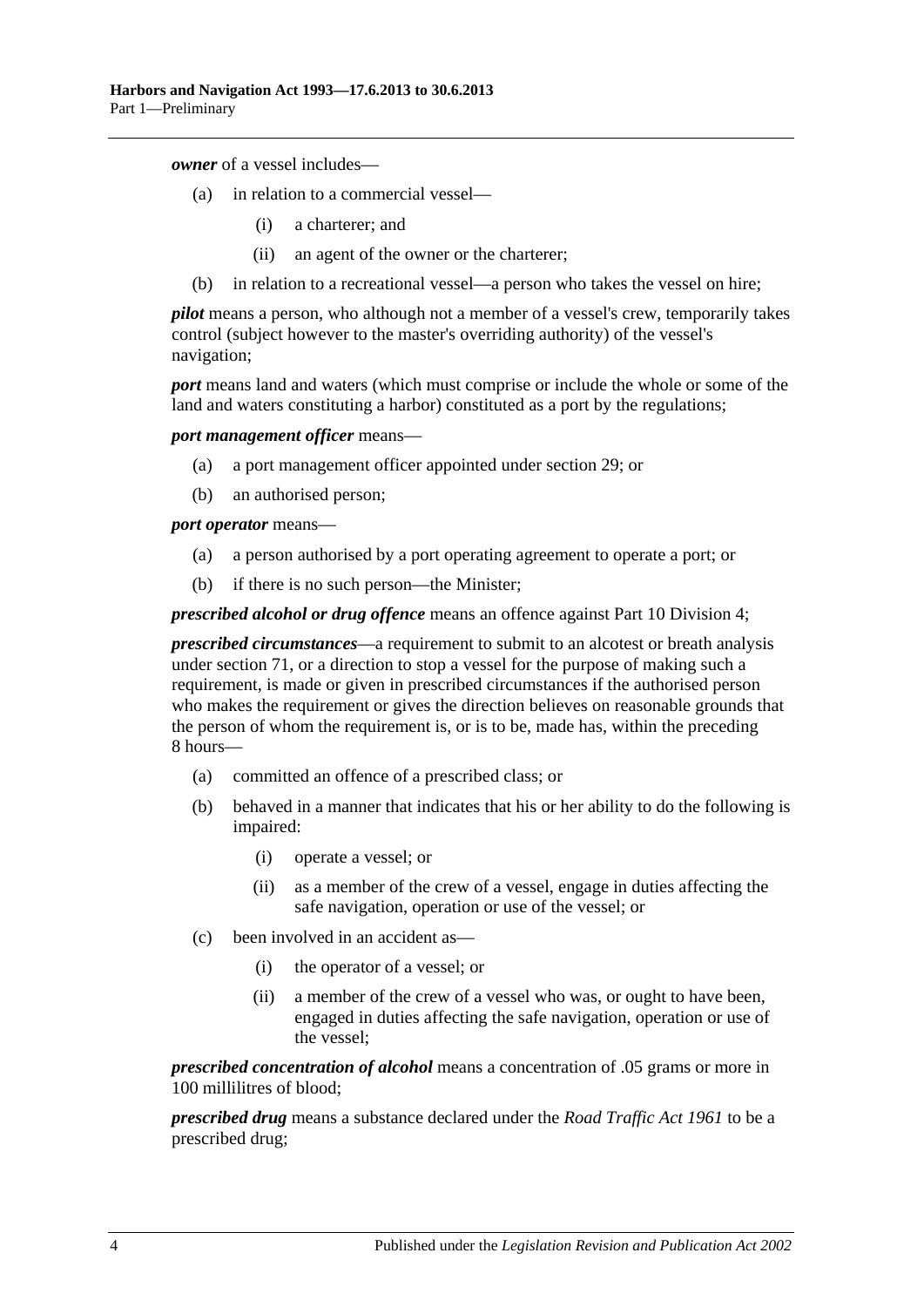*recreational vessel* means a vessel used for purposes that are not solely industrial, commercial or scientific purposes and includes a vessel of a class declared by regulation to be a class of recreational vessels;

*subjacent land* means land underlying navigable waters within the jurisdiction;

*speed*, in relation to a vessel, means speed with reference to a stationary horizontal plane (as distinct from speed through water which may itself be in motion);

*vessel* means—

- (a) a ship, boat or vessel used in navigation; or
- (b) an air-cushion vehicle, or other similar craft, used wholly or primarily in transporting passengers or goods by water; or
- (c) a surf board, wind surf board, motorised jet ski, water skis or other similar device on which a person rides through water; or
- (d) a structure that is designed to float in water and is used for commercial, industrial or scientific purposes,

but does not include a structure of a class excluded by regulation from the ambit of this definition;

*wreck* includes an abandoned vessel.

- (2) For the purposes of this Act, a person is taken to operate a vessel if that person—
	- (a) rides on a surfboard or water skis or other similar device; or
	- (b) is towed by a vessel.
- (3) For the purposes of this Act, the length of a vessel is to be determined in accordance with the regulations.

### <span id="page-10-0"></span>**5—Crown bound**

- (1) This Act binds the Crown not only in right of South Australia but also, so far as the legislative power of the Parliament permits, the Crown in all its other capacities.
- (2) Nothing in this Act renders the Crown in any of its capacities liable to be prosecuted for an offence.

### <span id="page-10-1"></span>**6—Application of Act**

- (1) This Act applies both within and outside the jurisdiction.
- (2) This Act applies outside the jurisdiction to the full extent of the extraterritorial power of the Parliament.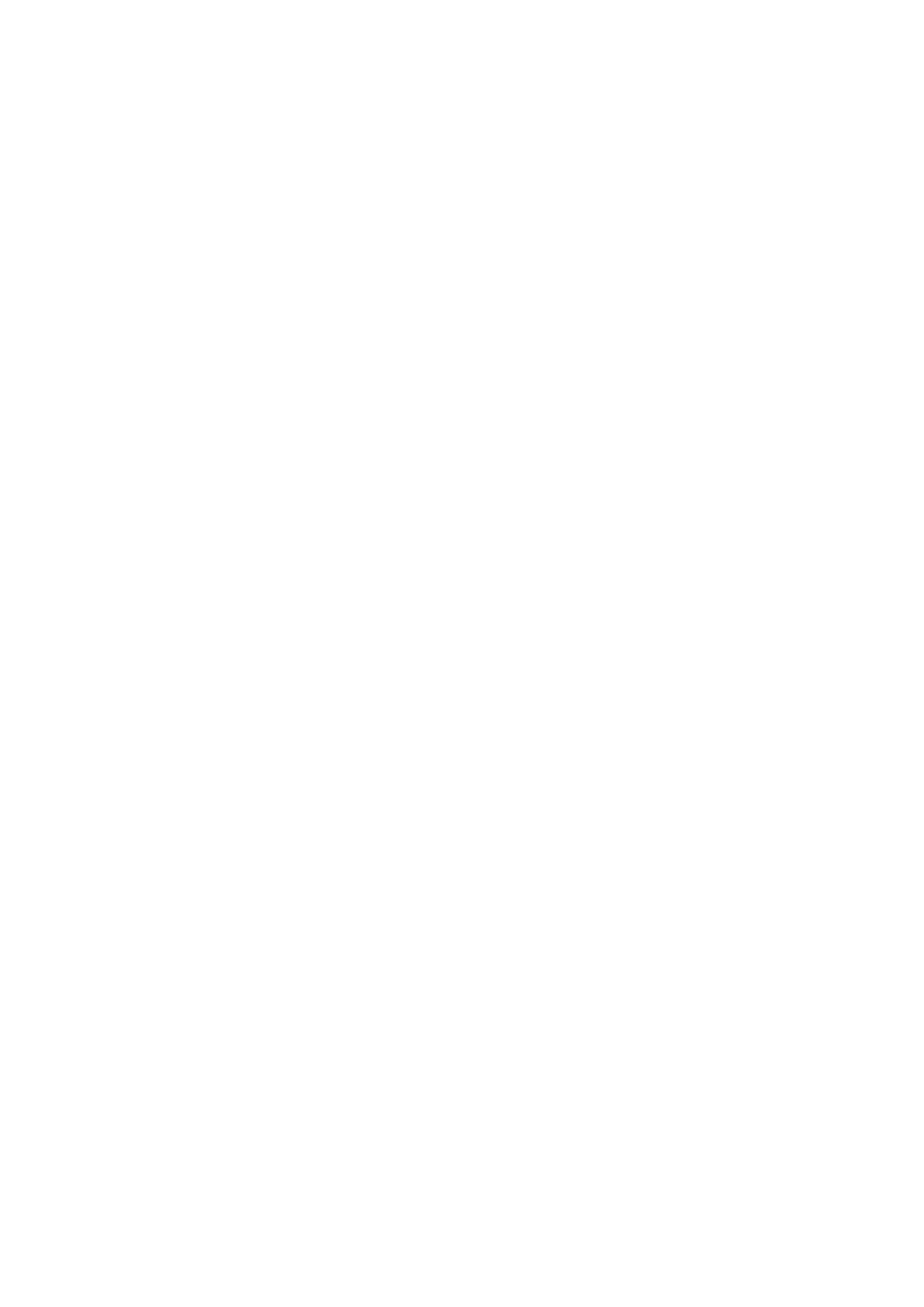# <span id="page-12-0"></span>**Part 2—Administration**

### <span id="page-12-1"></span>**Division 1—Minister**

### <span id="page-12-2"></span>**7—Responsibility for administration**

The Minister is responsible for the administration of this Act.

### <span id="page-12-3"></span>**8—Minister to be corporation sole**

- (1) The Minister is a corporation sole.
- (2) The Minister has in his or her corporate capacity all the powers of a natural person.
- (3) A document apparently bearing the common seal of the Minister will be presumed, in the absence of contrary evidence, to have been duly executed by the Minister.

## <span id="page-12-4"></span>**Division 2—Chief Executive Officer**

### <span id="page-12-5"></span>**9—Responsibility of CEO**

The CEO is, subject to the Minister's control and direction, responsible for carrying this Act into effect.

### <span id="page-12-6"></span>**10—Annual report**

- (1) The CEO must, on or before 31 October in each year, report on the administration of this Act during the preceding financial year.
- (2) The Minister must, within six sitting days after receiving the report, cause copies to be laid before both Houses of Parliament.

## <span id="page-12-7"></span>**Division 3—Delegation**

### <span id="page-12-8"></span>**11—Delegation**

- (1) The Minister may delegate to the CEO or to any other person any of the Minister's powers under this Act.
- (2) The CEO may delegate powers under this Act (including powers delegated to the CEO by the Minister).
- (3) If a delegation under this section is expressed to be made to the person holding, or acting in, a specified office or position, the delegated powers are exercisable by any person who holds, or is acting in, that position when an occasion for exercising the powers arises.
- (4) A delegation under this section is revocable at will and does not derogate from the powers of the delegator.

## <span id="page-12-9"></span>**Division 4—Authorised persons**

### <span id="page-12-10"></span>**12—Appointment of authorised persons**

(1) The CEO may appoint suitable persons to be authorised persons for the purposes of this Act.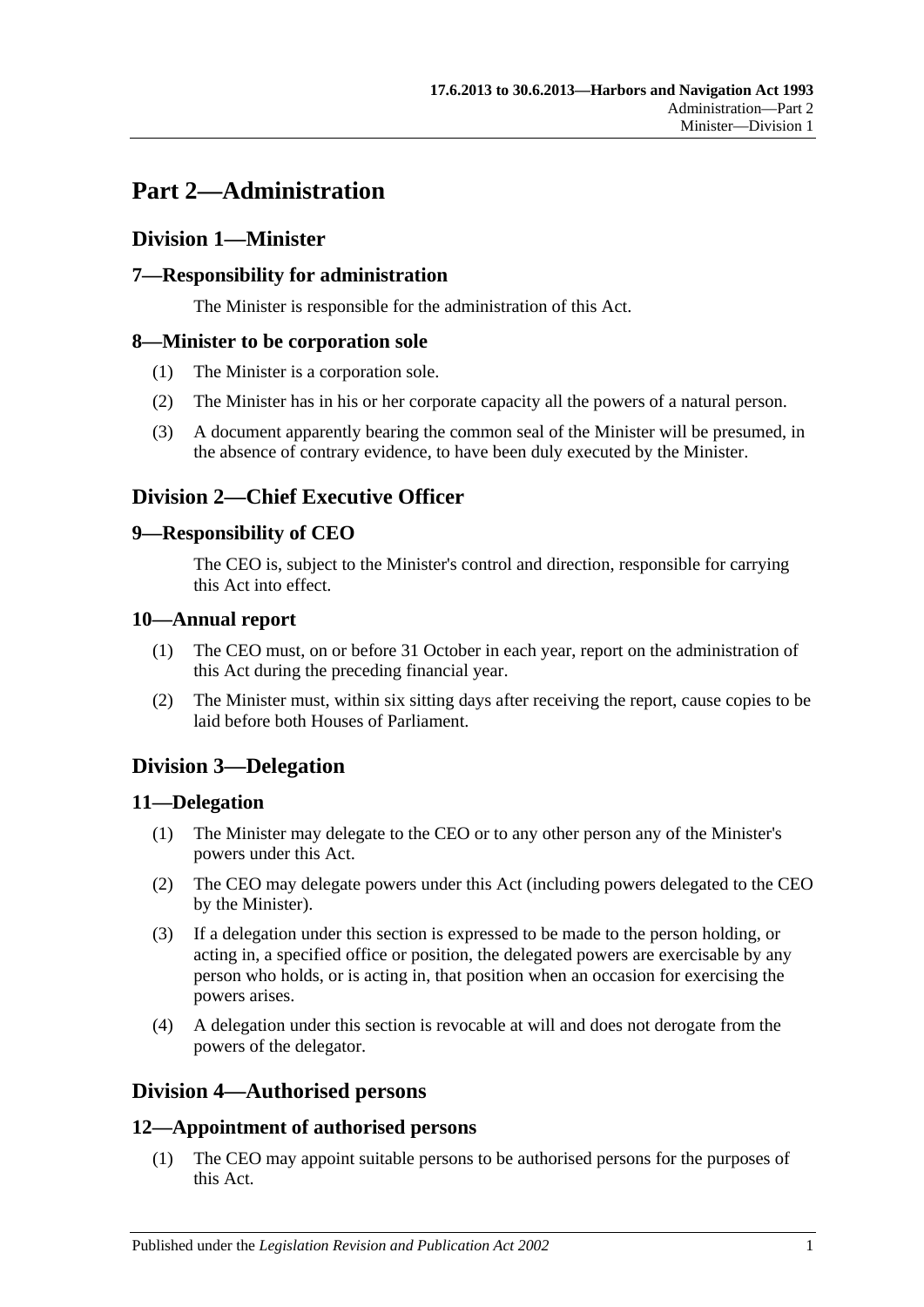- (1a) The CEO may, with the agreement of a port operator, appoint an officer or employee of the operator to be an authorised person in relation to the relevant port.
- (1b) The CEO may, with the concurrence of a council, appoint an officer or employee of the council to be an authorised person for the purposes of this Act.
- (2) An appointment under this section may be subject to conditions, including a condition limiting the exercise of powers by the authorised person to the enforcement of specified provisions of the Act or to enforcement within a specified area of the State.
- (3) An authorised person appointed under this section must be issued with an identity card—
	- (a) containing a photograph of the person; and
	- (b) if the authorised person's authority is limited to a particular port—stating the name of the port; and
	- (c) stating any conditions of appointment limiting the authorised person's authority.

### <span id="page-13-0"></span>**13—Production of identity card**

If it is practicable to do so, an authorised person must, at the request of a person against whom the authorised person proposes to exercise statutory powers, produce his or her identity card or, if the authorised person is a police officer, his or her warrant card, for inspection by that person.

### <span id="page-13-1"></span>**14—Powers of an authorised person**

- (1) Subject to any conditions specified in the instrument of appointment, an authorised person may, for any purpose connected with the administration or enforcement of this Act, exercise any of the following powers—
	- (a) the authorised person may direct any person who is apparently in charge of a vessel to manoeuvre the vessel in a specified manner, to stop the vessel, or to stop the vessel and secure it in a specified manner;
	- (b) the authorised person may board a vessel—
		- (i) for the purpose of determining—
			- (A) whether the person in charge of the vessel and the persons acting in key positions as members of the crew of the vessel hold appropriate certificates of competency or exemptions from the requirement to hold certificates of competency;
			- (B) whether the vessel is safe;
			- (C) whether the vessel is registered in accordance with this Act;
			- (D) whether there is a current certificate of survey or loadline certificate in force in relation to the vessel;
			- (E) whether the vessel has the equipment and markings required by the regulations and whether the equipment is in good working order;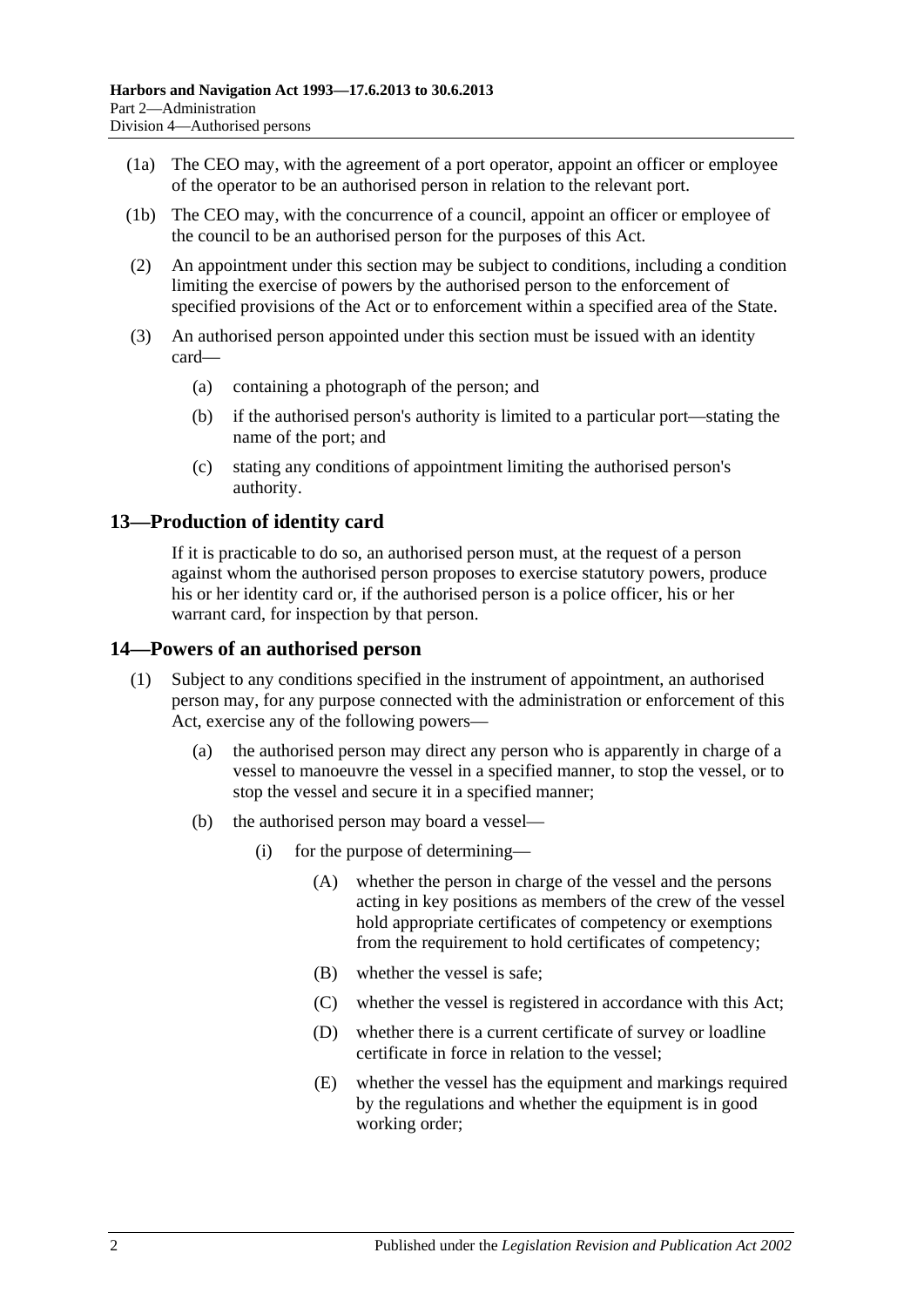- (F) whether the vessel is properly loaded in accordance with the regulations or the conditions of a certificate of survey or loadline certificate;
- (ii) for the purpose of investigating—
	- (A) a suspected offence; or
	- (B) an accident involving a vessel in the jurisdiction and resulting in loss of life or injury or in damage to property; or
	- (C) any other matter having a proper connection with the administration of this Act;
- (iii) for the purpose of requiring a person who is operating the vessel or a member of the crew of the vessel who is, or ought to be, engaged in duties affecting the safe navigation of the vessel to submit to an alcotest or breath analysis;
- (c) the authorised person may require a person apparently acting in a position for which a certificate of competency is required under this Act to produce, at a specified place and within a specified period, the certificate of competency or evidence that the person is exempt from the requirement to hold a certificate of competency;
- (d) the authorised person may require a person who is apparently in charge of a vessel—
	- (i) to produce a certificate of registration in respect of the vessel; or
	- (ii) if the vessel is of a class for which a certificate of survey or loadline certificate is usually required—to produce the certificate for inspection or evidence that the vessel is exempt from the requirement to be surveyed or to have a loadline certificate;
- (e) the authorised person may require a person whom the authorised person reasonably suspects of having committed an offence against this Act or who is, in the authorised person's opinion, in a position to give evidence of the commission of such an offence, to state his or her name and address;
- (f) for the purposes of investigating—
	- (i) a suspected offence; or
	- (ii) an accident involving a vessel in the jurisdiction and resulting in loss of life or injury, or in damage to property; or
	- (iii) any other matter having a proper connection with the administration of this Act,

the authorised person may—

- (iv) require a person to answer questions relevant to the investigation; and
- (v) require a person to produce records or equipment that the authorised person reasonably suspects are relevant to the investigation; and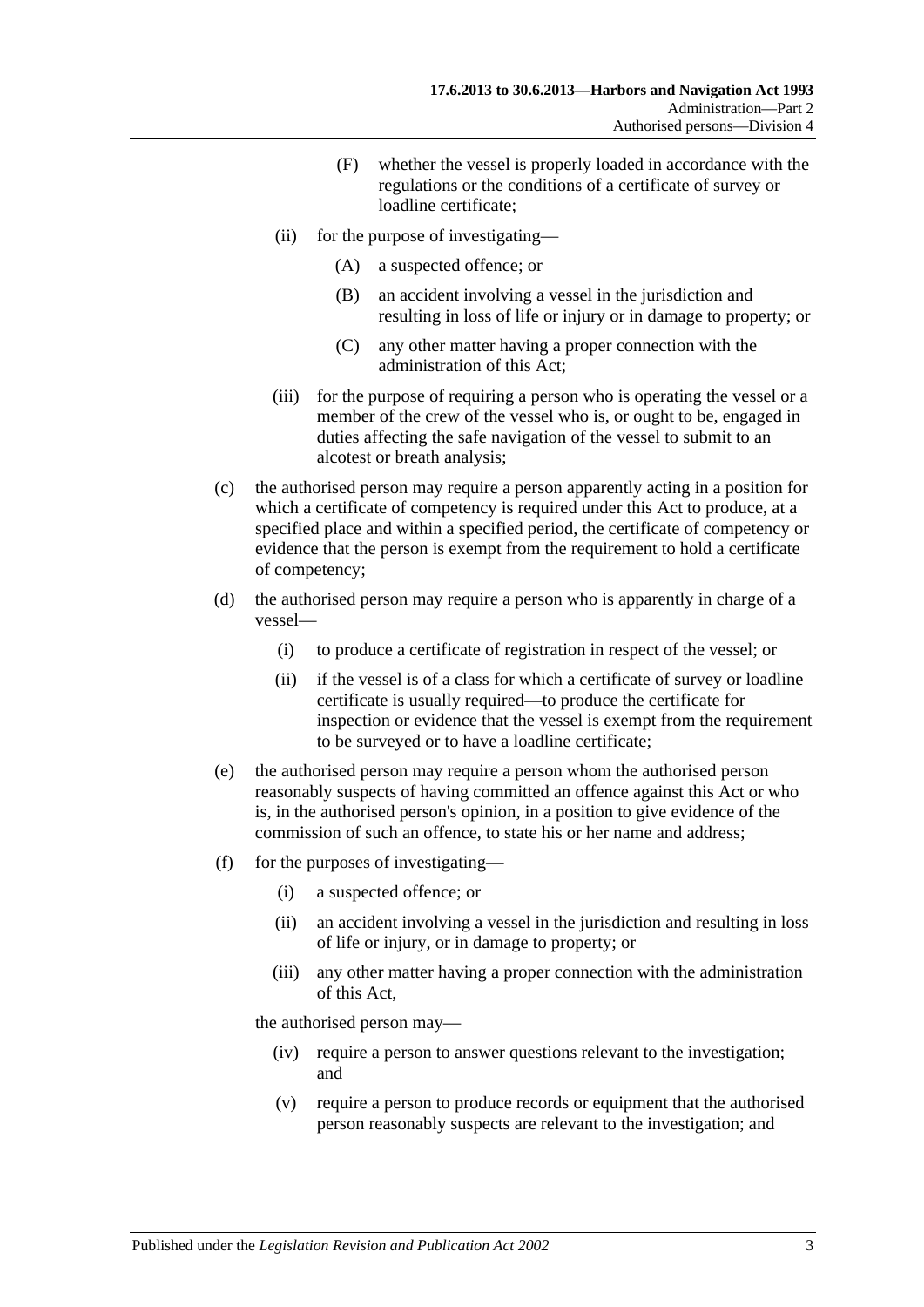- (vi) may inspect the records or equipment, make copies of the records or their contents or test the equipment and, where reasonably necessary for those purposes, seize and retain the records or equipment.
- (1a) Subject to any conditions specified in the instrument of appointment, an authorised person may give expiation notices under the *[Expiation of Offences Act](http://www.legislation.sa.gov.au/index.aspx?action=legref&type=act&legtitle=Expiation%20of%20Offences%20Act%201996) 1996* for alleged offences against this Act.
- (2) A person who—
	- (a) without reasonable excuse, fails to obey a direction or requirement of an authorised person under this Act; or
	- (b) hinders or obstructs an authorised person in the exercise of powers under this Act,

is guilty of an offence.

Maximum penalty: \$1 250.

### <span id="page-15-0"></span>**Division 5—Miscellaneous**

### <span id="page-15-1"></span>**14A—Matters to be taken into account in relation to specially protected areas**

The Minister, the CEO, an authorised person or any other person engaged in the administration of this Act must, if taking any action under this Act—

- (a) that is within the Adelaide Dolphin Sanctuary, or likely to have a direct impact on the Adelaide Dolphin Sanctuary—
	- (i) seek to further the objects and objectives of the *[Adelaide Dolphin](http://www.legislation.sa.gov.au/index.aspx?action=legref&type=act&legtitle=Adelaide%20Dolphin%20Sanctuary%20Act%202005)  [Sanctuary Act](http://www.legislation.sa.gov.au/index.aspx?action=legref&type=act&legtitle=Adelaide%20Dolphin%20Sanctuary%20Act%202005) 2005*; and
	- (ii) take into account the provisions of the Adelaide Dolphin Sanctuary Management Plan under the *[Adelaide Dolphin Sanctuary Act](http://www.legislation.sa.gov.au/index.aspx?action=legref&type=act&legtitle=Adelaide%20Dolphin%20Sanctuary%20Act%202005) 2005*, (insofar as may be relevant); or
- (b) that is within a marine park, or likely to have a direct impact on a marine park—
	- (i) seek to further the objects of the *[Marine Parks Act](http://www.legislation.sa.gov.au/index.aspx?action=legref&type=act&legtitle=Marine%20Parks%20Act%202007) 2007*; and
	- (ii) take into account the provisions of the management plan for the marine park under the *[Marine Parks Act](http://www.legislation.sa.gov.au/index.aspx?action=legref&type=act&legtitle=Marine%20Parks%20Act%202007) 2007* (insofar as may be relevant).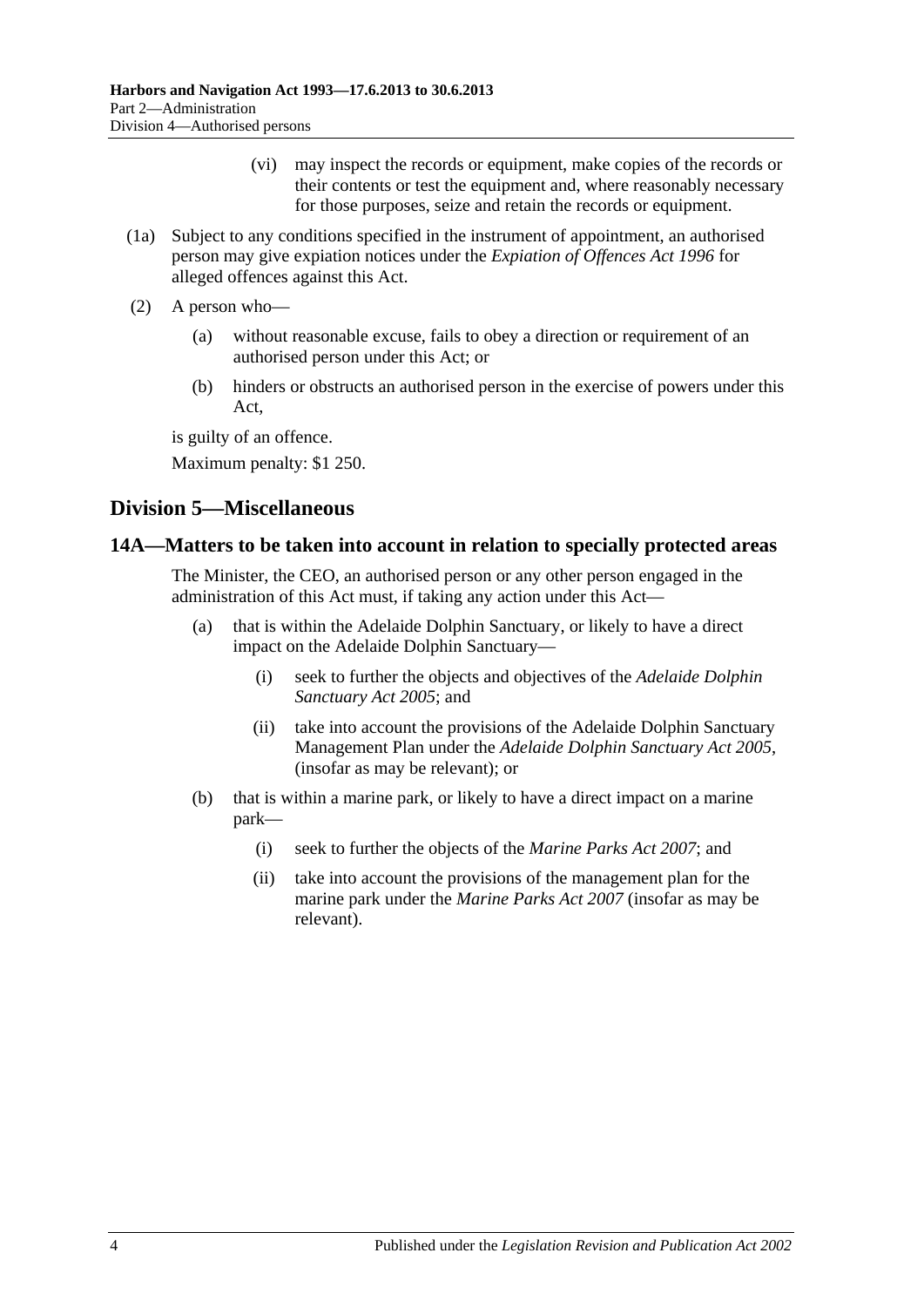# <span id="page-16-0"></span>**Part 3—Property**

## <span id="page-16-1"></span>**Division 1—Vesting of property**

### <span id="page-16-2"></span>**15—Property of Crown**

- (1) Subject to [subsection](#page-16-7) (2), the following property is vested in the Minister—
	- (a) all adjacent and subjacent land;
	- (b) all wharves, docks, jetties and other structures that are situated in a harbor;
	- (c) all wharves, docks, jetties and other structures situated outside a harbor but on adjacent or subjacent land;
	- (d) all navigational aids within the jurisdiction.
- <span id="page-16-7"></span>(2) The land that is vested in the Minister under this section is vested for an estate in fee simple but subject to any pre-existing registered interests in that land.
- (3) This section does not apply to—
	- (a) real or personal property vested in the Commonwealth, a council, or in private ownership at the commencement of this Act or subsequently transferred to the Commonwealth, a council or to private ownership; or
	- (b) land that forms part of a reserve under the *[National Parks and Wildlife](http://www.legislation.sa.gov.au/index.aspx?action=legref&type=act&legtitle=National%20Parks%20and%20Wildlife%20Act%201972)  Act [1972](http://www.legislation.sa.gov.au/index.aspx?action=legref&type=act&legtitle=National%20Parks%20and%20Wildlife%20Act%201972)*; or
	- (c) real or personal property excluded by regulation from the ambit of this section.
- (4) The *[Crown Lands Act](http://www.legislation.sa.gov.au/index.aspx?action=legref&type=act&legtitle=Crown%20Lands%20Act%201929) 1929* does not apply in relation to land vested in the Minister under this Act but the Crown may, with the concurrence of the Minister, exercise any other power that it has to grant a lease or licence over its land in relation to land vested in the Minister under this Act.

## <span id="page-16-3"></span>**Division 2—Acquisition of land**

### <span id="page-16-4"></span>**16—Acquisition of land**

- (1) The Minister may acquire land—
	- (a) for the purpose of establishing or improving a harbor or harbor facilities; or
	- (b) for the purposes of facilitating industrial or commercial development associated with or to be associated with a harbor.
- (2) The *[Land Acquisition Act](http://www.legislation.sa.gov.au/index.aspx?action=legref&type=act&legtitle=Land%20Acquisition%20Act%201969) 1969* applies to the acquisition of land under this section.

## <span id="page-16-5"></span>**Division 3—Resumption of land**

### <span id="page-16-6"></span>**17—Resumption**

The Governor may, by proclamation, resume land held by a council or other public authority as a reserve, street, road or for other public purposes—

(a) for the purpose of establishing or improving a harbor or harbor facilities; or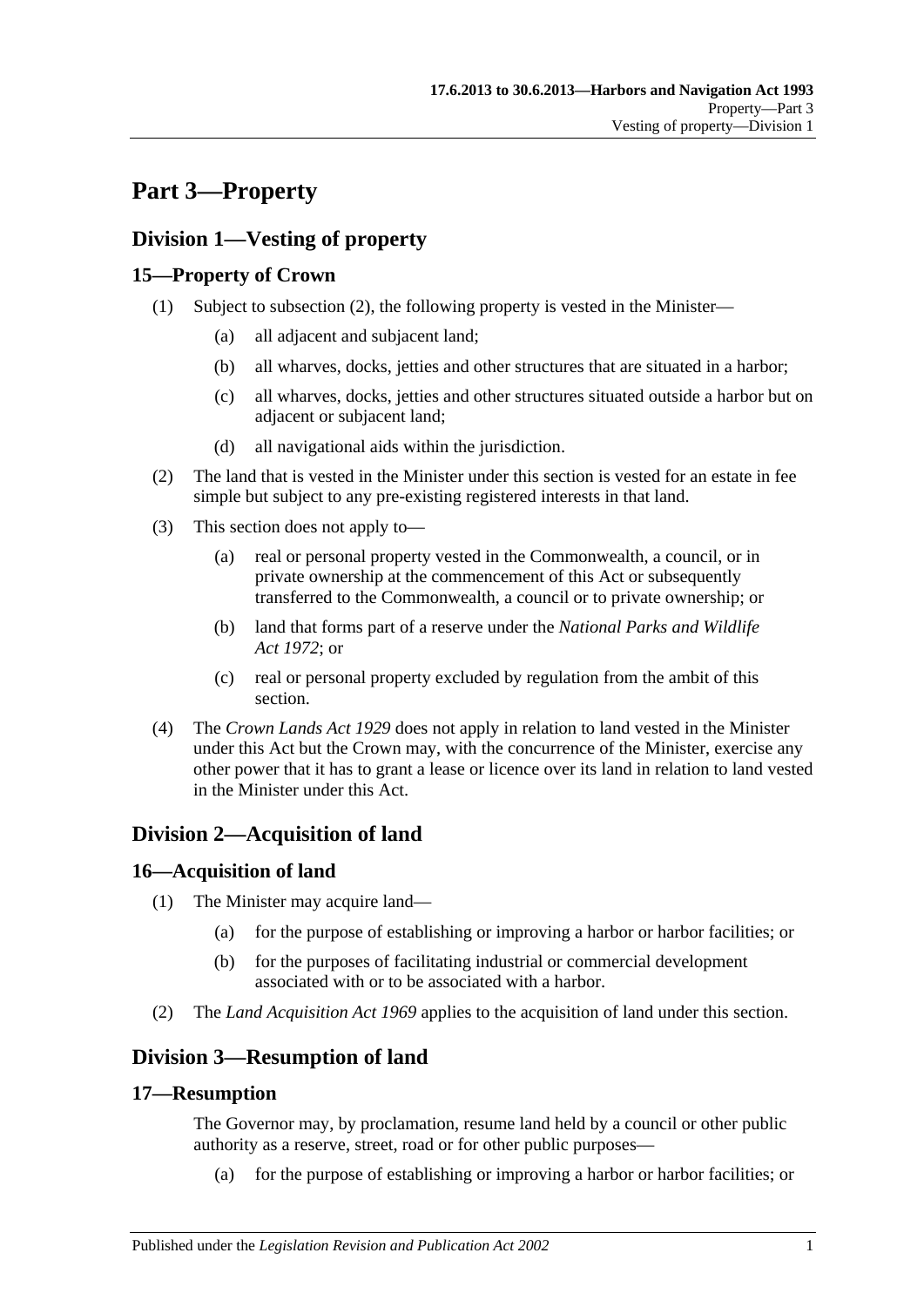(b) for the purposes of facilitating industrial or commercial development associated with or to be associated with a harbor.

## <span id="page-17-0"></span>**Division 4—Care, control and management of property**

### <span id="page-17-3"></span><span id="page-17-1"></span>**18—Care, control and management of property**

- (1) The Governor may, by proclamation, place any adjacent or subjacent land belonging to the Minister or any structure belonging to the Minister on adjacent or subjacent land, under the care, control and management of—
	- (a) any Minister of the Crown; or
	- (b) a council; or
	- (c) the Coast Protection Board; or
	- (d) any other authority or body.
- (2) A proclamation under [subsection](#page-17-3) (1)—
	- (a) may impose conditions in relation to the care, control and management of the land or structure to which it relates; and
	- (b) may be varied or revoked by a later proclamation.
- (3) A proclamation under [subsection](#page-17-3) (1) may not be made in relation to land, or a structure on land, that is within the area of a council unless the council has been consulted and given an opportunity to make representations on the matter.
- (4) Subject to any provision made by proclamation under this section, the care, control and management of adjacent and subjacent land, and of structures situated on adjacent or subjacent land (except land and structures in private ownership) are—
	- (a) if within the area of a council but not within a harbor—under the care, control and management of the council; and
	- (b) in any other case—under the care, control and management of the Minister.

### <span id="page-17-2"></span>**18A—By-laws**

- (1) A council may, with the approval of the relevant authority, make by-laws that operate in relation to—
	- (a) a port or part of a port; or
	- (b) a harbor or part of a harbor; or
	- (c) adjacent or subjacent land that is neither within a port nor a harbor.
- (1a) The *relevant authority* is—
	- (a) for a port—the port operator; or
	- (b) in any other case—the Minister.
- (2) The *[Local Government Act](http://www.legislation.sa.gov.au/index.aspx?action=legref&type=act&legtitle=Local%20Government%20Act%201934) 1934* applies to by-laws made under this section as if—
	- (a) any part of the harbor or land in relation to which the by-laws operate that is not within the area of the council were within the area of the council; and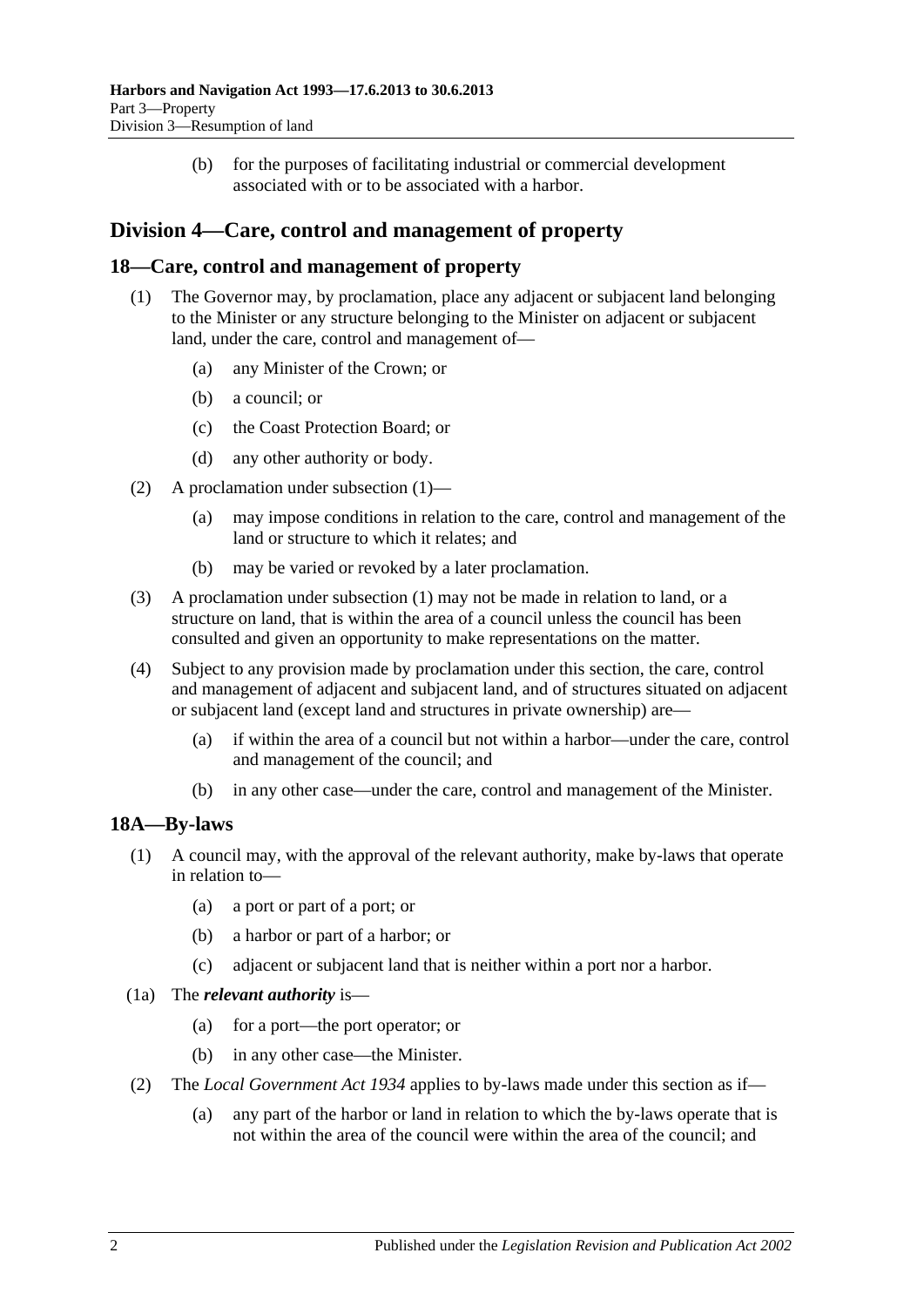- (b) any part of the harbor or land in relation to which the by-laws operate that is not under the care, control and management of the council were under the care, control and management of the council.
- <span id="page-18-6"></span>(3) The Governor may at any time, by notice in the Gazette, revoke by-laws made under this section.
- (4) The Minister must consult with the council concerned before by-laws are revoked under [subsection](#page-18-6) (3).

## <span id="page-18-0"></span>**Division 5—Dealings with property**

### <span id="page-18-1"></span>**19—Power to grant leases and licences over land**

- (1) The Minister may, on such terms and conditions as the Minister thinks fit, grant a lease of, a licence over, or other rights to occupy or use, land or a structure that is under the Minister's care, control and management under this Act.
- (2) The Minister may, on such terms and conditions as the Minister thinks fit, sell or otherwise dispose of land or a structure that is under the Minister's care, control and management under this Act.
- (3) An authority or body may, with the Minister's approval, grant a lease of, a licence over, or other rights to occupy or use, land or a structure under its care, control and management under this Act.

### <span id="page-18-2"></span>**Division 6—Rateability of land**

### <span id="page-18-3"></span>**20—Rateability of land**

- (1) Subject to [subsection](#page-18-7) (2), land vested in the Crown under this Act is not rateable under the *[Local Government Act](http://www.legislation.sa.gov.au/index.aspx?action=legref&type=act&legtitle=Local%20Government%20Act%201934) 1934*.
- <span id="page-18-7"></span>(2) If any such land (other than subjacent land in a port) is occupied under a lease or licence by some person other than the Crown or an instrumentality or agency of the Crown, that person is liable as occupier of the land to rates levied under the *[Local](http://www.legislation.sa.gov.au/index.aspx?action=legref&type=act&legtitle=Local%20Government%20Act%201934)  [Government Act](http://www.legislation.sa.gov.au/index.aspx?action=legref&type=act&legtitle=Local%20Government%20Act%201934) 1934*.

## <span id="page-18-4"></span>**Division 7—Damage to property**

### <span id="page-18-5"></span>**21—Liability for damage**

- (1) If property of the Crown or the Minister is damaged by a vessel, the owner of the vessel is liable to the Minister for the amount of the damage.
- (2) If property in private ownership consisting of harbor facilities or a navigational aid is damaged by a vessel, the owner of the vessel is liable to the owner of the property for the amount of the damage.
- (3) The liability may be enforced by action against the owner or by action against the vessel (or both).
- (4) This section creates a strict liability that exists irrespective of fault and irrespective of whether the vessel is under compulsory pilotage at the time the damage is caused.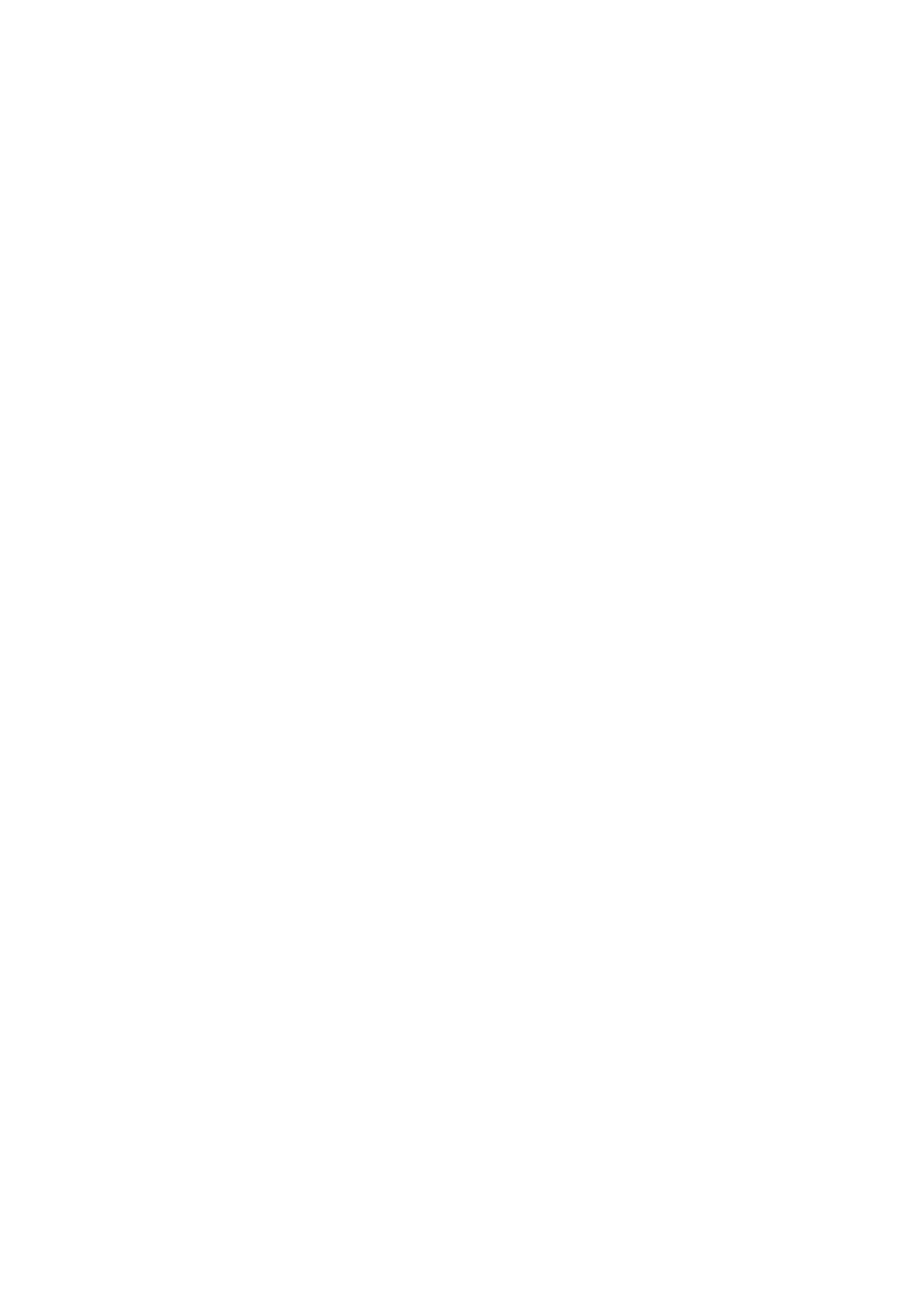# <span id="page-20-0"></span>**Part 4—General powers to protect navigation and to restrict use of waters**

### <span id="page-20-1"></span>**Division 1—Navigational aids**

### <span id="page-20-2"></span>**22—Control of navigational aids**

- (1) The Minister is entitled to possession and control of all navigational aids within the jurisdiction except those belonging to the Commonwealth.
- (2) The Minister may, on terms and conditions consistent with any relevant port operating agreement, delegate to a port operator control over a navigational aid situated in, or on the approach to, the port.
- (3) If a navigational aid existing at the commencement of this subsection is situated on land that was not then owned by the Minister, or is later disposed of, an easement over the land is created entitling the Minister—
	- (a) to maintain a navigational aid on the land; and
	- (b) to have such access to the land as may be necessary for operating, maintaining, repairing, replacing or removing the navigational aid.
- (4) If the Minister reasonably requires access to land for the purpose of operating, maintaining, repairing, replacing or removing a navigational aid on adjacent land or waters, an easement is created conferring on the Minister the rights of access reasonably necessary for those purposes.

### <span id="page-20-3"></span>**23—Establishment of navigational aids**

- (1) The Minister may establish and maintain such navigational aids as the Minister considers necessary or desirable for the safe navigation of vessels within the jurisdiction.
- <span id="page-20-5"></span>(2) The Minister may direct any person who carries on a business involving the mooring, loading or unloading of vessels to establish, maintain and operate navigational aids of a specified kind at specified places.
- (3) A person who fails, without reasonable excuse, to comply with a direction under [subsection](#page-20-5) (2) is guilty of an offence.

Maximum penalty: \$5 000.

### <span id="page-20-6"></span><span id="page-20-4"></span>**24—Interference with navigational aids**

(1) A person must not, without the Minister's permission, interfere with a navigational aid.

Maximum penalty: \$750.

- (2) For the purposes of [subsection](#page-20-6) (1), the mooring of a vessel to a navigational aid constitutes interference with the navigational aid.
- <span id="page-20-7"></span>(3) If the Minister is of the opinion that a particular light or signal might be confused with the light or signal produced by a navigational aid, the Minister may, by notice in writing to the person in charge of the device that produces the light or signal, require the person to take action specified in the notice to prevent the possibility of confusion.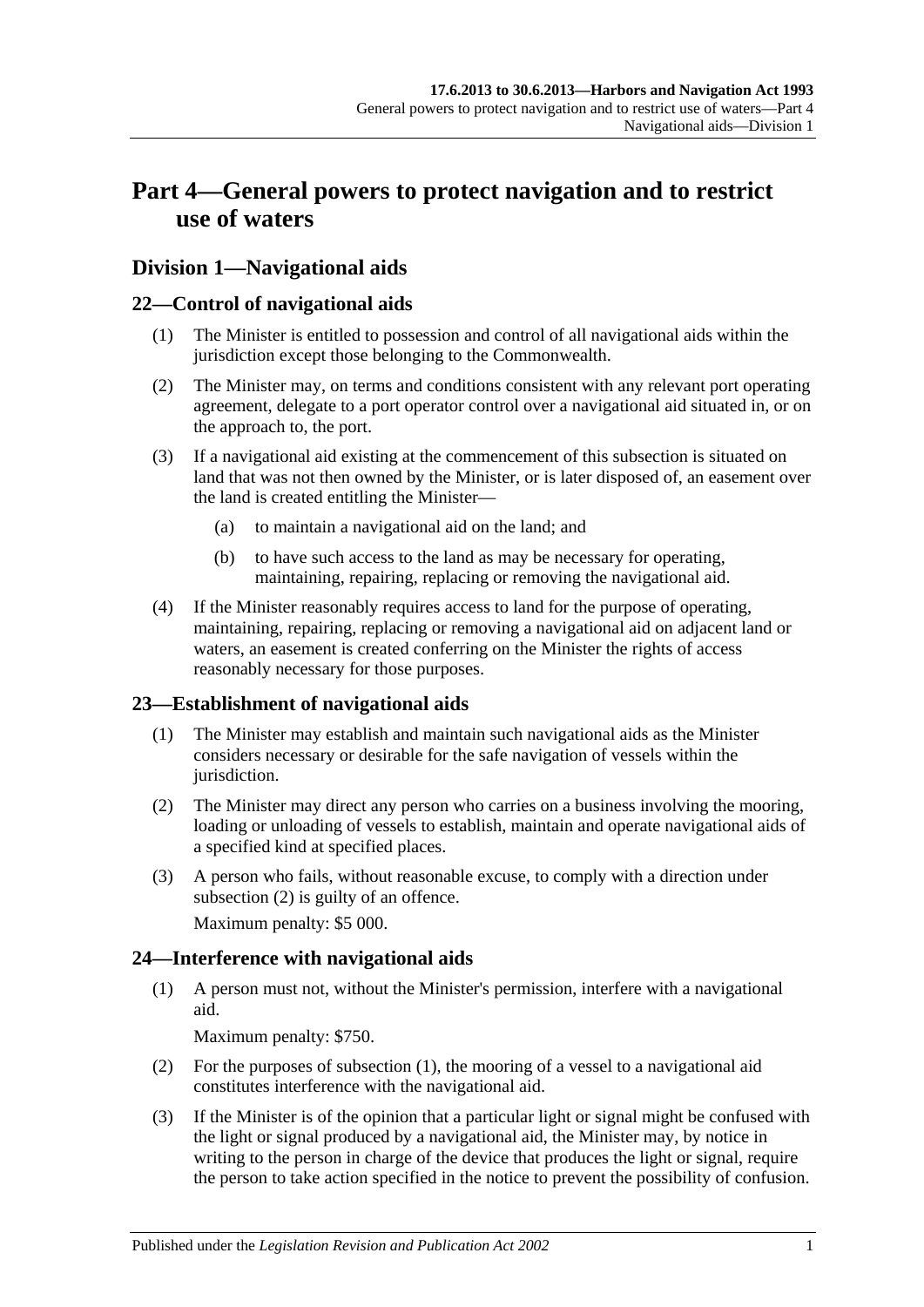- (4) If a person fails to comply with a requirement under [subsection](#page-20-7) (3) within the time allowed in the notice, the Minister may take the action specified in the notice and recover the cost of doing so from the person.
- (5) A person who fails, without reasonable excuse, to comply with a notice under [subsection](#page-20-7) (3) is guilty of an offence. Maximum penalty: \$750.

### <span id="page-21-0"></span>**Division 2—Clearance of wrecks**

### <span id="page-21-1"></span>**25—Clearance of wrecks etc**

- (1) The Minister may, by notice in writing, require the owner of any wreck within the jurisdiction to remove the wreck.
- (1a) A port operator may, by notice in writing, require the owner of any wreck within the port to remove the wreck.
- (2) If a person deposits any substance or thing within the jurisdiction so as to obstruct navigation, or to pollute waters, the Minister may, by notice in writing, require that person to take action specified in the notice to remove the substance or thing or to mitigate the consequences of the pollution.
- (2a) If a person deposits any substance or thing within a port so as to obstruct navigation, or to pollute waters, the port operator may, by notice in writing, require that person to take action specified in the notice to remove the substance or thing or to mitigate the consequences of the pollution.
- <span id="page-21-5"></span>(3) If a person fails to comply with a requirement under this section within the time allowed in the notice, the Minister or the port operator (as the case requires) may remove the wreck or take the action specified in the notice and recover the costs of doing so, as a debt, from the person in default.
- <span id="page-21-4"></span>(4) A person who fails without reasonable excuse to comply with a notice under this section is guilty of an offence.

Maximum penalty: \$5 000.

(5) A court by which a person is convicted of an offence against [subsection](#page-21-4) (4) may, on application by the Minister or the port operator (as the case requires), order the convicted person to reimburse costs reasonably incurred by the applicant in acting under [subsection](#page-21-5) (3) (to the extent those costs have not been already recovered).

## <span id="page-21-2"></span>**Division 3—Restrictions on use of waters**

### <span id="page-21-3"></span>**26—Licences for aquatic activities**

- (1) The CEO may grant a licence entitling an organisation or person to use, in accordance with the terms and conditions of the licence, any waters within the jurisdiction for the purposes of an aquatic sport or activity or for any other purposes stated in the licence.
- (2) If the licence is to be granted in relation to waters within a port, the CEO may only grant the licence with the consent of the port operator (but the operator's consent must not be unreasonably withheld).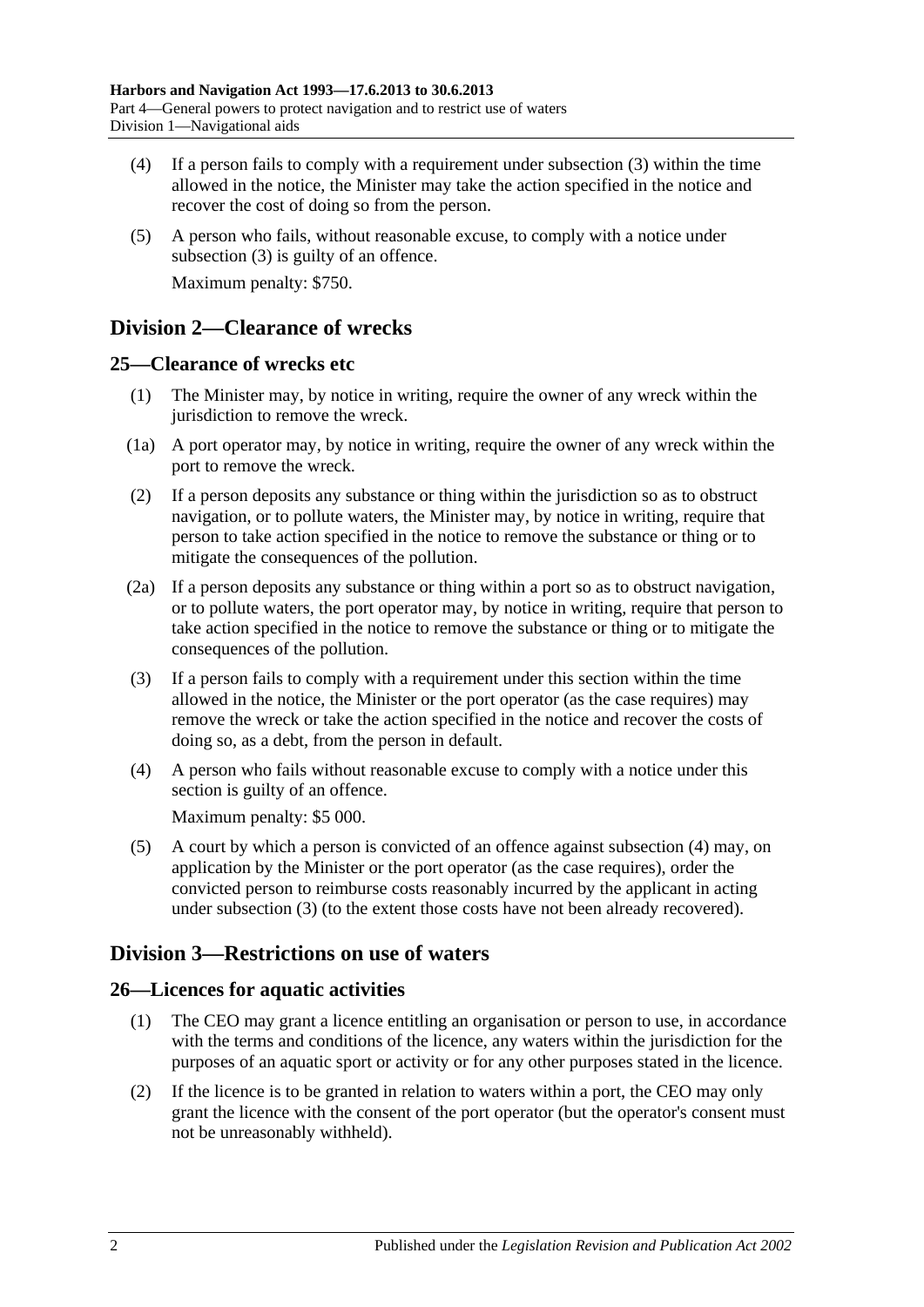- <span id="page-22-1"></span>(2a) If the licence is to be granted in relation to waters that form part of the River Murray, the CEO must—
	- (a) consult with the Minister to whom the administration of the *[River Murray](http://www.legislation.sa.gov.au/index.aspx?action=legref&type=act&legtitle=River%20Murray%20Act%202003)  Act [2003](http://www.legislation.sa.gov.au/index.aspx?action=legref&type=act&legtitle=River%20Murray%20Act%202003)* is committed; and
	- (b) comply with the Minister's directions (if any) in relation to the issuing of the licence (including a direction that the licence not be granted, or that if it is to be granted, then the licence be subject to conditions specified by the Minister).
- <span id="page-22-2"></span>(2b) If the licence is to be granted in relation to waters that form part of—
	- (a) the Adelaide Dolphin Sanctuary—the CEO must consult with and have regard to the views of the Minister to whom the administration of the *[Adelaide Dolphin Sanctuary Act](http://www.legislation.sa.gov.au/index.aspx?action=legref&type=act&legtitle=Adelaide%20Dolphin%20Sanctuary%20Act%202005) 2005* is committed; or
	- (b) a marine park—the CEO must consult with and have regard to the views of the Minister to whom the administration of the *[Marine Parks](http://www.legislation.sa.gov.au/index.aspx?action=legref&type=act&legtitle=Marine%20Parks%20Act%202007) Act 2007* is committed.
- (2c) The regulations may exclude specified categories of licence from the operation of [subsection](#page-22-1) (2a) or [\(2b\).](#page-22-2)
- (3) The licensee may be required by the terms and conditions of the licence to take specified action for the purposes of informing the public of the area of waters to which the licence relates and of the times the licensee is entitled to use of those waters in accordance with the licence.
- (4) A person who, without the consent of the licensee, intrudes into waters when the licensee has, under the licence, an exclusive right to use those waters is guilty of an offence.

```
Maximum penalty: $750<sup>1</sup>
```
Expiation fee: \$105.

- (5) The CEO may revoke a licence granted under this section for a breach of a term or condition of the licence.
- (6) In this section—

*River Murray* has the same meaning as in the *[River Murray Act](http://www.legislation.sa.gov.au/index.aspx?action=legref&type=act&legtitle=River%20Murray%20Act%202003) 2003*.

**Note—**

1 By virtue of Act No. 17 of 2001 s 4 (see *Gazette 25.10.2001 p4686*) the maximum penalty for this offence was fixed at \$750 (no expiation fee) for 30 October 2001 only. Section 26 was substituted on 31 October 2001 by Act No. 81 of 2000 s 11 (see *Gazette 25.10.2001 p4687*).

### <span id="page-22-3"></span><span id="page-22-0"></span>**27—Restricted areas**

- (1) The Governor may, by regulation, regulate, restrict or prohibit—
	- (a) the entry of vessels or vessels of a specified class into specified waters within the jurisdiction; or
	- (b) the operation or use of vessels in specified waters within the jurisdiction; or
	- (c) aquatic activity or aquatic activity of a specified class in specified waters within the jurisdiction.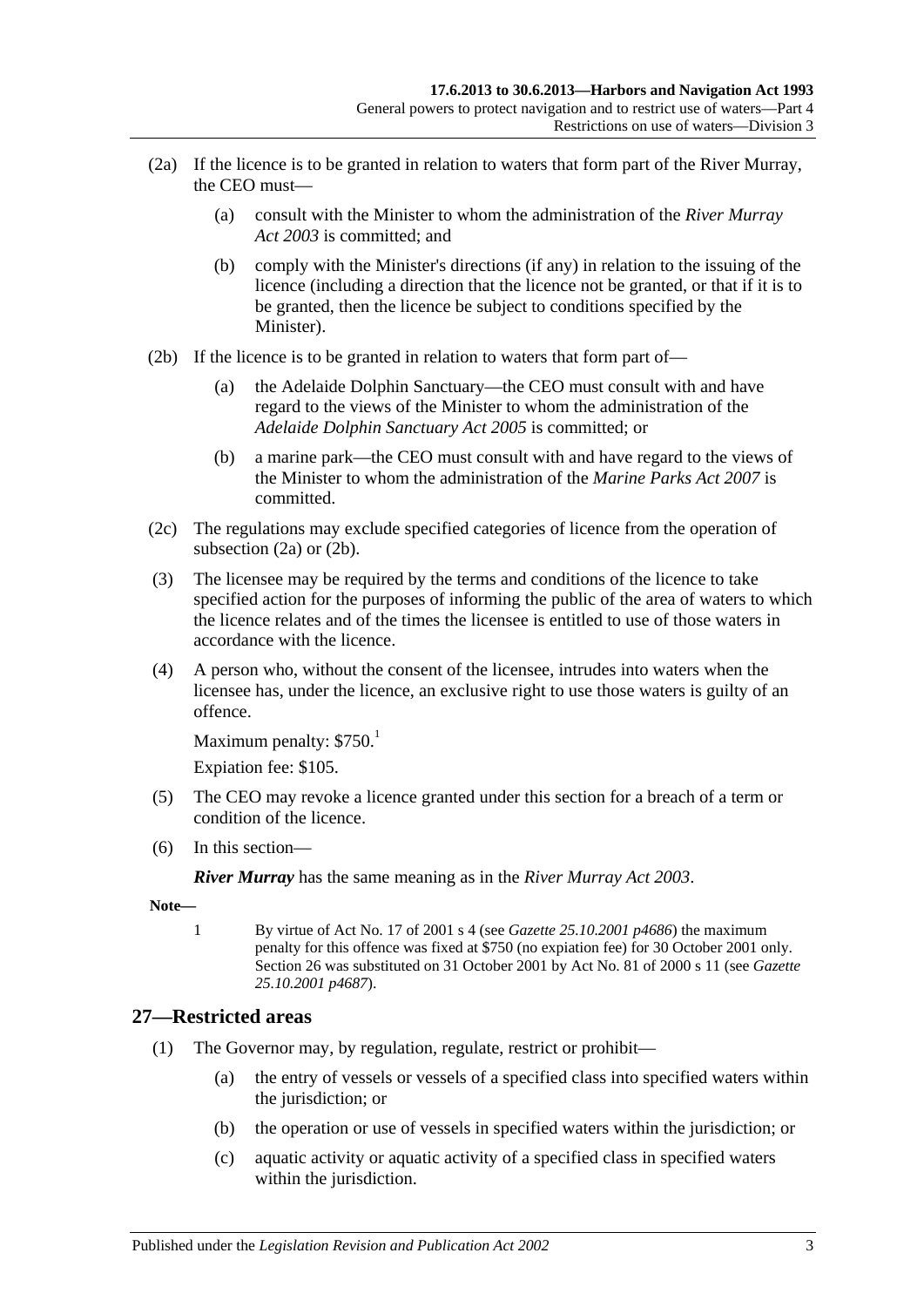- (1a) A regulation may only be made under [subsection](#page-22-3) (1) in relation to waters within a port with the consent of the port operator (but consent must not be unreasonably withheld).
- <span id="page-23-0"></span>(2) The Minister must take reasonable steps to inform the public of the nature of requirements of any regulation under this section and of the waters to which it applies by marking out the waters and erecting notices in the vicinity or by other appropriate means.
- (3) If a regulation is made under this section at the request of a port operator (other than the Minister) or a council, the Minister may recover costs incurred under [subsection](#page-23-0) (2) from the port operator or council as a debt.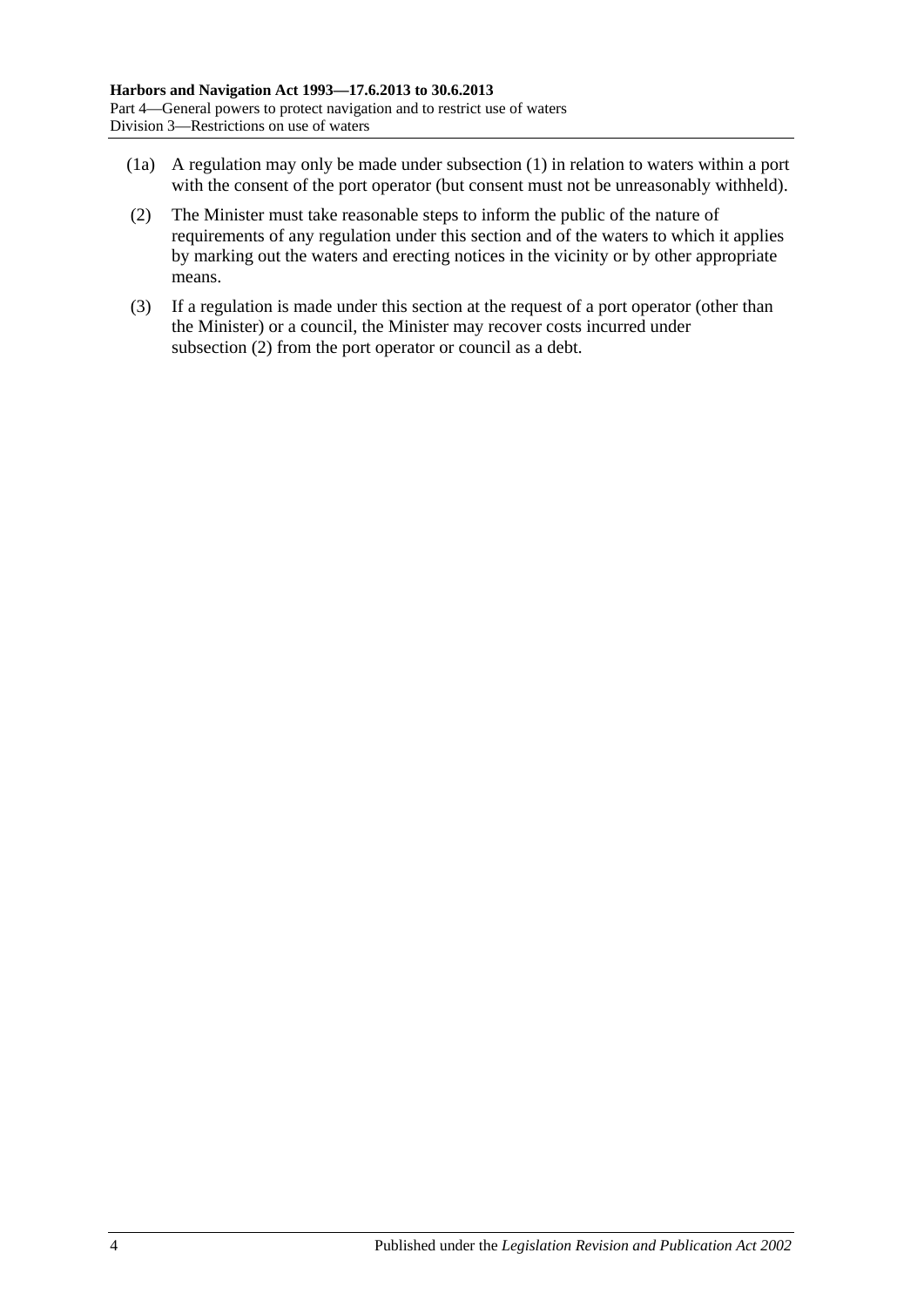# <span id="page-24-0"></span>**Part 5—Harbors and ports**

### <span id="page-24-1"></span>**Division 1—Control and management of harbors and ports**

### <span id="page-24-2"></span>**28—Control and management of harbors**

Subject to this Part, the Minister has the control and management of all harbors in the State.

### <span id="page-24-3"></span>**28A—Power to assign control and management of ports**

- (1) The Minister may, by agreement, confer on another (the *proprietor*) the right to carry on the business of operating a particular port.
- (2) The proprietor must then enter into an agreement (a *port operating agreement*) under which the Minister assigns the control and management of the port to the proprietor or a nominee of the proprietor unless—
	- (a) the Minister and the proprietor enter into an agreement under which the Minister is to continue to have the control and management of the port; or
	- (b) the proprietor has committed a serious breach of a port operating agreement and the Minister has cancelled or refused to renew the agreement on that ground.
- (3) If the Minister has the control and management of a port, the Minister may, subject to the terms of any agreement between the Minister and the proprietor, recover the costs of operating the port from the proprietor.

### <span id="page-24-4"></span>**28B—Port operating agreements**

- (1) A *port operating agreement* is an agreement providing for the control and management of the port to which the agreement relates by the person (the *port operator*) to whom the control and management of the port is assigned under the agreement.
- (2) A port operating agreement—
	- (a) must require the port operator to have appropriate resources (including appropriate contingency plans and trained staff and equipment to carry the plans into action) to deal with emergencies; and
	- (b) must require the port operator—
		- (i) to maintain the waters of the port to a specified navigable standard; and
		- (ii) to provide or maintain (or provide and maintain) navigational aids; and
		- (iii) to direct and control vessel movement in port waters; and
	- (c) may require the port operator to enter into and maintain in operation an agreement with the Royal Australian Navy about access to the port and port facilities by naval vessels; and
	- (d) may require the port operator to provide access to the port and port facilities for commercial fishing vessels on specified terms and conditions; and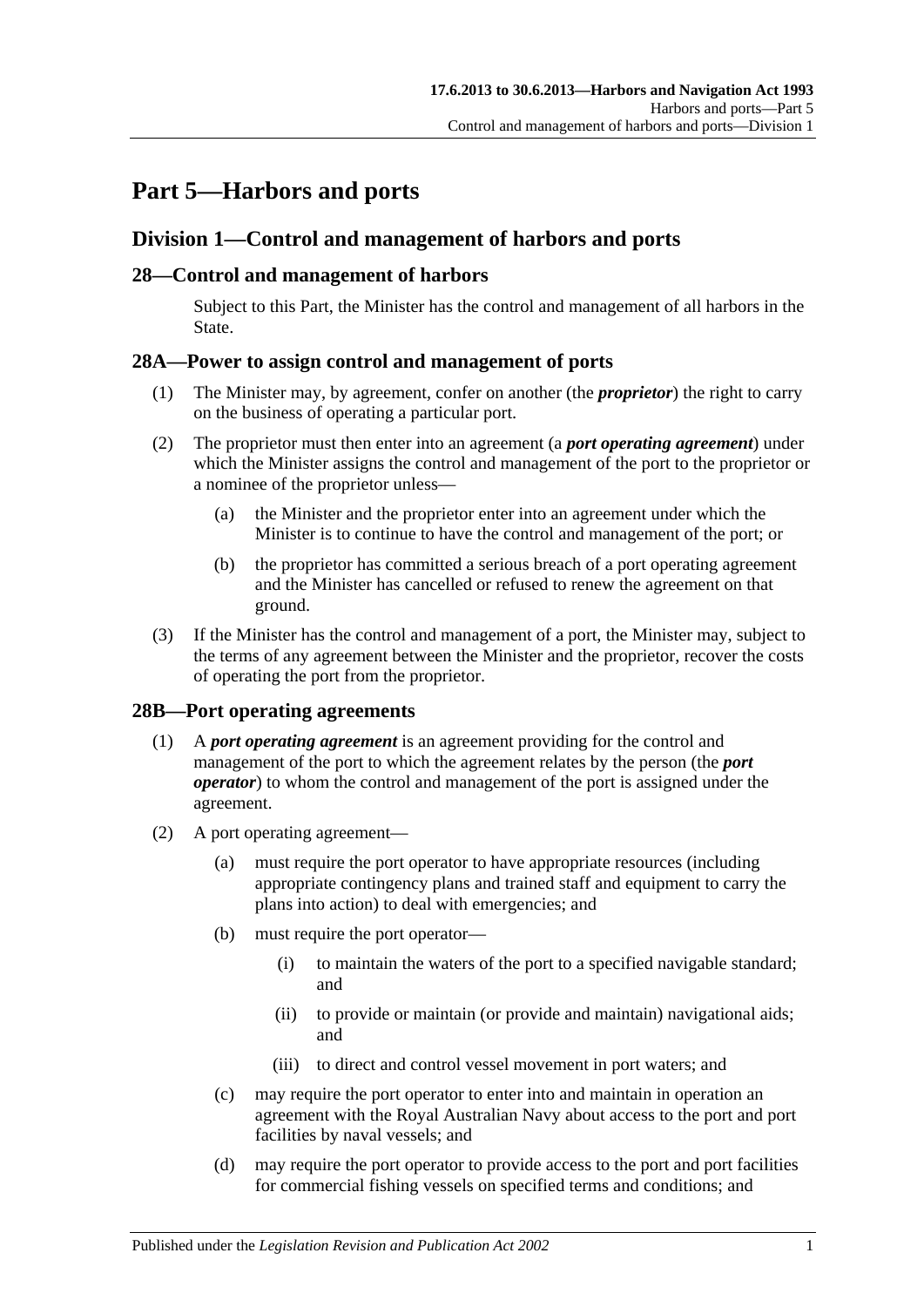- (e) may require the port operator to maintain and make available navigational charts and other information relating to the port; and
- (f) may regulate the performance of statutory powers by the port operator; and
- (g) may provide for the payment of an annual fee to the Minister (fixed by the Minister having regard to the cost of providing government supervision of the activities conducted under the agreement); and
- (h) may deal with any other matter relevant to the control and management of the port.

### <span id="page-25-0"></span>**28C—General responsibility of port operator**

- (1) A port operator is responsible for the safe operation of the port.
- (2) A port operator is responsible for managing the port in a way that avoids unfair discrimination against or in favour of any particular user of the port or port facilities.

### <span id="page-25-1"></span>**28D—Variation of port operating agreement**

The Minister may, by agreement with the port operator, vary a port operating agreement.

### <span id="page-25-2"></span>**28E—Agreements to be tabled in Parliament**

The Minister must, as soon as practicable after entering into a port operating agreement or an agreement for the variation of a port operating agreement, have copies of the agreement laid before both Houses of Parliament.

### <span id="page-25-3"></span>**28F—Power to deal with non-compliance**

- (1) The Minister may take disciplinary action against a port operator for non-compliance with a port operating agreement or this Act.
- (2) The disciplinary action may consist of—
	- (a) a reprimand; or
	- (b) a fine not exceeding a limit fixed in the port operating agreement; or
	- (c) cancellation of the port operating agreement.
- (3) Before the Minister takes disciplinary action against a port operator under this section, the Minister must give written notice to the port operator—
	- (a) specifying the non-compliance; and
	- (b) stating the disciplinary action the Minister proposes to take in respect of the non-compliance; and
	- (c) allowing the port operator a reasonable opportunity to make written representations.
- (4) After considering the port operator's representations, the Minister may—
	- (a) refrain from taking disciplinary action; or
	- (b) by written notice to the port operator—
		- (i) administer a reprimand; or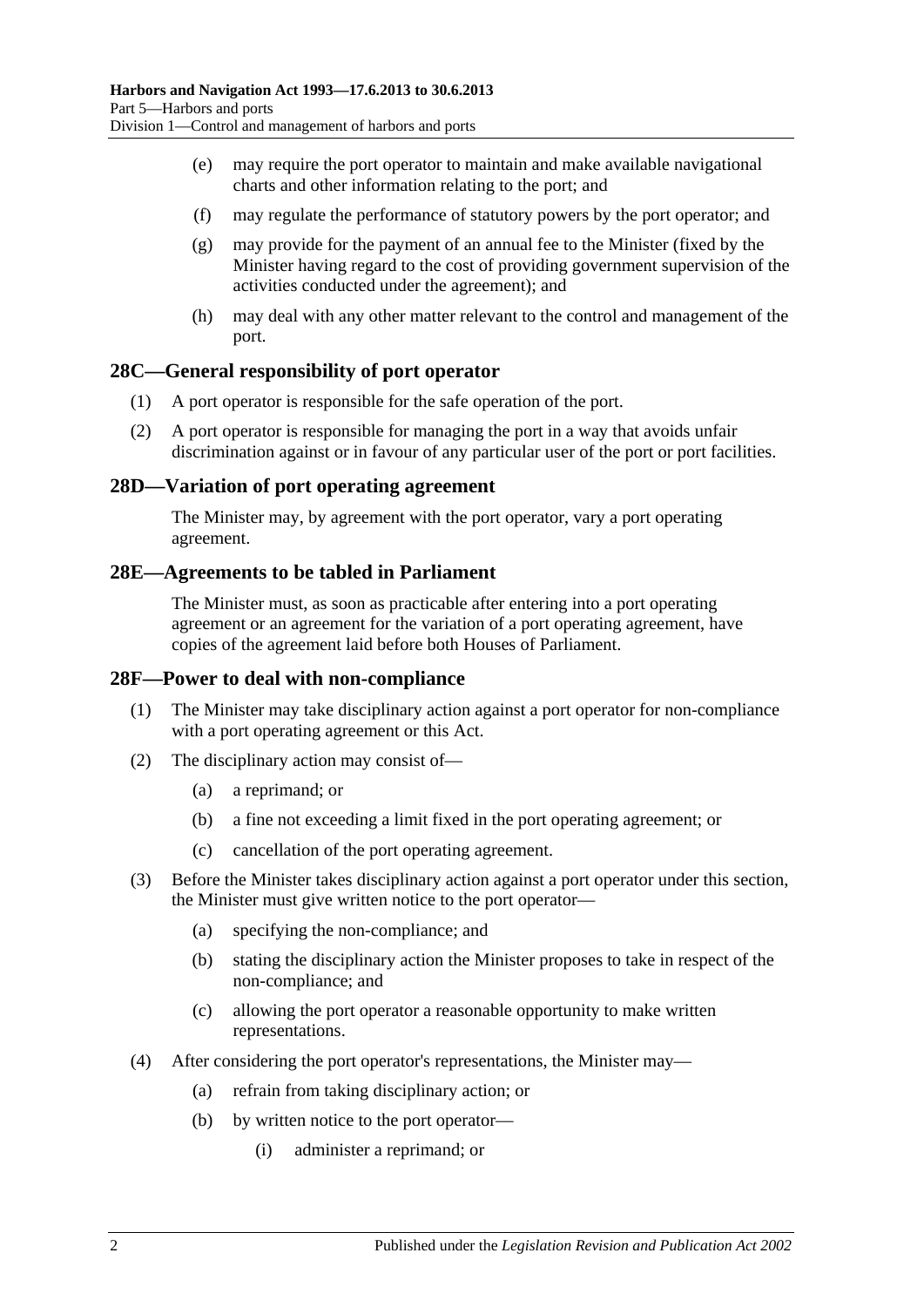- (ii) impose a fine (to be recoverable as a debt due to the Crown) of an amount stated in the earlier notice or of a lesser amount; or
- (iii) if cancellation of the port operating agreement was proposed in the earlier notice—
	- (A) impose a fine not exceeding the maximum permissible under the port operating agreement; or
	- (B) cancel the port operating agreement.
- (5) A port operator may appeal to the Court of Marine Enquiry against the disciplinary action.
- (6) On an appeal, the Court may—
	- (a) confirm, vary or reverse the Minister's decision; and
	- (b) make any consequential or ancillary order the Court thinks fit.
- (7) The port operating agreement may contain provisions governing the exercise of the Minister's powers under this section.

### <span id="page-26-2"></span><span id="page-26-0"></span>**28G—Power to appoint manager**

- $(1)$  If—
	- (a) a port operator is seriously in breach of its obligations under a port operating agreement; or
	- (b) a port operating agreement is cancelled or expires without renewal,

the Minister may appoint an official manager to operate the port.

- <span id="page-26-3"></span>(2) If a port operator—
	- (a) becomes insolvent within the meaning of Part 7.10 of the *Corporations Law*; or
	- (b) goes into liquidation,

the Minister may appoint an official manager to operate the port.

- (3) An appointment under [subsection](#page-26-2) (1) or [\(2\)](#page-26-3) may be terminated at any time by the Minister.
- (4) The port operating agreement may contain provisions governing the exercise of the Minister's powers under this section.

### <span id="page-26-4"></span><span id="page-26-1"></span>**28H—Powers of the manager**

- (1) The official manager—
	- (a) is to assume the control and management of the port; and
	- (b) is entitled to possession and control of property of the port operator (or former port operator)—
		- (i) used for the purpose of operating the port; and
		- (ii) defined in the port operating agreement as property subject to the application of this paragraph; and
	- (c) is, while the appointment continues in force, taken to be the port operator.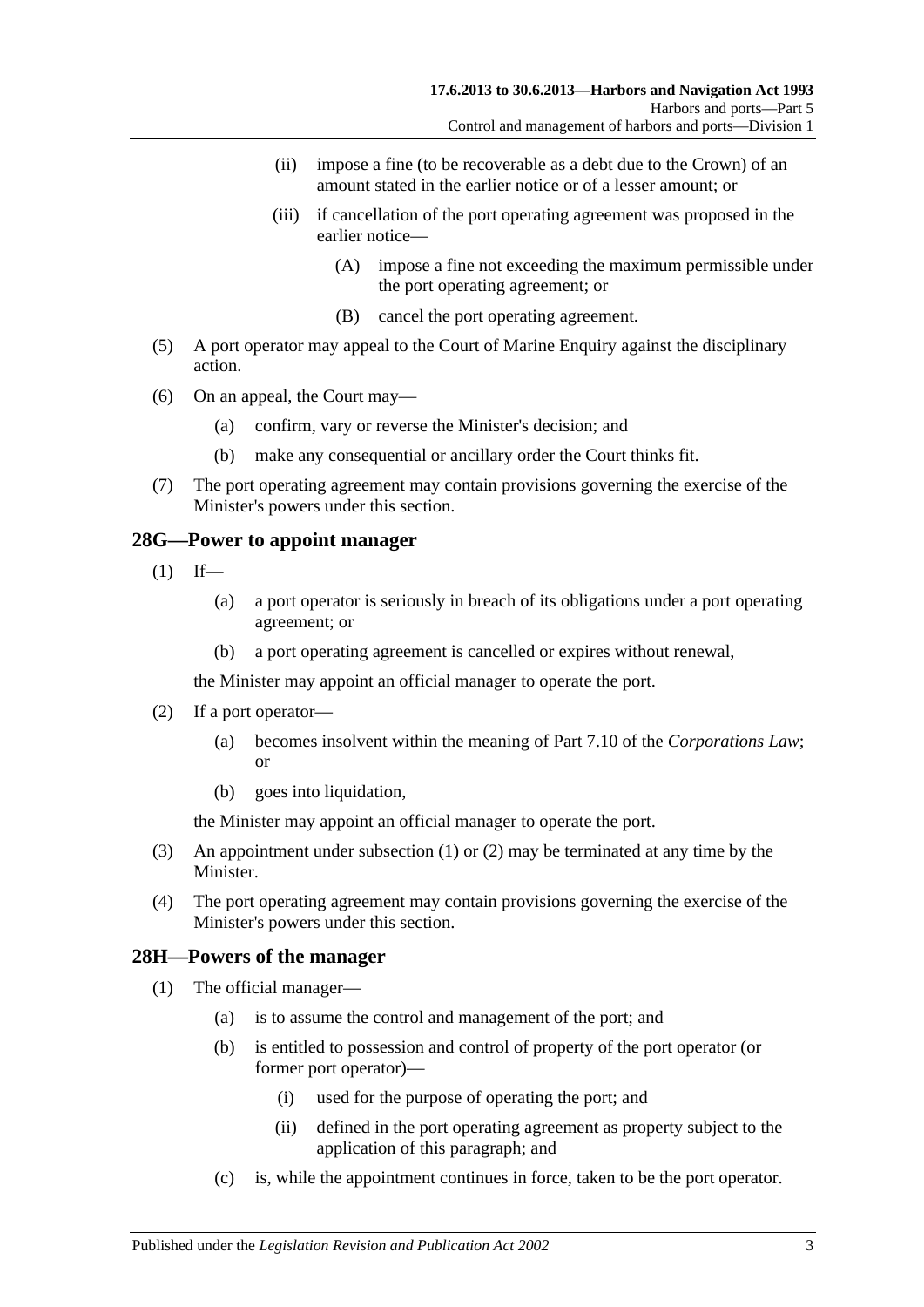- <span id="page-27-5"></span>(2) Any proceeds of the business while under official management are to be applied as follows:
	- (a) first, the proceeds are to be applied towards the costs of official management (including the official manager's remuneration); and
	- (b) secondly, a reasonable rental for the property over which the manager has assumed control is to be paid out of the proceeds while the property remains in the manager's possession; and
	- (c) thirdly, any remaining balance is to be paid into the Consolidated Account.
- (3) A port operating agreement may exclude or modify the provisions of [subsection](#page-26-4) (1) or [\(2\).](#page-27-5)
- (4) The regulations may confer powers and impose duties on official managers and regulate official management in other ways.

### <span id="page-27-0"></span>**Division 2—Port management officers**

### <span id="page-27-1"></span>**29—Port management officers**

- (1) A port operator may appoint officers or employees of the operator to be port management officers.
- (2) The port operator must issue to each port management officer appointed by it an identity card—
	- (a) containing a photograph of the officer; and
	- (b) stating the name of the port for which the officer is appointed; and
	- (c) stating any conditions of appointment limiting the officer's authority.
- (3) A port management officer must, at the request of any person in relation to whom the officer is exercising or about to exercise powers under this Act, produce his or her identity card for inspection by that person.

### <span id="page-27-2"></span>**Division 2A—Operational powers**

### <span id="page-27-3"></span>**29A—Interpretation**

In this Division—

*authorised officer* means—

- (a) in relation to a port—a port management officer;
- (b) in relation to a harbor that is not a port, or a part of a harbor that is not within a port—an authorised person.

### <span id="page-27-4"></span>**29B—Power of direction**

- (1) An authorised officer may give a direction (orally, by signal, radio communication, or in any other appropriate manner) to a person in charge, or apparently in charge, of a vessel in or in the vicinity of a harbor or a port.
- (2) A direction may, for example—
	- (a) require that vessels proceed to load or unload in a particular order; or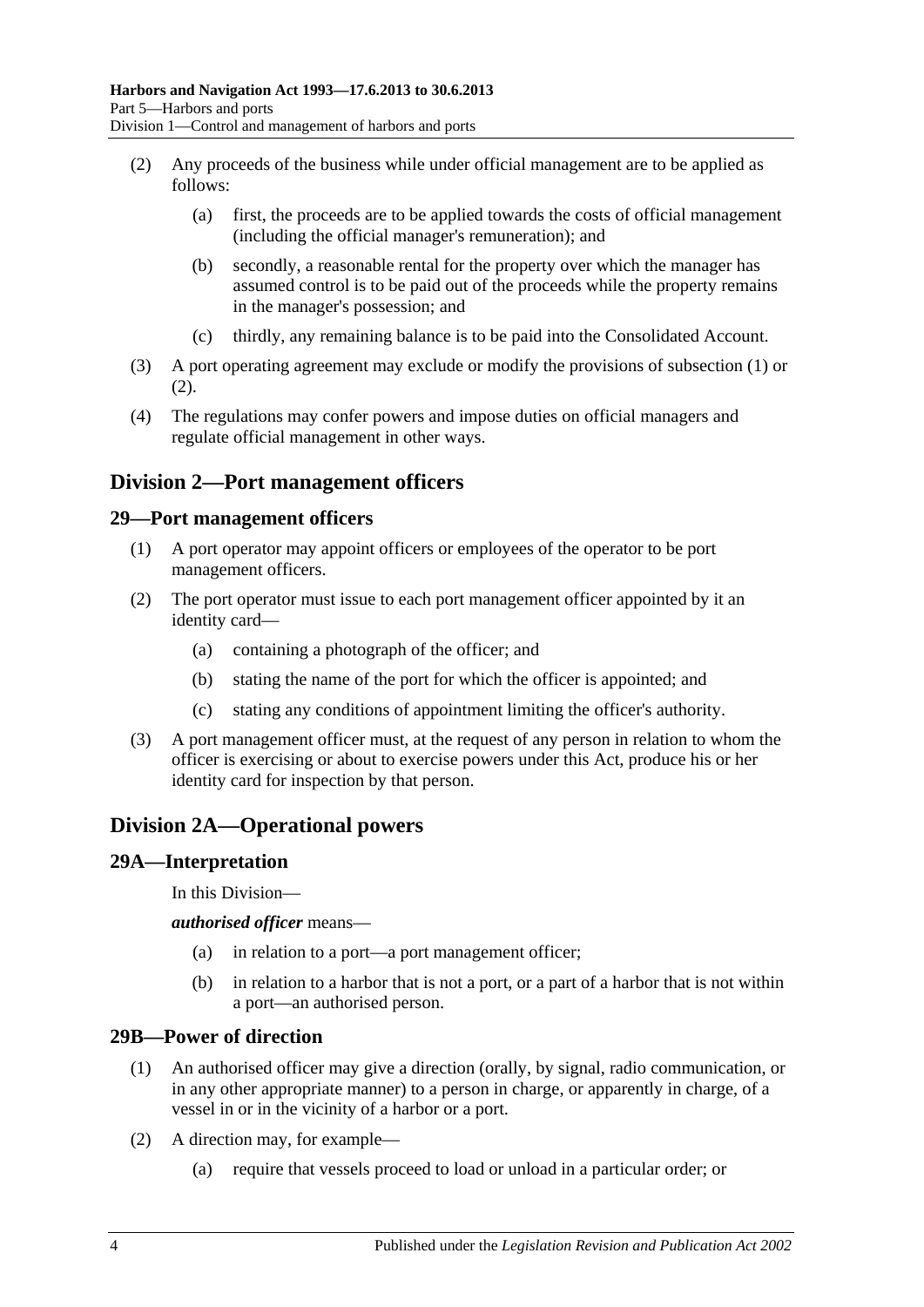- (b) require that a vessel be moored or anchored in a particular position; or
- (c) require that a vessel be secured in a particular way; or
- (d) require that a vessel be moved from a particular area or position; or
- (e) require the production of documents relating to the navigation, operation, pilotage, use or loading of the vessel.
- (3) A person who fails, without reasonable excuse, to comply with a direction under this section is guilty of an offence.

Maximum penalty: \$5 000.

### <span id="page-28-4"></span><span id="page-28-0"></span>**29C—Power to board vessel**

- (1) A person in charge of a vessel in a harbor or port must, at the request of an authorised officer, permit the officer—
	- (a) to board the vessel; and
	- (b) to inspect the vessel and its cargo; and
	- (c) to carry out on the vessel any investigation necessary to ensure that the vessel and the business in the course of which the vessel is being used is being operated lawfully.
- <span id="page-28-5"></span>(2) If there is no-one on board a vessel to whom a request may be given under [subsection](#page-28-4) (1), the authorised officer may board the vessel and cause the vessel to be moved as the officer thinks fit.
- (3) Any costs incurred by an authorised officer under [subsection](#page-28-5) (2) are recoverable as a debt from the owner of the vessel.
- (4) A person who fails to comply with a request under this section is guilty of an offence. Maximum penalty: \$2 500.

### <span id="page-28-1"></span>**Division 3—Harbor improvement work**

### <span id="page-28-6"></span><span id="page-28-2"></span>**30—Dredging or other similar work**

- (1) The Minister or a port operator may carry out dredging or other work to deepen, extend or clear a harbor or port.
- (2) If the owner of a wharf benefits from work carried out by the Minister under [subsection](#page-28-6) (1), the Minister may recover a reasonable proportion of the cost of the work from that owner.
- (3) The proportion of the cost to be recovered is to be determined by agreement between the Minister and the owner or, in default of agreement, by an arbitrator appointed under the *[Commercial Arbitration Act](http://www.legislation.sa.gov.au/index.aspx?action=legref&type=act&legtitle=Commercial%20Arbitration%20Act%201986) 1986*.

### <span id="page-28-3"></span>**30A—Development of harbors and maritime facilities**

- (1) The Minister or a port operator may carry out work of any kind for the development or improvement of a harbor or port.
- (2) The Minister or port operator may, for example, establish facilities for—
	- (a) the anchorage or mooring of vessels;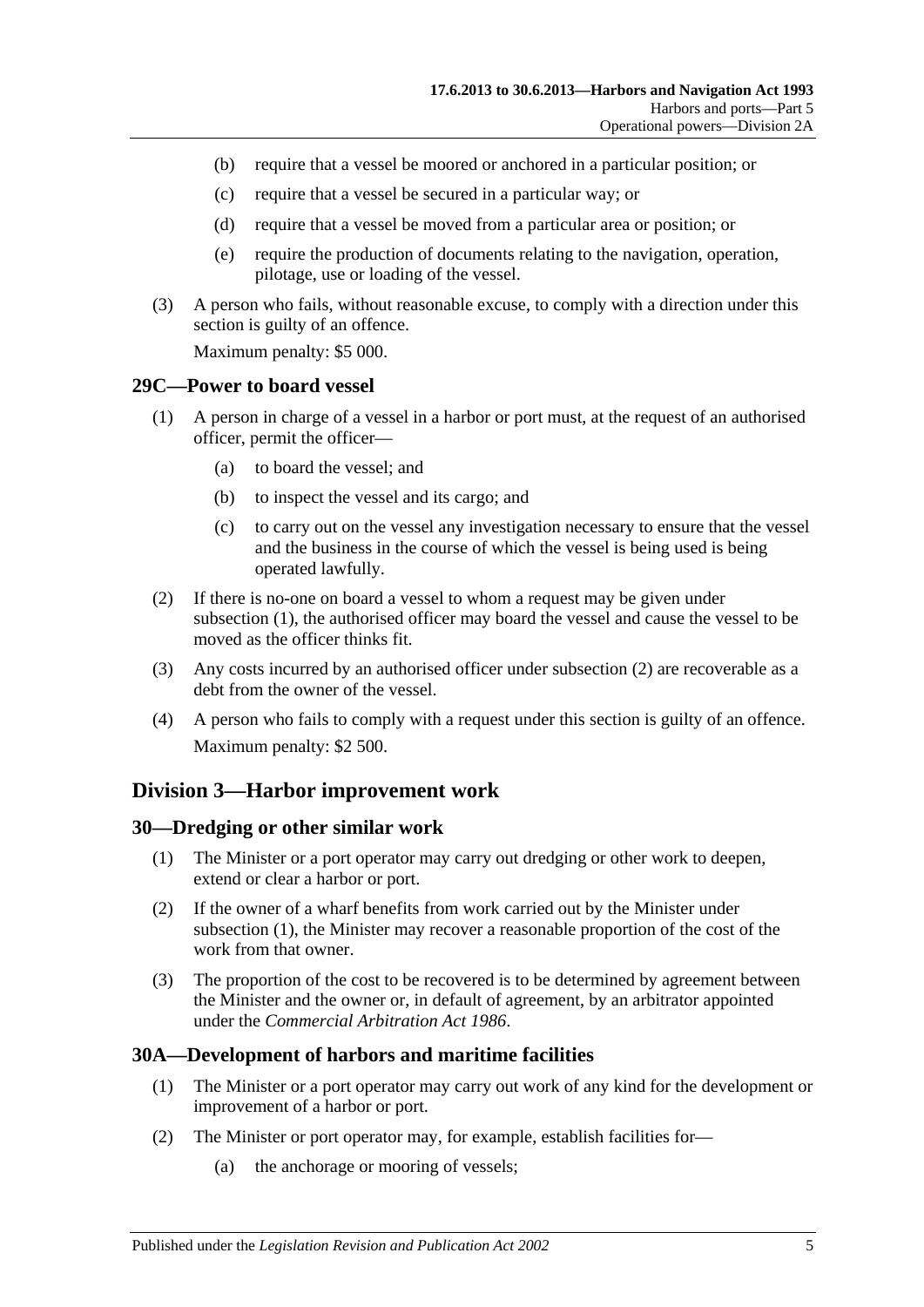- (b) the maintenance and repair of vessels;
- (c) the loading and unloading of passengers or goods;
- (d) the storage of goods;
- (e) facilitating industrial or commercial development associated with or to be associated with a harbor or port;
- (f) sporting or recreational purposes.
- (3) A port operator—
	- (a) must establish and maintain facilities and equipment for the safety of life and property in the port as required under a port operating agreement; and
	- (b) may establish and maintain other facilities and equipment for the safety of life and property.

### <span id="page-29-0"></span>**30B—Application of** *Development Act 1993*

The powers conferred by this Division are subject to the *[Development Act](http://www.legislation.sa.gov.au/index.aspx?action=legref&type=act&legtitle=Development%20Act%201993) 1993*.

### <span id="page-29-1"></span>**Division 4—Harbor charges etc**

### <span id="page-29-2"></span>**31—Power to fix charges**

- (1) Subject to any relevant law or determination, the Minister may fix charges—
	- (a) for the use of facilities provided by the Minister for—
		- (i) the mooring of vessels;
		- (ii) the loading or unloading of passengers or goods;
		- (iii) the storage of goods;
		- (iv) the safe navigation of vessels;
		- (v) any other purpose; or
	- (b) for the entry of vessels into waters under the Minister's control and management; or
	- (c) for services provided by the Minister.
- (2) The Minister may fix default charges to be paid if a charge fixed under this section is not paid within a specified period.
- (3) The Minister must publish Schedules of the charges and default charges fixed under this section.

### <span id="page-29-3"></span>**31A—Power to waive or reduce charges**

The Minister may waive or reduce a charge (or default charge), or extend the time for payment of a charge (or default charge), as the Minister thinks fit.

### <span id="page-29-4"></span>**31B—Charges in respect of goods**

(1) A charge (or default charge) payable under this Division in respect of the unloading or storage of goods is recoverable as a debt from the consignor or consignee of the goods.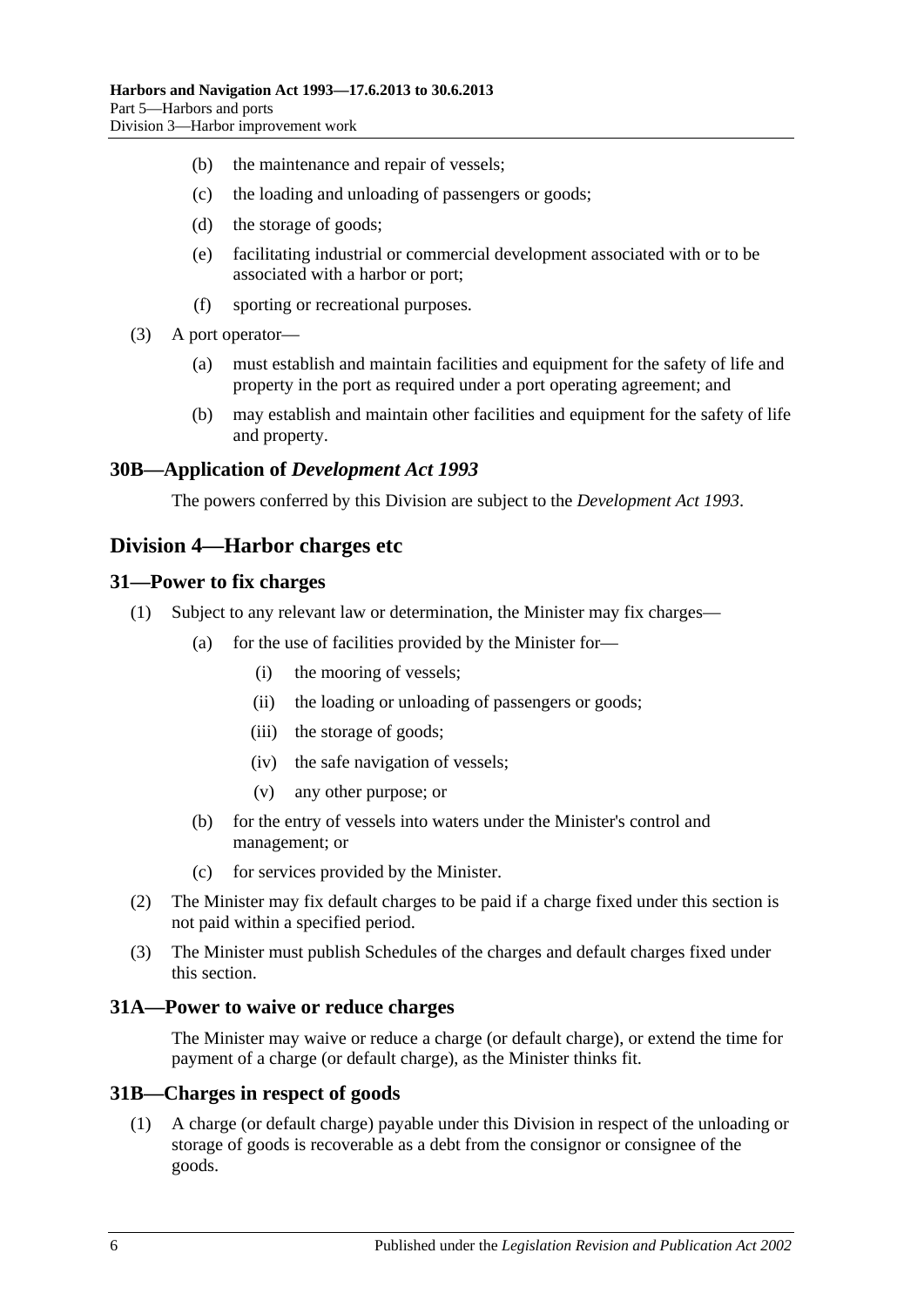- (2) The Minister may retain possession of goods until the appropriate charge is paid.
- (3) If the charge is not paid within 60 days after the goods are unloaded, the Minister may, after giving notice in writing to the consignee of the goods, sell the goods and retain the charge (together with any default charges and the costs of conducting the sale) from the proceeds of sale.

### <span id="page-30-0"></span>**31C—Charges in respect of vessels**

- (1) If a charge to which the Minister is entitled in respect of a vessel is not paid by the date payment falls due, an authorised person may, at the Minister's direction, arrest the vessel and take it into the Minister's custody.
- (2) If the charge remains unpaid 60 days after the vessel is taken into the Minister's custody, the Minister may, after giving notice to the owner of the vessel, sell the vessel and retain the charge (together with any default charges and the costs of conducting the sale) from the proceeds of sale.

### <span id="page-30-2"></span><span id="page-30-1"></span>**31D—Power to prevent use of harbor or port facilities**

- (1) If a person is in default in the payment of a charge (or default charge) payable under this Division, the Minister may, by written notice given to the person in default, prohibit the person from using harbor or port facilities provided by the Crown until the charge has been paid.
- (2) A person must not use facilities in contravention of a prohibition imposed under [subsection](#page-30-2)  $(1)$ .

Maximum penalty: \$2 500.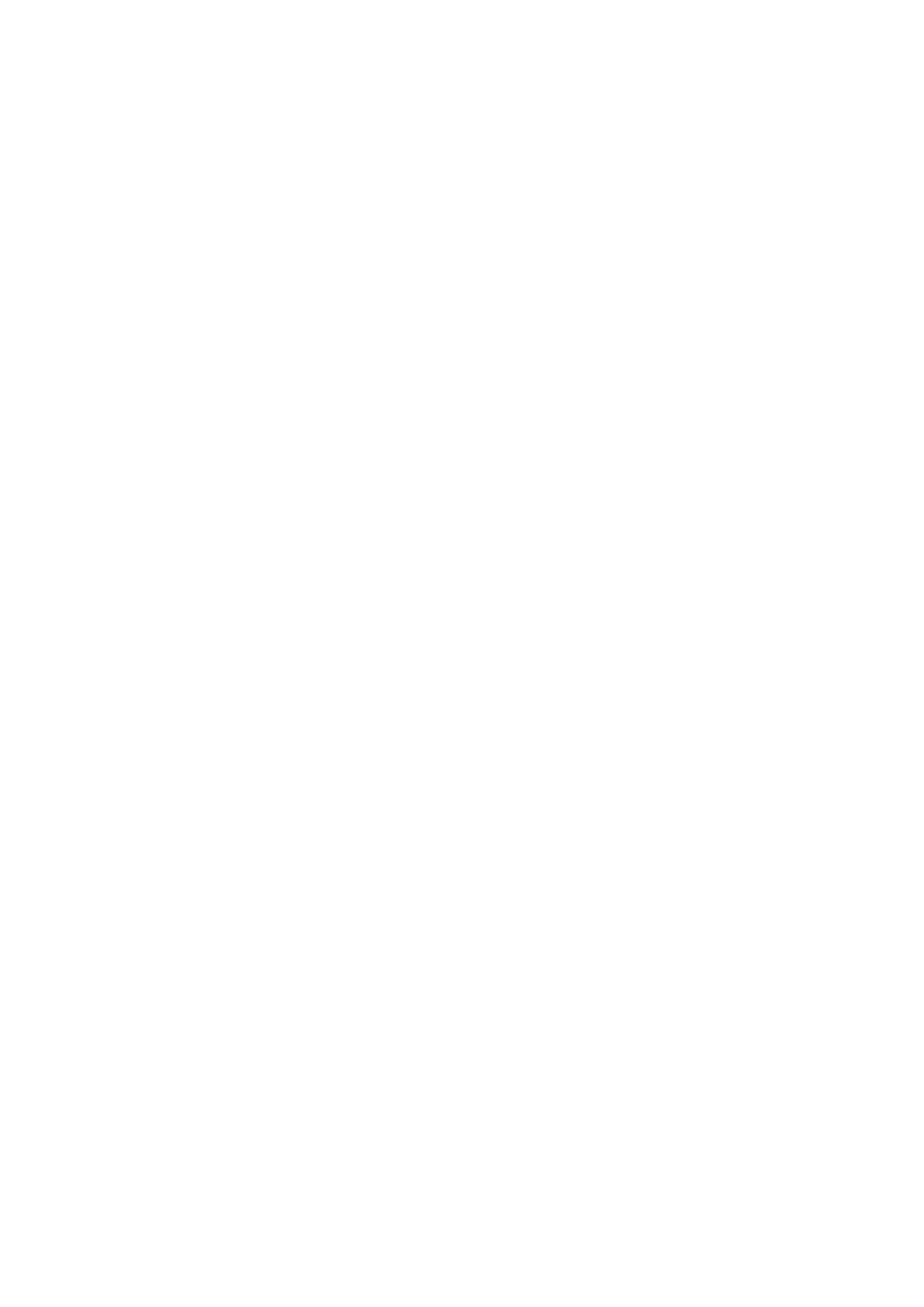# <span id="page-32-0"></span>**Part 5A—Pilotage**

### <span id="page-32-1"></span>**33—Licensing of pilots**

- (1) The CEO may license persons qualified in accordance with the regulations as pilots.
- (1a) A licence remains in force for the period specified in the regulations and may be renewed in accordance with the regulations.
- (2) A licence may be granted under this section on such conditions as the CEO thinks fit.
- (3) The CEO may, by notice in writing to the holder of a licence under this Part, vary or revoke a condition of the licence.
- (4) A person who holds a licence under this Part must not contravene or fail to comply with a condition of the licence.

Maximum penalty: \$5 000.

- (5) The CEO may, by notice in writing to a licensed pilot, cancel the licence if satisfied that the pilot—
	- (a) has been guilty of incompetence or breach of duty; or
	- (b) has breached a condition of licence; or
	- (c) has suffered mental or physical incapacity rendering the pilot incapable of satisfactorily performing the duties of a pilot.
- (6) On cancellation of a licence under this section, the former licensee must return the licence to the CEO.

Maximum penalty: \$750.

### <span id="page-32-2"></span>**34—Pilotage exemption certificate**

- (1) The CEO may issue a pilotage exemption certificate to the master of a vessel in accordance with the regulations.
- (1a) A pilotage exemption certificate remains in force for the period specified in the regulations and may be renewed in accordance with the regulations.
- (2) A pilotage exemption certificate may be granted on such conditions as the CEO thinks fit.
- (3) The CEO may, by notice in writing to the holder of a pilotage exemption certificate under this Part, vary or revoke a condition of the certificate.
- (4) A person who holds a pilotage exemption certificate under this Part must not contravene or fail to comply with a condition of the certificate. Maximum penalty: \$5 000.
- (4a) A pilotage exemption certificate lapses if the holder does not continue to have the periodic experience in the navigation of vessels required by the regulations.
- (5) The CEO may, by notice in writing to the holder of a pilotage exemption certificate, cancel the certificate if there are, in the CEO's opinion, proper reasons for doing so.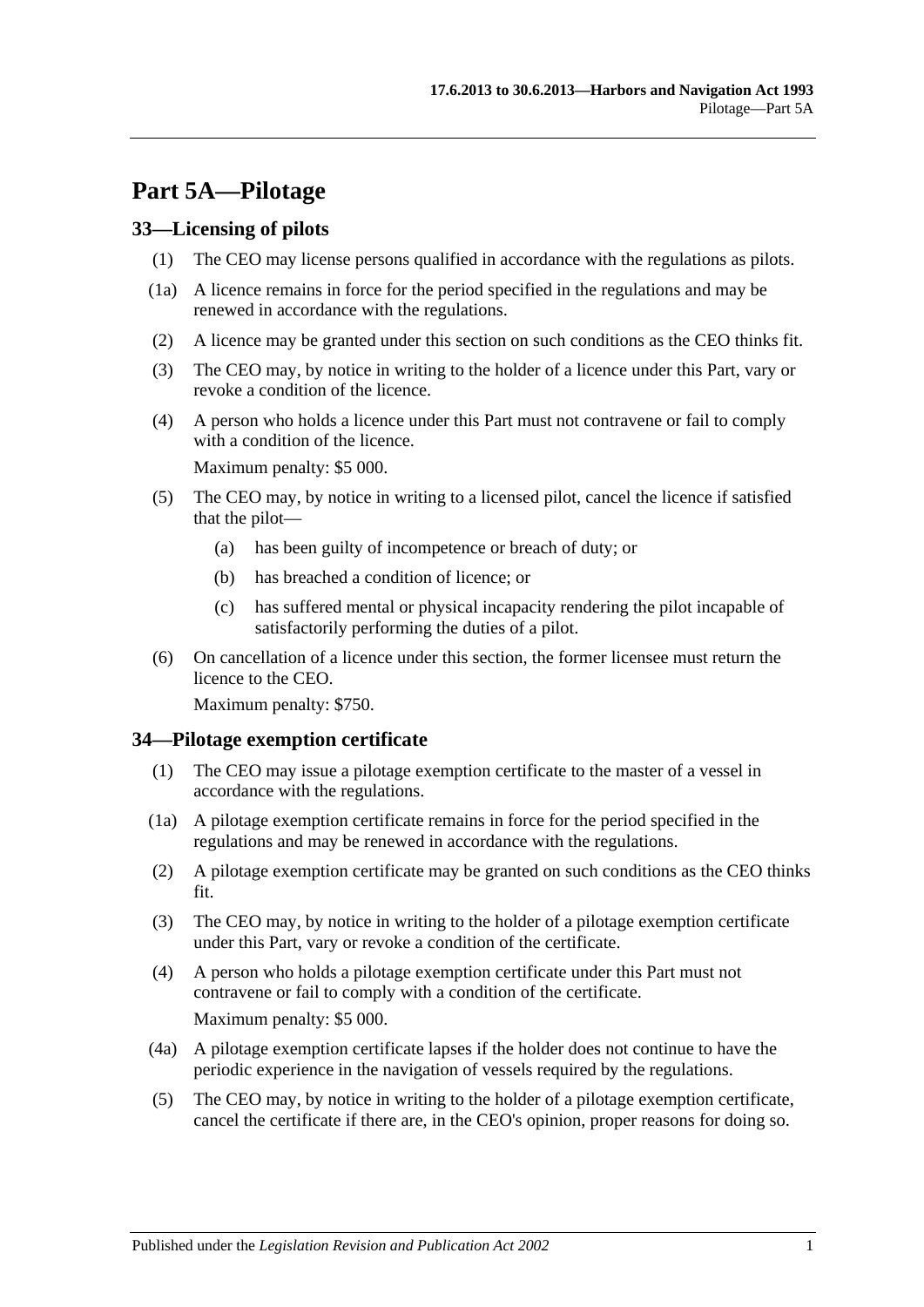(6) On cancellation of a pilotage exemption certificate under this section, the former holder of the certificate must return the certificate to the CEO.

Maximum penalty: \$750.

### <span id="page-33-0"></span>**35—Compulsory pilotage**

- (1) A vessel 35 metres or more in length must not be navigated within a harbor to which this section applies, unless—
	- (a) the vessel is navigated under the control or at the direction of a licensed pilot; or
	- (b) the master of the vessel holds a pilotage exemption certificate under this Part.
- (2) If a vessel is navigated in contravention of this section, the owner and the master are each guilty of an offence.

Maximum penalty: \$10 000.

- (3) This section applies to a harbor declared by regulation to be a harbor to which this section applies.
- (4) The CEO may, subject to such conditions as the CEO thinks fit, exempt a vessel from the requirements of this section.

### <span id="page-33-1"></span>**36—Duties and immunities of pilots**

- (1) The duty of a pilot is to pilot the vessel subject to the authority of the master, and the fact that a vessel is under pilotage does not relieve the master from responsibility for the navigation of the vessel.
- (2) No civil liability attaches to a pilot or to a pilot's employer for negligence by the pilot in relation to the pilotage of the vessel (but this subsection does not relieve from liability that may attach to a person as owner of a vessel).
- (3) The liability of the owner or master of a ship for damage resulting from a fault in the navigation of the ship is unaffected by the fact that the vessel is under pilotage or that the pilotage is compulsory.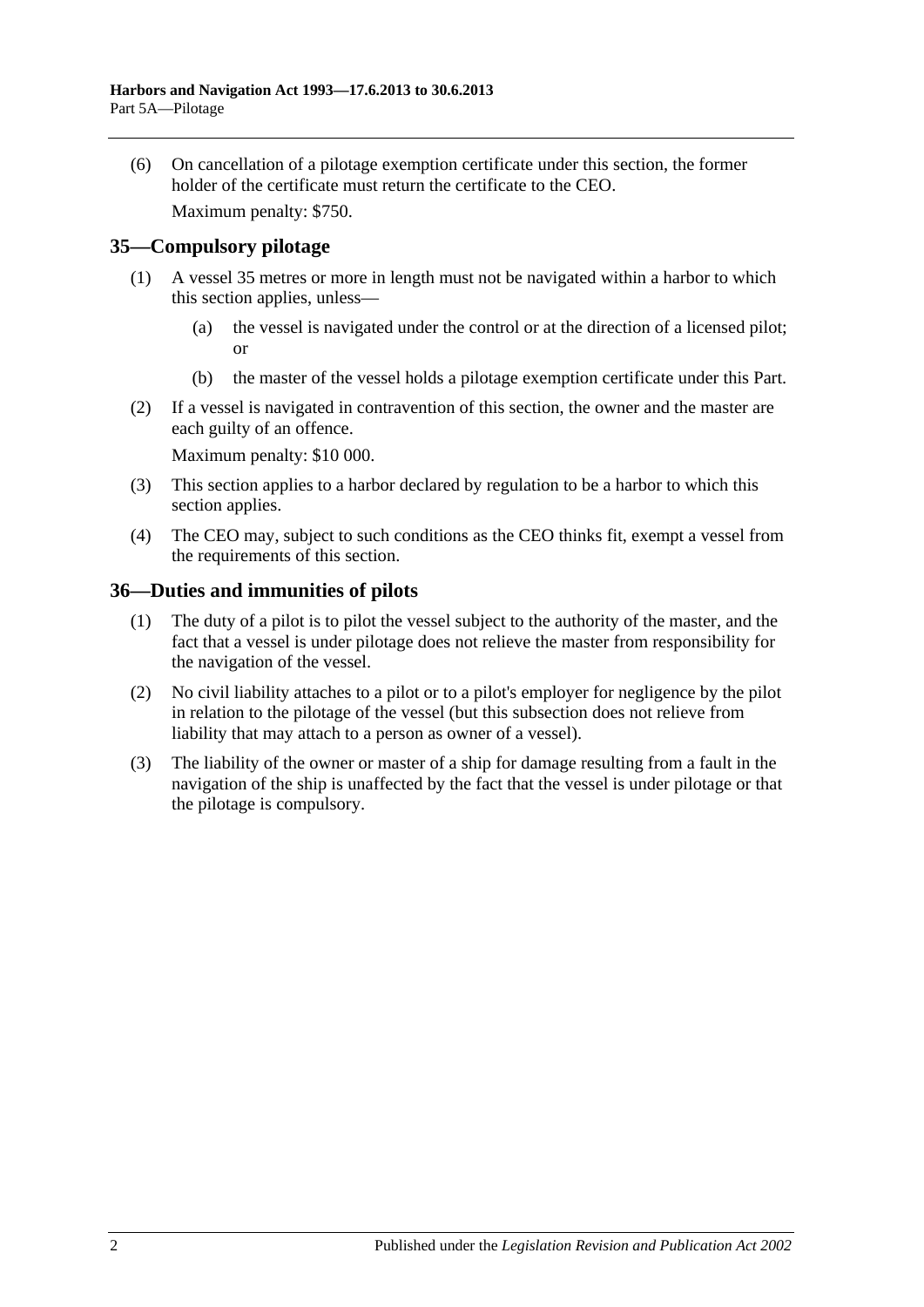# <span id="page-34-0"></span>**Part 6—Crewing**

### <span id="page-34-1"></span>**Division 1—Application of this Part**

### <span id="page-34-2"></span>**37—Vessels to which this Part applies**

This Part applies to a vessel of a class declared by regulation to be a class of vessels to which this Part applies.

### <span id="page-34-3"></span>**Division 2—Obligation to have adequate crew**

### <span id="page-34-4"></span>**38—Obligation to have adequate crew**

- (1) If a fishing vessel to which this Part applies is operated in the jurisdiction and the crew of the vessel does not conform to the requirements of the regulations with regard to the minimum number and qualifications of the crew, the owner is guilty of an offence. Maximum penalty: \$5 000.
- (2) If a vessel (other than a fishing vessel) to which this Part applies is operated in the jurisdiction and—
	- (a) there is no current determination of the State Crewing Committee fixing the minimum number and qualifications of the crew required for the safe navigation of the vessel; or
	- (b) the crew of the vessel does not comply with the requirements of such a determination,

the owner and the master of the vessel are each guilty of an offence.

Maximum penalty: \$5 000.

### <span id="page-34-5"></span>**39—Exemptions**

- (1) The CEO may, on such conditions as the CEO thinks fit, exempt the owner or master of a vessel from the obligation to comply with the requirements of the regulations with regard to the minimum number and qualifications of the crew of the vessel or a determination of the State Crewing Committee.
- (2) The CEO may, by notice in writing to the holder of an exemption, revoke the exemption or impose further conditions if there are, in the CEO's opinion, proper reasons for doing so.

### <span id="page-34-6"></span>**Division 3—State Crewing Committee**

### <span id="page-34-7"></span>**39A—Interpretation**

In this Division—

*qualified marine engineer* means a person who holds a certificate of competency as a marine engineer (of any class) issued under this Act or has, in the opinion of the CEO, other appropriate qualifications as a marine engineer;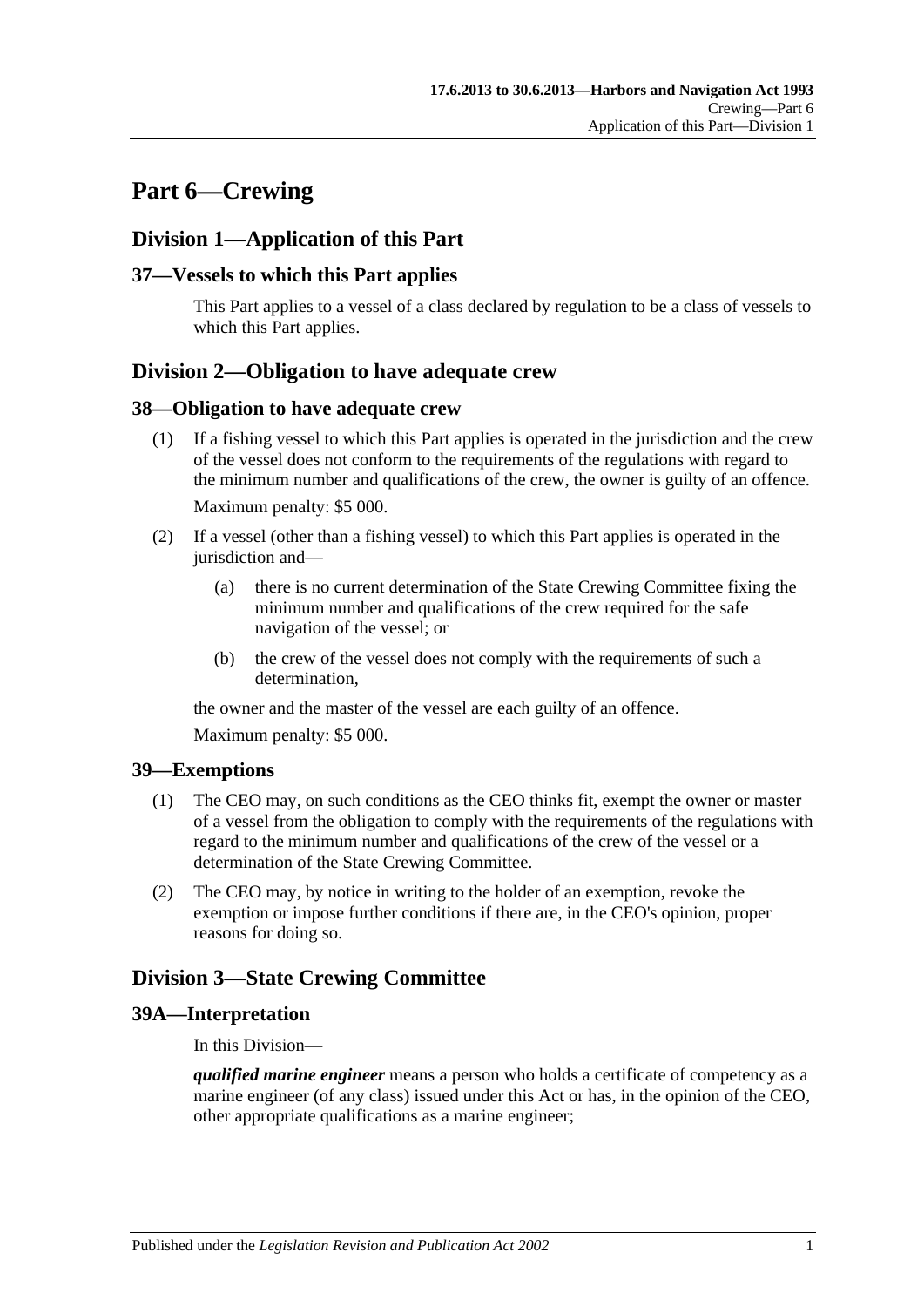*qualified master* means a person who holds a certificate of competency as a master (of any class) issued under this Act or has, in the opinion of the CEO, other appropriate qualifications as a master;

*qualified master mariner* means a person who holds—

- (a) a Master Class 1 certificate of competency issued by a marine authority of the Commonwealth; or
- (b) a qualification under the law of some other place recognised under the Commonwealth Act as equivalent to such a certificate of competency.

### <span id="page-35-0"></span>**40—State Crewing Committee**

- (1) The *State Crewing Committee* is established.
- (2) The Committee consists of—
	- (a) five members (the *appointed members*) appointed by the Governor of whom—
		- (i) one is to be a qualified master mariner nominated by the Minister;
		- (ia) one is to be a qualified master nominated by the Minister;
		- (ib) one is to be a qualified marine engineer nominated by the Minister;
		- (ii) two are to be persons who have, in the opinion of the Governor, appropriate qualifications and experience to be members of the Committee, nominated by maritime or waterfront unions;
	- (b) the members (the *nominated members*) nominated by the owner of the vessel in respect of which a determination is to be made or reviewed by the Committee.
- (2a) At least one appointed member of the Committee must be a woman and at least one must be a man.
- (3) One of the appointed members will be appointed by the Governor to preside at meetings of the Committee and another will be appointed to deputise for that member in his or her absence.
- (4) The Governor may appoint a suitable person to act as an appointed member of the Committee when a particular appointed member is absent or during a temporary vacancy in the office of that member.
- (5) The provisions governing the nomination of a member extend to the appointment of a person to act in the absence of that member or during a temporary vacancy in the office of that member.

### <span id="page-35-1"></span>**41—Nomination of members by owner**

- (1) The CEO must, at least 14 days before the Committee sits to make or review a determination in respect of a vessel, give the owner a written notice—
	- (a) informing the owner of the proposed making or review of the determination and of the date when the proceedings are to commence; and
	- (b) inviting the owner to nominate a person or persons (not exceeding two in number) to be members of the Committee for the purposes of the proceedings.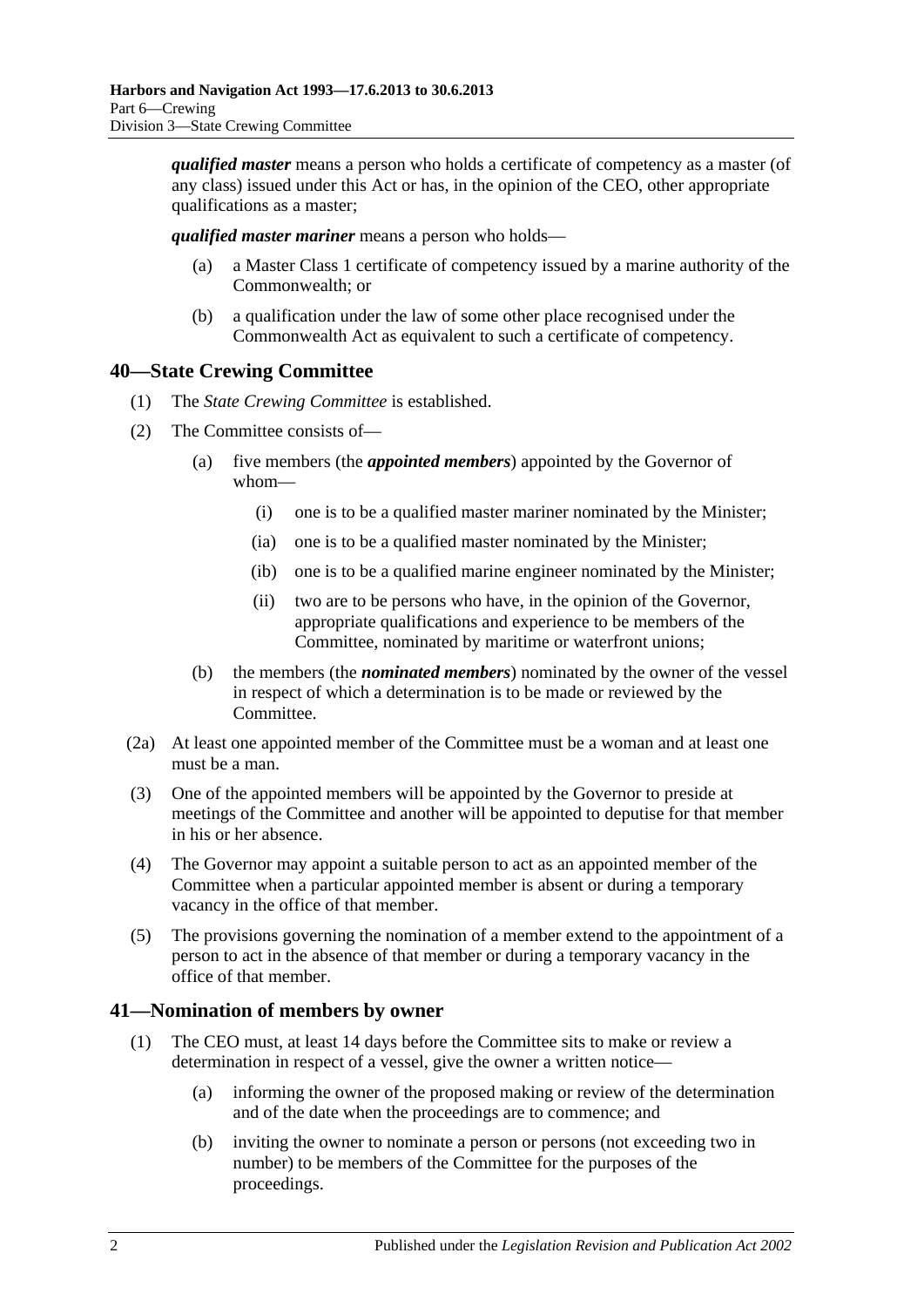- <span id="page-36-0"></span>(2) The owner may, by written notice to the CEO, nominate a person or persons (not exceeding two in number) to be members of the Committee for the purposes of the proceedings.
- (3) A person may not be nominated under [subsection](#page-36-0) (2) unless that person is a qualified master or marine engineer or is, in the opinion of the CEO, otherwise appropriately qualified to participate in the proceedings.
- (4) A nomination must be made at least 7 days before the Committee is to commence the proceedings for the making or review of the determination.
- (5) If the owner fails to make a nomination in accordance with this section the right to make the nomination lapses.

## **42—Conditions of office**

- (1) An appointed member of the Committee holds office for such term and on such terms and conditions as may be determined by the Governor.
- (2) A nominated member holds office as a member of the Committee only while matters relating to the vessel in respect of which that member was nominated are being considered or otherwise dealt with by the Committee.
- (3) A member of the Committee is entitled to such remuneration, allowances and expenses as may be determined by the Governor.

#### **42A—Vacancies or defects in appointment of members**

An act of the Committee is not invalid by reason only of a vacancy in its membership or a defect in the appointment of a member.

## **Division 4—Procedures and powers of Committee**

#### **43—Procedures at meetings**

- (1) The member appointed to preside at meetings of the Committee must, if present at a meeting, preside at that meeting and, in the absence of that member, his or her deputy must preside but, if both are absent, a member chosen by those present will preside.
- (2) Subject to [subsection](#page-36-1) (3), three members of the Committee constitute a quorum of the Committee.
- <span id="page-36-1"></span>(3) A quorum must, unless the CEO otherwise directs, include the members (if any) duly nominated by the owner of the ship in respect of which the Committee is to make or review a determination.
- (4) A decision supported by a majority of the votes of the members present at a meeting of the Committee is a decision of the Committee.
- (5) Each member present at a meeting of the Committee is entitled to one vote on any matter arising for decision at that meeting and, if the votes are equal, the member presiding at the meeting is entitled to a second or casting vote.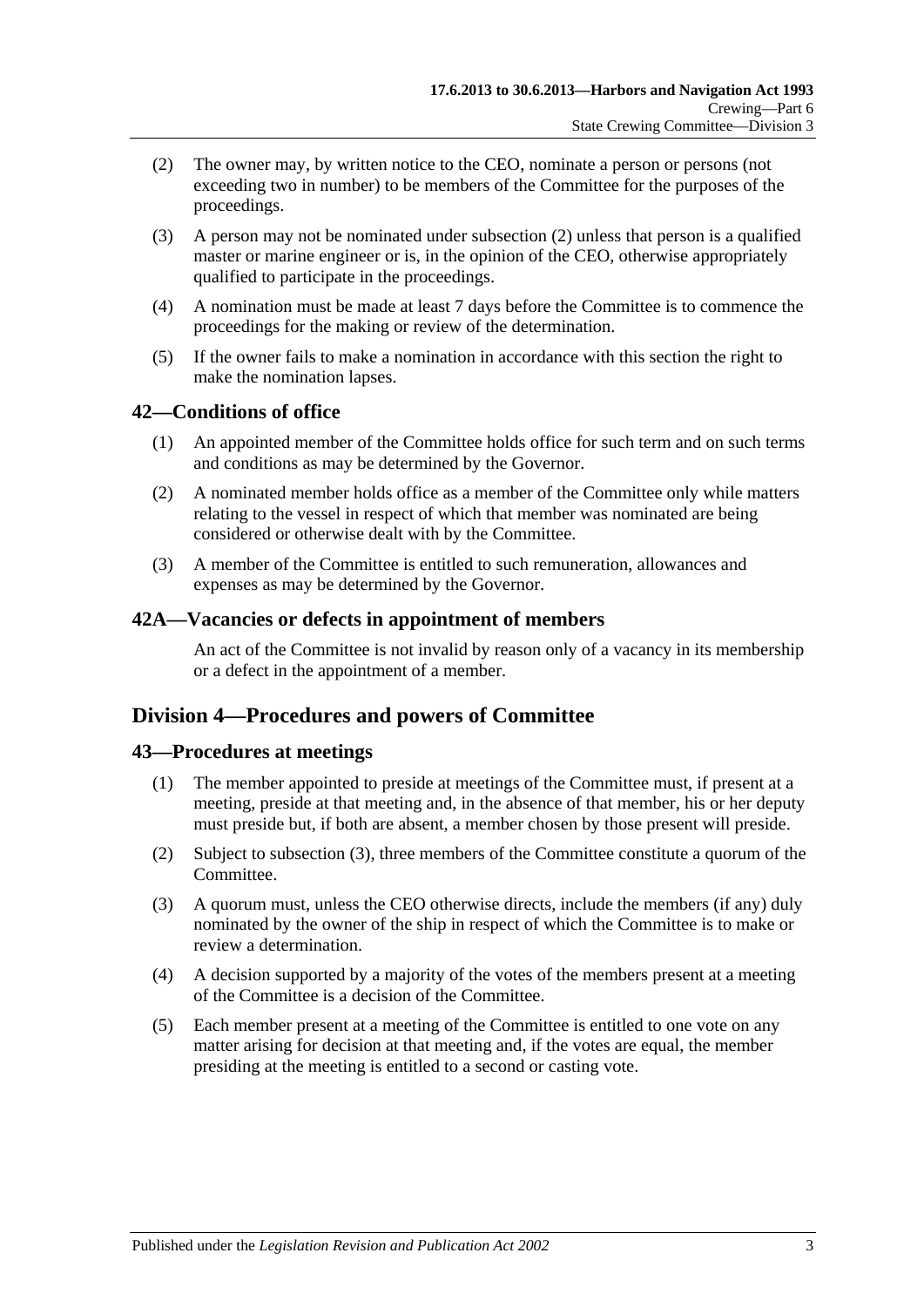#### **44—Power to obtain information**

- (1) For the purposes of this Act, the Committee may—
	- (a) by summons signed by the presiding or deputy presiding member, require any person to attend before the Committee to give evidence, or to produce documents to the Committee;
	- (b) examine witnesses on oath or affirmation;
	- (c) require any person appearing before the Committee (whether summoned to appear or not) to answer questions relating to any matter before the Committee;
	- (d) enter and inspect any vessel in respect of which a determination is to be made or reviewed under this Act.
- (2) A person who—
	- (a) fails without proper excuse to comply with a summons to attend before the Committee or to produce documents;
	- (b) misbehaves before the Committee, or wilfully insults or obstructs the Committee;
	- (c) refuses to be sworn or to affirm when required to do so by the Committee;
	- (d) refuses to answer any relevant question when required to do so by the Committee,

is guilty of an offence.

Maximum penalty: \$2 500.

#### **45—Determinations in relation to crew**

The Committee may, on application by the owner of a vessel (other than a fishing vessel) to which this Part applies, make or review a determination fixing the minimum number and qualifications of the crew required for the safe navigation of the vessel.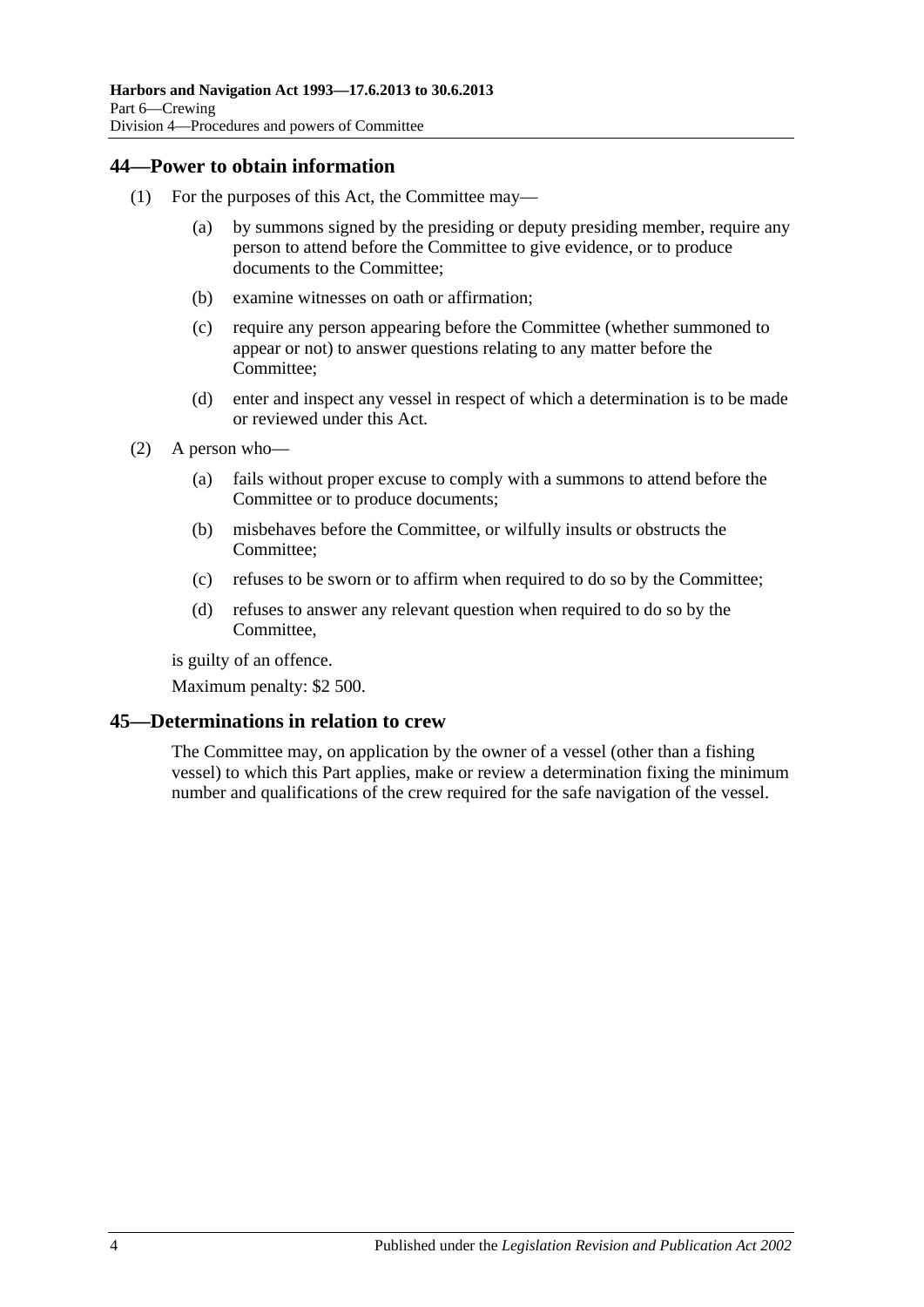# **Part 7—Certificates of competency**

## **46—Vessels to which this Part applies**

This Part applies to—

- (a) a recreational vessel fitted with an engine;
- (b) a vessel (other than a recreational vessel) of a class declared by regulation to be a class of vessels to which this Part applies.

## **47—Requirement for certificate of competency**

- (1) A person must not accept employment in a key position in the crew of a commercial vessel to which this Part applies unless that person holds—
	- (a) a certificate of competency of the appropriate class in force under this Act; or
	- (b) a qualification under the law of some other place declared by the CEO in accordance with the regulations to be equivalent to a certificate of competency of the relevant class; or
	- (c) an exemption from the requirement to hold a certificate of competency of the relevant class.

Maximum penalty: \$2 500.

- (2) A person must not employ another in a key position in the crew of a commercial vessel to which this Part applies unless that person holds—
	- (a) a certificate of competency of the appropriate class; or
	- (b) a qualification under the law of some other place declared by the CEO in accordance with the regulations to be equivalent to a certificate of competency of the relevant class; or
	- (c) an exemption from the requirement to hold a certificate of competency of the relevant class.

Maximum penalty: \$2 500.

- (3) A person must not operate a recreational vessel to which this Part applies unless that person holds—
	- (a) a certificate of competency of the appropriate class (a boat operator's licence); or
	- (b) an exemption from the requirement to hold a certificate of competency of the relevant class; or
	- (c) a special permit granted under the regulations.

Maximum penalty: \$2 500.

Expiation fee: \$105.

- (3a) A person must not cause, suffer or permit another to operate a recreational vessel to which this Part applies unless the other person holds—
	- (a) a certificate of competency of the appropriate class (a boat operator's licence); or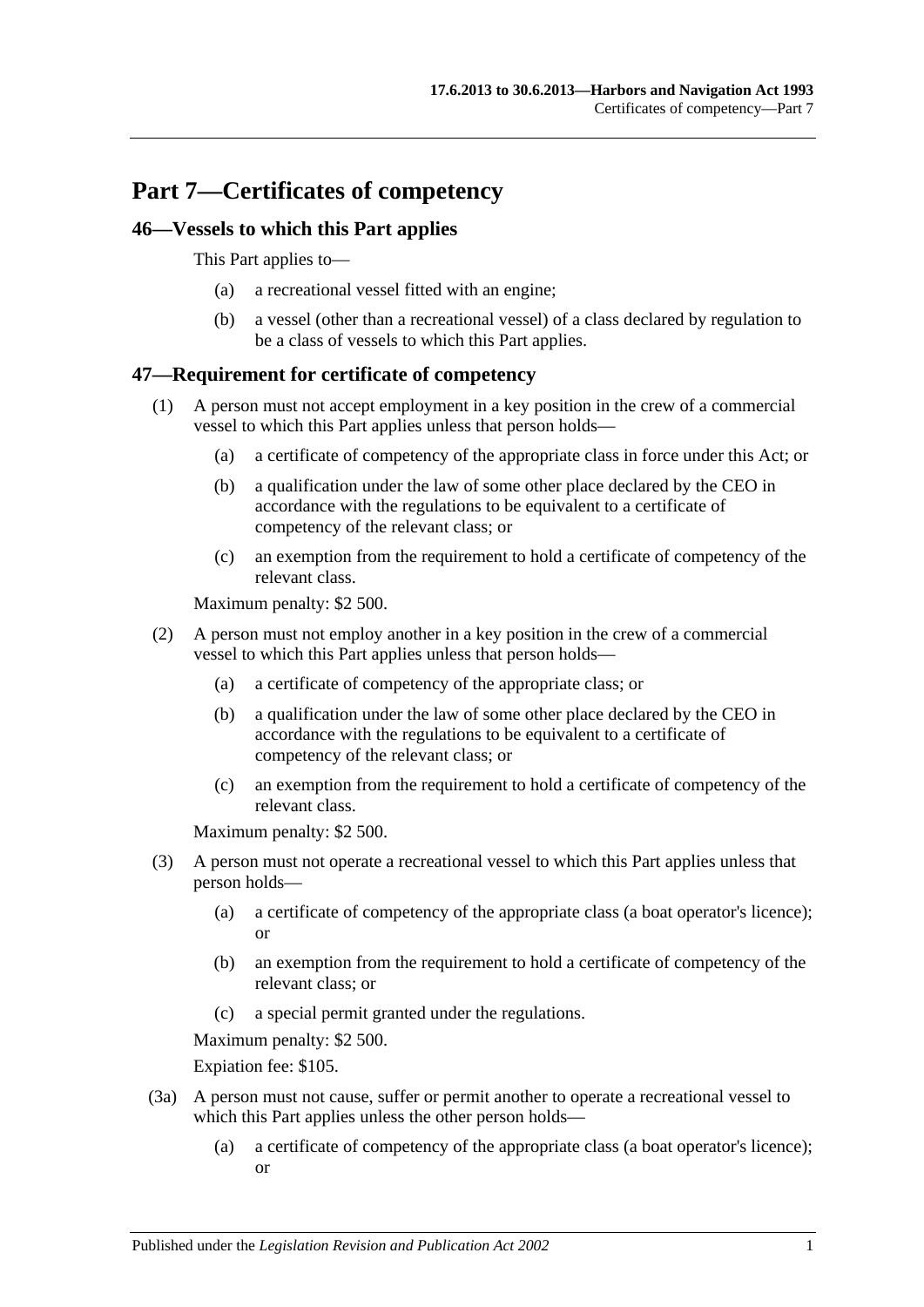- (b) an exemption from the requirement to hold a certificate of competency of the relevant class; or
- (c) a special permit granted under the regulations.

Maximum penalty: \$2 500.

Expiation fee: \$105.

- (4) A person must not hire out a recreational vessel to which this Part applies to another unless that person holds—
	- (a) a certificate of competency of the appropriate class (a boat operator's licence); or
	- (b) an exemption from the requirement to hold a certificate of competency of the relevant class; or
	- (c) a special permit granted under the regulations.

Maximum penalty: \$2 500.

Expiation fee: \$105.

(5) A person who commits an offence against this section while disqualified from holding a certificate of competency of the relevant class is liable to a fine of twice the amount prescribed above.

#### **48—Issue of certificates of competency or exemptions**

- (1) The CEO must arrange for the examination of applicants seeking certificates of competency.
- (2) A person who—
	- (a) passes the examinations appropriate to a certificate of competency of a particular class; and
	- (b) satisfies the requirements of the regulations appropriate to an applicant for a certificate of competency of that class; and
	- (c) satisfies the CEO that he or she is a fit and proper person to hold a certificate of competency of that class,

is entitled to be issued with a certificate of competency of that class.

- (3) A person who is entitled to a certificate of competency will, on payment of the fee fixed by regulation, be issued with a certificate of competency.
- (4) A certificate of competency issued in respect of a recreational vessel (a boat operator's licence) continues in operation without renewal and without payment of any further fee.
- (5) The CEO may, on such conditions as the CEO thinks fit, exempt a person from the obligation to sit an examination for a certificate of competency or to hold a certificate of competency of a particular class.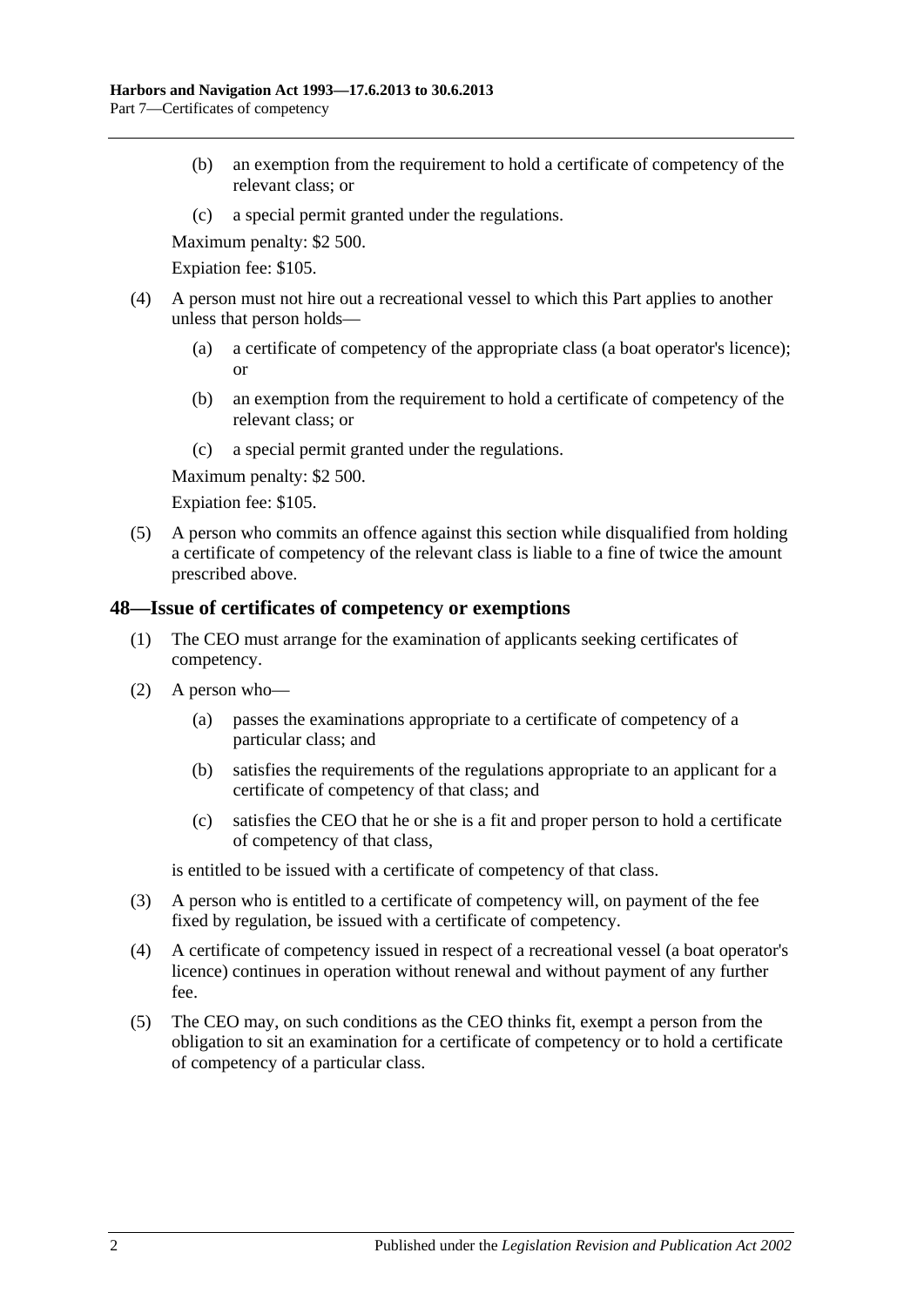## **49—Cancellation of certificate of competency by court**

Where a court convicts the holder of a certificate of competency of an offence against this Act showing the holder to have been incompetent or guilty of misconduct or to have failed in his or her duty in a matter related to navigation, the court may, in addition to imposing any other penalty, cancel the certificate of competency and disqualify the holder from again holding such a certificate for a specified period or until further order.

#### **50—Cancellation of certificate of competency by Minister**

- (1) If the holder of a certificate of competency—
	- (a) is shown by the findings of the Court of Marine Enquiry or a court or tribunal with similar powers under the law of some other place to have been incompetent or guilty of misconduct or to have failed in his or her duty in a matter related to navigation; or
	- (b) is convicted of an offence showing the holder of the certificate to have been incompetent or guilty of misconduct or to have failed in his or her duty in a matter related to navigation; or
	- (c) is disqualified from holding such a certificate under the law of another place, or
	- (d) is shown to have suffered mental or physical incapacity rendering him or her incapable of satisfactorily operating a vessel or performing duties pursuant to the certificate of competency,

the Minister may, by notice in writing given to the holder, cancel the certificate of competency and disqualify the holder from again holding such a certificate for a specified period or until further notice.

- (2) If the holder of a qualification under the law of some other place—
	- (a) is convicted of an offence showing the holder of the qualification to have been incompetent or guilty of misconduct or to have failed in his or her duty in a matter related to navigation; or
	- (b) has been found by the Court of Marine Enquiry or a court or tribunal with similar powers under the law of some other place to have been incompetent or guilty of misconduct or to have failed in his or her duty in a matter related to navigation, or
	- (c) is shown to have suffered mental or physical incapacity rendering him or her incapable of satisfactorily operating a vessel or performing duties pursuant to the qualification,

the Minister may declare the qualification to be inoperative in the jurisdiction and while such a declaration remains in force the person to whom it relates will not be regarded as the holder of a qualification equivalent to a certificate of competency.

(3) On cancellation of a certificate of competency (under this or any other section of this Act), the former holder of the certificate must return the certificate to the Minister. Maximum penalty: \$750.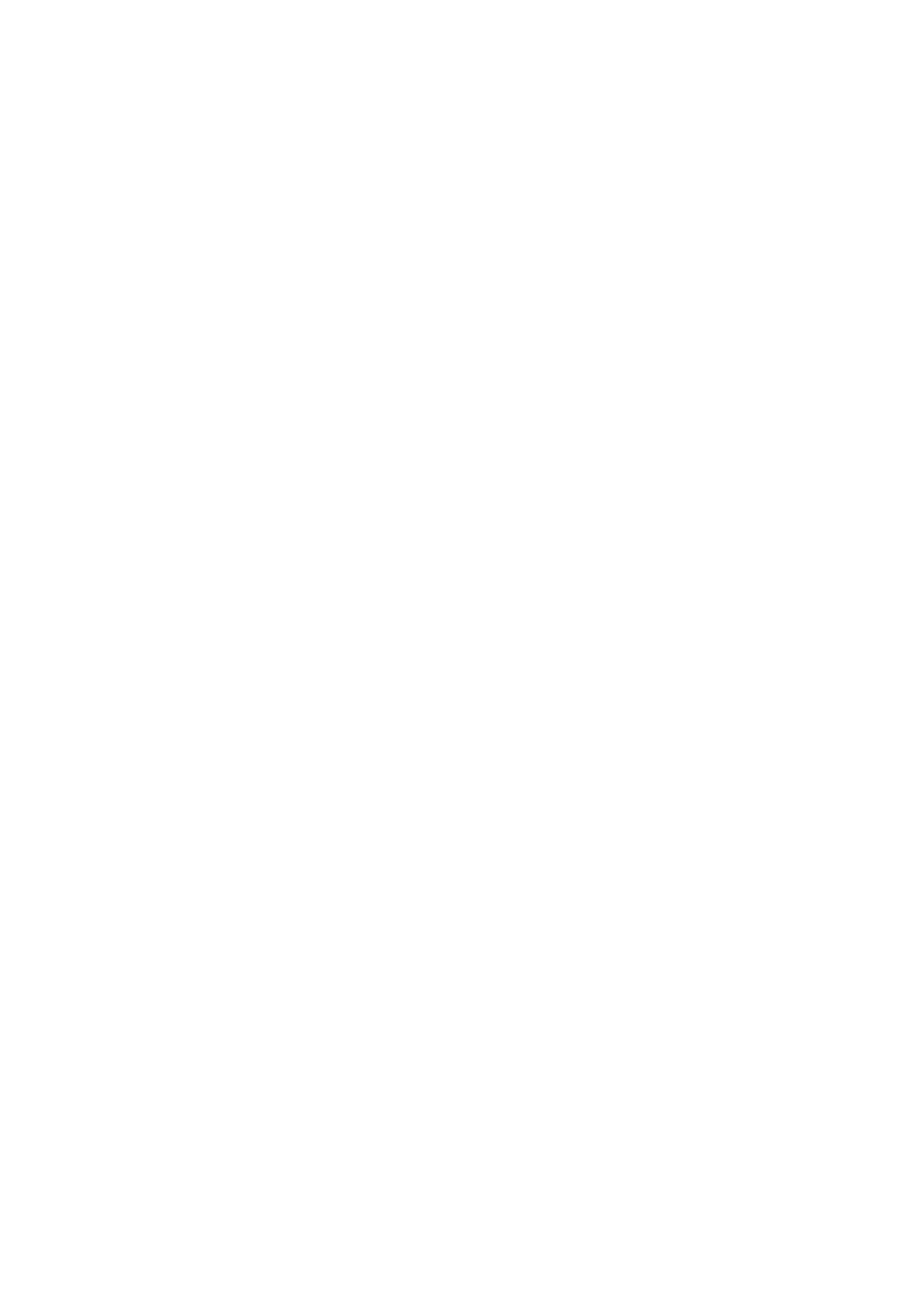# **Part 8—Hire of vessels**

#### **51—Vessels to which this Part applies**

This Part applies to vessels of a class declared by regulation to be a class of vessels to which this Part applies.

#### **52—Obligation to hold licence**

A person must not carry on a business of hiring out vessels to which this Part applies unless licensed to do so under this Part.

Maximum penalty: \$2 500.

#### **52A—Duration and granting of licence**

- (1) A licence under this Part remains in force for the period specified in the regulations and may be renewed in accordance with the regulations.
- (2) The regulations may set out the circumstances in which the CEO may grant or refuse to grant a licence under this Part.

#### **53—Terms and conditions of licence**

- (1) A licence under this Part may be granted subject to such conditions as the CEO thinks fit and specifies in the licence.
- (2) The CEO may, by notice in writing to the holder of a licence under this Part, vary or revoke a condition of the licence.
- (3) A person who holds a licence under this Division must not contravene or fail to comply with a condition of the licence.

Maximum penalty: \$2 500.

- (4) The CEO may, by notice in writing to the licensee, cancel a licence for breach of a condition.
- (5) On cancellation of a licence under this section, the former licensee must return the licence to the CEO.

Maximum penalty: \$750.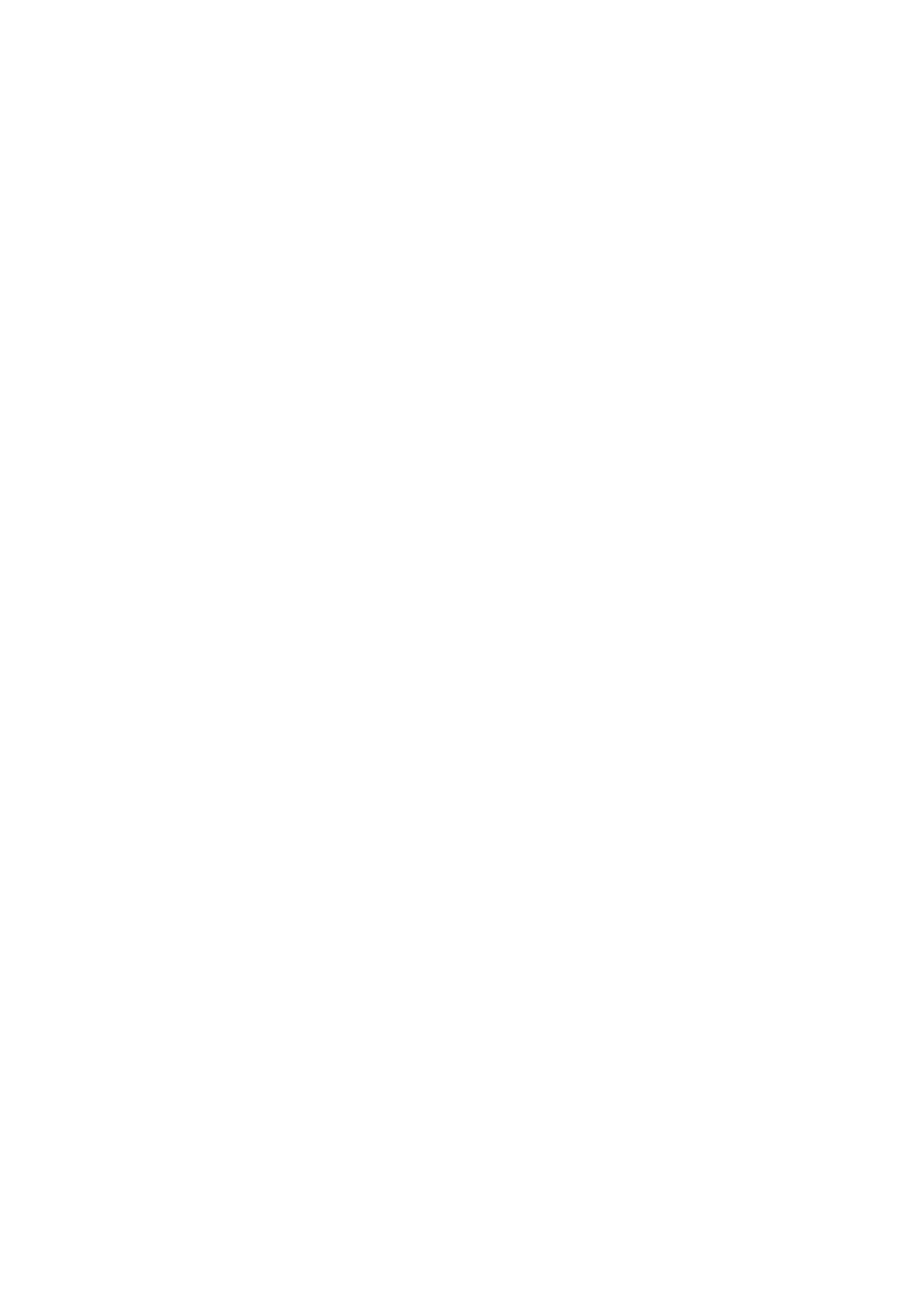# **Part 9—Registration, certificates of survey, loadline certificates and Australian Builders Plates**

## **Division 1—Registration of vessels**

#### **54—Application of Division**

This Division applies to—

- (a) a recreational vessel fitted with an engine;
- (b) a vessel of a class declared by regulation to be a class of vessels to which this Division applies.

#### **55—Registration**

- (1) A vessel to which this Division applies must not be operated in the jurisdiction unless it is registered and marked in accordance with the regulations.
- (2) If a vessel to which this Division applies is operated in the jurisdiction contrary to this section, the owner of the vessel, and the master or operator of the vessel, are each guilty of an offence (but it is a defence to a charge of such an offence brought against the owner for the owner to prove that the vessel was operated without the owner's consent).

Maximum penalty: \$2 500.

Expiation fee:

- (a) if the vessel is registered but not marked in accordance with the regulations—\$210;
- (b) if the vessel is neither registered nor marked in accordance with the regulations—\$315.
- (3) The CEO may, subject to such conditions as the CEO thinks fit, grant exemptions from the requirements of this section.

## **Division 2—Certificates of survey**

#### **56—Application of this Division**

This Division applies in respect of vessels of a class declared by regulation to be a class of vessels in respect of which a certificate of survey is required.

#### **57—Appointment of surveyors**

- (1) The CEO may license a suitably qualified person to be a surveyor of vessels generally or of a particular class of vessels.
- (2) A licence may be issued on such conditions as the CEO thinks fit.
- (3) A person who holds a licence under this Division must not contravene or fail to comply with a condition of the licence.

Maximum penalty: \$5 000.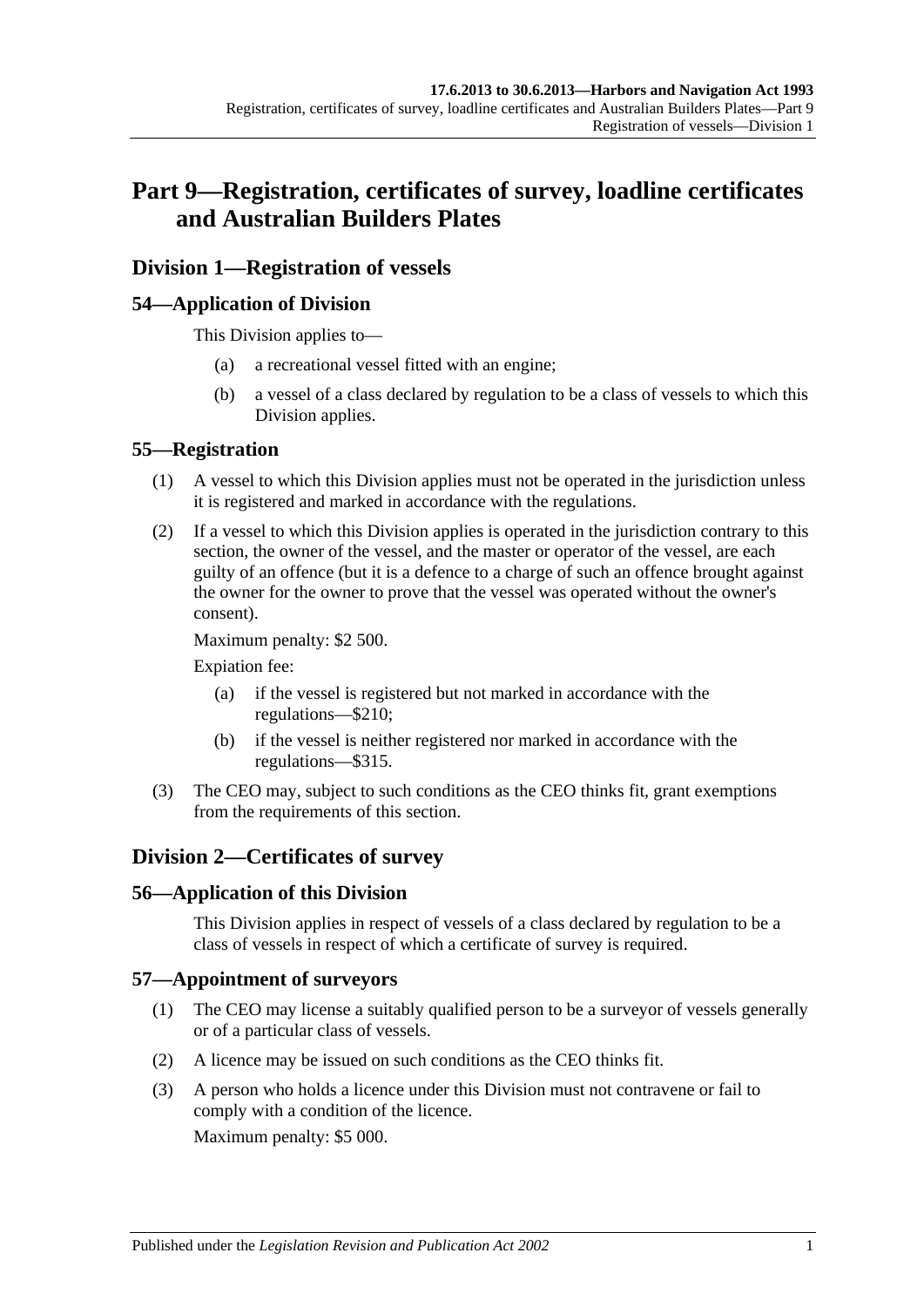- (4) The CEO may, by notice in writing to a licensed surveyor, cancel the surveyor's licence if the surveyor is shown to have been guilty of incompetence or breach of duty or to have breached a condition of the licence.
- (5) On cancellation of a licence under this section, the former licensee must return the licence to the CEO.

Maximum penalty: \$750.

#### **58—Issue of certificate of survey**

- (1) The CEO may, on the recommendation of a licensed surveyor, issue a certificate of survey in respect of a vessel.
- (2) A certificate of survey may, if the licensed surveyor so recommends, be issued subject to conditions stated in the certificate.

#### **59—Certificate of survey**

- (1) A certificate of survey issued in respect of a vessel certifies—
	- (a) that the vessel is structurally sound and conforms with the requirements of the regulations; and
	- (b) that the vessel has the equipment required by the regulations and that the equipment is in working order.
- (2) A certificate of survey remains in force for a period stated in the certificate.
- <span id="page-45-0"></span> $(3)$  If—
	- (a) a structural alteration is made, without the consent of the CEO, to the hull of a vessel in respect of which a certificate of survey is in force; or
	- (b) a material alteration is made, without the consent of the CEO, to the equipment of a vessel in respect of which a certificate of survey is in force,

the certificate of survey is void.

- <span id="page-45-1"></span>(4) A certificate of survey that is void under [subsection](#page-45-0) (3) must be returned to the CEO at his or her request.
- (5) If a certificate is not returned in accordance with [subsection](#page-45-1) (4), the owner and the master of the vessel to which the certificate relates are each guilty of an offence. Maximum penalty: \$750.

#### **60—Obligation to hold certificate of survey**

(1) If a vessel to which this Division applies is operated in the jurisdiction without a current certificate of survey, the owner and the master of the vessel are each guilty of an offence.

Maximum penalty: \$10 000.

(2) If a vessel in respect of which a certificate of survey is in force is operated contrary to a condition of the certificate, the owner and the master of the vessel are each guilty of an offence.

Maximum penalty: \$10 000.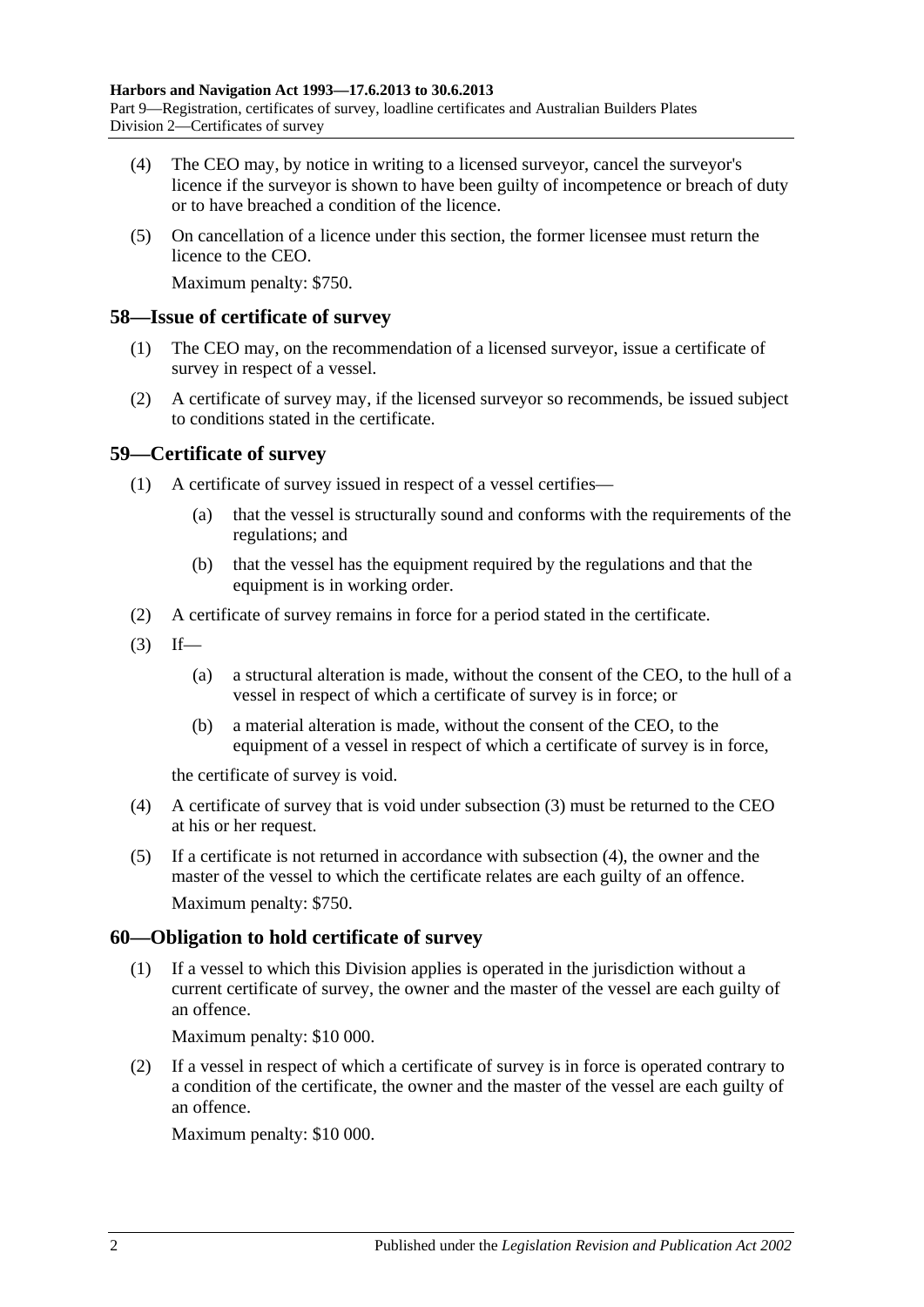- (3) In this section, a reference to a certificate of survey extends to a certificate or document issued under some other law but recognised under the regulations as equivalent to a certificate of survey.
- (4) The CEO may, subject to such conditions as the CEO thinks fit, exempt a vessel from the requirement to be surveyed under this Division.

## **Division 3—Loadline certificates**

#### **61—Application of this Division**

This Division applies in respect of vessels of a class declared by regulation to be a class of vessels in respect of which a loadline certificate is required.

#### **62—Issue of loadline certificate**

- (1) The CEO may issue a loadline certificate in respect of a vessel.
- (2) A loadline certificate may be issued subject to conditions stated in the certificate.

## **63—Loadline certificate**

- (1) A loadline certificate issued in respect of a vessel certifies that the vessel conforms with the requirements of the regulations in relation to markings displayed for the purposes of determining whether the vessel is properly loaded.
- (2) A loadline certificate remains in force for a period stated in the certificate.
- <span id="page-46-0"></span> $(3)$  If—
	- (a) a structural alteration is made, without the consent of the CEO, to the hull of a vessel in respect of which a loadline certificate is in force; or
	- (b) a material alteration is made, without the consent of the CEO, to the markings on a vessel in respect of which a loadline certificate is in force,

the loadline certificate is void.

- <span id="page-46-1"></span>(4) A loadline certificate that is void under [subsection](#page-46-0) (3) must be returned to the CEO at his or her request.
- (5) If a certificate is not returned in accordance with [subsection](#page-46-1) (4), the owner and the master of the vessel to which the certificate relates are each guilty of an offence. Maximum penalty: \$5 000.

#### **64—Obligation to hold loadline certificate**

(1) If a vessel to which this Division applies is operated in the jurisdiction without a current loadline certificate, the owner and the master of the vessel are each guilty of an offence.

Maximum penalty: \$10 000.

(2) If a vessel in respect of which a loadline certificate is in force is operated contrary to a condition of the certificate, the owner and the master of the vessel are each guilty of an offence.

Maximum penalty: \$10 000.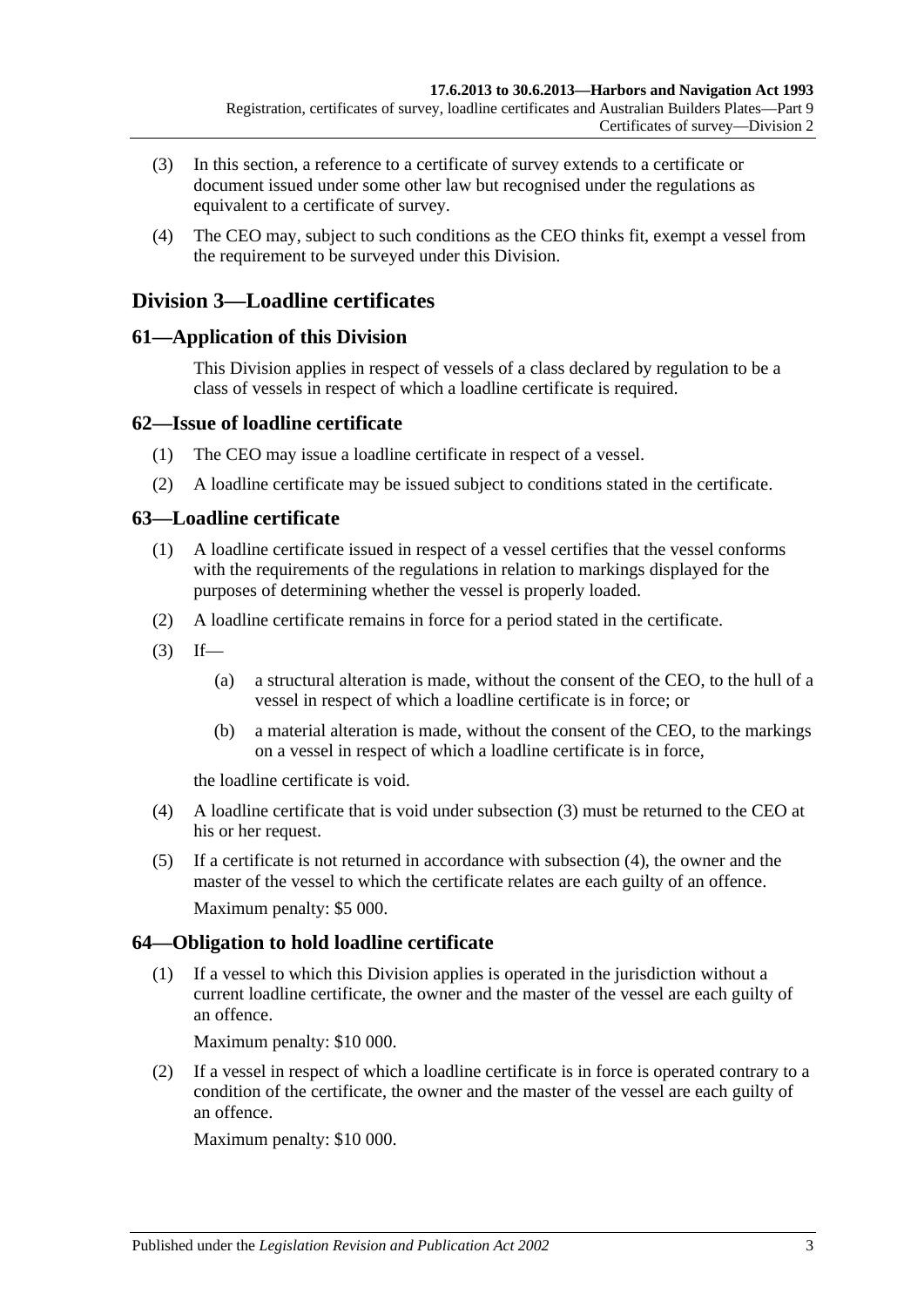- (3) In this section, a reference to a loadline certificate extends to a certificate or document issued under some other law but recognised under the regulations as equivalent to a loadline certificate.
- (4) The CEO may, subject to such conditions as the CEO thinks fit, exempt a vessel from the requirement to have a loadline certificate issued in respect of it under this Division.

## **Division 4—Australian Builders Plates**

## **64A—Application of this Division**

- (1) This Division applies in respect of vessels of a class declared by regulation to be a class of vessels in respect of which an Australian Builders Plate is required.
- (2) Nothing in this Division affects a provision under this Act requiring—
	- (a) the operator of a recreational vessel to ensure that the number of persons carried on the vessel does not exceed the number stated on a compliance plate affixed to the vessel or set out in the regulations (as the case may require); or
	- (b) a compliance plate to be affixed to a recreational vessel.

## **64B—Certain vessels not to be sold without Australian Builders Plate affixed etc**

- <span id="page-47-0"></span>(1) A person must not, without the approval of the CEO, sell or supply a vessel to which this Division applies unless—
	- (a) an Australian Builders Plate is affixed to the vessel in accordance with the regulations; and
	- (b) the information contained on the Australian Builders Plate is correct at the time of the sale or supply.

Maximum penalty: \$10 000.

- (2) This section does not apply in the case of the sale or supply of a vessel—
	- (a) declared by the regulations to have been constructed before the commencement of this section; or
	- (b) that is the second, or a subsequent, sale or supply of the vessel (disregarding any sale or supply that is for a purpose related to the manufacture of the vessel).
- (3) A person must not affix, or cause to be affixed, an Australian Builders Plate to a vessel if the person knows, or ought reasonably to have known, that the information contained on the plate was incorrect.

Maximum penalty: \$5 000.

(4) A person must not alter an Australian Builders Plate affixed to a vessel if the person knows, or ought reasonably to have known, that the alteration would result in the information contained on the plate being incorrect.

Maximum penalty: \$5 000.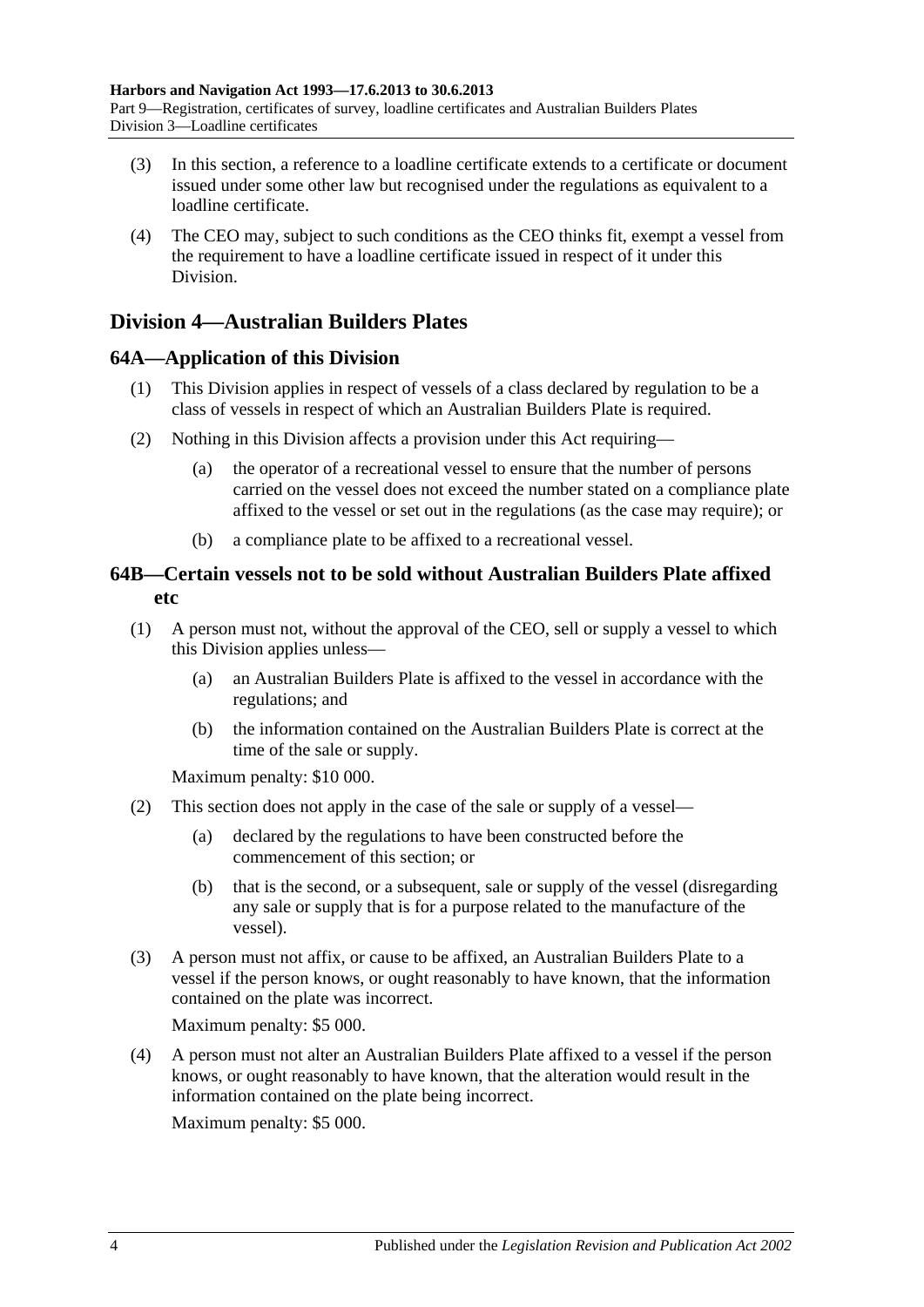- <span id="page-48-0"></span>(5) A person must not remove an Australian Builders Plate that is affixed to a vessel except—
	- (a) in order to replace it with another Australian Builders Plate; or
	- (b) with the approval of the CEO.

Maximum penalty: \$5 000.

<span id="page-48-1"></span>(6) A person must not deface or conceal an Australian Builders Plate that is affixed to a vessel.

Maximum penalty: \$5 000.

(7) In this section—

*sell or supply* includes offer for sale or supply.

#### **64C—General defence**

- (1) It is a defence to a charge of an offence against [section](#page-47-0) 64B(1) if the defendant believed on reasonable grounds that the vessel—
	- (a) was to be exported as soon as practicable after the sale of the vessel by the defendant; or
	- (b) was to be used solely for the purpose of racing in organised events (including training in, or testing of, the vessel in respect of such racing).
- (2) It is a defence to a charge of an offence against [section](#page-47-0)  $64B(1)$ , [\(5\)](#page-48-0) or [\(6\)](#page-48-1) if the defendant proves that the alleged offence was not committed intentionally and did not result from any failure on the part of the defendant to take reasonable care to avoid the commission of the offence.
- (3) In this section—

*Australia* includes the external Territories;

*exported* means exported to a place outside of Australia.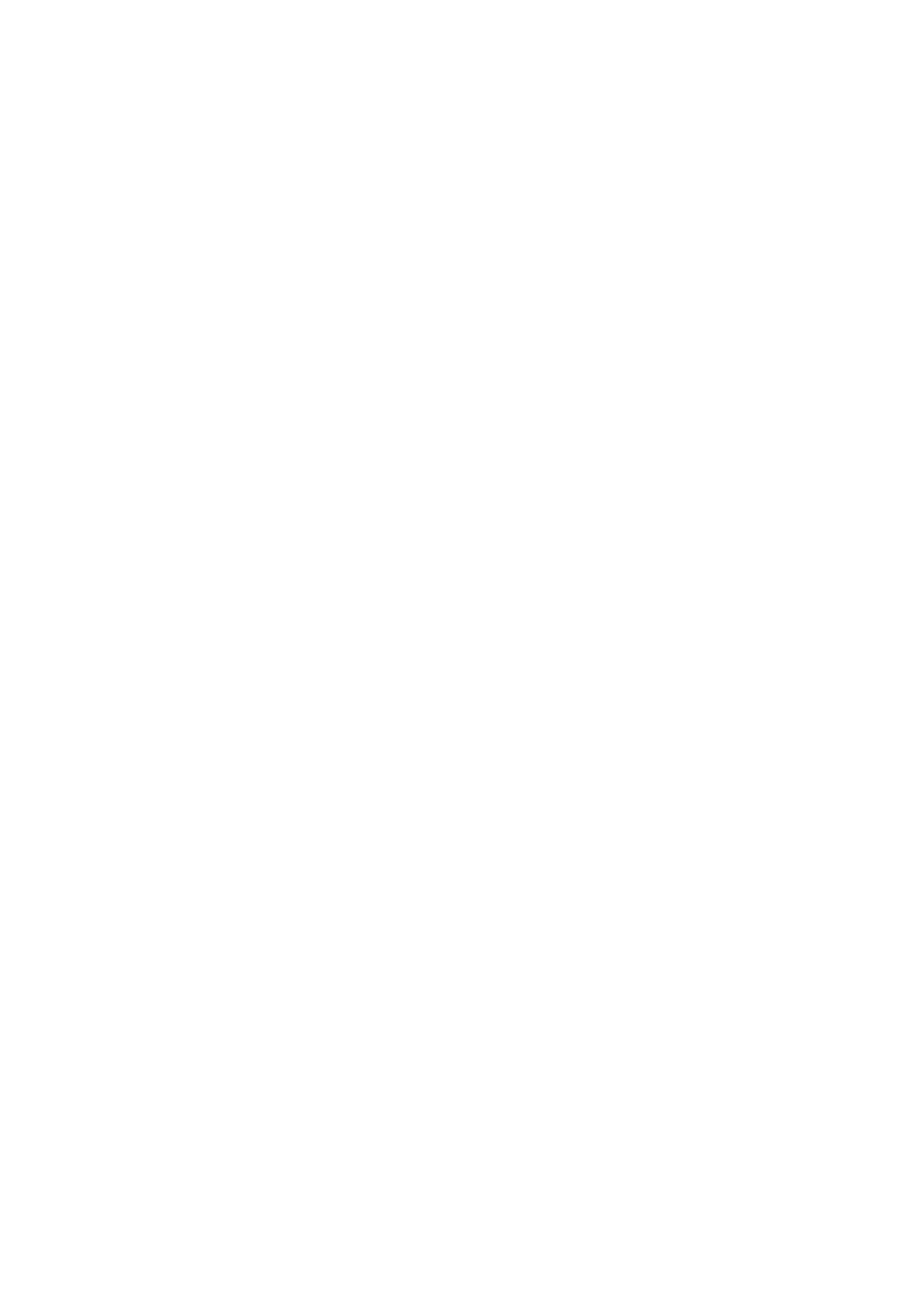# **Part 10—Safety**

## **Division 1—Safety generally**

## <span id="page-50-0"></span>**65—General requirements**

- (1) A vessel must not be operated in the jurisdiction if—
	- (a) the vessel is unsafe;
	- (b) the vessel does not have the equipment or markings required by the regulations or the equipment is not in good working order;
	- (c) the vessel is overloaded or is not properly loaded in accordance with the regulations or the conditions of a certificate of survey or loadline certificate.
- (2) If a vessel is operated in the jurisdiction contrary to [subsection](#page-50-0) (1), the owner and the master or operator are each guilty of an offence.

Maximum penalty: \$10 000.

Expiation fee:

- (a) if 1 or 2 items of equipment are involved—\$105;
- (b) if 3 or 4 items of equipment are involved—\$160;
- (c) if more than 4 items of equipment are involved—\$210.

#### <span id="page-50-1"></span>**65A—Requirement to have emergency position indicating radio beacon**

- (1) A vessel of a class specified by the regulations must not be operated in the jurisdiction unless it is carrying an emergency position indicating radio beacon that complies with the requirements specified by the regulations.
- (2) If a vessel is operated in the jurisdiction contrary to [subsection](#page-50-1) (1), the owner and the master or operator are each guilty of an offence.

Maximum penalty: \$10 000.

Expiation fee: \$400.

#### <span id="page-50-3"></span>**66—Power to prohibit use of unsafe vessel**

- (1) If the CEO suspects, on reasonable grounds—
	- (a) that a vessel is unsafe; or
	- (b) that a vessel does not have the equipment or markings required by this Act or the regulations or the equipment is not in good working order; or
	- (c) that a vessel is overloaded or is not properly loaded in accordance with the regulations or the conditions of a certificate of survey or a loadline certificate,

the CEO may, by order, prohibit the use of the vessel.

<span id="page-50-2"></span>(2) If an order is made under this section while the vessel is under way, the vessel must be brought as soon as possible to safe anchorage or be taken as soon as possible out of the water.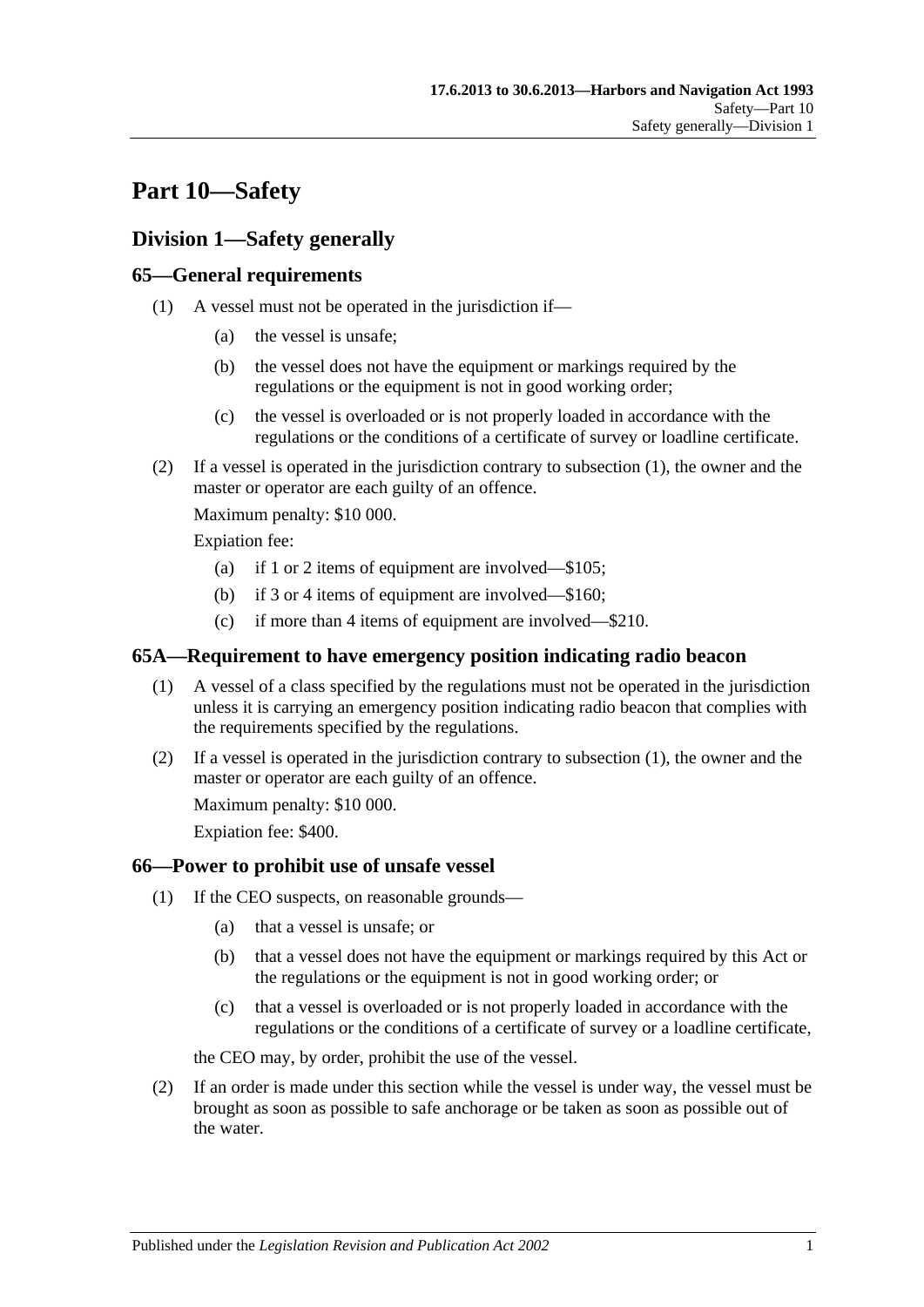(3) Except as provided in [subsection](#page-50-2) (2), if a vessel is operated contrary to an order under [subsection](#page-50-3) (1), the owner and the master of the vessel are each guilty of an offence. Maximum penalty: \$5 000.

#### **67—Minister's power to act in an emergency**

- (1) In an emergency, the Minister may take action for the purpose of avoiding or minimising danger to human life or damage to property.
- (2) The Minister may (for example) exercise one or more of the following powers:
	- (a) take control of a harbor or harbor facility;
	- (b) issue directions to the master or owner of a vessel (including a direction to sink or destroy the vessel);
	- (c) issue any other directions the Minister considers appropriate in the circumstances.
- (3) A person who—
	- (a) obstructs the Minister in the exercise of powers under this section; or
	- (b) fails to comply with a direction under this section,

is guilty of an offence.

Maximum penalty: \$10 000.

(4) A port operating agreement may contain provisions governing the exercise of the Minister's powers under this section in relation to the port.

# **Division 2—Survey**

#### **68—Requirement of survey**

- (1) If the CEO is of the opinion that there are reasonable grounds to suspect that a vessel may be unsafe, that a vessel does not have the equipment or markings required by the regulations or that its equipment may not be in good working order, the CEO may, by notice in writing to the owner of the vessel, require the owner to obtain a certificate from a licensed surveyor nominated by the CEO certifying that—
	- (a) the vessel is safe; and
	- (b) the vessel has the equipment and markings required by this Act and the regulations and the equipment is in good working order.
- (2) A notice under this section may prohibit the use of the vessel until the certificate is obtained.
- (3) A person who—
	- (a) fails without reasonable excuse to obtain a certificate of survey within the time allowed by a notice under this section; or
	- (b) uses a vessel contrary to a notice under this section,

is guilty of an offence.

Maximum penalty: \$5 000.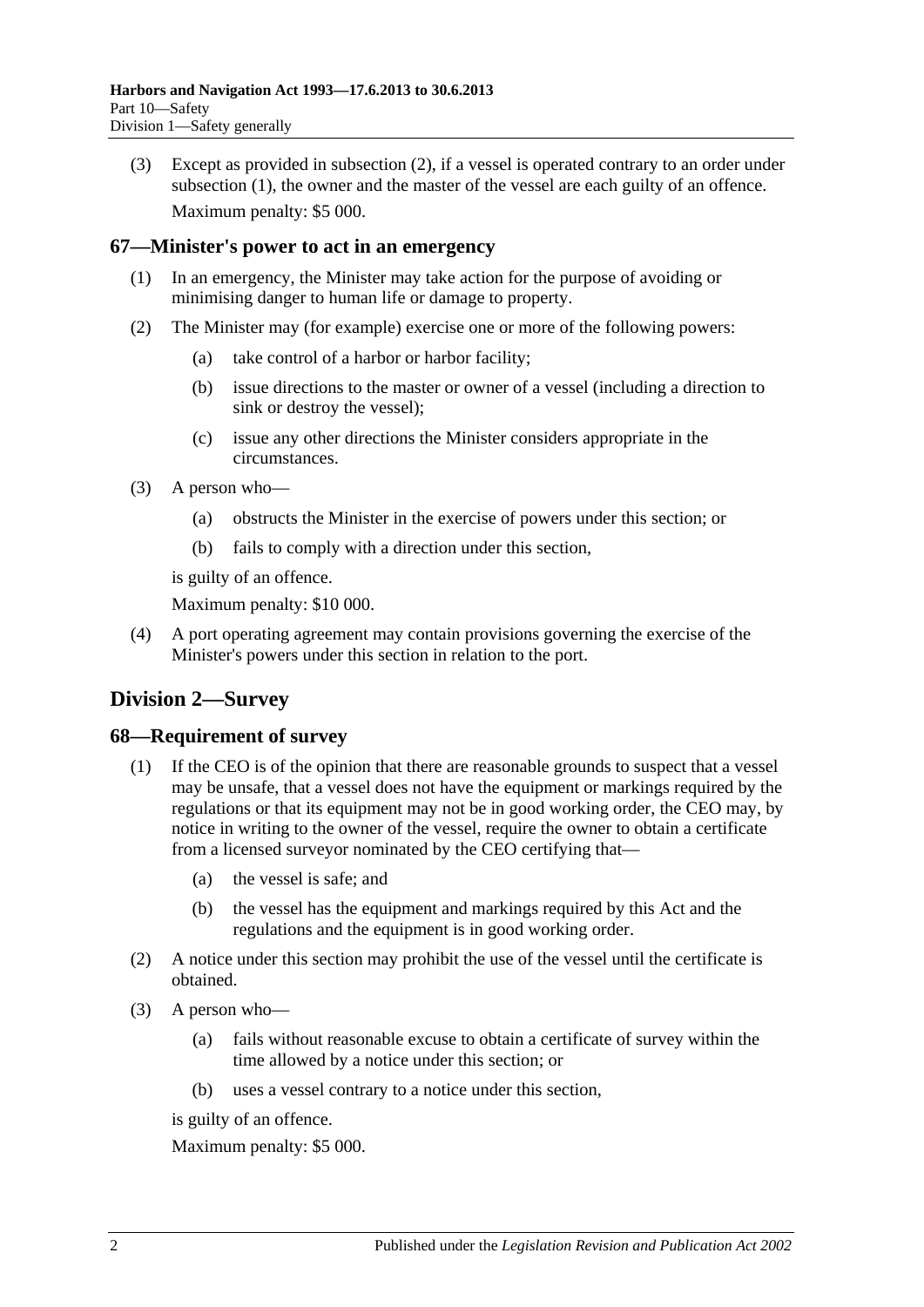## **Division 3—Operation of vessels**

#### **69—Careless operation of a vessel**

(1) A person who operates a vessel without due care for the safety of any person or property is guilty of an offence.

Maximum penalty:

- (a) for an aggravated offence—12 months imprisonment; or
- (b) for any other offence—\$2 500.
- (2) For the purposes of this section, an aggravated offence is—
	- (a) an offence that caused the death of, or serious harm to, a person; or
	- (b) an offence committed in any of the following circumstances:
		- (i) the offender committed the offence while there was present in his or her blood a concentration of .08 grams or more of alcohol in 100 millilitres of blood;
		- (ii) the offender was, at the time of the offence, operating the vessel in contravention of [section](#page-52-0) 70(1).
- (3) If a person is charged with an aggravated offence against this section, the circumstances alleged to aggravate the offence must be stated in the instrument of charge.
- (4) In this section—

#### *serious harm* means—

- (a) harm that endangers, or is likely to endanger, a person's life; or
- (b) harm that consists of, or is likely to result in, loss of, or serious and protracted impairment of, a part of the body or a physical or mental function; or
- (c) harm that consists of, or is likely to result in, serious disfigurement.

#### **69A—Dangerous operation of a vessel**

A person who operates a vessel at a dangerous speed or in a dangerous manner is guilty of an offence.

Maximum penalty: Imprisonment for 2 years.

#### **Division 4—Alcohol and other drugs**

#### <span id="page-52-0"></span>**70—Alcohol and other drugs**

- $(1)$  If—
	- (a) a person operates a vessel or is a member of the crew of a vessel who is, or ought to be, engaged in duties affecting the safe navigation, operation or use of the vessel; and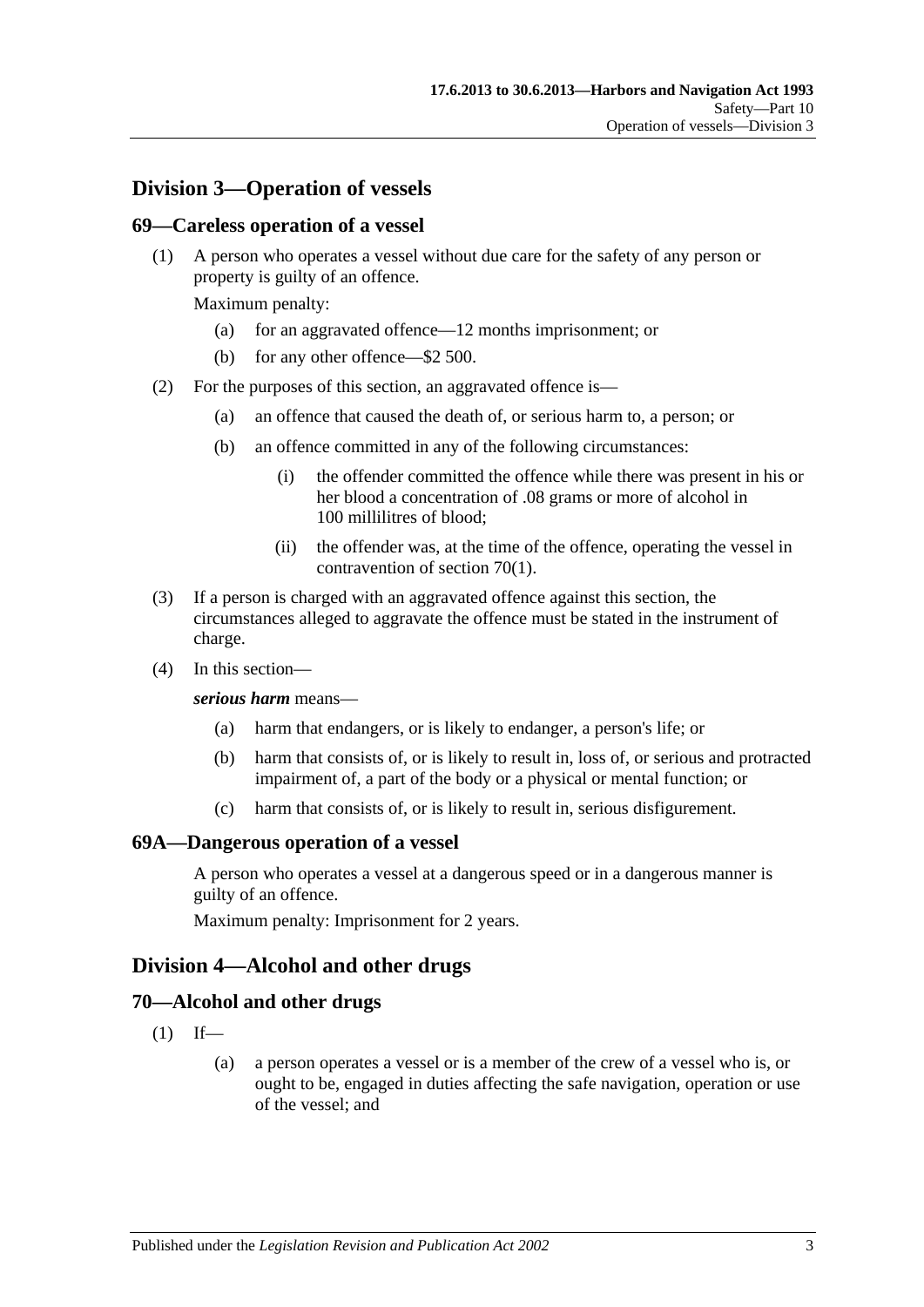(b) that person is so much under the influence of intoxicating liquor or a drug as to be incapable of exercising effective control of the vessel or of effectively discharging the duties that he or she is or ought to be performing (as the case requires).

that person is guilty of an offence.

Penalty:

- (a) for a first offence—
	- (i) a fine of not less than \$1 100 and not more than \$1 600; or
	- (ii) imprisonment for not more than 3 months;
- (b) for a subsequent offence—
	- (i) a fine of not less than \$1 900 and not more than \$2 900; or
	- (ii) imprisonment for not more than 6 months.

<span id="page-53-0"></span> $(2)$  If—

- (a) a person operates a vessel or is a member of the crew of a vessel who is, or ought to be, engaged in duties affecting the safe navigation, operation or use of the vessel; and
- (b) the prescribed concentration of alcohol is present in the blood of that person,

that person is guilty of an offence.

Penalty:

- (a) for a first offence—
	- (i) if the offence is a category 1 offence—\$1 100;
	- (ii) if the offence is a category 2 offence—a fine of not less than \$900 and not more than \$1 300;
	- (iii) if the offence is a category 3 offence—a fine of not less than \$1 100 and not more than \$1 600;
- (b) for a second offence—
	- (i) if the offence is a category 1 offence—\$1 100;
	- (ii) if the offence is a category 2 offence—a fine of not less than \$1 100 and not more than \$1 600;
	- (iii) if the offence is a category 3 offence—a fine of not less than \$1 600 and not more than \$2 400;
- (c) for a subsequent offence—
	- (i) if the offence is a category 1 offence—\$1 100;
	- (ii) if the offence is a category 2 offence—a fine of not less than \$1 500 and not more than \$2 200;
	- (iii) if the offence is a category 3 offence—a fine of not less than \$1 900 and not more than \$2 900.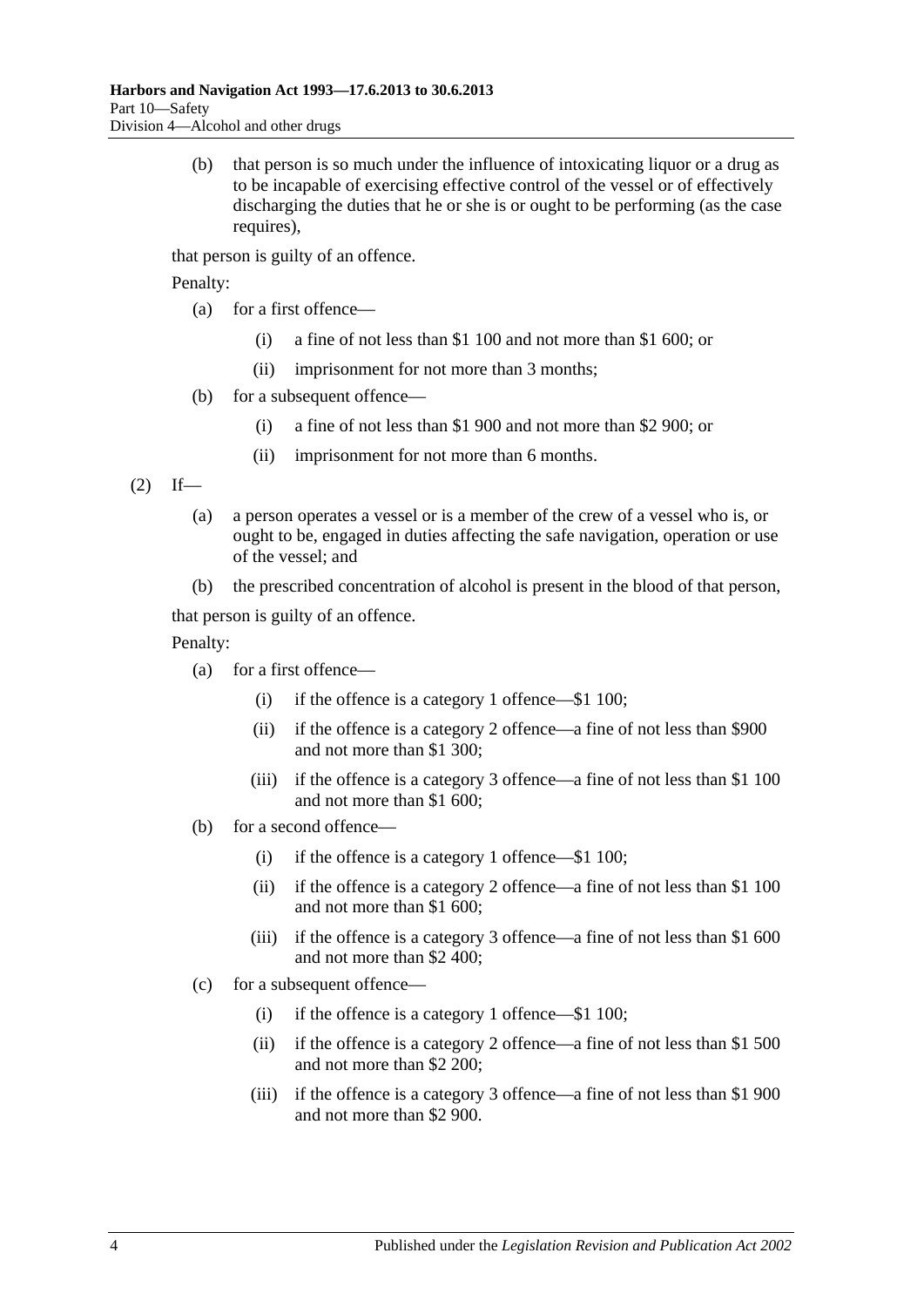- <span id="page-54-1"></span> $(3)$  If—
	- (a) a person operates a vessel or is a member of the crew of a vessel who is, or ought to be, engaged in duties affecting the safe navigation, operation or use of the vessel; and
	- (b) a prescribed drug is present in the oral fluid or blood of that person,

that person is guilty of an offence.

Penalty:

- (a) for a first offence—a fine of not less than \$900 and not more than \$1 300;
- (b) for a second offence—a fine of not less than \$1 100 and not more than \$1 600;
- (c) for a third or subsequent offence—a fine of not less than \$1 500 and not more than \$2 200.
- <span id="page-54-2"></span>(3a) Subject to [subsection](#page-54-0) (3b), it is a defence to a charge of an offence against [subsection](#page-54-1) (3) if the defendant proves that he or she did not knowingly consume the prescribed drug present in his or her oral fluid or blood.
- <span id="page-54-0"></span>(3b) [Subsection \(3a\)](#page-54-2) does not apply if the defendant consumed the prescribed drug believing that he or she was consuming a substance unlawfully but was mistaken as to, unaware of or indifferent to the identity of the prescribed drug.
- (4) In determining whether an offence is a first, second or subsequent offence for the purposes of this section, any previous prescribed alcohol or drug offence for which the defendant has been convicted will be taken into account, but only if the previous offence was committed within the period of 5 years immediately preceding the date on which the offence under consideration was committed.

#### <span id="page-54-5"></span><span id="page-54-4"></span>**71—Authorised person may require alcotest or breath analysis**

- (1) An authorised person may require—
	- (a) a person who is operating a vessel or who has operated a vessel; or
	- (b) a person who is or was a member of the crew of a vessel that is being operated or has been operated, and who is or was, or ought to be or to have been engaged in duties affecting the safe navigation, operation or use of the vessel,

to submit to an alcotest or a breath analysis, or both.

- <span id="page-54-3"></span>(2) An authorised person may direct a person who is apparently in charge of a vessel to stop the vessel and may give other reasonable directions for the purpose of making a requirement under this section that a person submit to an alcotest or a breath analysis.
- (3) A person must forthwith comply with a direction under [subsection](#page-54-3) (2). Maximum penalty: \$2 900.
- (4) An alcotest or a breath analysis to which a person has been required to submit under this section may not be commenced more than 8 hours after—
	- (a) the person ceased to operate a vessel; or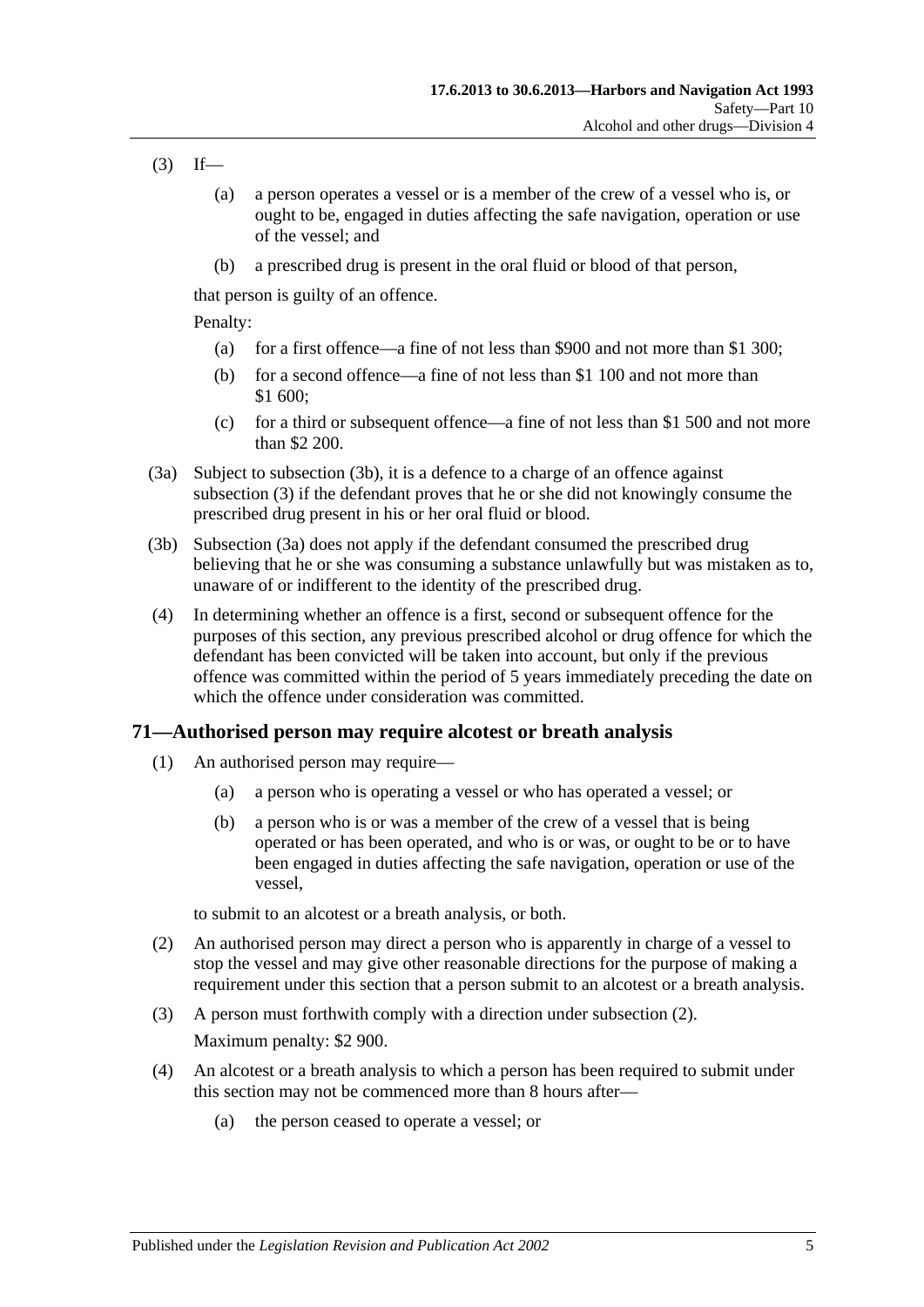- (b) the person was a member of the crew of a vessel who was, or ought to have been, engaged in duties affecting the safe navigation, operation or use of the vessel.
- (5) The performance of an alcotest or a breath analysis that has been required under this section commences when a direction is first given by an authorised person that the person concerned exhale into the alcotest apparatus or breath analysing instrument to be used for the alcotest or breath analysis.
- (6) A breath analysis may only be conducted by a person authorised by the Commissioner of Police to operate a breath analysing instrument.
- (7) The regulations may prescribe the manner in which an alcotest or breath analysis is to be conducted and may, for example, require that more than 1 sample of breath is to be provided for testing or analysis and, in such a case, specify which reading of the apparatus or instrument will be taken to be the result of the alcotest or breath analysis for the purposes of this Division and any other Act.
- <span id="page-55-0"></span>(8) A person required under this section to submit to an alcotest or a breath analysis must not refuse or fail to comply with all reasonable directions of an authorised person in relation to the requirement and, in particular, must not refuse or fail to exhale into the apparatus by which the alcotest or breath analysis is conducted in accordance with the directions of the authorised person.

Penalty:

- (a) for a first offence—a fine of not less than \$1 100 and not more than \$1 600;
- (b) for a subsequent offence—a fine of not less than \$1 900 and not more than \$2 900.
- (9) It is a defence to a prosecution under [subsection](#page-55-0) (8) that—
	- (a) the requirement or direction to which the prosecution relates was not lawfully made; or
	- (b) the person was not allowed the opportunity to comply with the requirement or direction after having been given the prescribed oral advice in relation to—
		- (i) the consequences of refusing or failing to comply with the requirement or direction; and
		- (ii) the person's right to request the taking of a blood sample under [subsection](#page-55-1) (10); or
	- (c) there was, in the circumstances of the case, good reason for the defendant to refuse or fail to comply with the requirement or direction.
- <span id="page-55-1"></span>(10) If a person fails to comply with the requirement or direction under this section by reason of some physical or medical condition of the person and forthwith makes a request of an authorised person that a sample of his or her blood be taken by a medical practitioner, an authorised person must do all things reasonably necessary to facilitate the taking of a sample of the person's blood—
	- (a) by a medical practitioner nominated by the person; or
	- (b) if—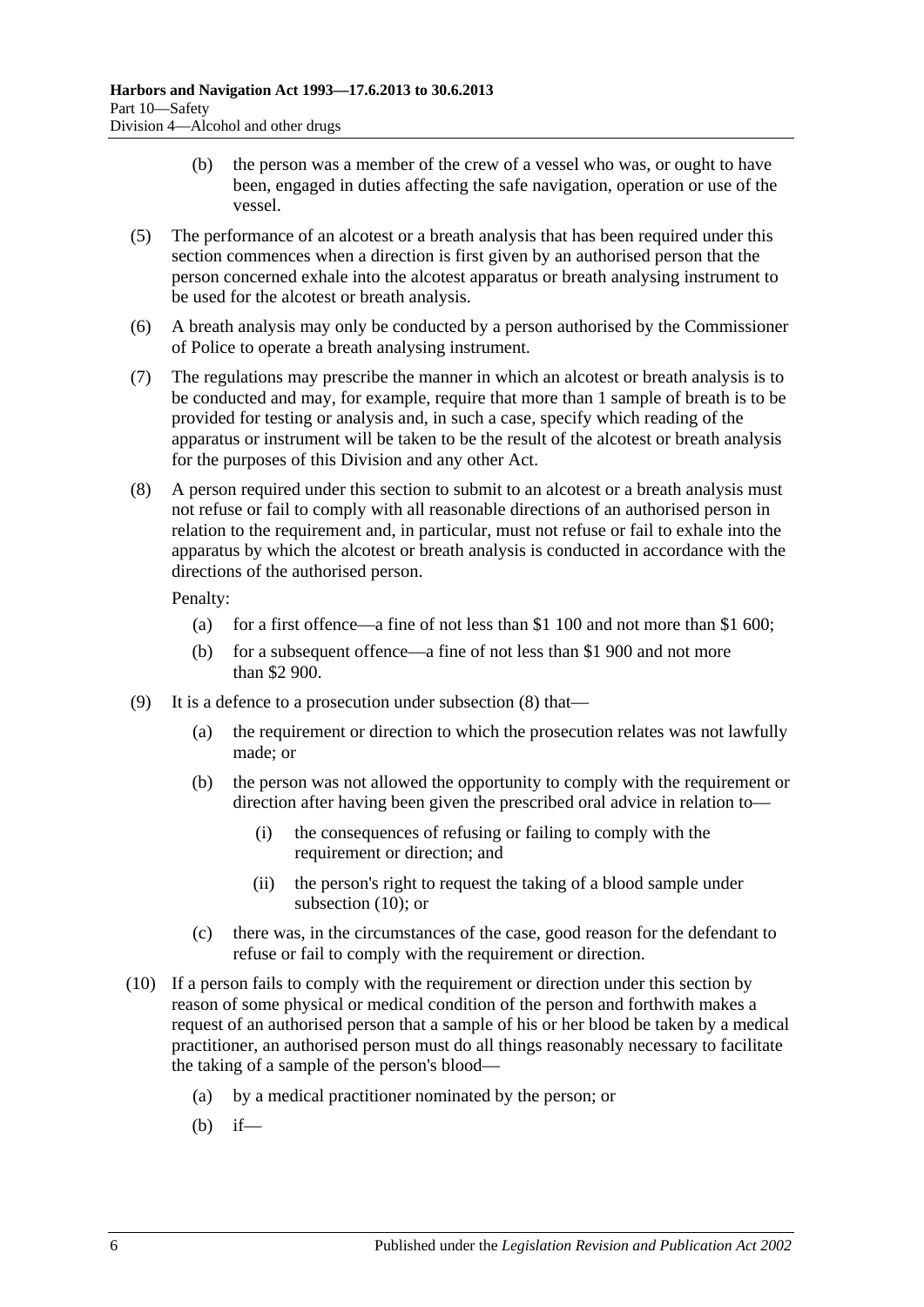- (i) it becomes apparent to the authorised person that there is no reasonable likelihood that a medical practitioner nominated by the person will be available to take the sample within 1 hour of the time of the request at some place not more than 10 kilometres distant from the place of the request; or
- (ii) the person does not nominate a particular medical practitioner,

by any medical practitioner who is available to take the sample.

- (11) A person is not entitled to refuse or fail to comply with a requirement or direction under this section on the ground that—
	- (a) the person would, or might, by complying with that requirement or direction, furnish evidence that could be used against himself or herself; or
	- (b) the person consumed alcohol after the person last operated a vessel or attempted to put a vessel in motion and before the requirement was made or the direction was given.
- (12) A person may not raise a defence that the person had good cause for a refusal or failure to comply with a requirement or direction under this section by reason of some physical or medical condition of the person unless—
	- (a) a sample of the person's blood was taken in accordance with [subsection](#page-55-1) (10); or
	- (b) the person made a request as referred to in that subsection, but—
		- (i) an authorised person failed to facilitate the taking of a sample of the person's blood as required by that subsection; or
		- (ii) a medical practitioner was not reasonably available for the purpose of taking such a sample; or
	- (c) the taking of a sample of a person's blood in accordance with [subsection](#page-55-1) (10) was not possible or reasonably advisable or practicable in the circumstances by reason of some physical or medical condition of the person.
- (13) In determining whether an offence is a first or subsequent offence for the purposes of this section, any previous prescribed alcohol or drug offence for which the defendant has been convicted will be taken into account, but only if the previous offence was committed within the period of 5 years immediately preceding the date on which the offence under consideration was committed.
- <span id="page-56-0"></span>(14) If a person—
	- (a) refuses or fails to comply with a direction under this section; or
	- (b) submits to an alcotest and the alcotest indicates that the prescribed concentration of alcohol may be present in the blood of the person,

there will be reasonable ground to suspect that the prescribed concentration of alcohol is present in the person's blood for the purposes of the exercise of any power conferred on a police officer (including a power of arrest) to prevent the person committing an offence by operating a vessel in contravention of this Division.

(15) [Subsection \(14\)](#page-56-0) does not limit the circumstances in which such a power may otherwise be exercised by a police officer under this or any other Act.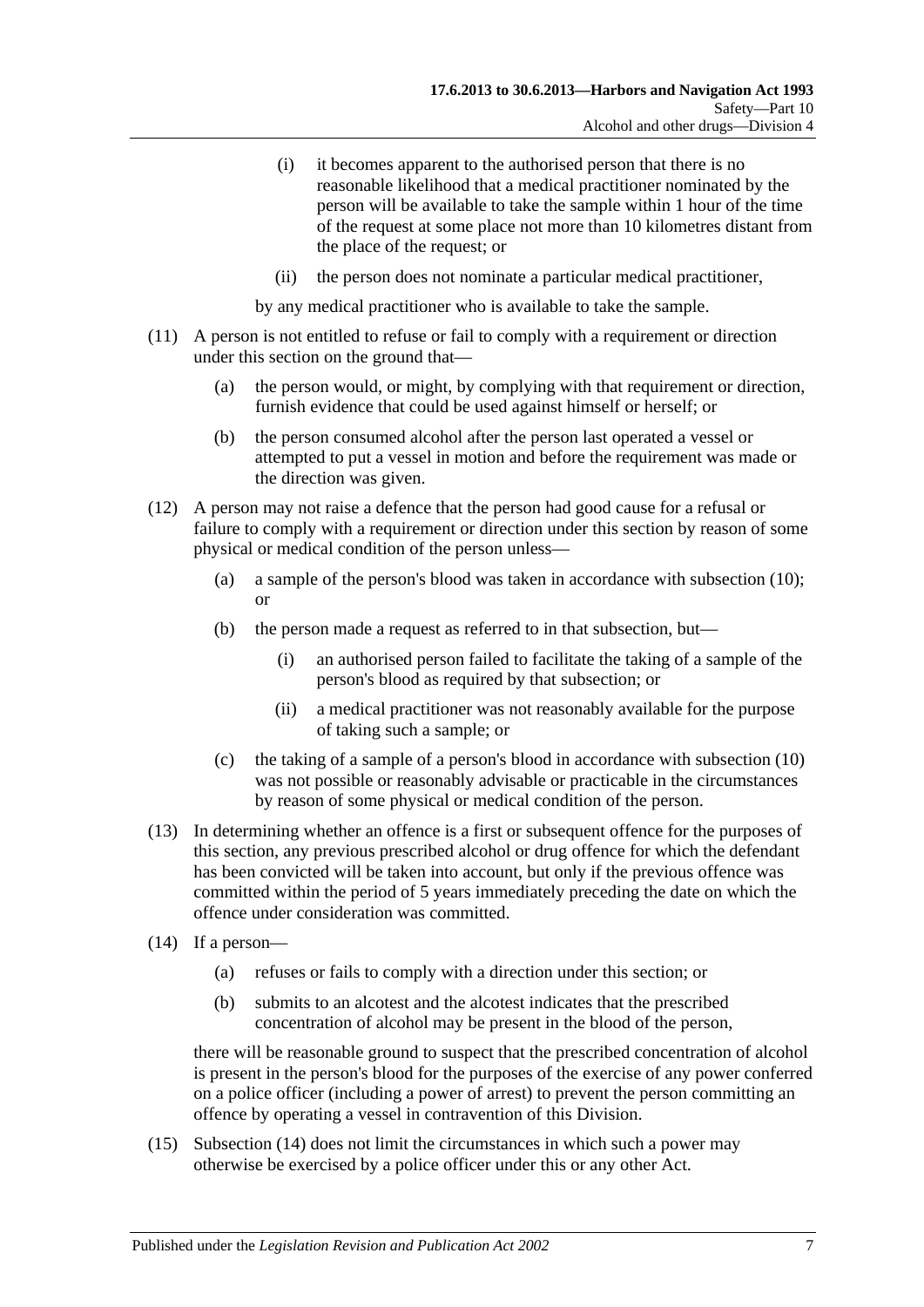## <span id="page-57-3"></span>**72—Authorised person may require drug screening test, oral fluid analysis and blood test**

- <span id="page-57-0"></span>(1) If a person has submitted to an alcotest or a breath analysis as a result of a requirement under [section](#page-54-4) 71, an authorised person may require the person to submit to a drug screening test.
- <span id="page-57-1"></span> $(2)$  If—
	- (a) a person has submitted to a drug screening test as a result of a requirement under [subsection](#page-57-0) (1) and the drug screening test indicates the presence of a prescribed drug in the person's oral fluid; or
	- (b) a person has submitted to an alcotest or breath analysis as a result of a requirement under [section](#page-54-5) 71(1) that was made in prescribed circumstances,

an authorised person may require the person to submit to an oral fluid analysis or a blood test.

- (3) If a person submits to an oral fluid analysis in compliance with a requirement made under [subsection](#page-57-1) (2) but the person is unable to produce sufficient oral fluid for a sample to be taken, an authorised person may require that the person submit to a blood test.
- <span id="page-57-2"></span>(4) An authorised person may give reasonable directions for the purpose of making a requirement under this section that a person submit to a drug screening test, oral fluid analysis or blood test.
- (5) A person must forthwith comply with a direction under [subsection](#page-57-2) (4). Maximum penalty: \$2 900.
- (6) A drug screening test, oral fluid analysis or blood test to which a person has been required to submit under this section may not be commenced more than 8 hours after—
	- (a) the person ceased to operate a vessel; or
	- (b) the person was a member of the crew of a vessel who was, or ought to have been, engaged in duties affecting the safe navigation, operation or use of the vessel.
- (7) The performance of a drug screening test, oral fluid analysis or blood test that has been required under this section commences when a direction is first given by an authorised person that the person concerned provide a sample of oral fluid or blood (as the case may be) to be used for the drug screening test, oral fluid analysis or blood test.
- (8) A drug screening test or an oral fluid analysis may only be conducted by a police officer authorised by the Commissioner of Police to conduct such tests or analyses.
- (9) The regulations may prescribe the manner in which a drug screening test, oral fluid analysis or blood test is to be conducted.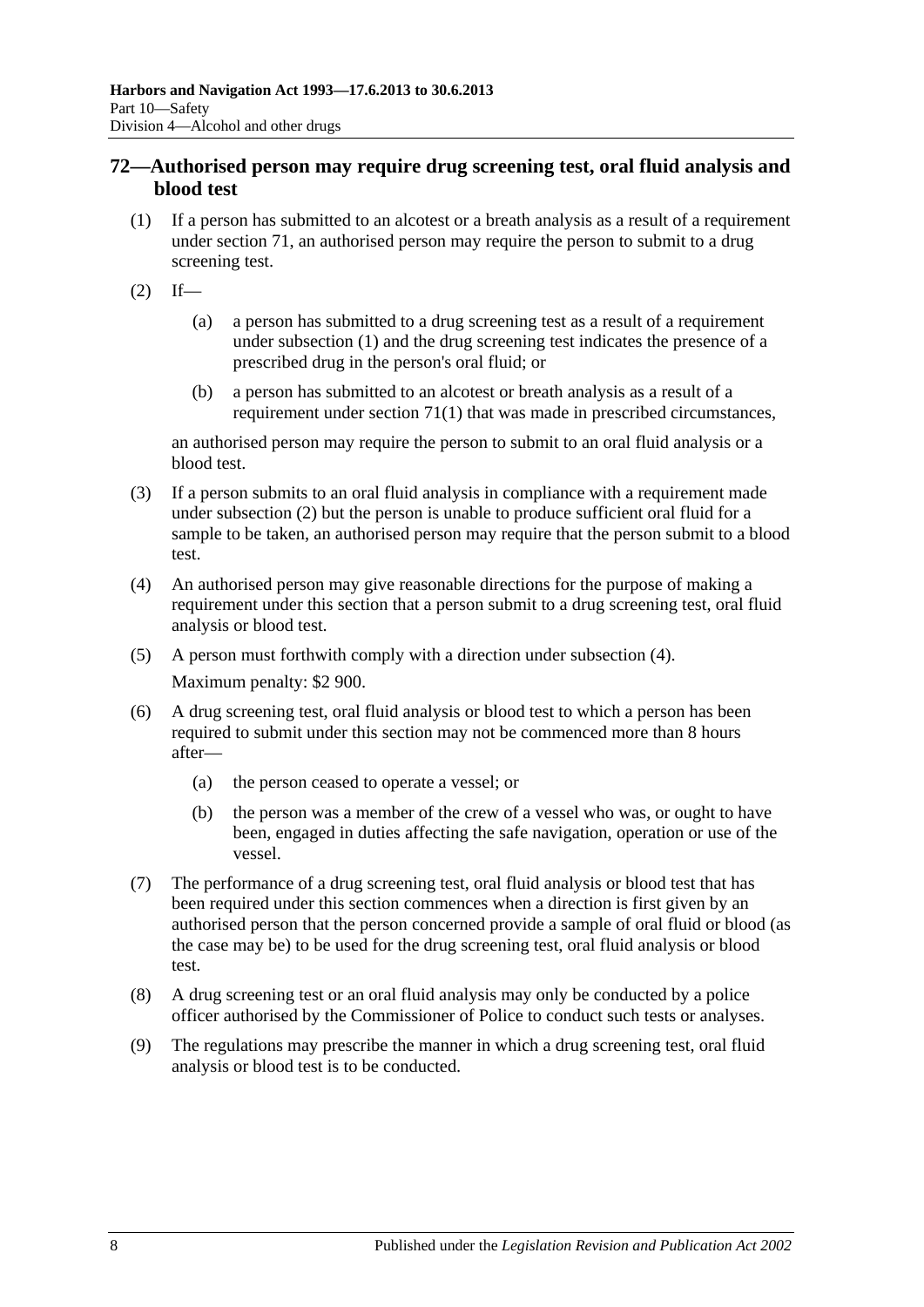<span id="page-58-0"></span>(10) A person required under this section to submit to a drug screening test, oral fluid analysis or blood test must not refuse or fail to comply with all reasonable directions of an authorised person in relation to the requirement and, in particular, must not refuse or fail to allow a sample of oral fluid or blood to be taken in accordance with the directions of an authorised person.

Penalty:

- (a) for a first offence—a fine of not less than \$900 and not more than \$1 300;
- (b) for a subsequent offence—a fine of not less than \$1 500 and not more than \$2 200.
- (11) It is a defence to a prosecution under [subsection](#page-58-0) (10) that—
	- (a) the requirement or direction to which the prosecution relates was not lawfully made; or
	- (b) the person was not allowed the opportunity to comply with the requirement or direction after having been given the prescribed oral advice in relation to—
		- (i) the consequences of refusing or failing to comply with the requirement or direction; and
		- (ii) in the case of—
			- (A) a drug screening test or an oral fluid analysis—the person's right to request the taking of a blood sample under [subsection](#page-58-1) (12); or
			- (B) a blood test—the person's right to request an oral fluid analysis under [subsection](#page-59-0) (13); or
	- (c) there was, in the circumstances of the case, good cause for the refusal or failure of the defendant to comply with the requirement or direction.
- <span id="page-58-1"></span>(12) If a person of whom a requirement is made or to whom a direction is given under this section relating to a drug screening test or oral fluid analysis refuses or fails to comply with the requirement or direction by reason of some physical or medical condition of the person and forthwith makes a request of an authorised person that a sample of his or her blood be taken by a medical practitioner, an authorised person must do all things reasonably necessary to facilitate the taking of a sample of the person's blood—
	- (a) by a medical practitioner nominated by the person; or
	- (b) if—
		- (i) it becomes apparent to the authorised person that there is no reasonable likelihood that a medical practitioner nominated by the person will be available to take the sample within 1 hour of the time of the request at some place not more than 10 kilometres distant from the place of the request; or
		- (ii) the person does not nominate a particular medical practitioner,

by any medical practitioner who is available to take the sample.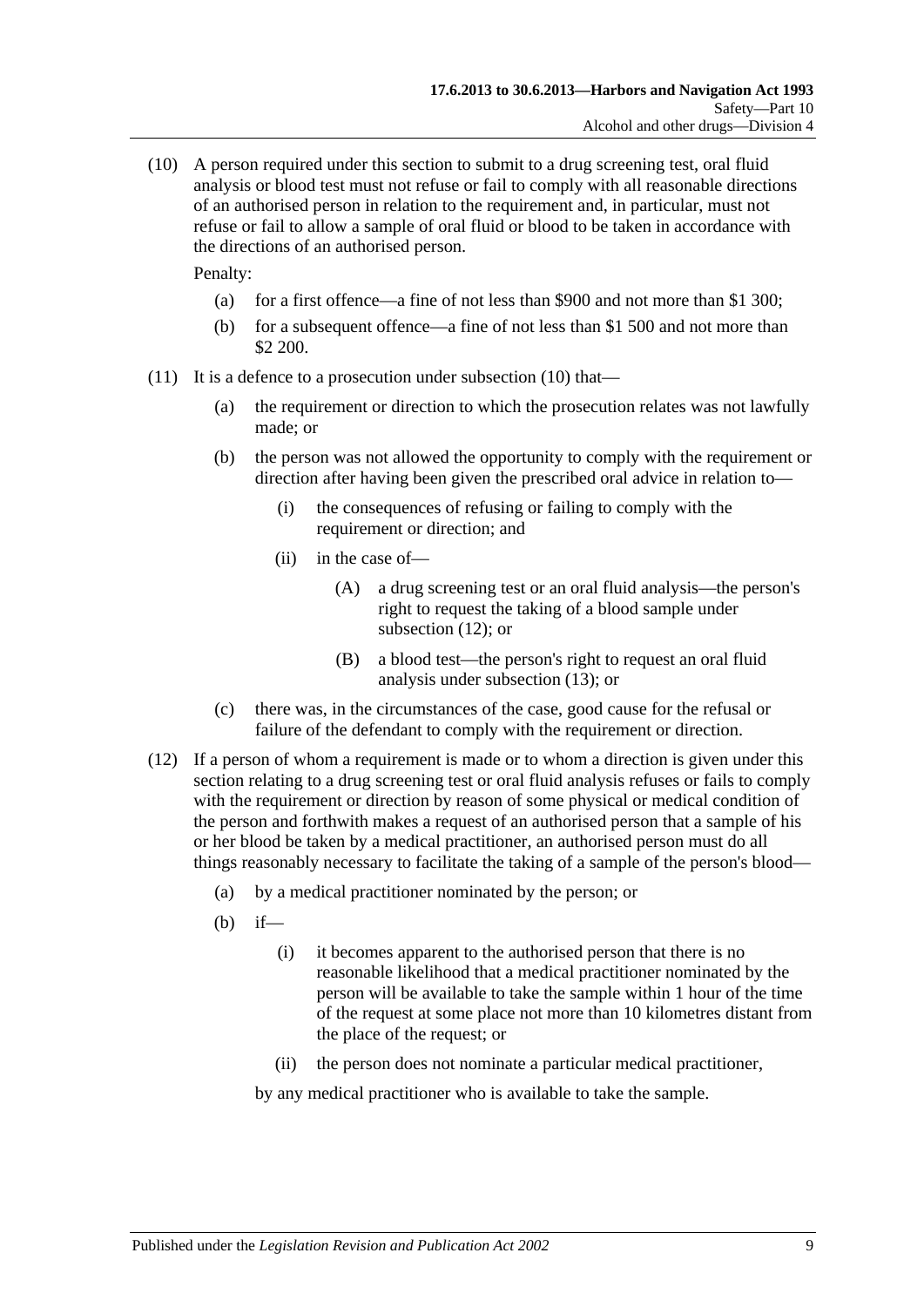- <span id="page-59-0"></span>(13) If a person of whom a requirement is made or to whom a direction is given under this section relating to a blood test refuses or fails to comply with the requirement or direction by reason of some physical or medical condition of the person and forthwith makes a request of an authorised person that an oral fluid analysis be conducted, an authorised person must do all things reasonably necessary to facilitate the conduct of an oral fluid analysis unless—
	- (a) a requirement or direction under this section relating to a drug screening test or oral fluid analysis has been made of, or been given to, the person; and
	- $(b)$
- (i) the person refused or failed to comply with that requirement or direction on the ground of some physical or medical condition of the person and made a request under [subsection](#page-58-1) (12) for a sample of his or her blood to be taken in accordance with that subsection; or
- (ii) the person was unable to produce sufficient oral fluid for a sample to be taken.
- (14) A person is not entitled to refuse or fail to comply with a requirement or direction under this section on the ground that—
	- (a) the person would, or might, by complying with that requirement or direction, furnish evidence that could be used against himself or herself; or
	- (b) the person consumed a prescribed drug after the person last operated a vessel or was on duty as a member of the crew of a vessel and before the requirement was made or the direction was given.
- (15) A person may not raise a defence that the person had good cause for a refusal or failure to comply with a requirement or direction under this section relating to a drug screening test or oral fluid analysis by reason of some physical or medical condition of the person unless—
	- (a) a sample of the person's blood was taken in accordance with [subsection](#page-58-1) (12); or
	- (b) the person made a request as referred to in [subsection](#page-58-1) (12), but—
		- (i) an authorised person failed to facilitate the taking of a sample of the person's blood as required by that subsection; or
		- (ii) a medical practitioner was not reasonably available for the purpose of taking such a sample; or
	- (c) the taking of a sample of the person's blood in accordance with [subsection](#page-58-1) (12) was not possible or reasonably advisable or practicable in the circumstances by reason of some physical or medical condition of the person.
- (16) A person may not raise a defence that the person had good cause for a refusal or failure to comply with a requirement or direction under this section relating to a blood test by reason of some physical or medical condition of the person unless—
	- (a) an oral fluid analysis was conducted in accordance with [subsection](#page-59-0) (13); or
	- (b) the person made a request as referred to in [subsection](#page-59-0) (13), but an authorised person failed to facilitate the conduct of an oral fluid analysis as required by that subsection; or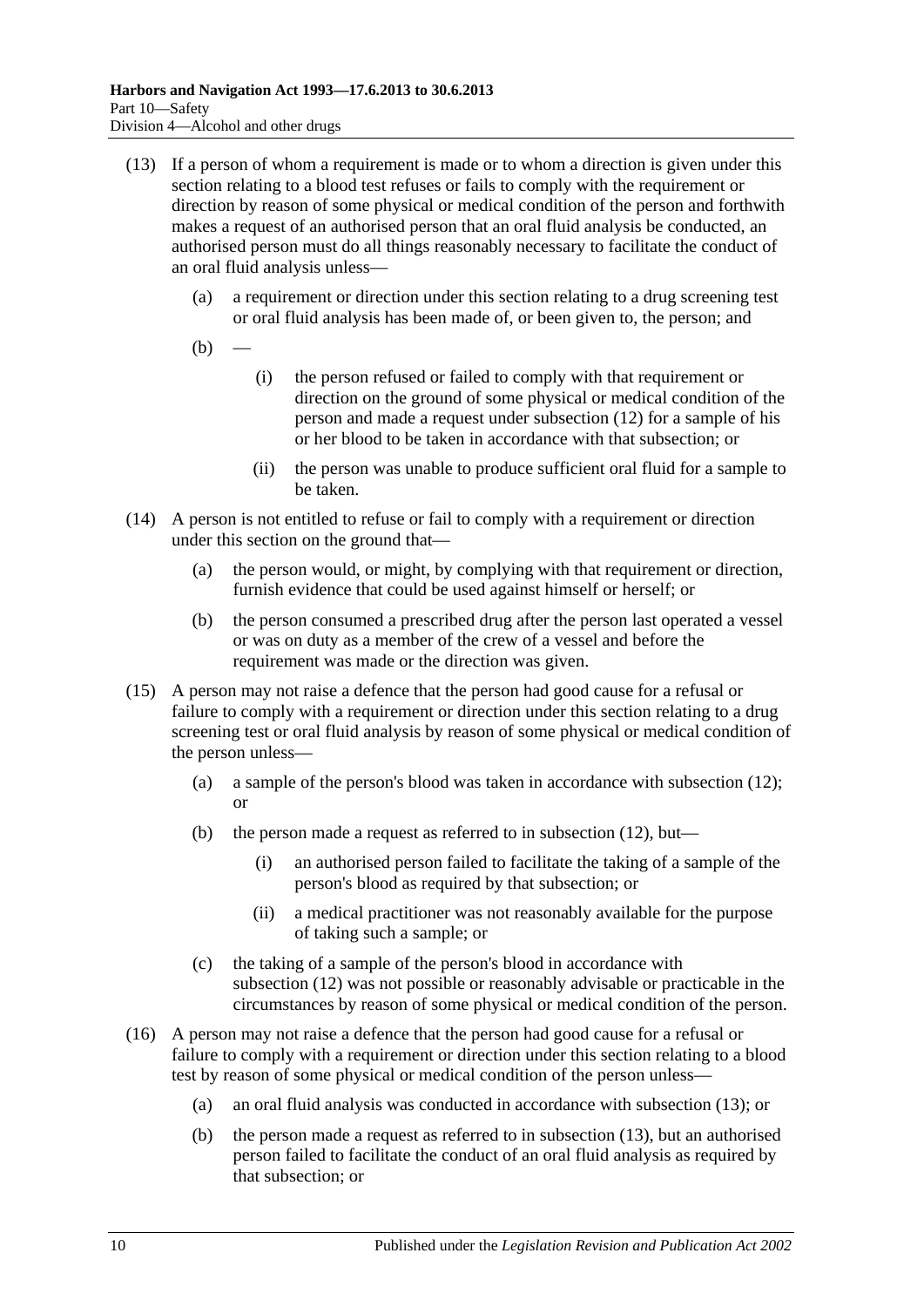- (c) the taking of a sample of the person's oral fluid in accordance with [subsection](#page-59-0) (13) was not possible or reasonably advisable or practicable in the circumstances by reason of some physical or medical condition of the person.
- (17) In determining whether an offence is a first or subsequent offence for the purposes of this section, any previous prescribed alcohol or drug offence for which the defendant has been convicted will be taken into account, but only if the previous offence was committed within the period of 5 years immediately preceding the date on which the offence under consideration was committed.
- <span id="page-60-0"></span>(18) If a person—
	- (a) refuses or fails to comply with a requirement or direction under this section; or
	- (b) submits to a drug screening test or oral fluid analysis and the drug screening test or preliminary result of the oral fluid analysis indicates the presence of a prescribed drug in the person's oral fluid,

there will be reasonable ground to suspect that a prescribed drug is present in the person's oral fluid for the purposes of the exercise of any power conferred on a police officer (including a power of arrest) to prevent the person committing an offence by operating a vessel in contravention of this Division.

(19) [Subsection](#page-60-0) (18) does not limit the circumstances in which such a power may otherwise be exercised by a police officer under this or any other Act.

## **72A[—Schedule 1A](#page-81-0) further regulates blood and oral fluid sample processes**

[Schedule 1A](#page-81-0) makes further provision regulating blood and oral fluid sample processes for the purposes of this Division.

## **72C—Concentration of alcohol in breath taken to indicate concentration of alcohol in blood**

Where a person submits to an alcotest or a breath analysis and the alcotest apparatus or the breath analysing instrument produces a reading in terms of a number of grams of alcohol in 210 litres of the person's breath, the reading will, for the purposes of this Act, be taken to be that number of grams of alcohol in 100 millilitres of the person's blood.

## <span id="page-60-1"></span>**73—Evidence**

(1) Without affecting the admissibility of evidence that might be given otherwise than in pursuance of this section, evidence may be given, in any proceedings for an offence, of the concentration of alcohol indicated as being present in the blood of the defendant by a breath analysing instrument operated by a person authorised to operate the instrument by the Commissioner of Police and, if the requirements of this Act in relation to breath analysing instruments and breath analysis, including [subsections \(5\)](#page-61-0) and [\(6\),](#page-61-1) have been complied with, it must be presumed, in the absence of proof to the contrary, that the concentration of alcohol so indicated was present in the blood of the defendant at the time of the analysis.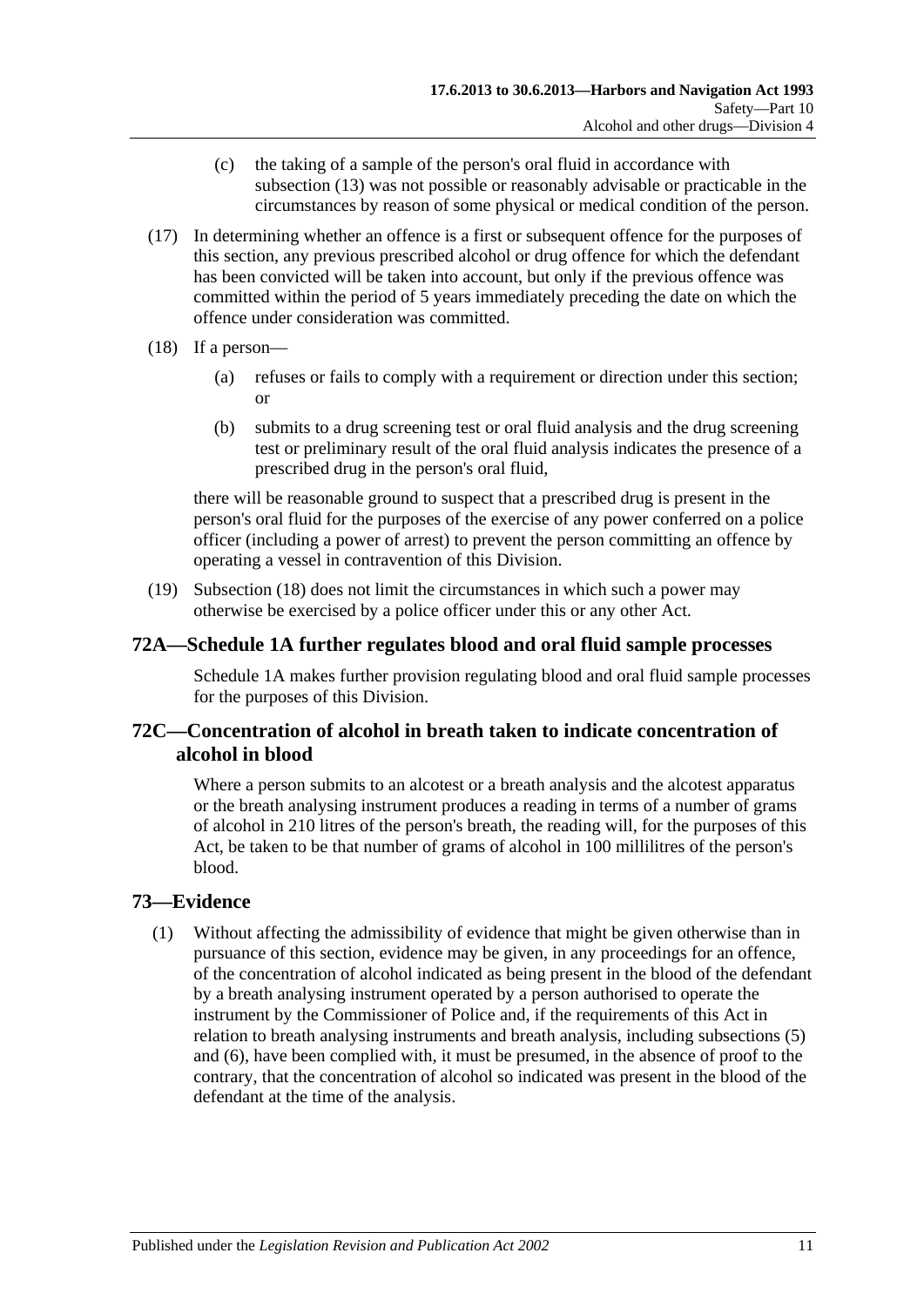- <span id="page-61-5"></span>(2) No evidence can be adduced in rebuttal of the presumption created by [subsection](#page-60-1) (1) except—
	- (a) evidence of the concentration of alcohol in the blood of the defendant as indicated by analysis of a sample of blood taken and dealt with in accordance with [Schedule 1A](#page-81-0) or in accordance with the regulations; and
	- (b) evidence as to whether the results of analysis of the sample of blood demonstrate that the breath analysing instrument gave an exaggerated reading of the concentration of alcohol present in the blood of the defendant.
- <span id="page-61-2"></span>(3) If, in any proceedings for an offence, it is proved—
	- (a) that the defendant—
		- (i) operated a vessel; or
		- (ii) was a member of a crew of a vessel that was being operated and was or ought to have been engaged in duties affecting the safe navigation, operation or use of the vessel; and
	- (b) that a concentration of alcohol was present in the defendant's blood at the time of a breath analysis performed within the period of 2 hours immediately following the conduct referred to in [paragraph](#page-61-2) (a),

it must be conclusively presumed that that concentration of alcohol was present in the defendant's blood at the time of the conduct referred to in [paragraph](#page-61-2) (a).

- (4) No evidence can be adduced as to a breath or blood alcohol reading obtained from a coin-operated breath testing or breath analysing machine installed in a hotel or other licensed premises.
- <span id="page-61-0"></span>(5) As soon as practicable after a person has submitted to an analysis of breath by means of a breath analysing instrument, the person operating the instrument must deliver to the person whose breath has been analysed a statement in writing specifying—
	- (a) the reading produced by the breath analysing instrument; and
	- (b) the date and time of the analysis.
- <span id="page-61-3"></span><span id="page-61-1"></span>(6) If a person has submitted to an analysis of breath by means of a breath analysing instrument and the concentration of alcohol indicated as being present in the blood of that person by the instrument is the prescribed concentration of alcohol, the person operating the breath analysing instrument must immediately—
	- (a) give the person the prescribed oral advice and deliver to the person the prescribed written notice as to the operation of this Act in relation to the results of the breath analysis and as to the procedures prescribed for the taking and analysis of a sample of the person's blood; and
	- (b) at the request of the person made in accordance with the regulations, deliver an approved blood test kit to the person.
- <span id="page-61-4"></span>(7) In proceedings for an offence a certificate—
	- (a) purporting to be signed by the Minister and to certify that a person named in the certificate is an authorised person; or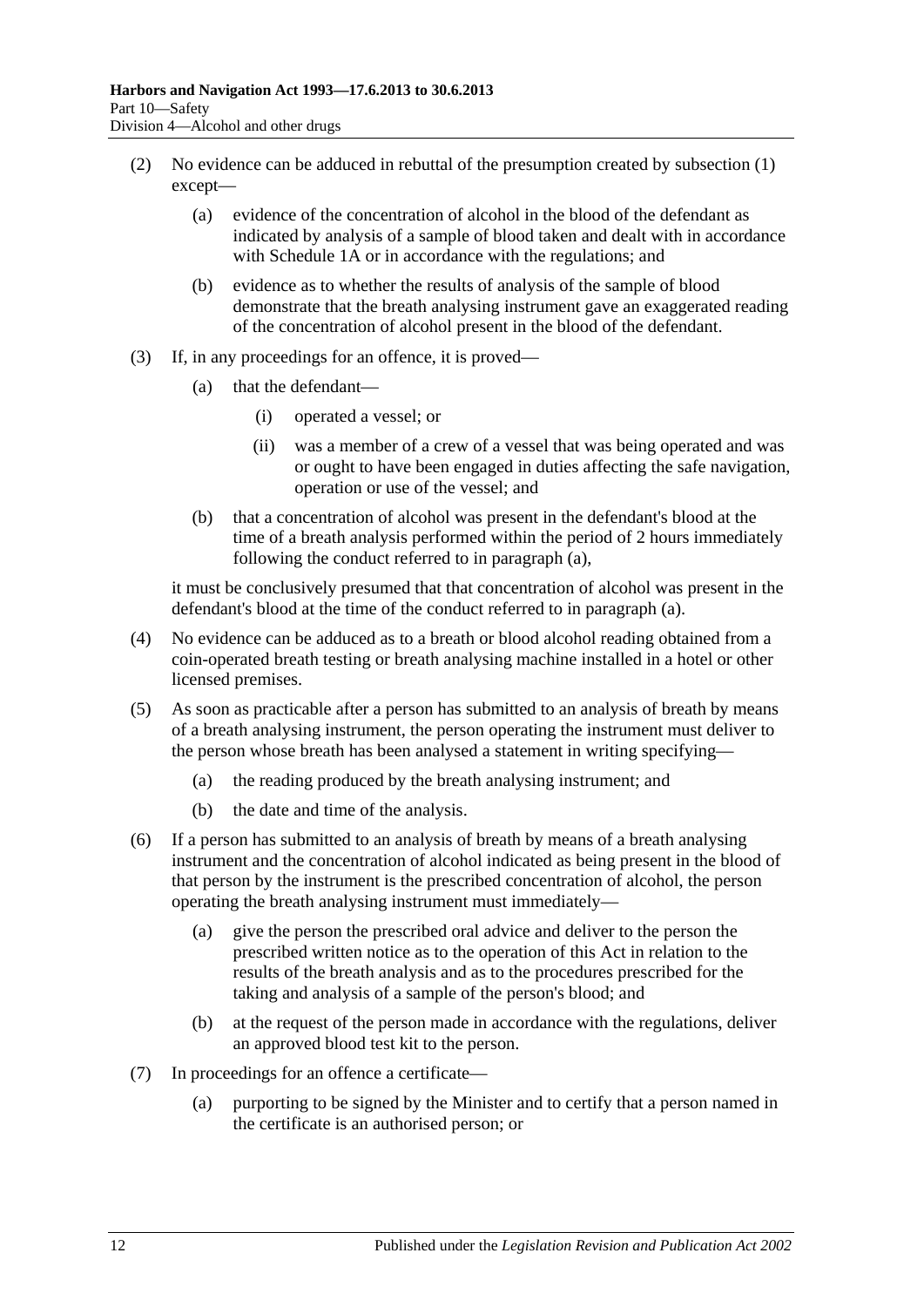- (b) purporting to be signed by the Commissioner of Police and to certify that a person named in the certificate is authorised by the Commissioner of Police to operate breath analysing instruments; or
- (c) purporting to be signed by a person authorised under [subsection](#page-60-1) (1) and to certify that—
	- (i) the apparatus used by the person was a breath analysing instrument within the meaning of this Act; and
	- (ii) the breath analysing instrument was in proper order and was properly operated; and
	- (iii) the provisions of this Act with respect to breath analysing instruments and the manner in which an analysis of breath by means of a breath analysing instrument is to be conducted were complied with,

will be accepted, in the absence of proof to the contrary, as proof of the matters so certified.

- (8) A certificate purporting to be signed by an authorised person and to certify that an apparatus referred to in the certificate is or was of a kind approved under the *[Road](http://www.legislation.sa.gov.au/index.aspx?action=legref&type=act&legtitle=Road%20Traffic%20Act%201961)  [Traffic Act](http://www.legislation.sa.gov.au/index.aspx?action=legref&type=act&legtitle=Road%20Traffic%20Act%201961) 1961* for the purpose of performing alcotests, drug screening tests or oral fluid analyses is, in the absence of proof to the contrary, proof of the matter so certified.
- (9) A certificate purporting to be signed by an authorised person and to certify that a person named in the certificate submitted to an alcotest on a specified day and at a specified time and that the alcotest indicated that the prescribed concentration of alcohol may then have been present in the blood of that person is, in the absence of proof to the contrary, proof of the matter so certified.
- <span id="page-62-0"></span>(10) Subject to [subsection](#page-64-0) (22), a certificate purporting to be signed by an analyst, certifying as to the concentration of alcohol, or any drug, found in a specimen of blood identified in the certificate expressed in grams in 100 millilitres of blood is, in the absence of proof to the contrary, proof of the matters so certified.
- <span id="page-62-1"></span>(11) Subject to [subsection](#page-64-0) (22), in legal proceedings a certificate purporting to be signed by a person authorised under [subsection](#page-60-1) (1) and to certify that—
	- (a) a person named in the certificate submitted to an analysis of breath by means of a breath analysing instrument on a day and at a time specified in the certificate; and
	- (b) the breath analysing instrument produced a reading specified in the certificate; and
	- (c) a statement in writing required by [subsection](#page-61-0) (5) was delivered in accordance with that subsection,

will be accepted, in the absence of proof to the contrary, as proof of the matters so certified.

- (12) A certificate purporting to be signed by a person authorised under [subsection](#page-60-1) (1) and to certify—
	- (a) that on a date and at a time stated in the certificate, a person named in the certificate submitted to a breath analysis; and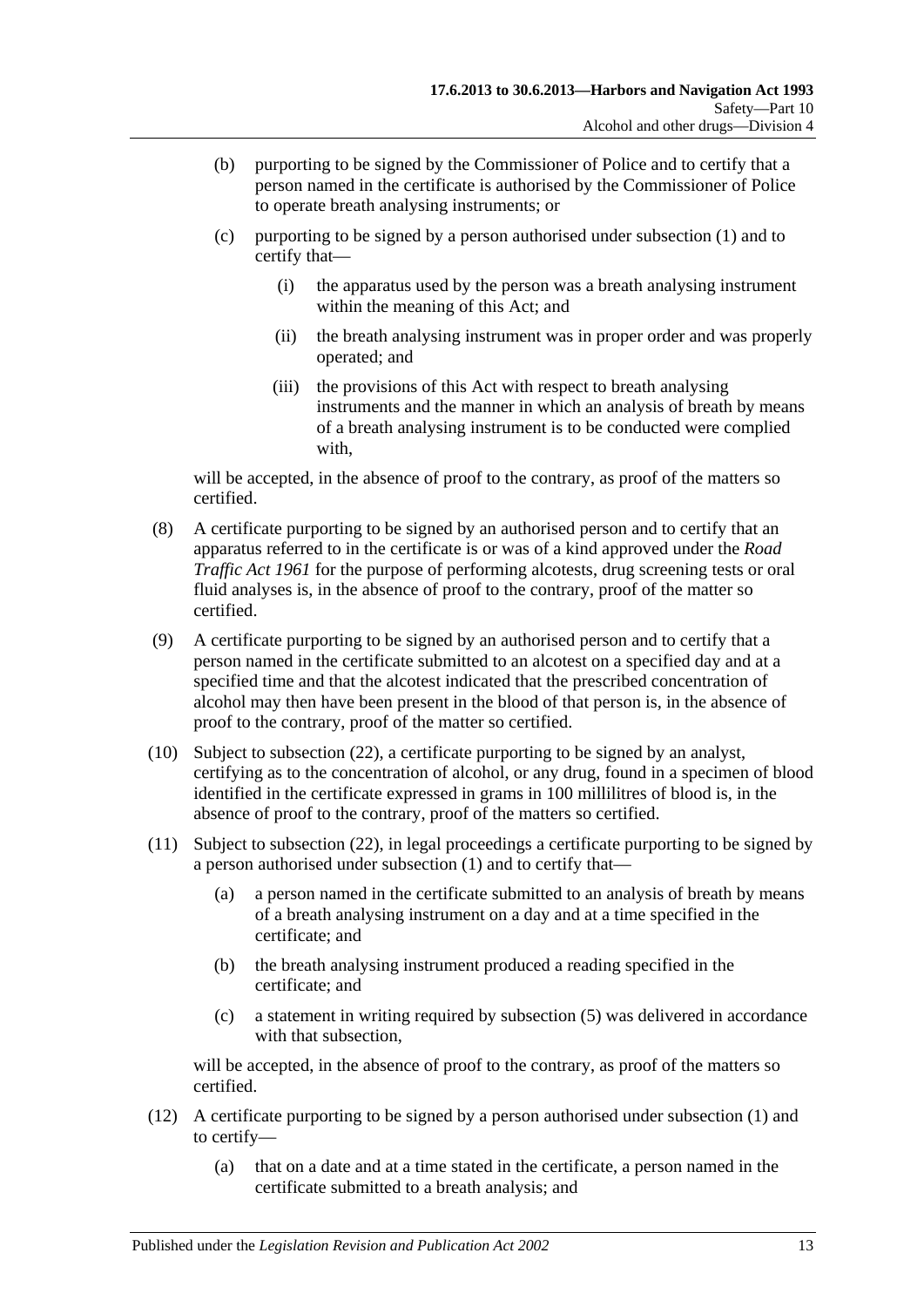- (b) that the prescribed oral advice and the prescribed written notice were given and delivered to the person in accordance with [subsection](#page-61-3)  $(6)(a)$ ; and
- $(c)$  that—
	- (i) the person did not make a request for an approved blood test kit in accordance with the regulations; or
	- (ii) at the request of the person, a kit that, from an examination of its markings, appeared to the person signing the certificate to be an approved blood test kit was delivered to the person in accordance with [subsection](#page-61-4)  $(6)(b)$ ,

is, in the absence of proof to the contrary, proof that the requirements of [subsection](#page-61-1) (6) were complied with in relation to the person.

- (13) A prosecution for an offence will not fail because of a deficiency of a kit delivered to the defendant in purported compliance with [subsection](#page-61-4) (6)(b) and the presumption under [subsection](#page-60-1) (1) will apply despite such a deficiency unless it is proved—
	- (a) that the defendant delivered the kit unopened to a medical practitioner for use in taking a sample of the defendant's blood; and
	- (b) by evidence of the medical practitioner, that the medical practitioner was, because of a deficiency of the kit, unable to comply with the prescribed procedures governing the manner in which a sample of a person's blood must be taken and dealt with for the purposes of [subsection](#page-61-5) (2).
- <span id="page-63-0"></span>(14) Subject to [subsection](#page-64-0) (22), an apparently genuine document purporting to be a certificate under [Schedule 1A,](#page-81-0) or a copy of such a certificate, and purporting to be signed by an authorised person, medical practitioner or analyst under [Schedule 1A](#page-81-0) is admissible in proceedings before a court and is, in the absence of proof to the contrary, proof of the matters stated in the certificate.
- (15) If a certificate of an analyst relating to a sample of blood taken under [Schedule 1A](#page-81-0) is received in evidence in proceedings before a court and states that the prescribed concentration of alcohol has been found to be present in the sample of blood to which the certificate relates, it will be presumed, in the absence of proof to the contrary, that the concentration of alcohol stated in the certificate was present in the sample when the sample was taken.
- (16) If it is proved by the prosecution in the proceedings for an offence that a concentration of alcohol was present in the defendant's blood at the time at which a sample of blood was taken under [Schedule 1A,](#page-81-0) it will be conclusively presumed that concentration of alcohol was present in the defendant's blood throughout the period of 2 hours immediately preceding the taking of the sample.
- (17) If certificates of an authorised person and analyst, or a medical practitioner and analyst under [Schedule 1A](#page-81-0) are received as evidence in proceedings before a court and contain the same identification number for the samples of oral fluid or blood to which they relate, the certificates will be presumed, in the absence of proof to the contrary, to relate to the same sample of oral fluid or blood.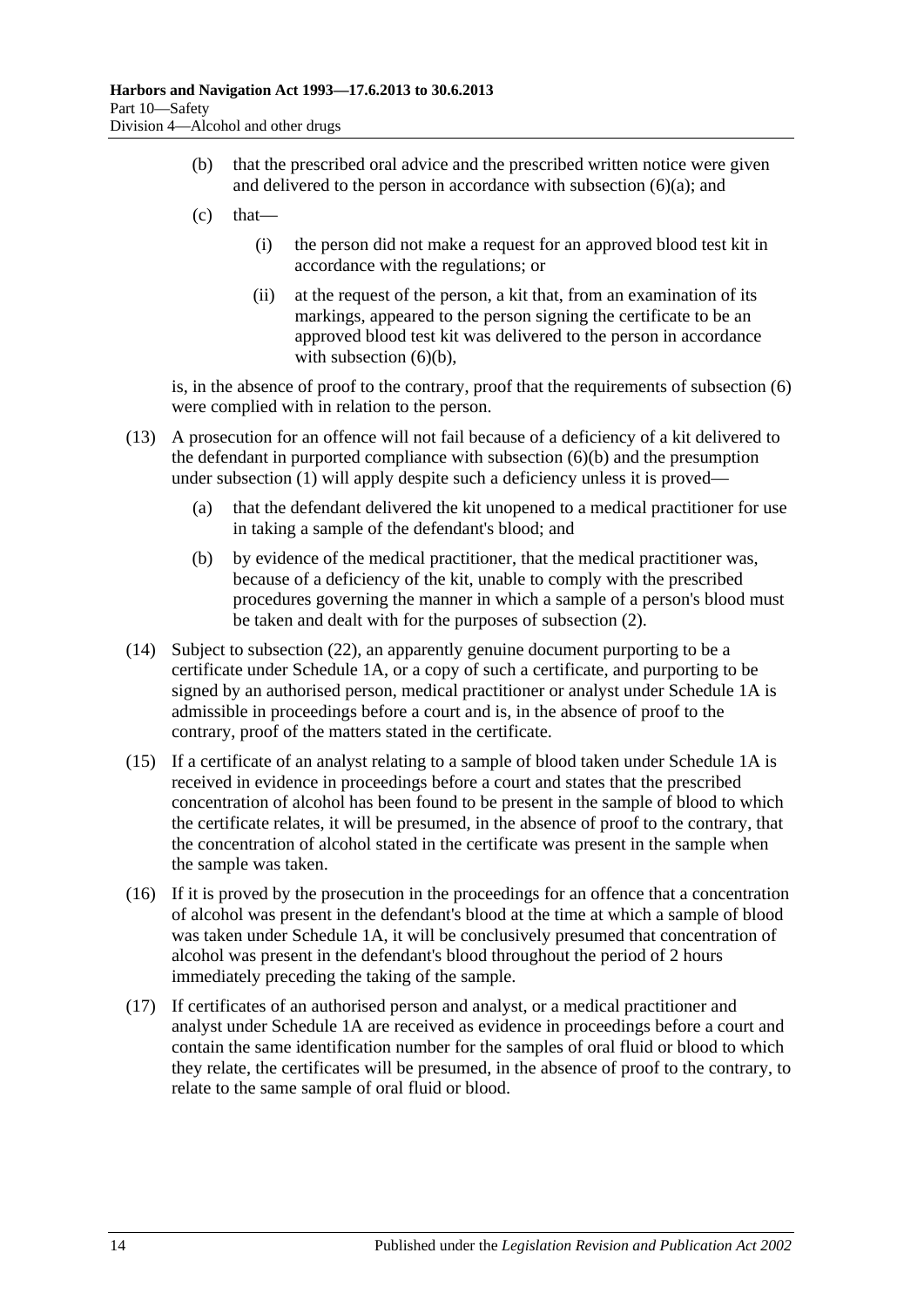- (18) If a certificate of an analyst relating to a sample of oral fluid or blood taken under [Schedule 1A](#page-81-0) is received as evidence in proceedings before a court and states that a drug has been found to be present in the sample of oral fluid or blood to which the certificate relates, it will be presumed, in the absence of proof to the contrary, that the drug stated in the certificate was present in the sample when the sample was taken.
- (19) If it is proved by the prosecution in proceedings for an offence that a drug was present in the defendant's oral fluid or blood at the time at which a sample of oral fluid or blood was taken under [Schedule 1A,](#page-81-0) it will be conclusively presumed that the drug was present in the defendant's oral fluid or blood (as the case may require) throughout the period of 3 hours immediately preceding the taking of the sample.
- (20) A certificate purporting to be signed by an authorised person and to certify that a person named in the certificate submitted to a drug screening test on a specified day and at a specified time and that the drug screening test indicated that a prescribed drug may then have been present in the oral fluid of the person is admissible in proceedings before a court and is, in the absence of proof to the contrary, proof of the matters so certified.
- (21) A certificate—
	- (a) purporting to be signed by the Commissioner of Police and to certify that a person named in the certificate is authorised by the Commissioner of Police to conduct oral fluid analyses or drug screening tests; or
	- (b) purporting to be signed by a police officer authorised to conduct oral fluid analyses or drug screening tests under [Schedule 1A](#page-81-0) and to certify that the apparatus used to conduct an oral fluid analysis or a drug screening test was in proper order and the oral fluid analysis or drug screening test was properly conducted,

is admissible in proceedings before a court and is, in the absence of proof to the contrary, proof of the matters so certified.

- <span id="page-64-0"></span>(22) A certificate referred to in [subsection](#page-62-0) (10), [\(11\)](#page-62-1) or [\(14\)](#page-63-0) cannot be received as evidence in proceedings for an offence—
	- (a) unless a copy of the certificate proposed to be put in evidence at the trial of a person for the offence has, not less than 7 days before the commencement of the trial, been served on that person; or
	- (b) if the person on whom a copy of the certificate has been served has, not less than 2 days before the commencement of the trial, served written notice on the complainant or informant requiring the attendance at the trial of the person by whom the certificate was signed; or
	- (c) if the court, in its discretion, requires the person by whom the certificate was signed to attend at the trial.

## **73A—Breath analysis where drinking occurs after operation of vessel**

(1) This section applies to proceedings for an offence against this Division in which the results of a breath analysis under this Division are relied on to establish the commission of the offence.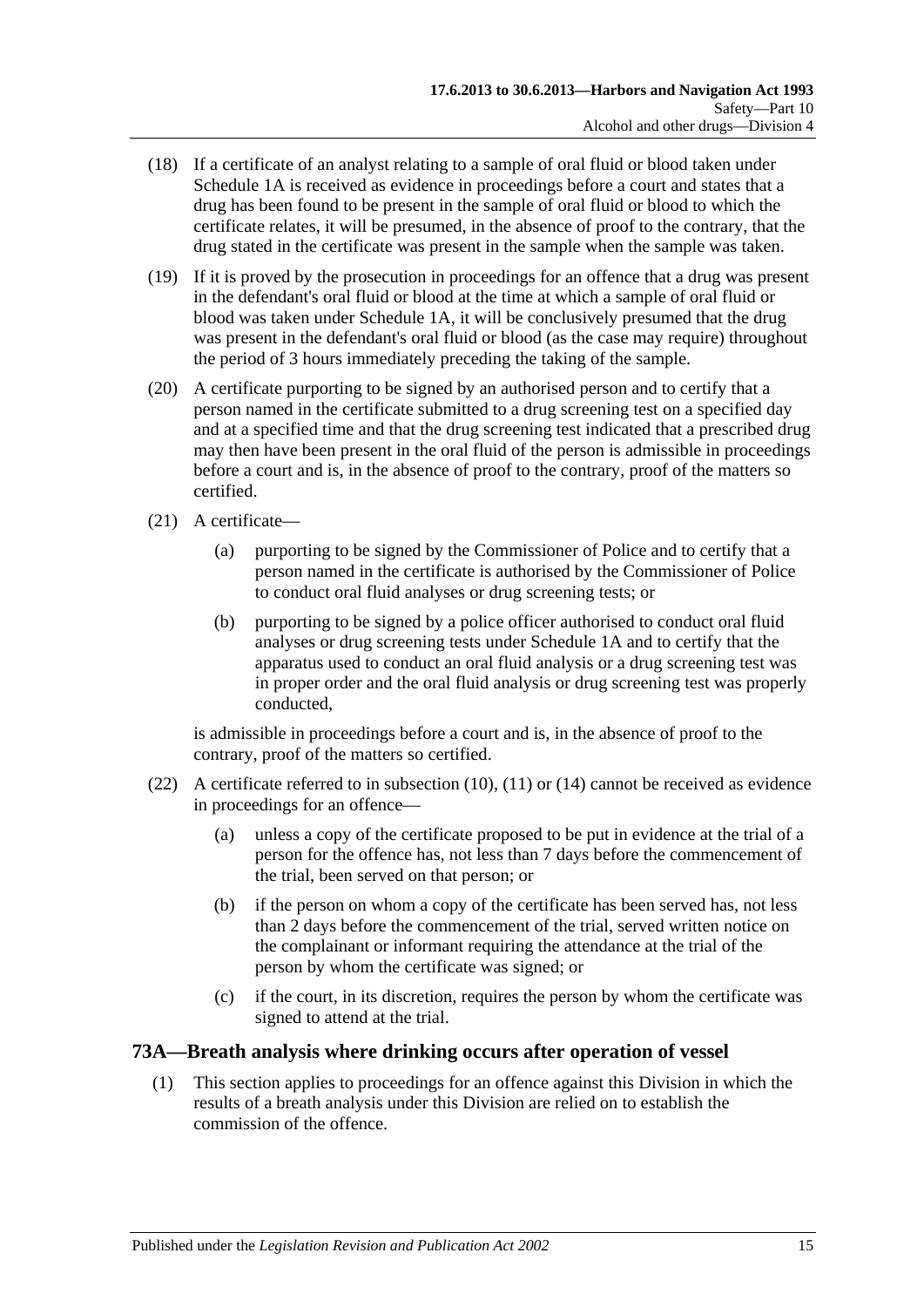- (2) If in proceedings to which this section applies the defendant satisfies the court—
	- (a) that the defendant consumed alcohol during the period (*the relevant period*) after the defendant last operated a vessel or was on duty as a member of the crew of a vessel and before the performance of the breath analysis; and
	- (b) in a case where the defendant was required to submit to the breath analysis after involvement of the vessel in an accident—
		- (i) that the requirements of [section](#page-68-0) 76 were complied with in relation to the accident; and
		- (ii) that alcohol was not consumed by the defendant during the relevant period while at the scene of the accident; and
	- (c) that, after taking into account the quantity of alcohol consumed by the defendant during the relevant period and its likely effect on the concentration of alcohol indicated as being present in the defendant's blood by the breath analysis, the defendant should not be found guilty of the offence charged or, in the case of an offence against [section](#page-53-0) 70(2), should be found guilty of an offence of a less serious category,

the court may, despite the other provisions of this Division, find the defendant not guilty of the offence charged or guilty of an offence of a less serious category.

#### **73B—Oral fluid analysis or blood test where consumption of prescribed drug occurs after operation of vessel**

- (1) This section applies to proceedings for an offence against [section](#page-52-0) 70(1) or [\(3\)](#page-54-1) in which the results of an oral fluid analysis or a blood test under [section](#page-57-3) 72 are relied on to establish the commission of the offence.
- <span id="page-65-0"></span>(2) If in proceedings to which this section applies the defendant satisfies the court—
	- (a) that the defendant consumed the prescribed drug during the relevant period; and
	- (b) that the prescribed drug was not consumed after an authorised person first exercised powers under [section](#page-54-4) 71 preliminary to the performance of the alcotest or breath analysis referred to in [section](#page-57-3) 72,

the court may, despite the other provisions of this Act, find the defendant not guilty of the offence charged.

(3) In [subsection](#page-65-0)  $(2)$ —

*relevant period* means the period between—

- (a) the conduct of the defendant giving rise to the making of the requirement that the defendant submit to the alcotest or breath analysis referred to in [section](#page-57-3) 72; and
- (b) the performance of the oral fluid analysis or blood test (as the case may be) under [section](#page-57-3) 72.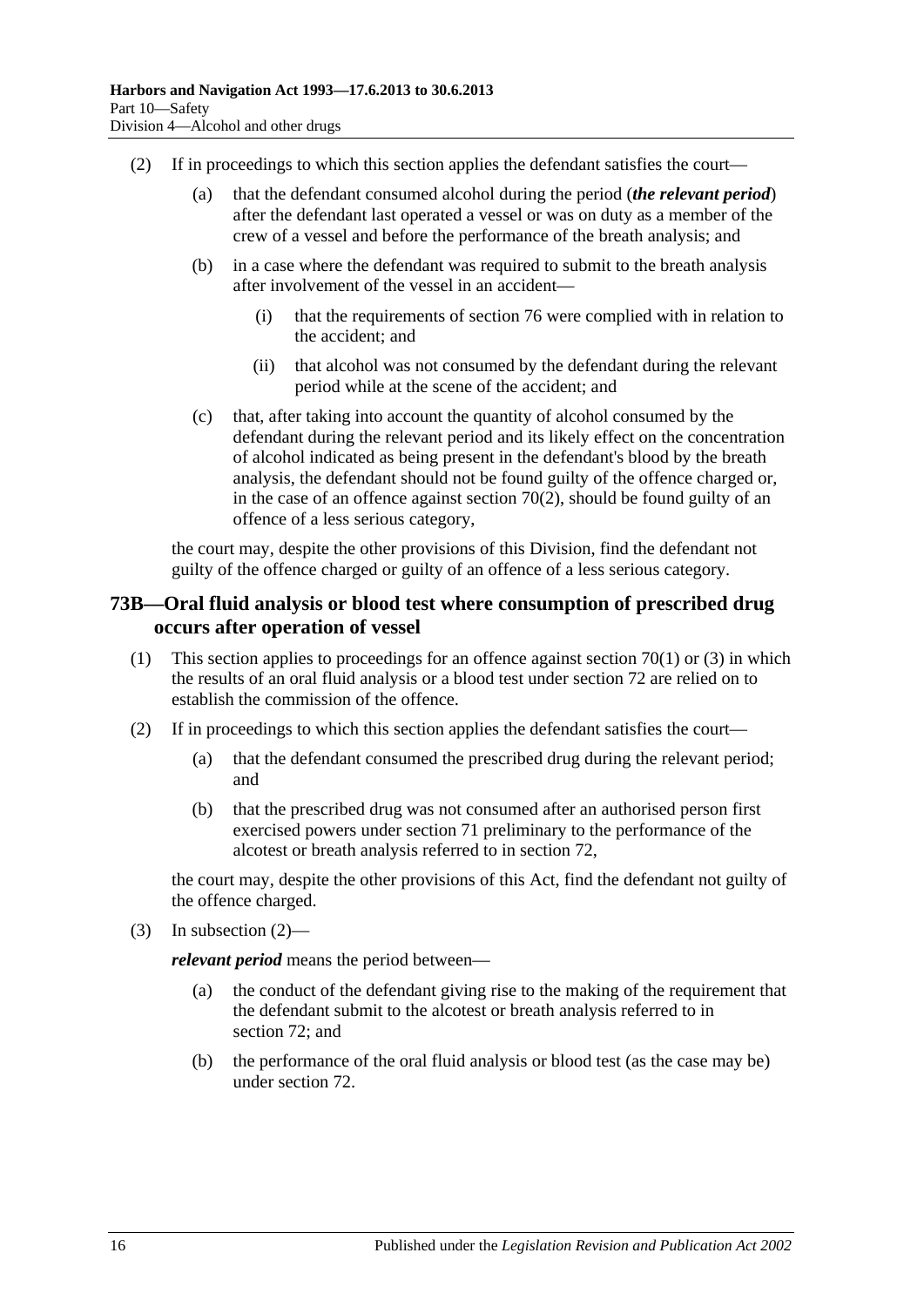## **74—Compulsory blood tests of injured persons including water skiers**

- (1) If a vessel is involved in an accident and, within eight hours after the accident, a person apparently over the age of 10 years who was injured in the accident attends at, or is admitted into, a hospital for the purpose of receiving treatment for that injury, it is, subject to this section, the duty of the medical practitioner by whom that patient is attended to take, as soon as practicable, a sample of that patient's blood (even though the patient may be unconscious) in accordance with this section.
- <span id="page-66-0"></span>(4) If a vessel is involved in an accident and a person apparently over the age of 10 years who was injured in the accident is dead on arrival at the hospital, or dies before a sample of blood has been taken in accordance with this section and within eight hours after admission to the hospital, it is the duty of the medical practitioner who, pursuant to Part 5 of the *[Coroners Act](http://www.legislation.sa.gov.au/index.aspx?action=legref&type=act&legtitle=Coroners%20Act%202003) 2003*, notifies the State Coroner or a police officer of the death—
	- (a) to take a sample of blood from the body of the deceased in accordance with this section; or
	- (b) to notify the State Coroner as soon as practicable that, in view of the circumstances in which the death of the deceased occurred, a sample of blood should be taken from the body under this section.
- (5) The State Coroner, on receiving a notification under [subsection](#page-66-0) (4), may authorise and direct a pathologist to take a sample of blood from the body of the deceased in accordance with this section.
- (6) A medical practitioner is not obliged to take a sample of blood under this section if a sample has already been taken by another medical practitioner.
- (18) A person who, on being requested to submit to the taking of a sample of blood under this section, refuses or fails to comply with that request and who—
	- (a) fails to assign a reason based on genuine medical grounds for that refusal or failure; or
	- (b) assigns a reason for that refusal or failure that is false or misleading; or
	- (c) makes any other false or misleading statement in response to the request,

is guilty of an offence.

Penalty:

- (a) for a first offence—a fine of not less than \$1 100 and not more than \$1 600;
- (b) for a subsequent offence—a fine of not less than \$1 900 and not more than \$2 900.
- (19) In determining whether an offence is a first or subsequent offence for the purposes of this section, any previous prescribed alcohol or drug offence for which the defendant has been convicted will be taken into account, but only if the previous offence was committed within the period of 5 years immediately preceding the date on which the offence under consideration was committed.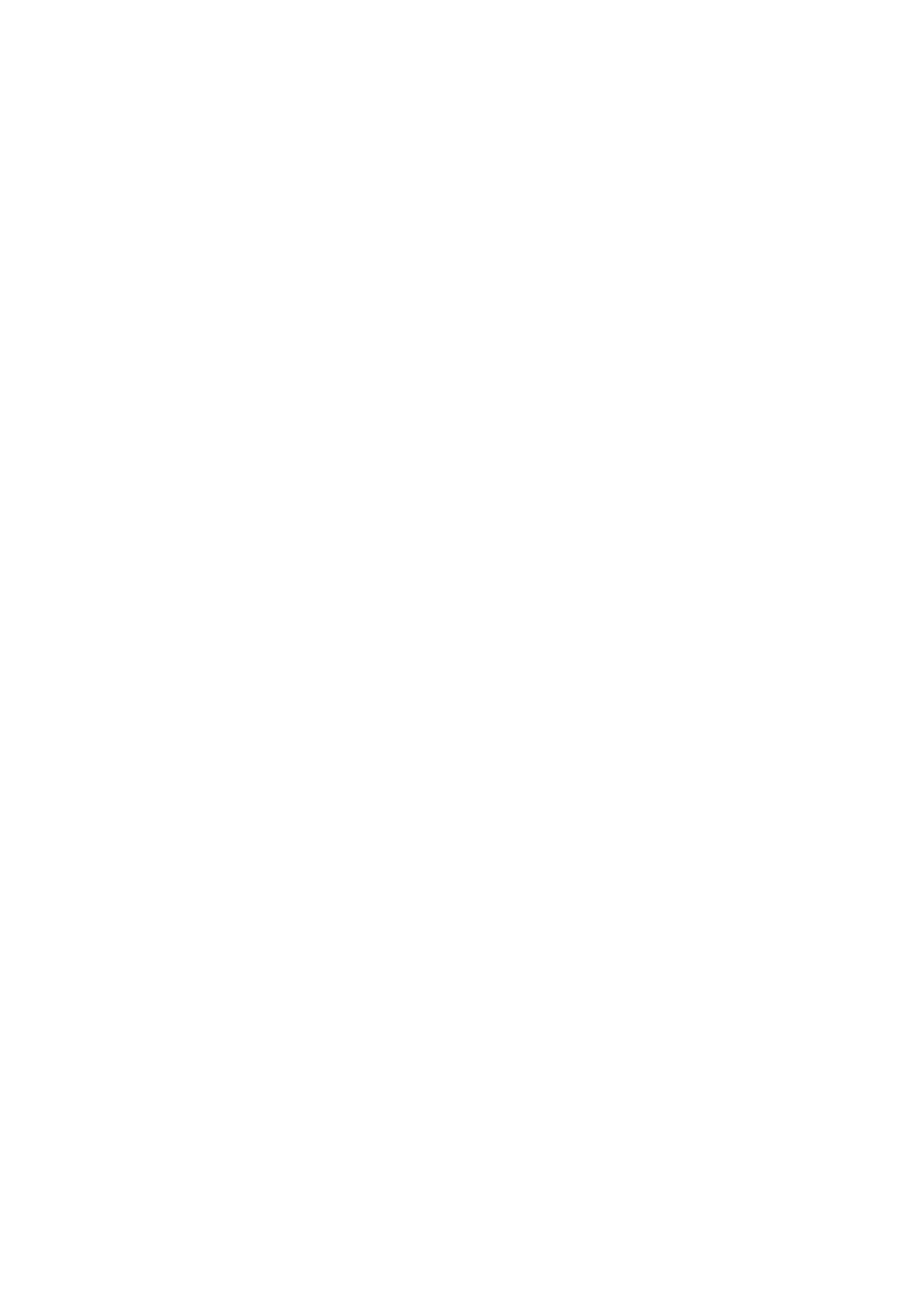# **Part 11—Accidents**

#### <span id="page-68-1"></span>**75—Casualties to be reported**

- (1) If an accident involving a vessel occurs in the jurisdiction and the accident results in loss of life or personal injury or in damage to property (except minor injury or damage excluded by regulation from the ambit of this section), the accident must be reported to the CEO or an authorised person as soon as reasonably practicable but in any event within 48 hours.
- (2) A report under [subsection](#page-68-1) (1) must include such particulars as may be required by the regulations, the CEO or the authorised person.
- (3) If a report is not made as required by this section, the owner and the master or operator of the vessel are each guilty of an offence.

Maximum penalty: \$750.

Expiation fee: \$55.

#### <span id="page-68-0"></span>**76—Duty to give assistance and provide particulars**

- (1) If an accident involving a vessel occurs in the jurisdiction resulting in—
	- (a) loss of life or personal injury or possible loss of life or personal injury; or
	- (b) damage to a vessel or possible damage to a vessel,

a person who is in a position to do so must take any action that is reasonably practicable in the circumstances to prevent or minimise the loss, injury or damage.

Maximum penalty:

- (a) in the case of a person who was the operator of a vessel involved in the accident—imprisonment for 5 years;
- (b) in any other case—\$2 500.
- (2) If an accident occurs involving a vessel, the person who was in charge of the vessel at the time of the accident must inform any person injured in the accident and the owner of any property damaged in the accident of his or her name and address and of the registration number of the vessel.

Maximum penalty: \$1 250.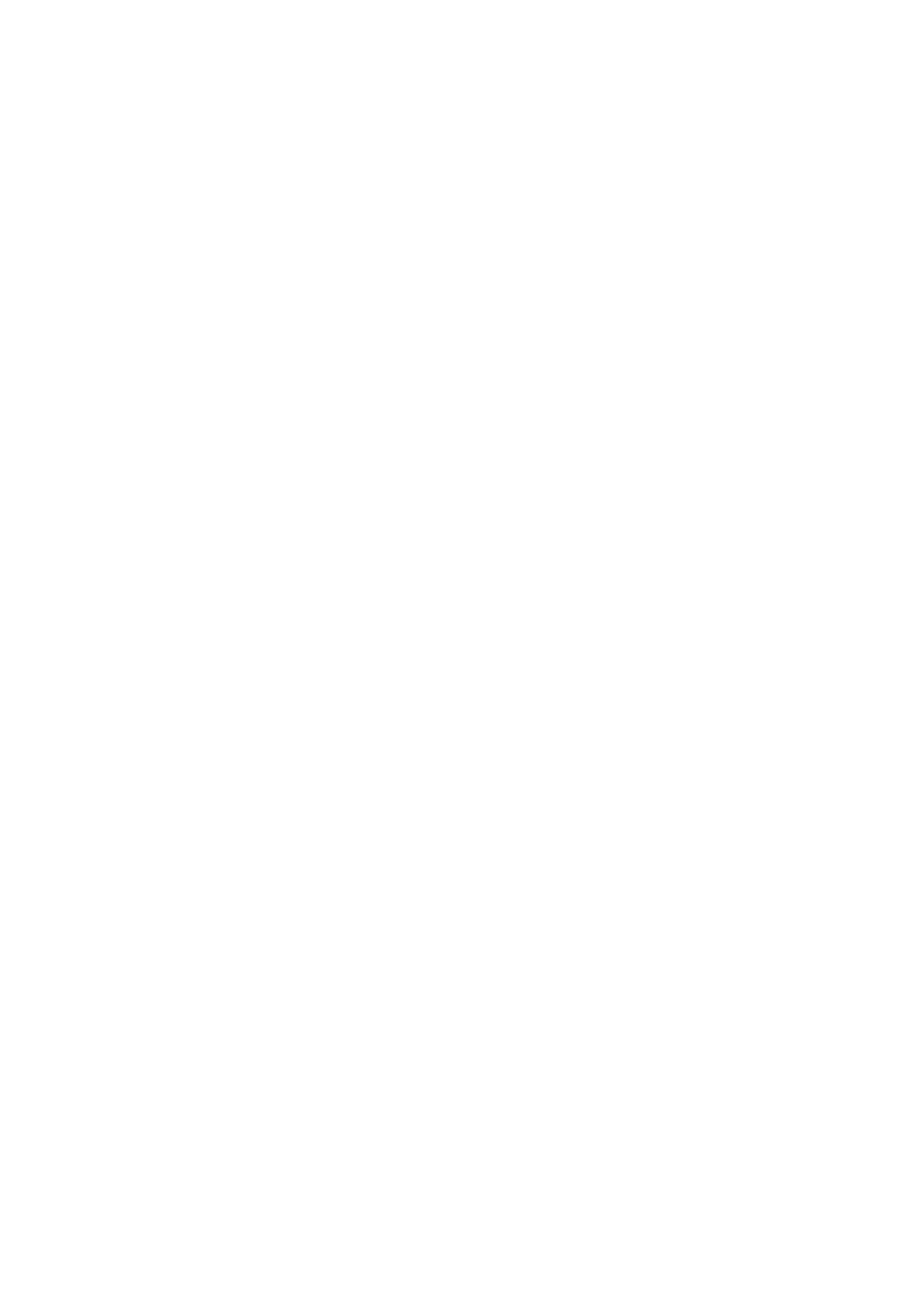# **Part 12—Court of Marine Enquiry**

## **Division 1—Constitution of Court**

## **77—Constitution of Court**

- (1) The Magistrates Court is constituted the Court of Marine Enquiry for the purposes of this Act.
- (2) The Magistrates Court, when sitting as the Court of Marine Enquiry, will sit with assessors.
- (3) The Minister will establish a panel of expert assessors for the purposes of constituting the Court as a Court of Marine Enquiry.
- (4) Whenever the Magistrates Court is to sit as the Court of Marine Enquiry, two assessors will be chosen in accordance with the regulations to sit with the Court.
- (5) The function of the assessors is to assist the Court, but they do not take part in the decision of the Court.

## **Division 2—Enquiries into casualties**

#### **78—Enquiries into casualties**

- (1) If an accident involving a vessel occurs in the jurisdiction and the accident results in loss of life or injury or in damage to property, the Minister may refer the matter to the Court of Marine Enquiry for investigation and report.
- (2) If such a reference is made to the Court of Marine Enquiry, the Court must enquire into the matter and report to the Minister on the cause of the accident.
- (3) If, on such an enquiry, the Court finds that a person who holds a certificate of competency under this Act is guilty of misconduct or incompetence, the Court may cancel or suspend the certificate of competency.

## **Division 3—Enquiries into misconduct or incompetence**

#### **79—Enquiries into misconduct or incompetence**

- (1) If there is reasonable cause to believe that a particular incident involving a vessel in the jurisdiction shows a member of the crew of the vessel to have been guilty of misconduct or incompetence, the Minister may refer the matter to the Court of Marine Enquiry for investigation and report.
- (2) If such a reference is made to the Court of Marine Enquiry, the Court must enquire into the matter and report to the Minister on the matter.
- (3) If, on such an enquiry, the Court finds that a person who holds a certificate of competency under this Act is guilty of misconduct or incompetence, the Court may cancel or suspend the certificate of competency.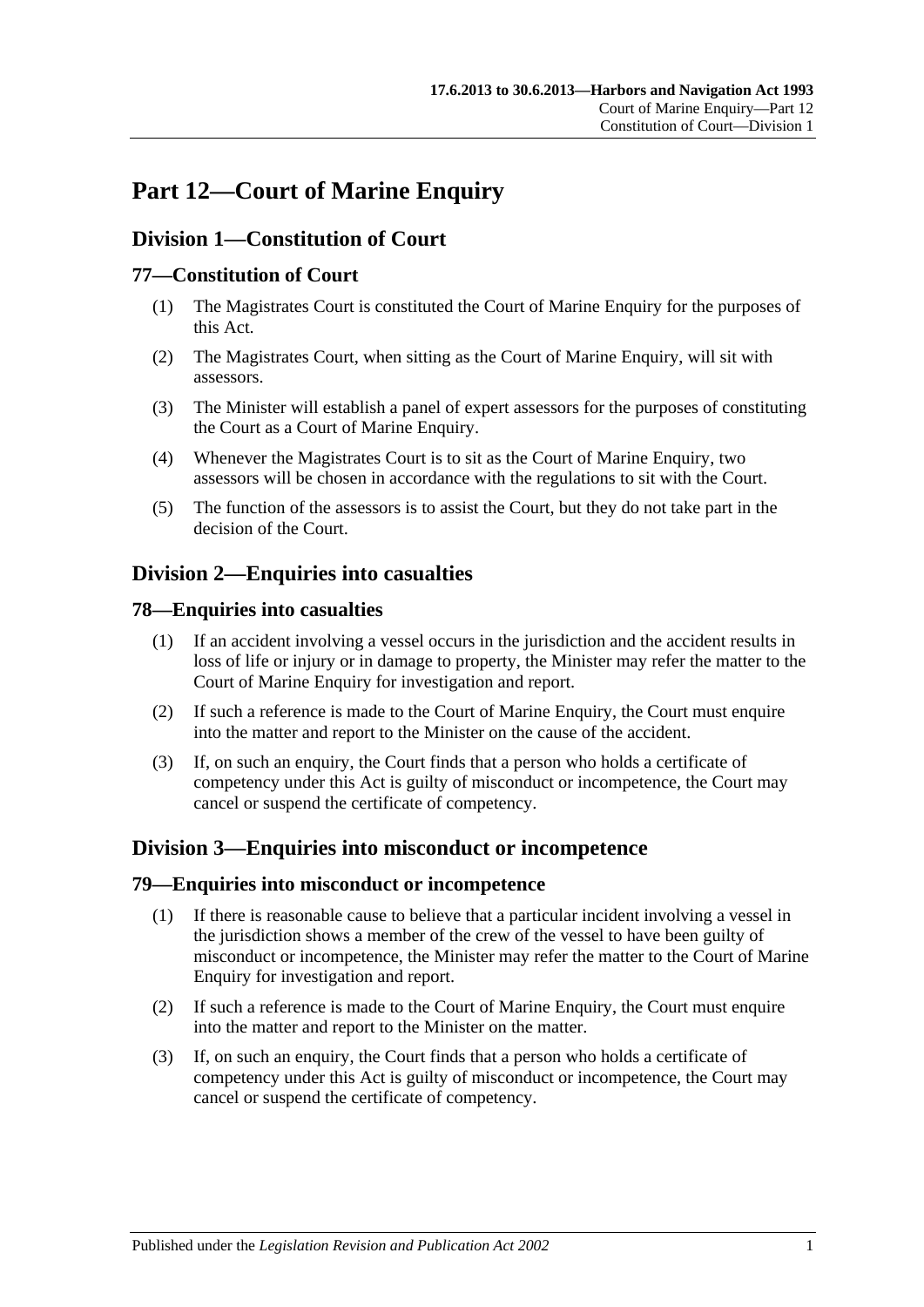# **Division 4—Administrative review**

#### **80—Review of administrative decisions**

- (1) A person who is dissatisfied with a reviewable decision or determination under this Act may, within 30 days after receiving notice of the decision or determination, apply to the person by whom the decision was made for a review of the decision.
- (2) The following decisions and determinations are reviewable:
	- (a) a decision by the Minister—
		- (i) to insist on the inclusion of a particular provision or particular provisions in a port operating agreement; or
		- (ii) not to renew a port operating agreement;
	- (b) a decision by the CEO to refuse or cancel a pilot's licence or a pilotage exemption certificate, or to impose conditions on such a licence or certificate;
	- (c) a decision by the CEO to refuse a certificate of competency;
	- (d) a decision by the Minister to cancel a certificate of competency or to disqualify a person from holding a certificate of competency;
	- (e) a decision by the Minister to declare a qualification that is under the regulations equivalent to a certificate of competency to be inoperative in the jurisdiction:
	- (f) a decision by the CEO to refuse or cancel a licence permitting the hiring out of vessels or to impose conditions on such a licence;
	- (g) a decision by the CEO to refuse a certificate of survey or to impose conditions on a certificate of survey or to refuse consent to a structural alteration to the hull of a vessel, or material alteration to the equipment of a vessel, in respect of which a certificate of survey is in force;
	- (h) a decision by the CEO to refuse a loadline certificate or to impose conditions on a loadline certificate or to refuse to consent to a structural alteration to the hull of a vessel, or a material alteration to the markings on a vessel, in respect of which a loadline certificate is in force;
	- (i) a decision by the CEO to prohibit use of a vessel;
	- (j) a determination by the State Crewing Committee.
- (3) If the applicant is dissatisfied with the decision made on the review, the applicant may apply to the Court of Marine Enquiry for a further review of the decision and, on such a review, the Court may—
	- (a) confirm, vary or reverse that decision or determination; and
	- (b) make such consequential or ancillary orders as the Court thinks fit.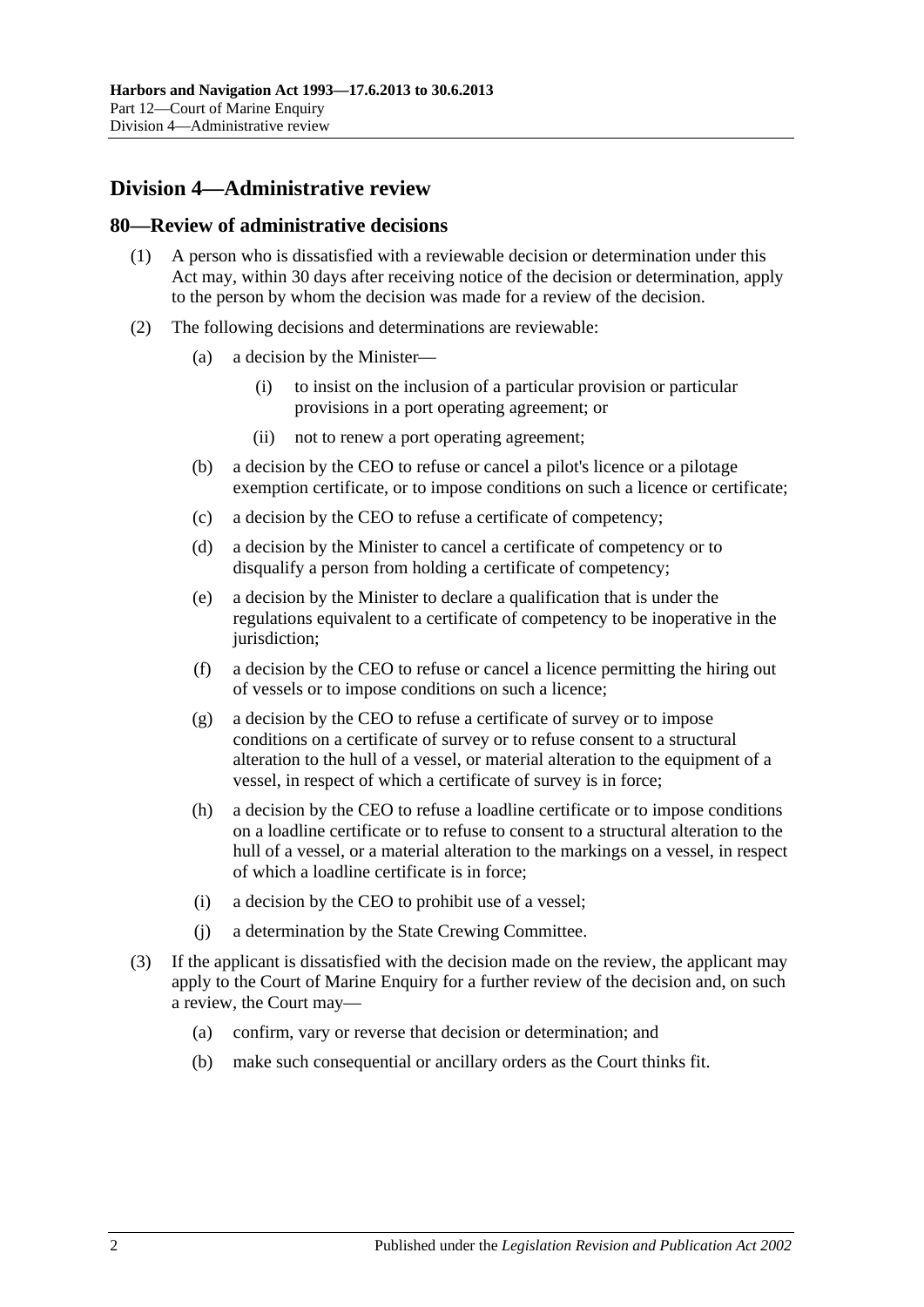# **Part 13—Application of Commonwealth Act and International Conventions**

#### **81—Application of Commonwealth Act**

The regulations may apply the Commonwealth Act or specified provisions of the Commonwealth Act (subject to exclusions, adaptations and modifications set out in the regulations) to vessels in the jurisdiction or to the owners and crews of such vessels.

#### **82—Agreement between the Commonwealth and the State**

The Governor may arrange with the Governor-General of the Commonwealth—

- (a) for the carrying out on behalf of the State of functions under this Act by officers of the Commonwealth; or
- (b) for the carrying out on behalf of the Commonwealth of functions under the Commonwealth Act by officers of the State.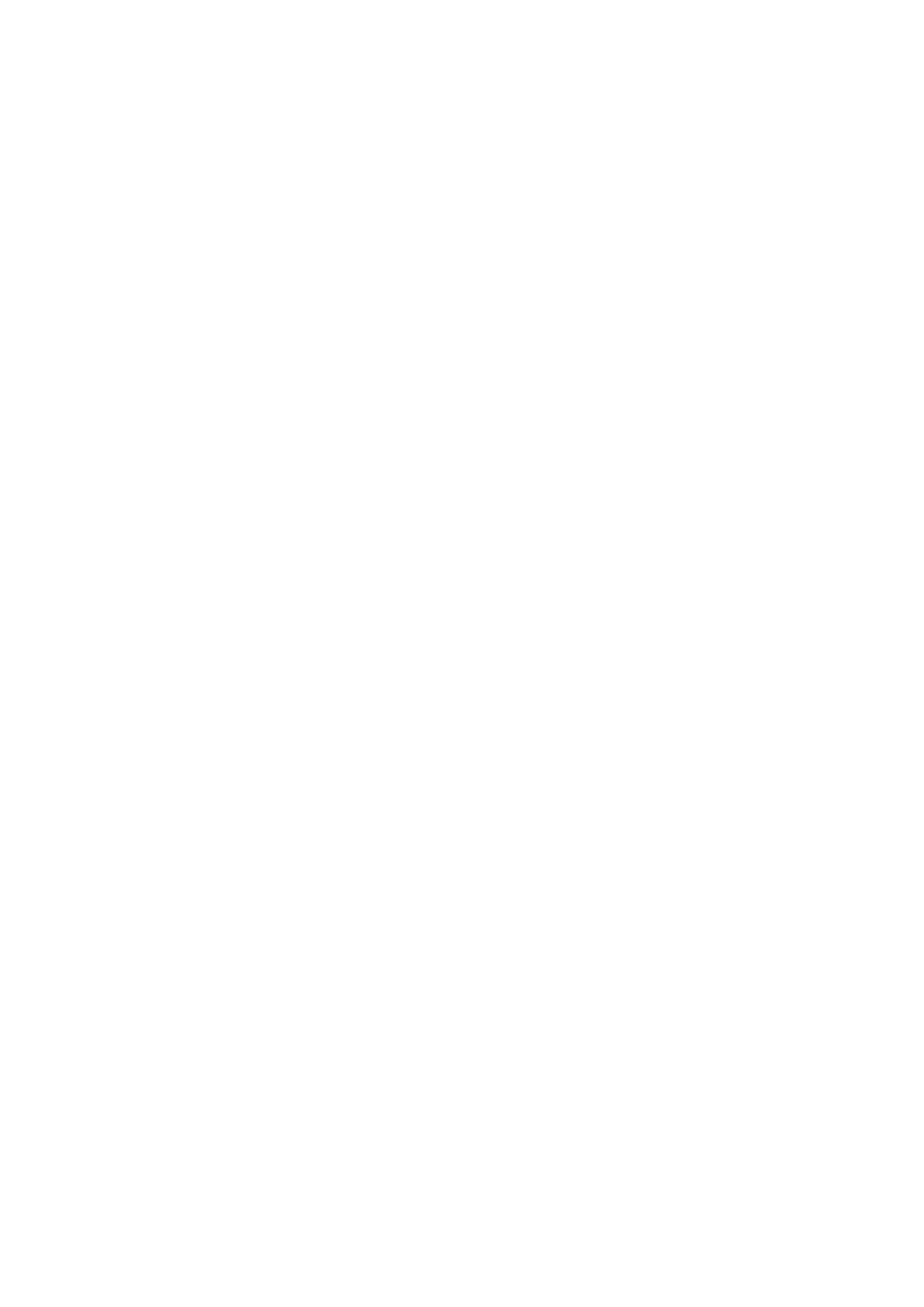# **Part 14—Miscellaneous**

#### **83—Regattas etc**

- (1) The CEO may, by instrument in writing, exempt the participants, and any person or class of persons performing incidental or ancillary functions, in any regatta, race, contest or other activity likely to involve the operation of vessels in contravention of this Act from specified provisions of this Act.
- (2) An exemption under this section—
	- (a) may be granted or refused at the discretion of the CEO (but an exemption cannot be granted in respect of an activity that is to take place within a port unless the port operator has first been consulted); and
	- (b) operates for a period specified in the instrument of exemption; and
	- (c) is subject to conditions specified in the instrument of exemption.
- (3) The CEO has an absolute discretion to cancel an exemption granted under this section.

#### **84—Conduct on board vessels**

(1) A person who behaves in an offensive or disorderly manner while on board a vessel is guilty of an offence.

Maximum penalty: \$1 250.

(2) A person who molests a passenger or a member of the crew of a vessel is guilty of an offence.

Maximum penalty: \$1 250.

(3) If the conduct of a person on board a vessel threatens the safety of the vessel or disrupts good order on the vessel, the person in charge of the vessel, or a person acting on his or her authority, may exercise reasonable force to restrain that person.

#### **85—Unlawful use of vessels**

A person who operates or interferes with a vessel without the owner's consent and without any other lawful authority or excuse is guilty of an offence.

Maximum penalty: \$1 250.

#### **87—Evidentiary provision**

- (1) In any legal proceedings—
	- (a) a certificate apparently signed by the Minister or the CEO as to a delegation of powers under this Act is, in the absence of proof to the contrary, proof of the matter certified;
	- (b) a certificate apparently signed by an authorised person that a place referred to in the certificate is within the jurisdiction is, in the absence of proof to the contrary, proof of the fact so certified;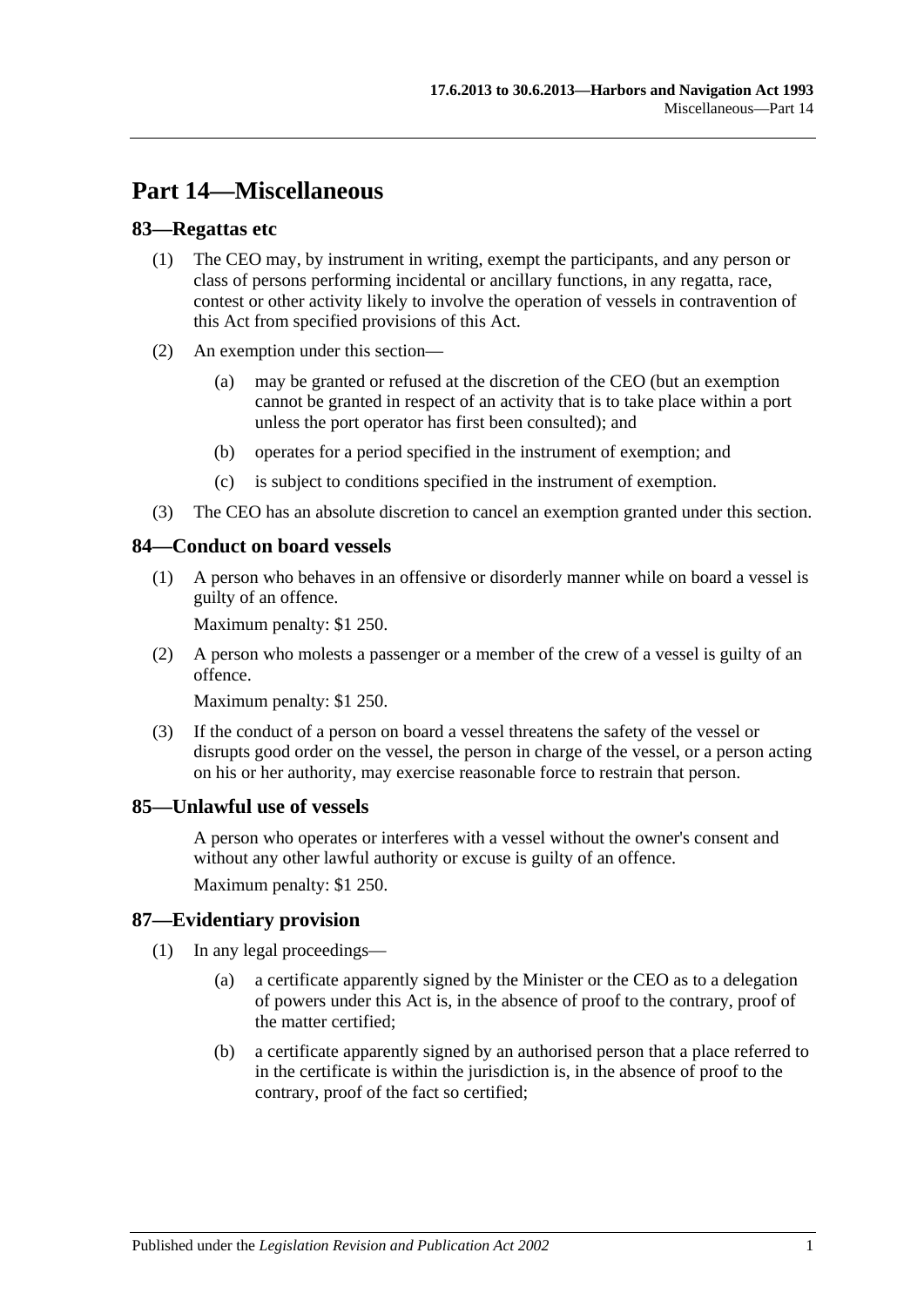- (c) a certificate apparently signed by the CEO or a delegate of the CEO certifying that, as at a date specified in the certificate, a person named in the certificate held or did not hold a licence, certificate, or exemption under this Act of a kind referred to in the certificate is, in the absence of proof to the contrary, proof of the matter so certified;
- (d) a certificate apparently signed by the CEO or a delegate of the CEO certifying that, as at a date specified in the certificate, a vessel referred to in the certificate was or was not registered under this Act is, in the absence of proof to the contrary, proof of the matter so certified;
- (e) a certificate apparently signed by the CEO or a delegate of the CEO certifying that, as at a date specified in the certificate, a certificate of survey or loadline certificate was or was not in force in respect of a vessel is, in the absence of proof to the contrary, proof of the matter so certified;
- (f) a certificate apparently signed by the CEO or a delegate of the CEO, as to the engine capacity or power of a specified vessel is, in the absence of proof to the contrary, proof of the matter so specified;
- (g) a certificate apparently signed by the CEO or a delegate of the CEO to the effect that a specified document had not been received by the CEO or the department on or before a specified date is, in the absence of proof to the contrary, proof that the document had not been lodged or given on or before that day;
- (h) a certificate apparently signed by the CEO or a delegate of the CEO certifying an approval or lack of approval under this Act is, in the absence of proof to the contrary, proof of the matter certified.
- (2) In proceedings for an offence against this Act, an allegation in a complaint that a specified person is or was the owner, the master or the operator of a vessel will be accepted, in the absence of proof to the contrary, as proof of the matter so alleged.

#### **89—Officers' liability**

- (1) The Crown, the Minister or the CEO incurs no civil liability in consequence of—
	- (a) the issue of any licence, certificate, exemption or consent under this Act; or
	- (b) any act or omission with regard to the establishment, positioning or operation of navigational aids.
- <span id="page-75-0"></span>(2) An authorised person incurs no civil liability under this Act for an honest act or omission in the exercise or purported exercise of powers under this Act.
- (3) A liability that would, but for [subsection](#page-75-0) (2), attach to an authorised person attaches instead—
	- (a) if the authorised person is an officer or employee of a port operator—to the port operator; or
	- (b) in any other case—to the Minister.
- <span id="page-75-1"></span>(4) A port management officer (other than an authorised person) incurs no civil liability for an honest act or omission in the exercise or purported exercise of powers under this Act.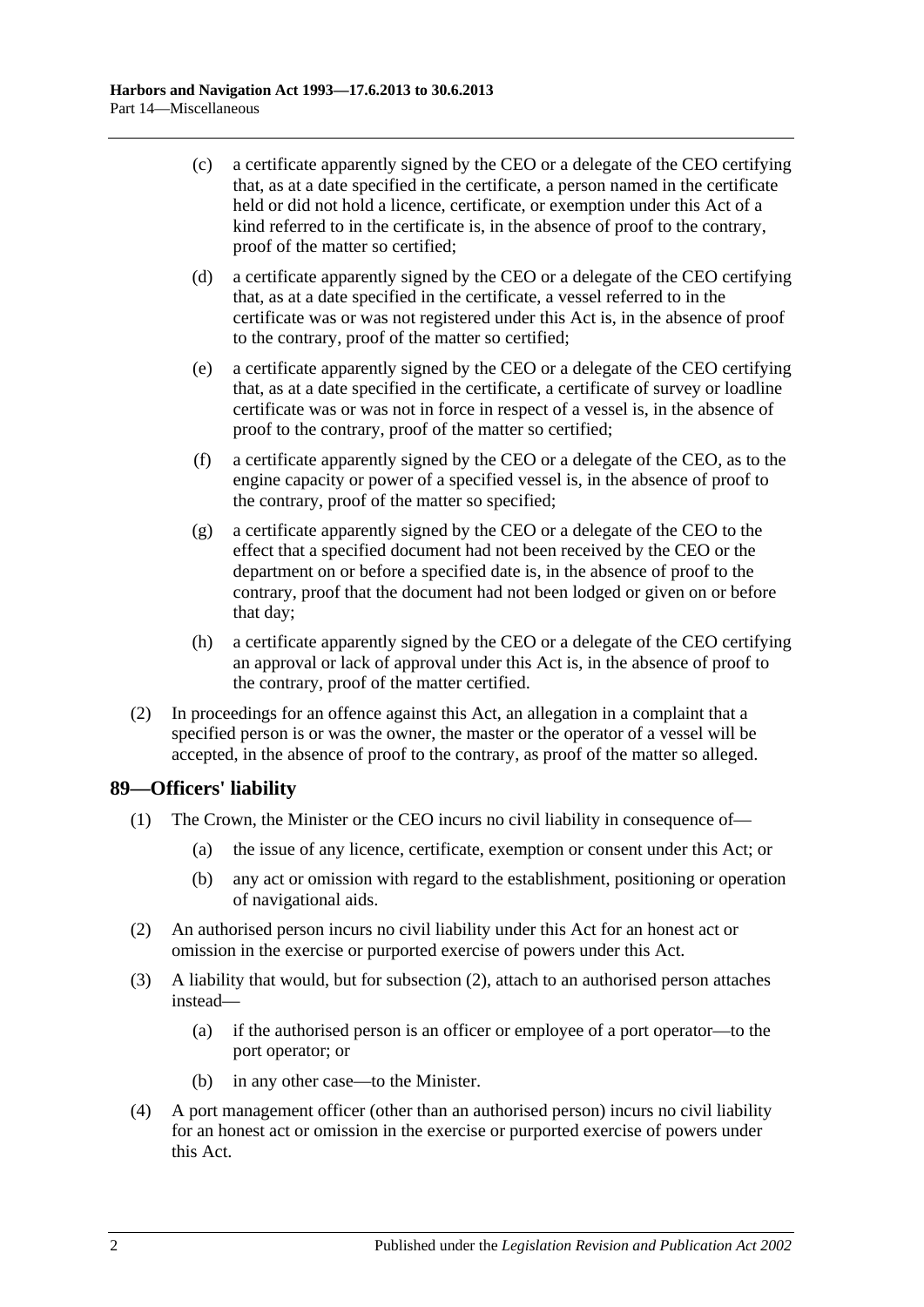(5) Any liability that would, but for [subsection](#page-75-1) (4), attach to a port management officer attaches instead to the port operator that appointed the officer.

#### **90—Recreational boating fees and charges**

- (1) All fees and charges recovered under this Act in relation to recreational vessels (other than fees and charges recovered under [Part 5\)](#page-24-0) must be paid into a separate fund.
- (2) That fund is to be applied to defray the costs of administering and enforcing this Act.

#### <span id="page-76-0"></span>**90A—Facilities Fund**

- (1) The *Facilities Fund* is established.
- (2) The Fund must be kept as directed by the Treasurer.
- (3) The Fund is to consist of—
	- (a) facilities levies payable under the regulations on the registration, inspection or survey of vessels; and
	- (b) income from investment of money belonging to the Fund.
- (4) A certificate of registration, inspection or survey will not be issued for a vessel until any levy payable on the registration, inspection or survey is paid.
- (5) The Minister may, with the approval of the Treasurer, invest any of the money belonging to the Fund that is not immediately required for the purposes of the Fund in such manner as is approved by the Treasurer.
- (6) The Fund may be applied by the Minister towards—
	- (a) establishing, maintaining and improving facilities for use in connection with vessels; and
	- (b) the payment of expenses of administering the Fund.

#### **91—Regulations**

- (1) The Governor may make such regulations as are contemplated by this Act or as are necessary or expedient for the purposes of this Act.
- (2) The regulations may, for example—
	- (a) provide for the management of harbors and the admission and removal of vessels from them;
	- (b) regulate the mooring or anchorage of vessels;
	- (c) empower an authorised person to take action to move and secure any vessel that has not been anchored or moored in accordance with the regulations;
	- (d) regulate the loading, unloading, carriage or handling of goods, making any special provision that may be necessary or desirable in relation to dangerous goods or any other particular class of goods;
	- (e) regulate the storage of goods, making any special provision that may be necessary or desirable for the storage of dangerous goods or any other particular class of goods;
	- (f) require the use of lights or signals to minimise the risk of collisions in harbors;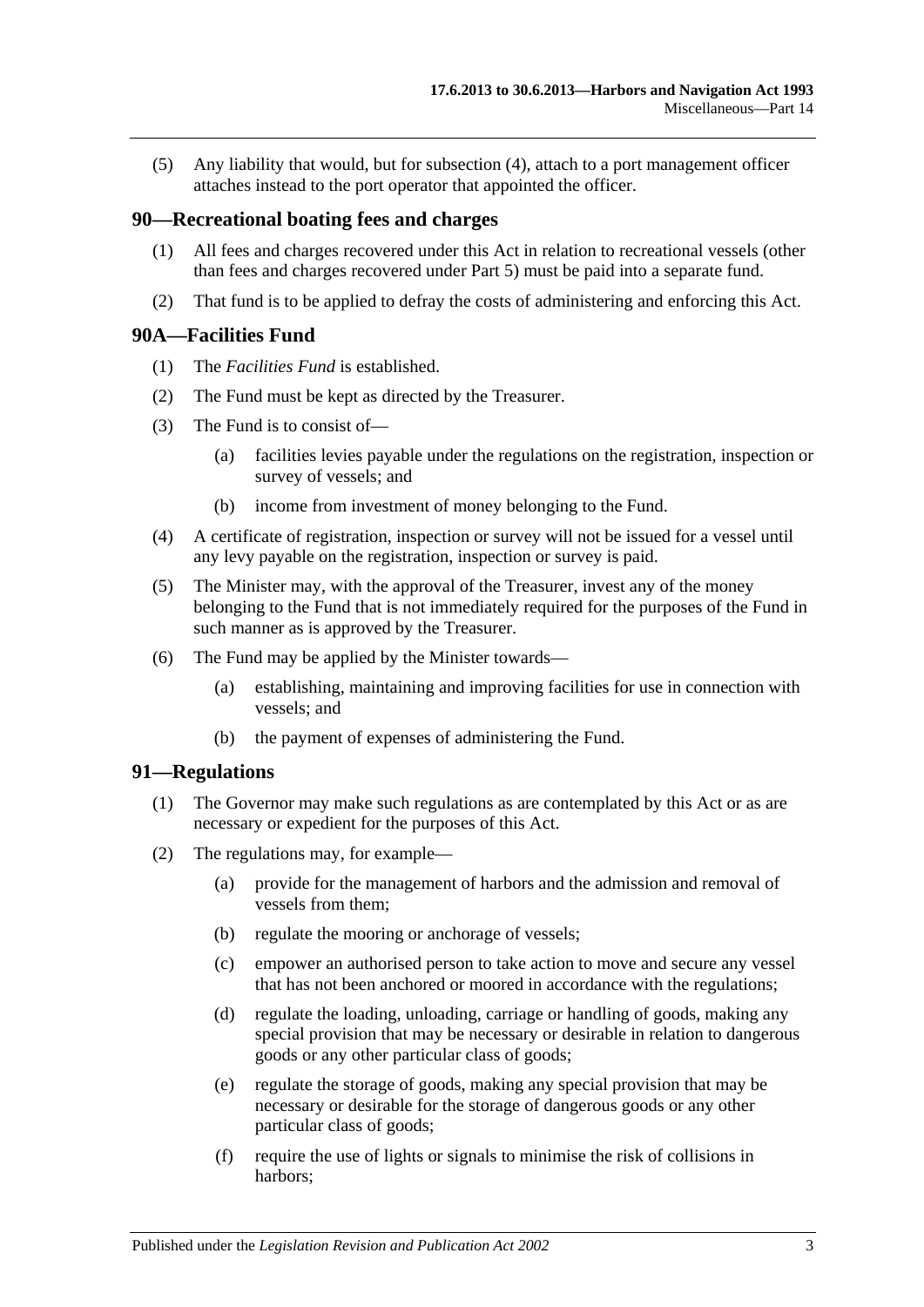- (g) make any provision necessary or desirable to secure safety and good order in harbors or on harbor facilities or otherwise within the jurisdiction;
- (h) regulate the navigation of vessels within the jurisdiction;
- (i) impose rules to regulate navigation within the jurisdiction, to prevent collisions and to improve safety;
- (j) regulate the use of hire-and-drive vessels;
- (k) require the lighting and marking of vessels and of structures situated in or in the vicinity of navigable waters;
- (l) require the master or agent of every vessel or of every vessel of a specified class to announce the arrival of the vessel in a harbor;
- (m) require information as to goods to be loaded or unloaded to be kept and provided by the master or owner of a vessel or shipping agents, regulate the form in which the information is to be provided, and fix civil or criminal penalties for failing to provide the required information within the time allowed by the regulations;
- (n) require information as to pilotage to be kept and provided by the master or pilot of a vessel;
- (o) limiting the Minister's liability for loss of, or damage to, goods occurring while the goods are in the Minister's custody or the Minister is otherwise responsible for the goods;
- (p) regulate, restrict or prohibit parking, or otherwise control traffic, on or in the vicinity of land or any structure under the care, control and management of the Minister;
- (q) require that specified equipment be carried by, or fitted to, vessels of a specified class;
- (r) declare any part of the jurisdiction to be a speed zone and impose a speed limit for that zone or otherwise impose speed limits in any part of the jurisdiction;
- (s) regulate, restrict or prohibit the discharge of pollutants into waters within the jurisdiction or make any other provision to prevent or reduce pollution;
- (t) place limits on the mass or volume of cargo that may be carried by a vessel or the number of passengers and crew or otherwise regulate the loading of vessels;
- (u) provide for the designation of parts of wharfs or harbor facilities as restricted areas, and empower authorised persons to direct persons not to enter, or to leave, a restricted area;
- (v) place limits on the mass of vehicles on or in the vicinity of land, or any structure, under the care, control and management of the Minister;
- (w) require and regulate the reporting of accidents on or in the vicinity of land or any structure under the care, control and management of the Minister;
- (x) regulate, restrict or prohibit the deposit of waste on or in the vicinity of land or any structure under the care, control or management of the Minister;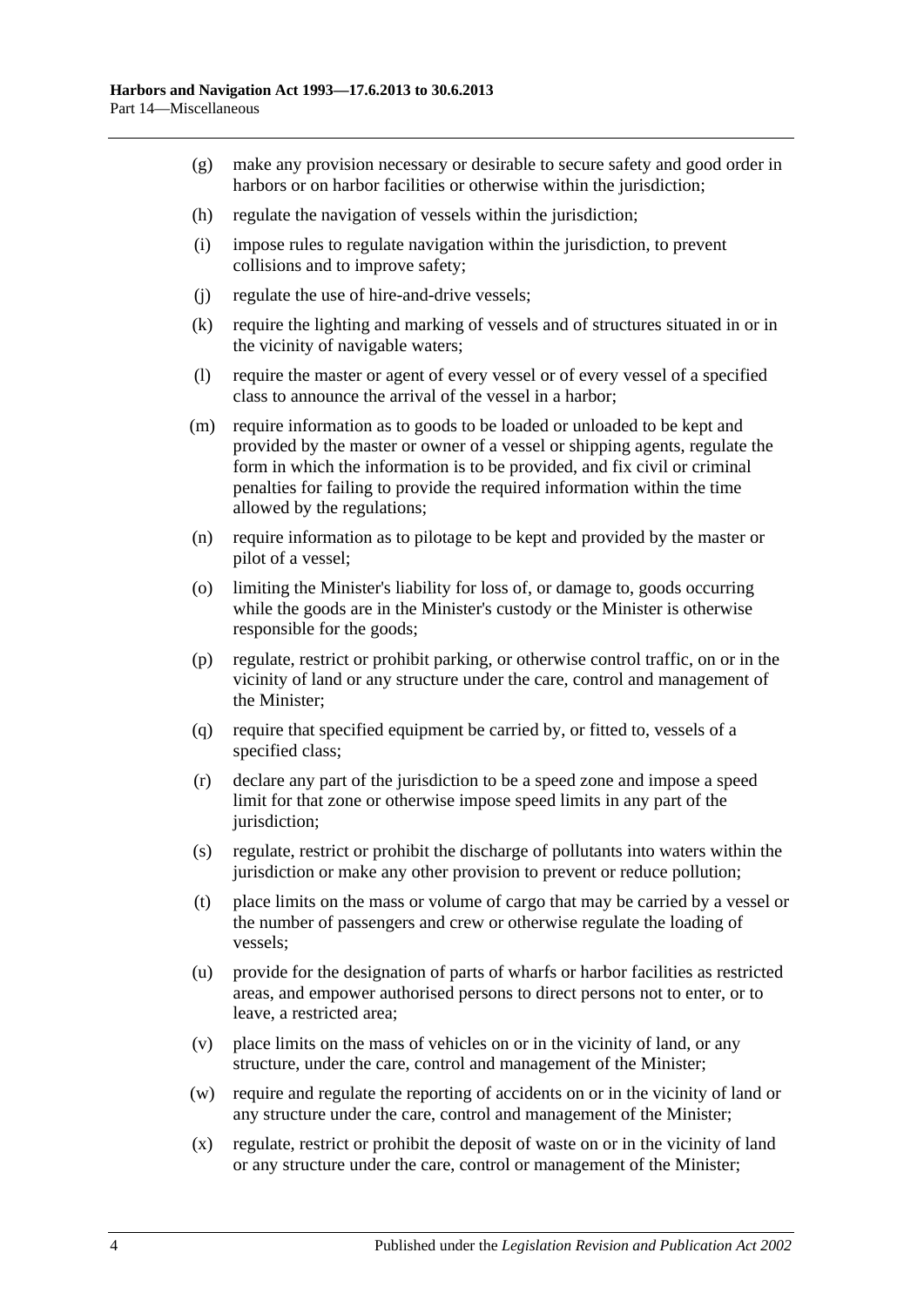- (y) regulate trade, advertisement or other commercial or recreational activity on or in the vicinity of land or any structure under the care, control and management of the Minister;
- (z) regulate, restrict or prohibit the carriage of dangerous cargoes;
- (aa) regulate the form or manner of any application under this Act and require documents or information to accompany such application;
- (ab) regulate the transfer of registration of a vessel or the transfer of a licence to carry on a business of hiring out vessels under this Act;
- (aba) regulate the sale of vessels to which [Part 9](#page-44-0) or a Division of [Part 9](#page-44-0) applies;
- (abb) provide for and regulate the affixing of a plate to the hull of vessels of a specified class for the purposes of identifying the hull;
- (ac) fix fees to be paid in respect of any matter under this Act and regulate the recovery, waiving or reduction of such fees;
- (af) provide for a committee (with a majority of members nominated by relevant interest groups) to advise the Minister on the amounts of the facilities levies, and the application of the Facilities Fund, under [section](#page-76-0) 90A;
- (ag) fix default charges to be paid if an amount payable under this Act is not paid within a time allowed by the regulations for payment;
- (ah) make provisions in relation to evidence in proceedings for an offence against the regulations;
- (ai) exempt (conditionally or unconditionally) specified persons or vessels or persons or vessels of a specified class, from the provisions, or any specified provisions, of this Act.
- (3) A regulation may be of general or limited application according to the class of vessels to which it applies, the area in which it applies, the circumstances of its application, or any other specified factor.
- (4) A regulation may confer discretionary powers on the Minister, the CEO or an authorised person.
- (5) The regulations may incorporate or operate by reference to a code or standard published by a specified authority as in force at a specified time or as in force from time to time.
- (6) If a code or standard is referred to or incorporated in the regulations—
	- (a) a copy of the code or standard must be kept available for inspection by members of the public, without charge and during normal office hours, at an office or offices specified in the regulations; and
	- (b) evidence of the contents of the code or standard may be given in any legal proceedings by production of a document apparently certified by the Minister to be a true copy of the code or standard.
- (7) The regulations may impose fines, not exceeding \$5 000, for offences against the regulations.
- (8) The regulations may fix expiation fees for alleged offences against the regulations.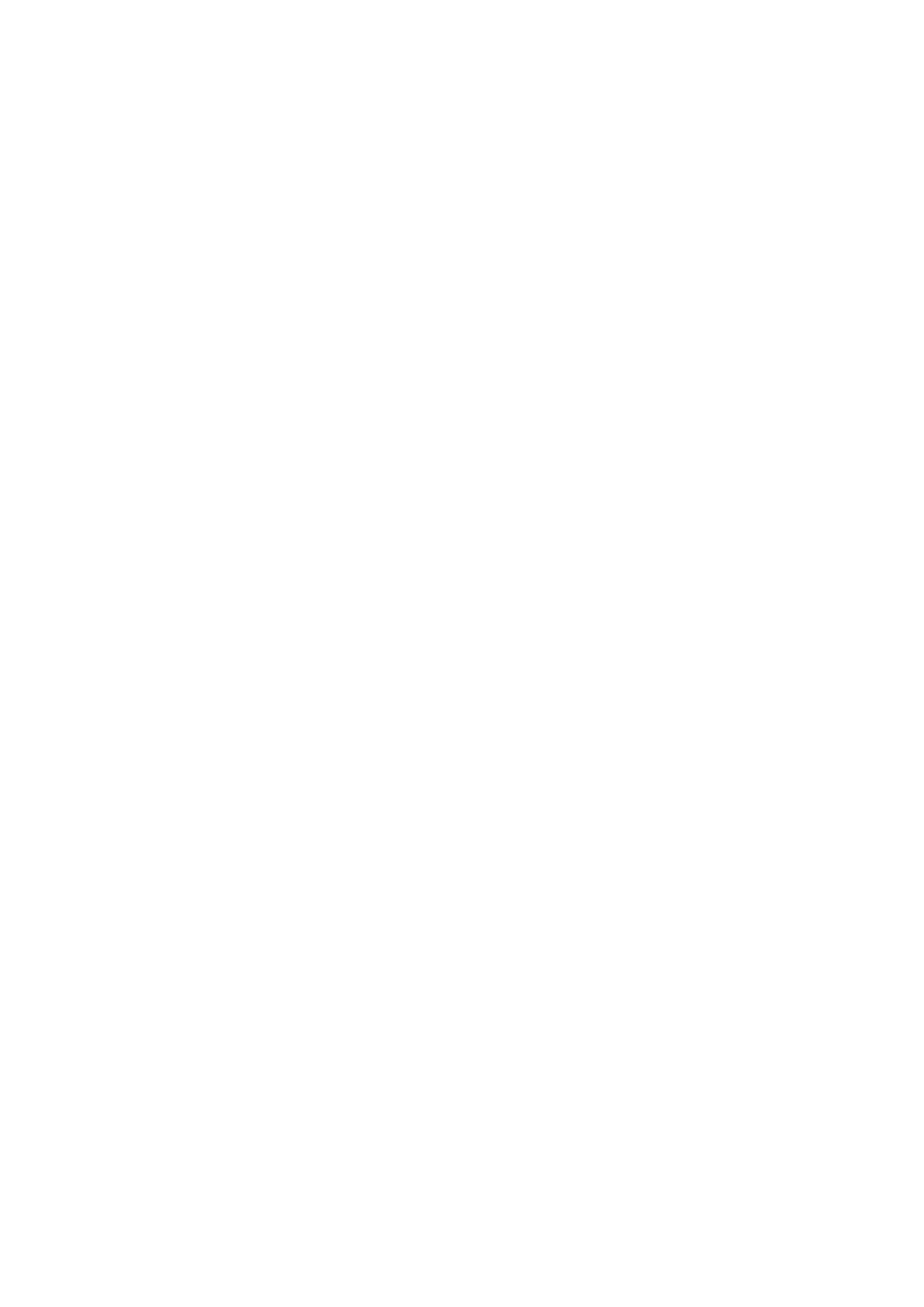# **Schedule 1—Harbors**

#### **1—Harbors to which this Act applies**

(1) This Act applies to the following harbors:

American River Ardrossan Beachport and Southend Cape Jaffa Cape Jervis Coffin Bay Cowell (Franklin Harbor) Kingscote Kingston SE Klein Point Penneshaw Point Turton Port Adelaide Port Augusta Port Bonython Port Broughton Port Giles Port MacDonnell Port Pirie Port Lincoln Port Stanvac Port Wakefield Rapid Bay Robe Streaky Bay Thevenard Venus Bay Victor Harbor Vivonne Bay Wallaroo Whyalla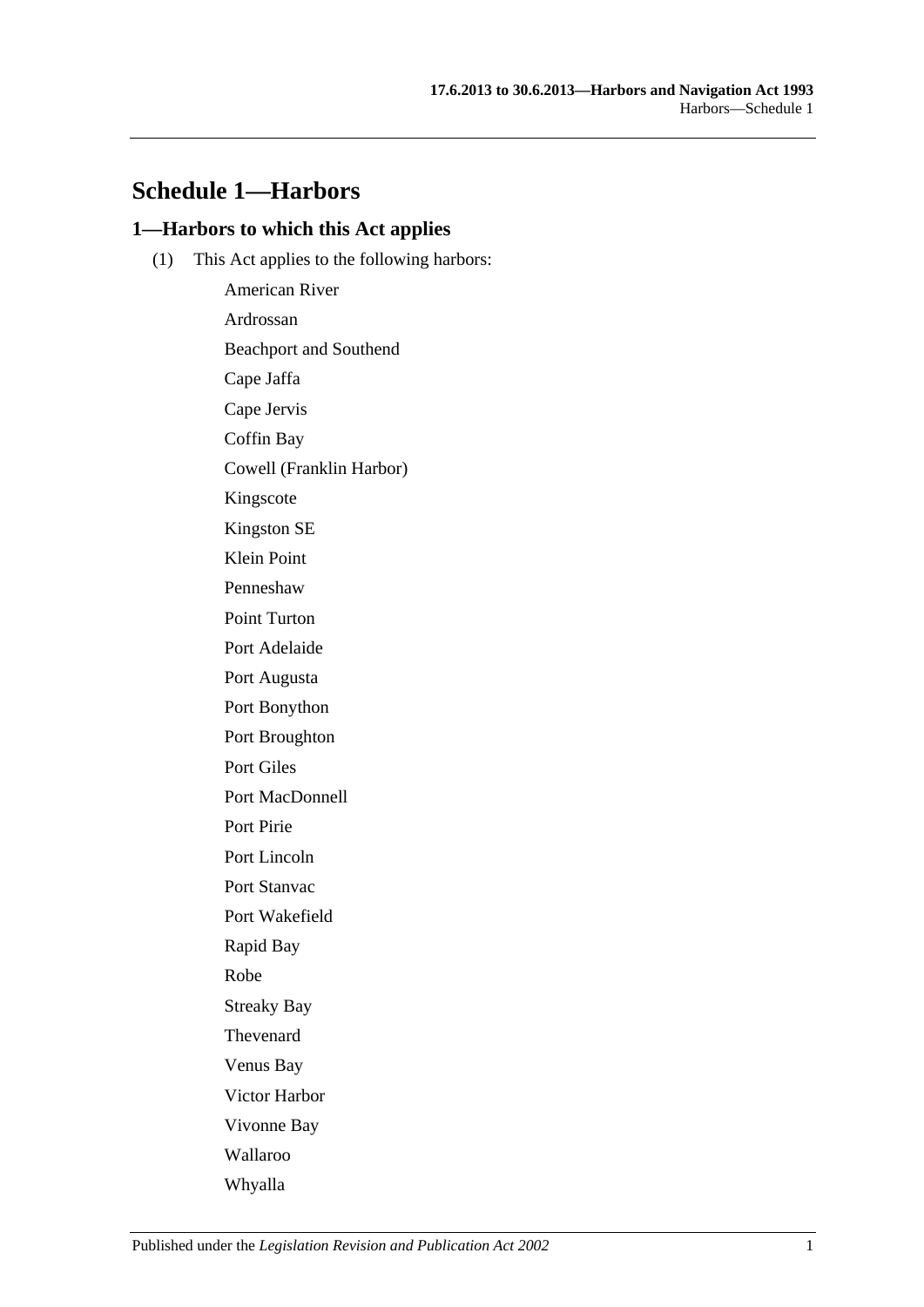(2) Regulations may be made under this Act defining the boundaries to any of the harbors referred to above.

# **Schedule 1A—Blood and oral fluid sample processes Part 1—Preliminary**

### **1—Interpretation**

In this Schedule—

*approved courier* means a person approved by the Commissioner of Police under the *Road [Traffic Act](http://www.legislation.sa.gov.au/index.aspx?action=legref&type=act&legtitle=Road%20Traffic%20Act%201961) 1961* as a courier for the purposes of Schedule 1 of that Act;

*registered nurse* means a person who is registered as a nurse under the law of this State.

# **Part 2—Processes relating to blood samples under [section](#page-54-0) 71, [72](#page-57-0) or [74](#page-66-0)**

#### <span id="page-81-0"></span>**2—Blood sample processes generally**

The following provisions apply where a sample of blood is taken under [section](#page-54-0) 71, [72](#page-57-0) or [74:](#page-66-0)

- (a) a medical practitioner by whom a sample of blood is taken must—
	- (i) place the sample of blood, in approximately equal proportions, in 2 separate containers marked with an identification number distinguishing the sample from other samples of blood and seal the containers; and
	- (ii) give to the person from whom the sample was taken, or (in the case of a sample taken under [section](#page-66-0) 74) leave with the person's personal effects at the hospital, a notice in writing—
		- (A) advising that the sample has been taken under the relevant section; and
		- (B) advising that a container containing part of the sample and marked with the identification number specified in the notice will be available for collection by or on behalf of the person at a specified place; and
		- (C) containing any other information prescribed by the regulations; and
	- (iii) complete and sign a certificate containing the information required under [paragraph](#page-82-0) (d); and
	- (iv) make the containers and the certificate available to a police officer;
- (b) each container must contain a sufficient quantity of blood to enable an analysis to be made of the concentration of alcohol present in the blood or of the presence of a prescribed drug in the blood;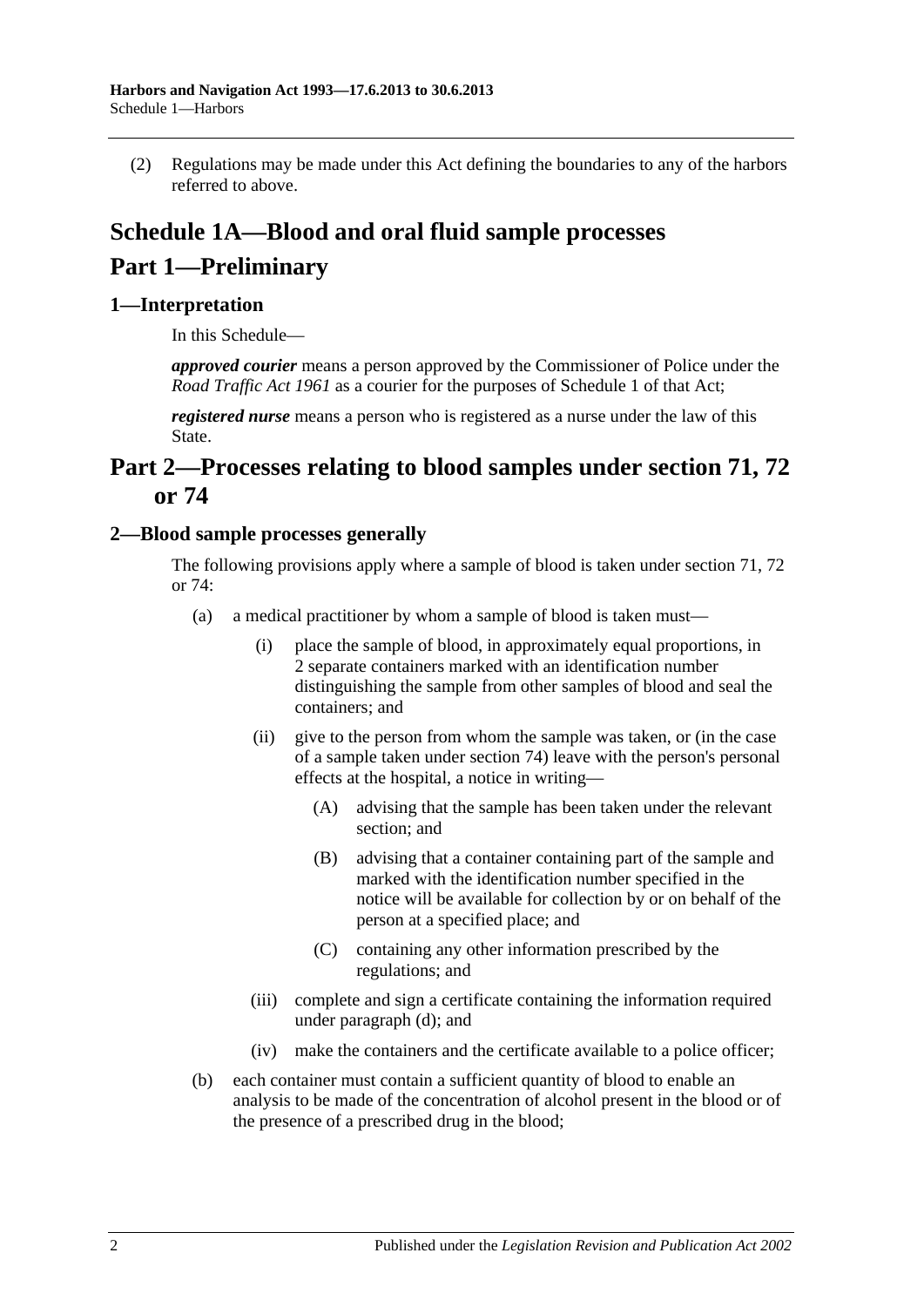- (c) it is the duty of the medical practitioner by whom the sample is taken to take such measures as are reasonably practicable in the circumstances to ensure that the blood is not adulterated and does not deteriorate so as to prevent a proper analysis of the concentration of alcohol present in the blood, or the presence of a prescribed drug in the blood;
- <span id="page-82-0"></span>(d) the certificate referred to in [paragraph](#page-81-0) (a) must state—
	- (i) the identification number of the sample marked on the containers referred to in that paragraph; and
	- (ii) the name and address of the person from whom the sample was taken; and
	- (iii) the name of the medical practitioner by whom the sample was taken; and
	- (iv) the date, time and place at which the sample was taken; and
	- (v) that the medical practitioner gave the notice referred to in that paragraph to the person from whom the sample was taken, or, as the case may be, left the notice with the person's personal effects;
- (e) one of the containers containing the sample must—
	- (i) as soon as reasonably practicable be taken by a police officer or an approved courier to the place specified in the notice given to the person or left with the person's personal effects under [paragraph](#page-81-0) (a); and
	- (ii) be kept available at that place for collection by or on behalf of the person for the period prescribed by the regulations;
- (f) after analysis of the sample in a container made available to a police officer in accordance with [paragraph](#page-81-0) (a), the analyst who performed or supervised the analysis must sign a certificate containing the following information:
	- (i) the identification number of the sample marked on the container;
	- (ii) the name and professional qualifications of the analyst;
	- (iii) the date on which the sample was received in the laboratory in which the analysis was performed;
	- (iv) the concentration of alcohol or other drug found to be present in the blood;
	- (v) any factors relating to the sample or the analysis that might, in the opinion of the analyst, adversely affect the accuracy or validity of the analysis;
	- (vi) any other information relating to the sample or analysis or both that the analyst thinks fit to include;
- (g) on completion of an analysis of a sample, the certificate of the medical practitioner by whom the sample was taken and the certificate of the analyst who performed or supervised the analysis must be sent to the Minister or retained on behalf of the Minister and, in either event, copies of the certificates must be sent—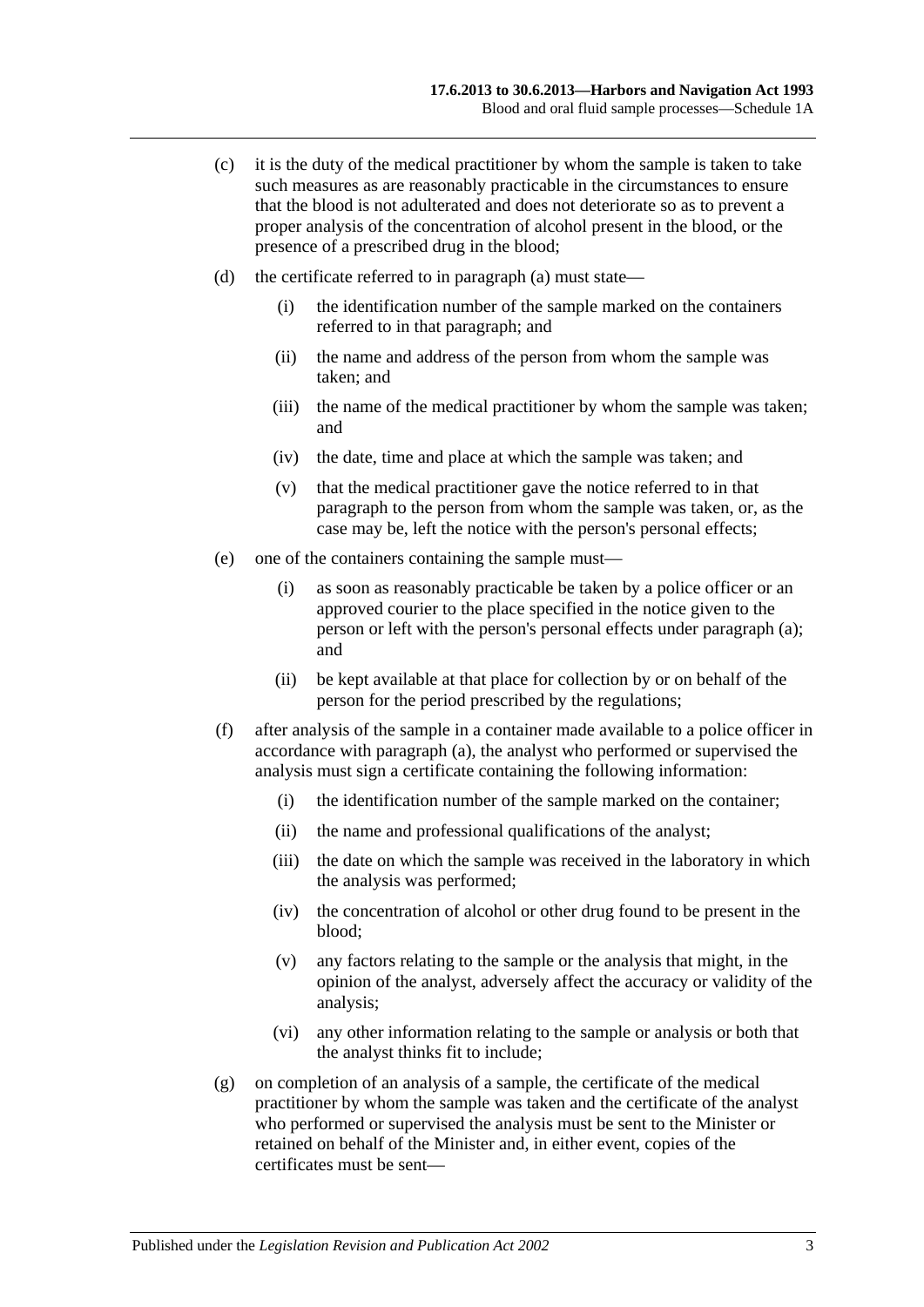- (i) to the Commissioner of Police; and
- (ii) to the medical practitioner by whom the sample was taken; and
- (iii) to the person from whom the sample was taken or, if the person is dead, a relative or personal representative of the deceased;
- <span id="page-83-0"></span>(h) if the whereabouts of the person from whom the sample is taken, or (that person being dead) the identity or whereabouts of a relative or personal representative of the deceased, is unknown, there is no obligation to comply with [paragraph](#page-83-0) (g)(iii) but copies of the certificates must, on application made within 3 years after completion of the analysis, be furnished to any person to whom they should, but for this paragraph, have been sent.

#### **3—Blood tests by registered nurses**

If a person has made a request under [section](#page-55-0)  $71(10)$  or  $72(12)$ , or is required to submit to a blood test under [section](#page-57-1) 72(2) or [\(3\),](#page-57-2) at a place outside Metropolitan Adelaide—

- (a) a sample of the person's blood may be taken by a registered nurse instead of a medical practitioner for the purposes of [section](#page-55-0) 71(10) or [72\(12\)](#page-58-0) or this Schedule; and
- (b) the provisions of this Act and the regulations under this Act apply in relation to the taking of the sample of the person's blood and the subsequent dealing with the sample as if a reference in those provisions to a medical practitioner included a reference to a registered nurse.

#### **4—Police officer to be present when blood sample taken**

The taking of a sample of blood under [section](#page-55-0)  $71(10)$  or  $72(2)$ , [\(3\)](#page-57-2) or [\(12\)](#page-58-0) must be in the presence of a police officer.

#### **5—Cost of blood tests under certain sections**

The taking of a sample of blood under [section](#page-55-0) 71(10), [72\(12\)](#page-58-0) or [74](#page-66-0) must be at the expense of the Crown.

#### **6—Provisions relating to medical practitioners etc**

- (1) No proceedings lie against a medical practitioner or registered nurse in respect of anything done in good faith and in compliance, or purported compliance, with the provisions of this Act.
- (2) A medical practitioner must not take a sample of a person's blood under this Act if, in his or her opinion, it would be injurious to the medical condition of the person to do so.
- (3) A medical practitioner is not obliged to take a sample of a person's blood under this Act if the person objects to the taking of the sample of blood and persists in that objection after the medical practitioner has informed the person that, unless the objection is made on genuine medical grounds, it may constitute an offence against this Act.
- <span id="page-83-1"></span>(4) A medical practitioner who fails, without reasonable excuse, to comply with a provision of, or to perform any duty arising under, [section](#page-66-0) 74 is guilty of an offence. Maximum penalty: \$2 500.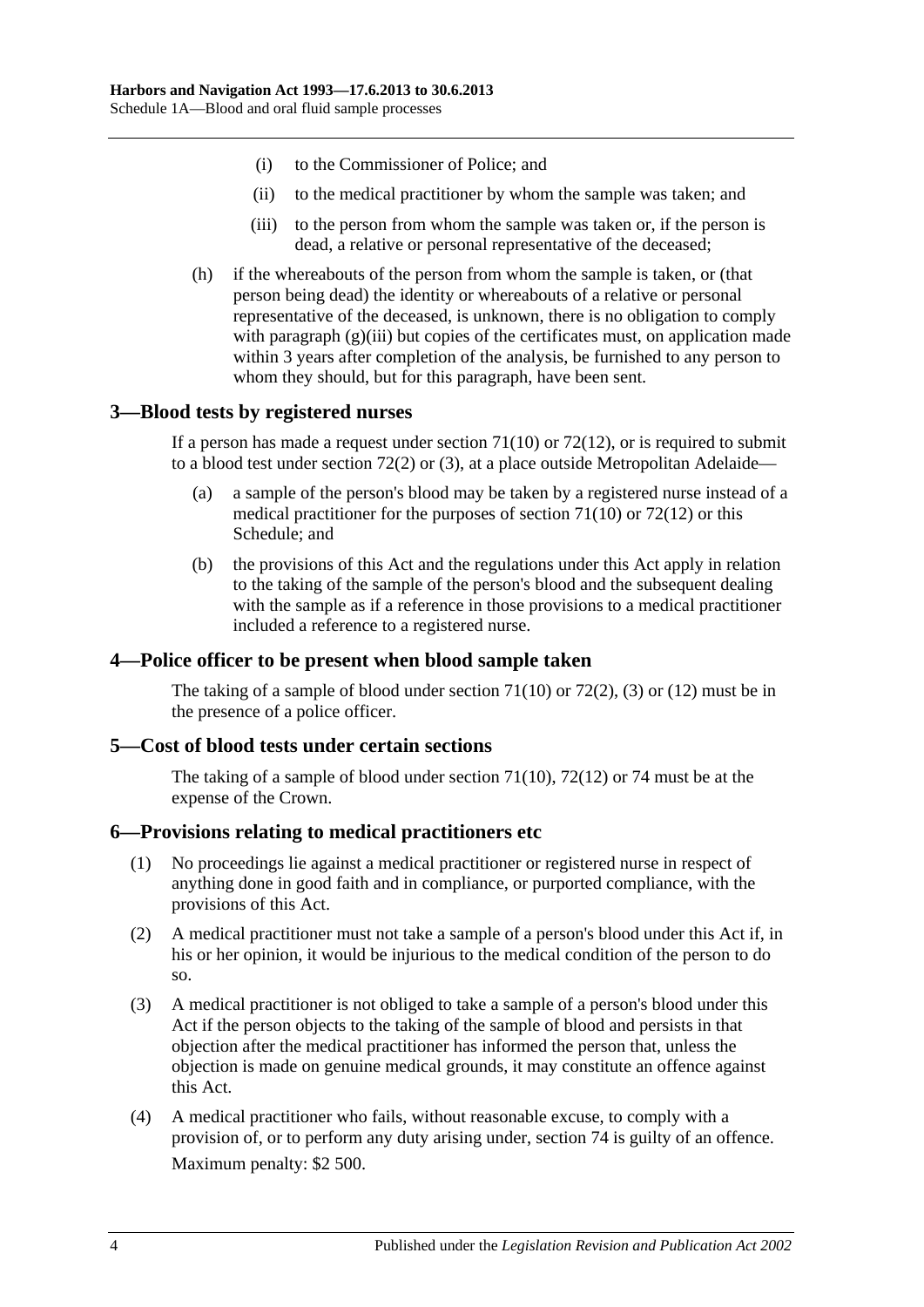- (5) No proceedings can be commenced against a medical practitioner for an offence against [subclause](#page-83-1) (4) unless those proceedings have been authorised by the Attorney-General.
- (6) An apparently genuine document purporting to be signed by the Attorney-General and to authorise proceedings against a medical practitioner for an offence under [subclause](#page-83-1) (4) must, in the absence of proof to the contrary, be accepted by any court as proof that those proceedings have been authorised by the Attorney-General.

# **Part 3—Processes relating to oral fluid samples under [section](#page-57-0) 72**

### <span id="page-84-0"></span>**7—Oral fluid sample processes**

The following provisions apply where a sample of oral fluid is taken under [section](#page-57-1) 72(2):

- (a) the police officer who conducts the oral fluid analysis must—
	- (i) place the sample of oral fluid (and any reagent or other substance required by the regulations to be added to the sample) in approximately equal proportions, in 2 separate containers marked with an identification number distinguishing the sample from other samples of oral fluid and seal the containers; and
	- (ii) give to the person from whom the sample was taken a notice in writing—
		- (A) advising that the sample has been taken under [section](#page-57-1) 72(2); and
		- (B) advising that a container containing part of the sample and marked with the identification number specified in the notice will be available for collection by or on behalf of the person at a specified place; and
		- (C) containing any other information prescribed by the regulations; and
	- (iii) complete and sign a certificate containing the information required under [paragraph](#page-82-0) (d);
- (b) each container must contain a sufficient quantity of oral fluid to enable an analysis to be made of the presence of a prescribed drug in the oral fluid;
- (c) it is the duty of the police officer who conducts the oral fluid analysis to take such measures as are reasonably practicable in the circumstances to ensure that the sample is not adulterated (other than as required under [paragraph](#page-84-0) (a)) and does not deteriorate so as to prevent a proper analysis of the presence of a prescribed drug in the oral fluid;
- (d) the certificate referred to in [paragraph](#page-81-0) (a) must state—
	- (i) the identification number of the sample marked on the containers referred to in that paragraph; and
	- (ii) the name and address of the person from whom the sample was taken; and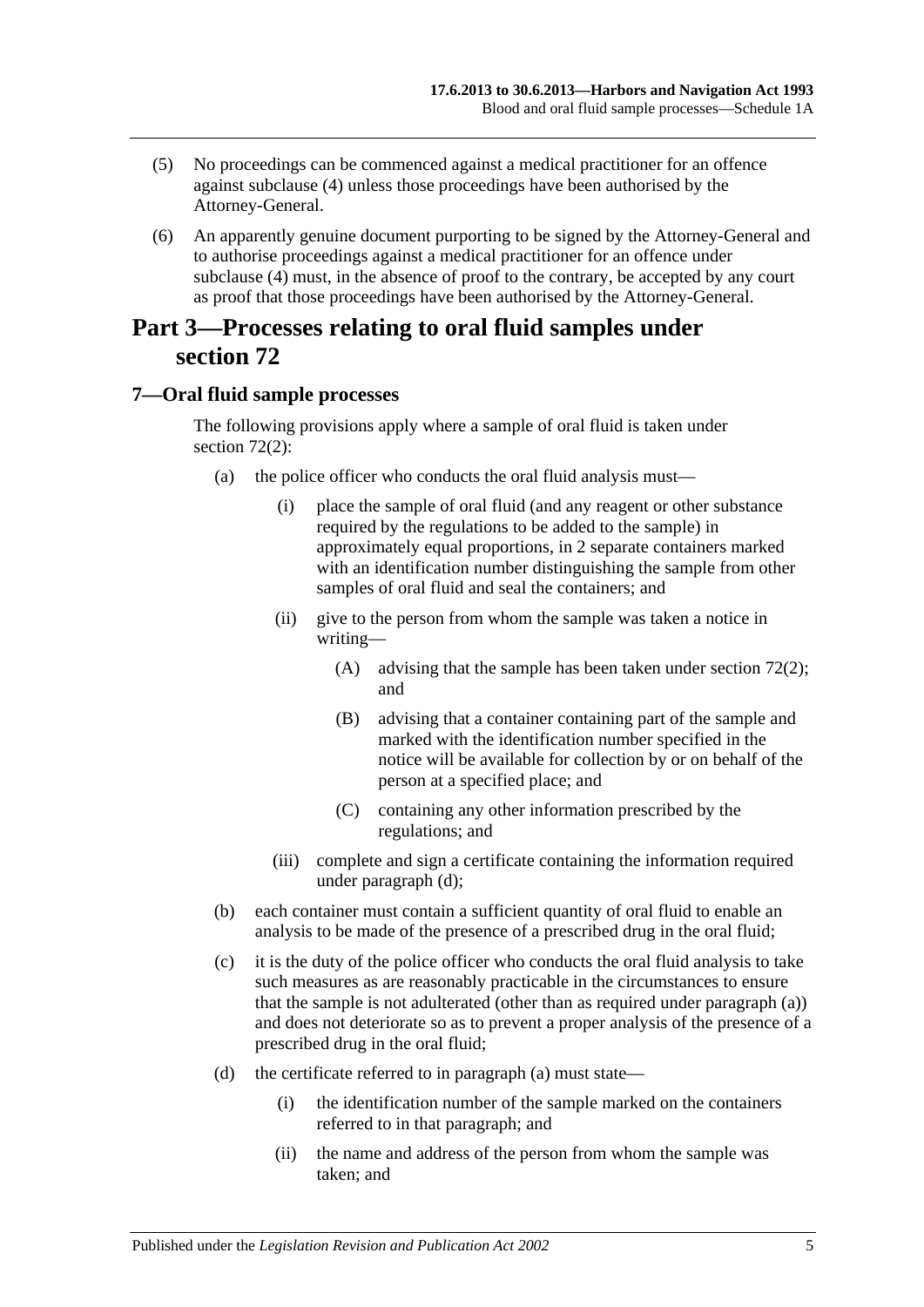- (iii) the identification number of the police officer by whom the sample was taken; and
- (iv) the date, time and place at which the sample was taken; and
- (v) that the police officer gave the notice referred to in that paragraph to the person from whom the sample was taken;
- (e) one of the containers containing the sample must—
	- (i) as soon as reasonably practicable be taken by a police officer or an approved courier to the place specified in the notice given to the person under [paragraph](#page-84-0) (a); and
	- (ii) be kept available at that place for collection by or on behalf of the person for the period prescribed by the regulations;
- (f) after analysis of the sample in a container referred to in [paragraph](#page-84-0) (a), the analyst who performed or supervised the analysis must sign a certificate containing the following information:
	- (i) the identification number of the sample marked on the container;
	- (ii) the name and professional qualifications of the analyst;
	- (iii) the date on which the sample was received in the laboratory in which the analysis was performed;
	- (iv) the information required by the regulations in relation to any prescribed drug or drugs found to be present in the sample;
	- (v) any factors relating to the sample or the analysis that might, in the opinion of the analyst, adversely affect the accuracy or validity of the analysis;
	- (vi) any other information relating to the sample or analysis or both that the analyst thinks fit to include;
- (g) on completion of an analysis of a sample, the certificate of the analyst who performed or supervised the analysis must be sent to the Minister or retained on behalf of the Minister and, in either event, copies of the certificates must be sent—
	- (i) to the Commissioner of Police; and
	- (ii) to the person from whom the sample was taken or, if the person is dead, a relative or personal representative of the deceased;
- <span id="page-85-0"></span>(h) if the whereabouts of the person from whom the sample is taken, or (that person being dead) the identity or whereabouts of a relative or personal representative of the deceased is unknown, there is no obligation to comply with [paragraph](#page-85-0)  $(g)(ii)$  but copies of the certificates must, on application made within 3 years after completion of the analysis, be furnished to any person to whom they should, but for this paragraph, have been sent.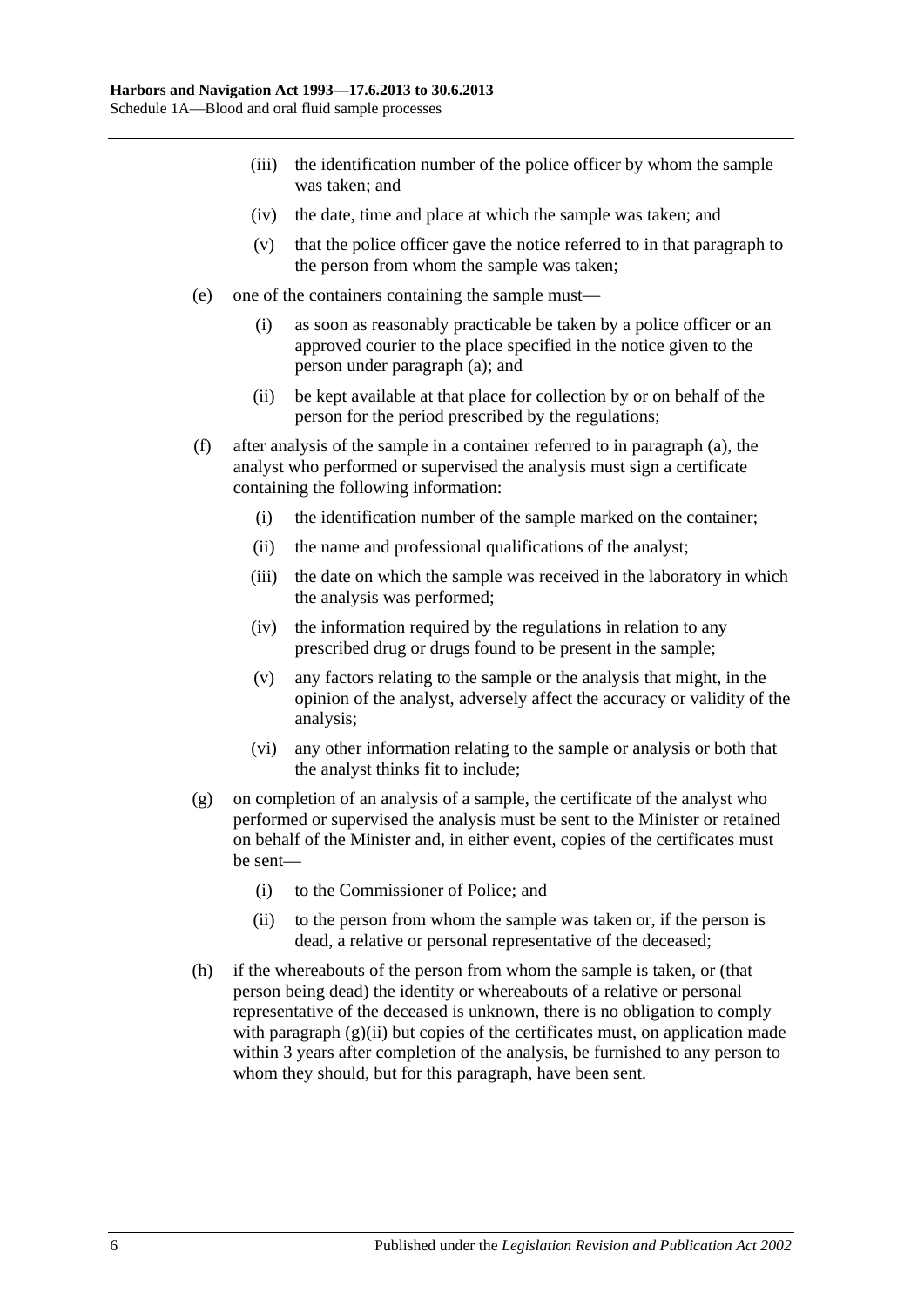# **Part 4—Other provisions relating to blood or oral fluid samples under [Part 10 Division 4](#page-52-0)**

### **8—Blood or oral fluid sample or results of analysis etc not to be used for other purposes**

- (1) A sample of blood or oral fluid taken under [Part 10 Division 4](#page-52-0) (and any other forensic material taken incidentally during a drug screening test, oral fluid analysis or blood test) must not be used for a purpose other than that contemplated by this Act.
- <span id="page-86-0"></span>(2) The results of a drug screening test, oral fluid analysis or blood test under [Part 10](#page-52-0)  [Division 4,](#page-52-0) an admission or statement made by a person relating to such a drug screening test, oral fluid analysis or blood test, or any evidence taken in proceedings relating to such a drug screening test, oral fluid analysis or blood test (or transcript of such evidence)—
	- (a) will not be admissible in evidence against the person in any proceedings, other than proceedings for an offence against this Act or an offence involving the operation or crewing of a vessel; and
	- (b) may not be relied on as grounds for the exercise of any search power or the obtaining of any search warrant.

### **9—Destruction of blood or oral fluid sample taken under [Part 10 Division 4](#page-52-0)**

The Commissioner of Police must ensure that a sample of blood or oral fluid taken under [Part 10 Division 4](#page-52-0) (and any other forensic material taken incidentally during a drug screening test, oral fluid analysis or blood test) is destroyed—

- (a) if proceedings for an offence of a kind referred to in clause  $8(2)(a)$  based on evidence of the results of analysis of the sample are not commenced within the period allowed; or
- (b) if such proceedings are commenced within the period allowed—when the proceedings (including any proceedings on appeal) are finally determined or discontinued.

# **Schedule 2—Transitional provisions**

#### **2—Transitional provisions**

- (1) A certificate of survey in force under the *[Marine Act](http://www.legislation.sa.gov.au/index.aspx?action=legref&type=act&legtitle=Marine%20Act%201936) 1936* immediately before the commencement of this Act continues in force subject to this Act as if it were a certificate of survey issued under this Act.
- (2) A certificate of competency in force under the *[Marine Act](http://www.legislation.sa.gov.au/index.aspx?action=legref&type=act&legtitle=Marine%20Act%201936) 1936*, or a boat operator's licence in force under the *[Boating Act](http://www.legislation.sa.gov.au/index.aspx?action=legref&type=act&legtitle=Boating%20Act%201974) 1974*, immediately before the commencement of this Act, continues in force subject to this Act as if it were a certificate of competency issued under this Act.
- (3) If the Governor had withdrawn land from the Minister under section 64(4) of the *[Harbors Act](http://www.legislation.sa.gov.au/index.aspx?action=legref&type=act&legtitle=Harbors%20Act%201936) 1936*, the withdrawal remains in effect for the purposes of this Act unless revoked by the Governor.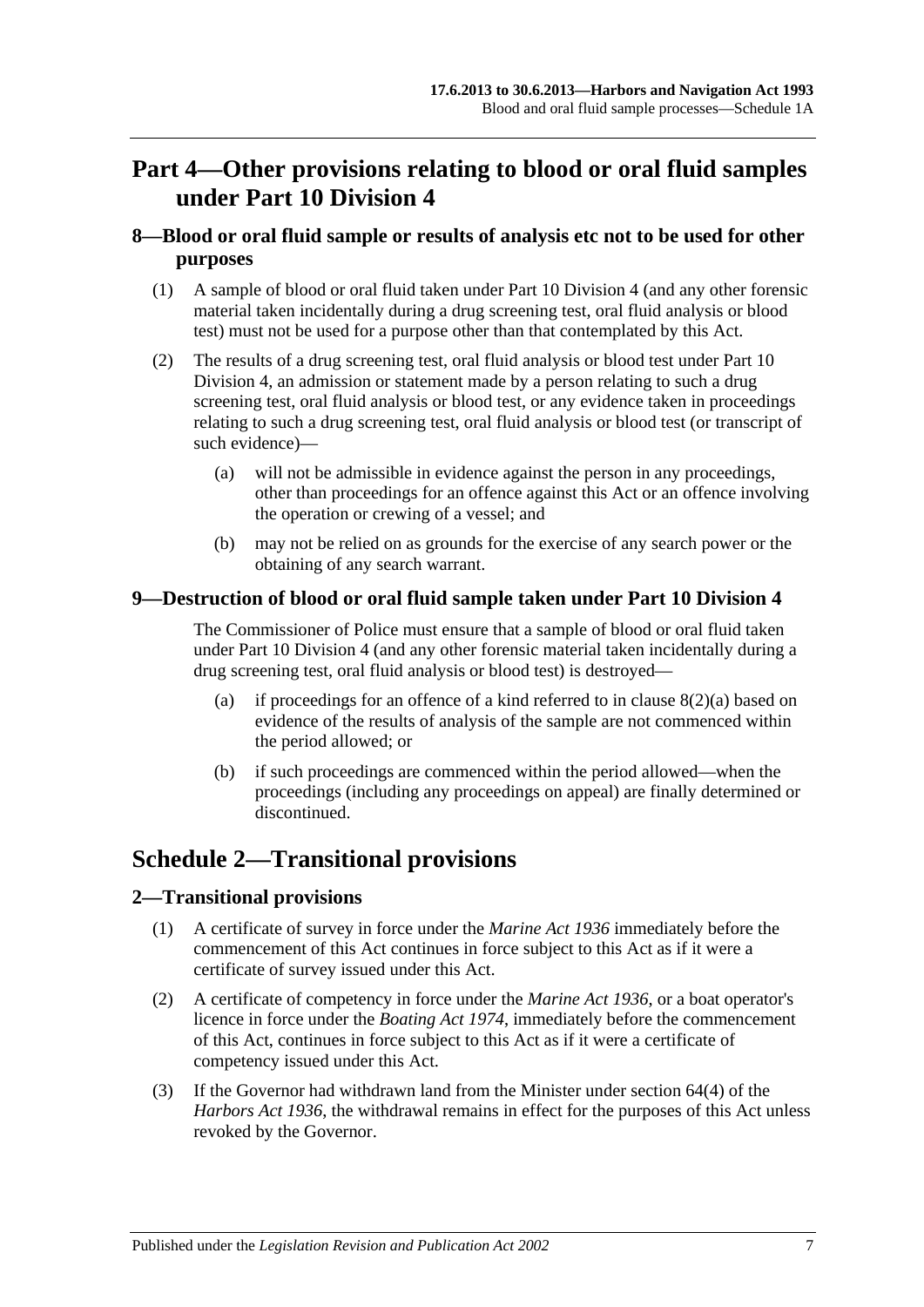- (4) A loadline certificate in force under the *[Marine Act](http://www.legislation.sa.gov.au/index.aspx?action=legref&type=act&legtitle=Marine%20Act%201936) 1936* immediately before the commencement of this Act continues in force subject to this Act as if it were a loadline certificate issued under this Act.
- (5) A special permit to operate a vessel in force under the *[Boating Act](http://www.legislation.sa.gov.au/index.aspx?action=legref&type=act&legtitle=Boating%20Act%201974) 1974* immediately before the commencement of this Act continues in force subject to this Act as if it were a special permit issued under this Act.
- (6) A licence in force under Part 3A of the *[Boating Act](http://www.legislation.sa.gov.au/index.aspx?action=legref&type=act&legtitle=Boating%20Act%201974) 1974* immediately before the commencement of this Act continues in force subject to this Act as if it were a licence issued under [Part 8](#page-42-0) and as if the conditions of the licence had been imposed under [Part](#page-42-0) 8.
- (7) The registration of a vessel in force under the *[Boating Act](http://www.legislation.sa.gov.au/index.aspx?action=legref&type=act&legtitle=Boating%20Act%201974) 1974* immediately before the commencement of this Act continues in force subject to this Act as if it were registration of the vessel under this Act.
- (8) By-laws in force under the *[Harbors Act](http://www.legislation.sa.gov.au/index.aspx?action=legref&type=act&legtitle=Harbors%20Act%201936) 1936* immediately before the commencement of this Act continue in force subject to this Act as if they were made under this Act.

### **3—Vesting of land etc held in name of Minister of Marine**

- (1) All land vested in fee simple in the Minister of Marine<sup>1</sup> immediately before the commencement of this Act will be taken to have vested in fee simple, on the commencement of this Act, in the Minister responsible for the administration of this Act.
- (2) All other interests, rights and liabilities of the Minister of Marine in relation to land immediately before the commencement of this Act, will be taken to have become, on the commencement of this Act, interests, rights and liabilities of the Minister responsible for the administration of this Act.
- (3) A proclamation in force immediately before the commencement of this Act under which dedicated land was placed under the care, control and management of the Minister of Marine will, on the commencement of this Act, be taken to have been varied by replacing references to the Minister of Marine with references to the Minister responsible for the administration of this Act.
- (4) The Registrar-General will take such action for or in connection with—
	- (a) the issue, alteration, correction or cancellation of certificates or other documents of title; or
	- (b) the making, recording, alteration, correction or cancellation of entries or endorsements in the Register Books,

as may be necessary or expedient for the purposes of giving effect to this clause.

**Note—**

1 The Minister of Marine was a body corporate established under the provisions of the repealed *[Harbors Act](http://www.legislation.sa.gov.au/index.aspx?action=legref&type=act&legtitle=Harbors%20Act%201936) 1936*.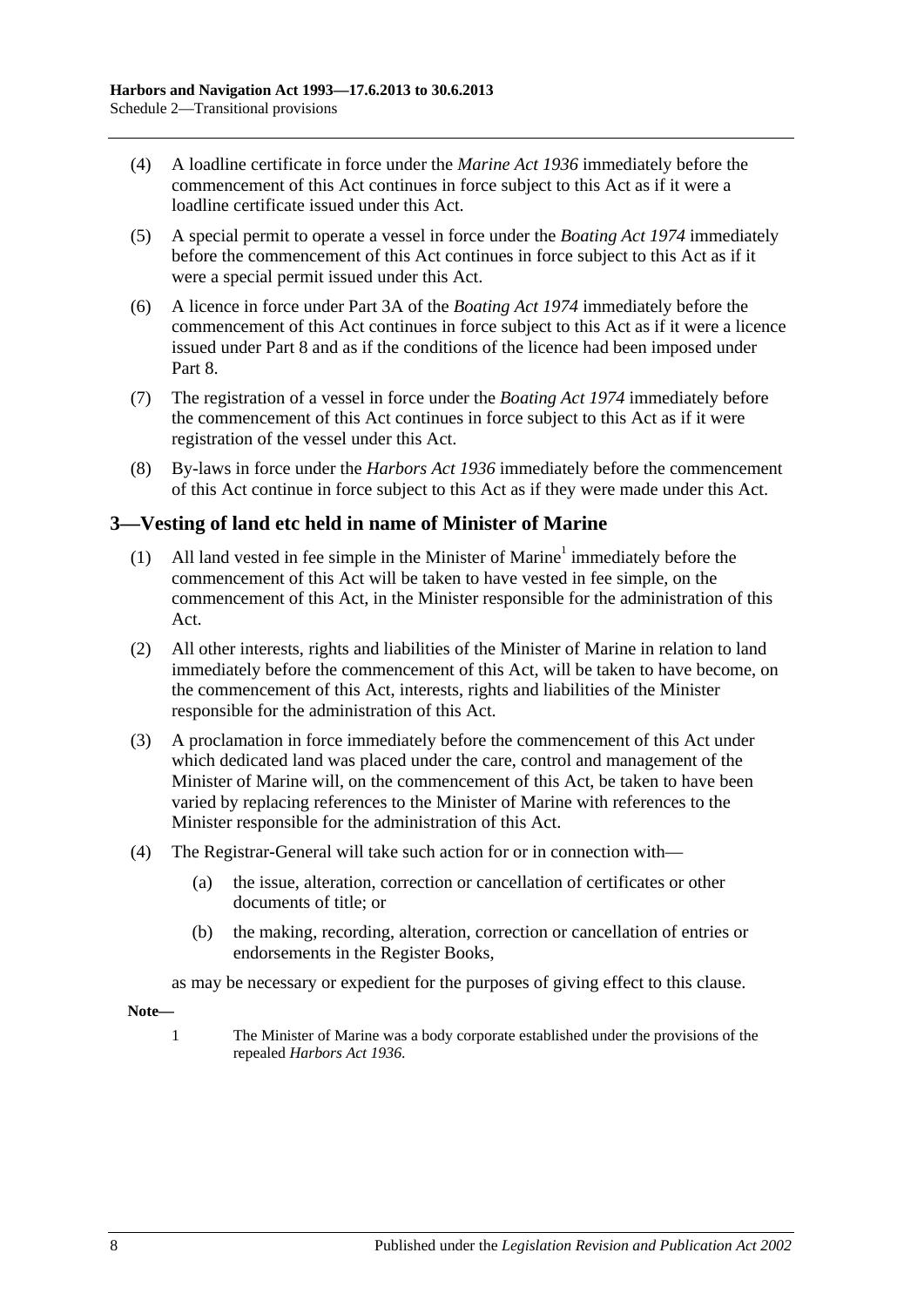# **Legislative history**

## **Notes**

• This version is comprised of the following:

| Part 1    | 1.2.2010                   |
|-----------|----------------------------|
| Part 2    | 1.2.2010                   |
| Part 3    | 15.12.2003 (Reprint No 11) |
| Part 4    | 6.11.2008                  |
| Part 5    | 15.12.2003 (Reprint No 11) |
| Part 5A   | 15.12.2003 (Reprint No 11) |
| Part 6    | 15.12.2003 (Reprint No 11) |
| Part 7    | 15.12.2003 (Reprint No 11) |
| Part 8    | 15.12.2003 (Reprint No 11) |
| Part 9    | 12.4.2010                  |
| Part 10   | 30.6.2011                  |
| Part 11   | 30.7.2006                  |
| Part 12   | 15.12.2003 (Reprint No 11) |
| Part 13   | 15.12.2003 (Reprint No 11) |
| Part 14   | 17.6.2013                  |
| Schedules | 1.2.2010                   |
|           |                            |

- Amendments of this version that are uncommenced are not incorporated into the text.
- Please note—References in the legislation to other legislation or instruments or to titles of bodies or offices are not automatically updated as part of the program for the revision and publication of legislation and therefore may be obsolete.
- Earlier versions of this Act (historical versions) are listed at the end of the legislative history.
- For further information relating to the Act and subordinate legislation made under the Act see the Index of South Australian Statutes or www.legislation.sa.gov.au.

## **Legislation repealed by principal Act**

The *Harbors and Navigation Act 1993* repealed the following:

*Boating Act 1974 Harbors Act 1936 Marine Act 1936*

# **Principal Act and amendments**

New entries appear in bold.

| Year No | Title | Assent | Commencement                                                                    |
|---------|-------|--------|---------------------------------------------------------------------------------|
| 1993 41 |       |        | Harbors and Navigation Act 1993 20.5.1993 24.10.1994 (Gazette 20.10.1994 p1220) |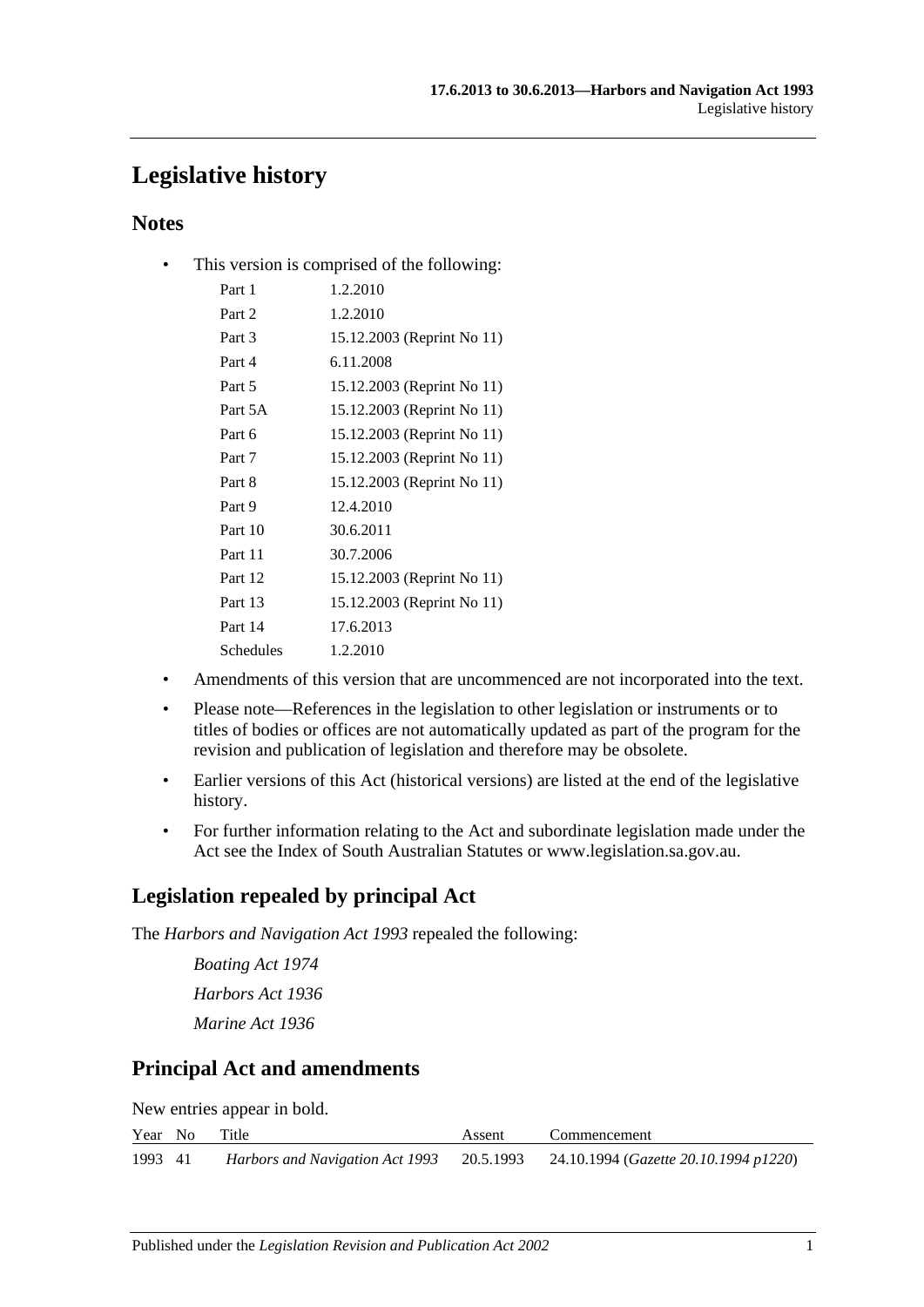#### **Harbors and Navigation Act 1993—17.6.2013 to 30.6.2013** Legislative history

| 1994 45 |     | Harbors and Navigation (Ports<br>Corporation and Miscellaneous)<br>Amendment Act 1994     | 2.6.1994   | 2.6.1994                                                                                                                                                          |
|---------|-----|-------------------------------------------------------------------------------------------|------------|-------------------------------------------------------------------------------------------------------------------------------------------------------------------|
| 1995    | 95  | Statutes Amendment (Drink Driving) 7.12.1995<br>Act 1995                                  |            | Pt 2 (ss 4-10)-7.12.1997 (s 7(5) Acts<br>Interpretation Act 1915)                                                                                                 |
| 1996    | 34  | <b>Statutes Amendment and Repeal</b><br>(Common Expiation Scheme) Act 1996                | 2.5.1996   | Sch (cl 18)-3.2.1997 (Gazette<br>19.12.1996 p1923)                                                                                                                |
| 2000    | 79  | Harbors and Navigation<br>(Miscellaneous) Amendment Act 2000                              | 14.12.2000 | 2.1.2001 (Gazette 21.12.2000 p3688)<br>except ss 6, 7 & 13-12.4.2001 (Gazette<br>12.4.2001 p1582)                                                                 |
| 2000    | -81 | Harbors and Navigation (Control of 14.12.2000<br>Harbors) Amendment Act 2000              |            | 25.1.2001 (Gazette 25.1.2001 p300)<br>except ss $3(a)$ , $4(a)$ , $5(b)$ , $8$ , $9(a)$ , $11$ , $12(a)$<br>& 20-31.10.2001 (Gazette 25.10.2001<br><i>p</i> 4686) |
| 2001    | 17  | <b>Statutes Amendment (Transport</b><br>Portfolio) Act 2001                               | 17.5.2001  | Pt 2 s 4-30.10.2001 (Gazette 25.10.2001<br>p4687); ss 5-9-27.5.2002 (Gazette<br>23.5.2002 p1928)                                                                  |
| 2002    | 37  | <b>Statutes Amendment (Transport</b><br>Portfolio) Act 2002                               | 28.11.2002 | Pt 3 (ss 6-9)-3.7.2003 (Gazette<br>3.7.2003 p2877)                                                                                                                |
| 2003    | 8   | <b>Statutes Amendment (Road Safety</b><br>Reforms) Act 2003                               | 12.6.2003  | Pt 2 (ss 5-7)-15.12.2003 (Gazette<br>11.12.2003 p4431)                                                                                                            |
| 2003    | 33  | Coroners Act 2003                                                                         | 31.7.2003  | Sch (cl 14)-1.7.2005 (Gazette 23.6.2005<br>p1899)                                                                                                                 |
| 2003    | 35  | River Murray Act 2003                                                                     | 31.7.2003  | Sch (cl 8)-24.11.2003 (Gazette<br>20.11.2003 p4203)                                                                                                               |
| 2005    | 5   | Adelaide Dolphin Sanctuary Act<br>2005                                                    | 14.4.2005  | Sch 2 (cll 25-28)-1.7.2005 (Gazette<br>2.6.2005 p1684)                                                                                                            |
| 2005    | 53  | <b>Statutes Amendment (Transport</b><br>Portfolio) Act 2005                               | 27.10.2005 | Pt 2 (s 4)-17.11.2005 (Gazette<br>17.11.2005 p3973)                                                                                                               |
| 2005    | 81  | Statutes Amendment (Vehicle and<br>Vessel Offences) Act 2005                              | 8.12.2005  | Pt 4 (ss 14-17)-30.7.2006 (Gazette<br>27.7.2006 p2400)                                                                                                            |
| 2007    | 4   | <b>Fisheries Management Act 2007</b>                                                      | 8.3.2007   | Sch 2 (cl 5)-1.12.2007 (Gazette<br>15.11.2007 p4241)                                                                                                              |
| 2007    | 23  | Harbors and Navigation (Australian 28.6.2007<br><b>Builders Plate) Amendment Act 2007</b> |            | 4.2.2008 (Gazette 25.10.2007 p4044)                                                                                                                               |
| 2007    | 60  | Marine Parks Act 2007                                                                     | 29.11.2007 | Sch 1 (cll 24-27)-6.11.2008 (Gazette<br>6.11.2008 p5055)                                                                                                          |
| 2008    | 26  | <b>Statutes Amendment (Transport</b><br>Portfolio) Act 2008                               | 26.6.2008  | Pt 2 (s 4)-25.9.2008 (Gazette 18.9.2008<br><i>p4504</i> )                                                                                                         |
| 2009    | 8   | <b>Statutes Amendment (Transport</b><br>Portfolio-Alcohol and Drugs) Act<br>2009          | 12.3.2009  | Pt 2 (ss 4-11)-1.2.2010 (Gazette<br>10.12.2009 p6169)                                                                                                             |
| 2009    | 42  | Harbors and Navigation<br>(Miscellaneous) Amendment Act 2009                              | 1.10.2009  | 12.4.2010 (Gazette 3.12.2009 p5981)                                                                                                                               |
| 2011    | 13  | <b>Statutes Amendment (Transport</b><br>Portfolio-Penalties) Act 2011                     | 12.5.2011  | Pt 2 (ss $4-7$ )-30.6.2011 (Gazette<br>19.5.2011 p1508)                                                                                                           |
| 2013 16 |     | <b>Statutes Amendment (Directors'</b><br>Liability) Act 2013                              | 23.5.2013  | Pt 24 (s 48)-17.6.2013 (Gazette<br>$6.6.2013$ $p2498$ )                                                                                                           |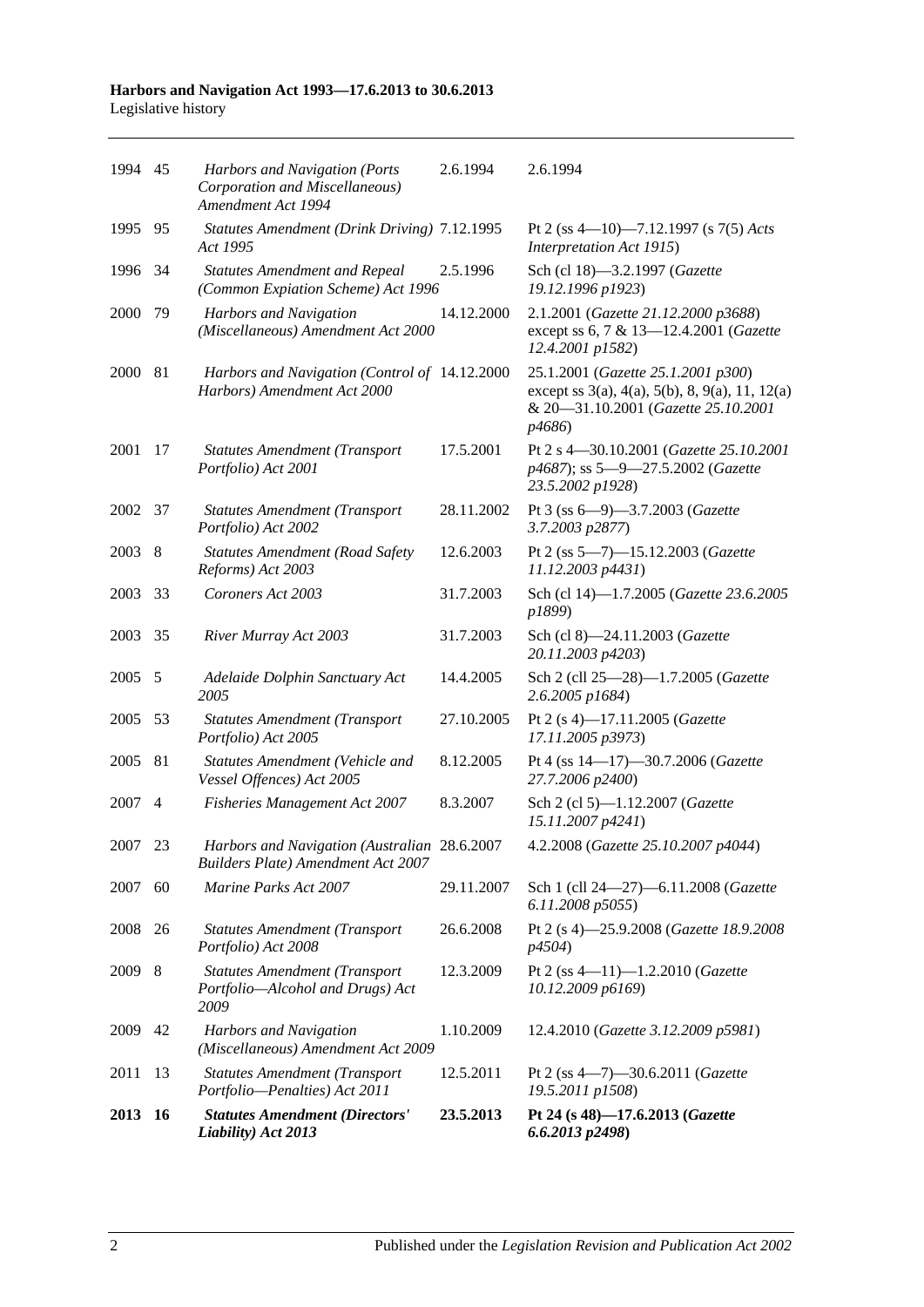| 2013 21 | Marine Safety (Domestic Commercial 14.6.2013 |  |
|---------|----------------------------------------------|--|
|         | <i>Vessel)</i> National Law (Application)    |  |
|         | Act 2013                                     |  |

14.6.2013 Sch 2 (cll 3—43)—1.7.2013 (*Gazette 27.6.2013 p2780*)

## **Provisions amended**

New entries appear in bold.

Entries that relate to provisions that have been deleted appear in italics.

| Provision                     | How varied                                                            | Commencement                 |
|-------------------------------|-----------------------------------------------------------------------|------------------------------|
| Long title                    | amended under Legislation Revision and<br><b>Publication Act 2002</b> | 3.7.2003                     |
| Pt1                           |                                                                       |                              |
| s <sub>2</sub>                | omitted under Legislation Revision and<br><b>Publication Act 2002</b> | 3.7.2003                     |
| s <sub>3</sub>                | amended by 5/2005 Sch 2 (cl 25)                                       | 1.7.2005                     |
|                               | amended by 60/2007 Sch 1 cl 24                                        | 6.11.2008                    |
| s <sub>4</sub>                |                                                                       |                              |
| s(4(1))                       |                                                                       |                              |
| Sanctuary                     | Adelaide Dolphin inserted by 5/2005 Sch 2 (cl 26)                     | 1.7.2005                     |
| analyst                       | inserted by $8/2009$ s $4(1)$                                         | 1.2.2010                     |
| kit                           | approved blood test inserted by $8/2009$ s $4(1)$                     | 1.2.2010                     |
| authorised person             | amended by $8/2009$ s $4(2)$                                          | 1.2.2010                     |
| boat operator's<br>licence    | inserted by 21/2013 Sch 2 cl 4(1)                                     | uncommenced-not incorporated |
| breath analysis               | inserted by $8/2009$ s $4(3)$                                         | 1.2.2010                     |
|                               | category 1 offence inserted by 8/2009 s 4(3)                          | 1.2.2010                     |
|                               | category 2 offence inserted by 8/2009 s 4(3)                          | 1.2.2010                     |
|                               | category 3 offence inserted by 8/2009 s 4(3)                          | 1.2.2010                     |
| CE                            | inserted by 21/2013 Sch 2 cl 4(2)                                     | uncommenced-not incorporated |
| <b>CEO</b>                    | deleted by 21/2013 Sch 2 cl 4(2)                                      | uncommenced-not incorporated |
|                               | commercial vessel substituted by 21/2013 Sch 2 cl 4(3)                | uncommenced-not incorporated |
|                               | Commonwealth Act deleted by 21/2013 Sch 2 cl 4(4)                     | uncommenced-not incorporated |
| the Corporation               | inserted by $45/1994 s 2$                                             | 2.6.1994                     |
|                               | deleted by $81/2000 s 3(a)$                                           | 31.10.2001                   |
|                               | a Corporation port inserted by 45/1994 s 2                            | 2.6.1994                     |
|                               | deleted by $81/2000 s 3(a)$                                           | 31.10.2001                   |
| crew                          | substituted by $21/2013$ Sch 2 cl 4(5)                                | uncommenced-not incorporated |
| department                    | amended by 21/2013 Sch 2 cl 4(6)                                      | uncommenced-not incorporated |
| domestic<br>commercial vessel | inserted by 21/2013 Sch 2 cl 4(7)                                     | uncommenced-not incorporated |
|                               | drug screening test inserted by $8/2009$ s $4(4)$                     | 1.2.2010                     |
| excluded vessel               | inserted by 21/2013 Sch 2 cl 4(8)                                     | uncommenced-not incorporated |
| fishing vessel                | substituted by 45/1994 s 11                                           | 2.6.1994                     |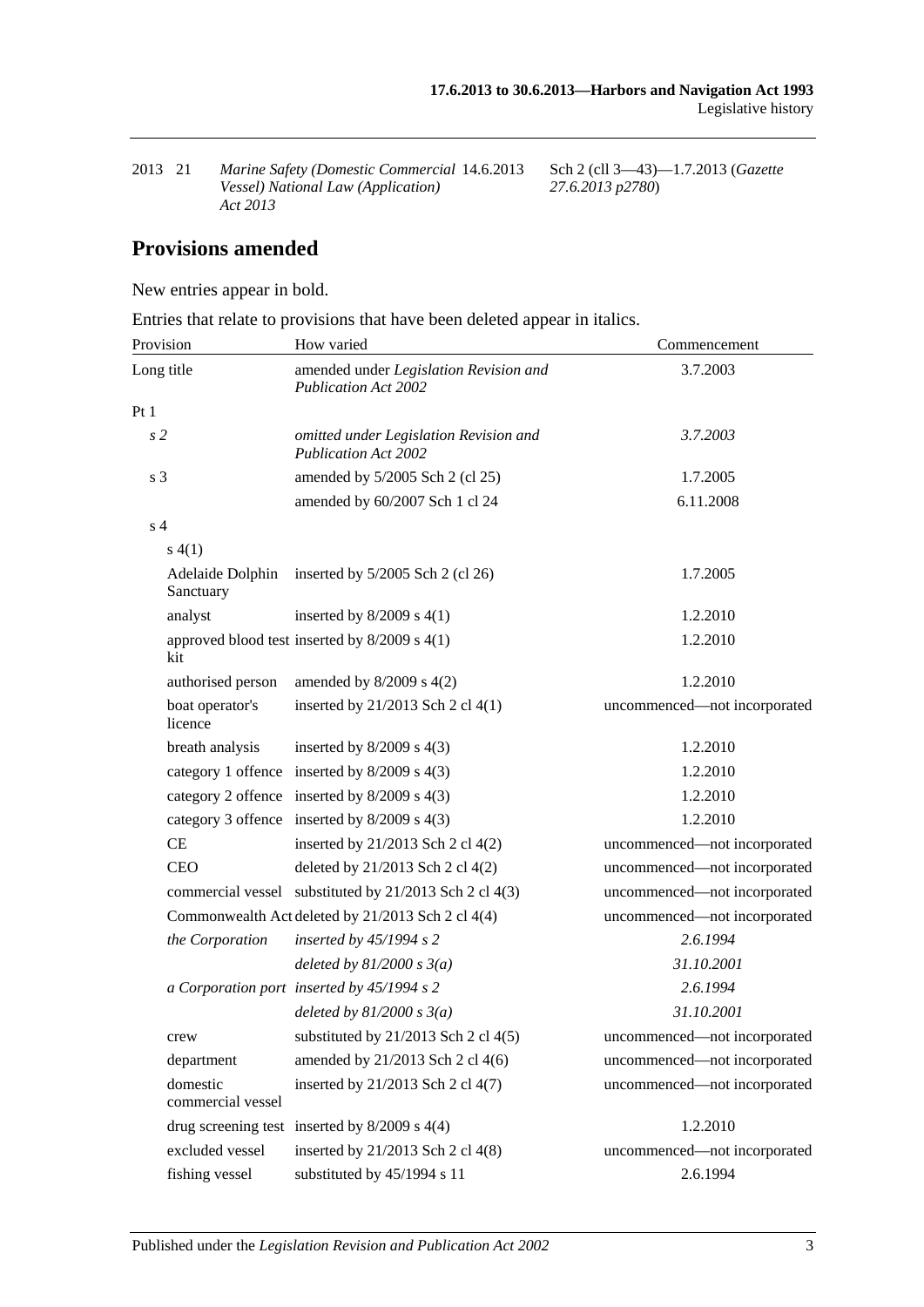|                                           | amended by 4/2007 Sch 2 cl 5                           | 1.12.2007                    |
|-------------------------------------------|--------------------------------------------------------|------------------------------|
|                                           | deleted by 21/2013 Sch 2 cl 4(9)                       | uncommenced-not incorporated |
| hospital                                  | inserted by $8/2009$ s $4(5)$                          | 1.2.2010                     |
| key position                              | deleted by 21/2013 Sch 2 cl 4(10)                      | uncommenced-not incorporated |
| marine park                               | inserted by 60/2007 Sch 1 cl 25                        | 6.11.2008                    |
| Metropolitan<br>Adelaide                  | inserted by $8/2009$ s $4(6)$                          | 1.2.2010                     |
| operator                                  | substituted by $21/2013$ Sch 2 cl $4(11)$              | uncommenced-not incorporated |
| oral fluid                                | inserted by $8/2009$ s $4(7)$                          | 1.2.2010                     |
| oral fluid analysis                       | inserted by $8/2009$ s $4(7)$                          | 1.2.2010                     |
| owner                                     | substituted by $21/2013$ Sch 2 cl $4(12)$              | uncommenced-not incorporated |
|                                           | personal watercraft inserted by 21/2013 Sch 2 cl 4(12) | uncommenced-not incorporated |
| port                                      | inserted by $81/2000$ s $3(b)$                         | 25.1.2001                    |
| port management<br>officer                | inserted by $81/2000$ s $3(b)$                         | 25.1.2001                    |
| port operator                             | inserted by $81/2000$ s $3(b)$                         | 25.1.2001                    |
| prescribed alcohol<br>or drug offence     | inserted by $8/2009$ s $4(8)$                          | 1.2.2010                     |
| prescribed<br>circumstances               | inserted by $8/2009$ s $4(8)$                          | 1.2.2010                     |
| prescribed<br>concentration of<br>alcohol | inserted by $8/2009$ s $4(8)$                          | 1.2.2010                     |
| prescribed drug                           | inserted by $8/2009$ s $4(8)$                          | 1.2.2010                     |
| recreational vessel                       | deleted by 21/2013 Sch 2 cl 4(13)                      | uncommenced-not incorporated |
| vessel                                    | substituted by $21/2013$ Sch 2 cl 4(14)                | uncommenced-not incorporated |
| s <sub>6</sub>                            | substituted by 79/2000 s 3                             | 2.1.2001                     |
| s <sub>6A</sub>                           | inserted by 21/2013 Sch 2 cl 5                         | uncommenced-not incorporated |
| Pt 2                                      |                                                        |                              |
| Pt 2 Div 1                                |                                                        |                              |
| s <sub>7</sub>                            | deleted by 21/2013 Sch 2 cl 6                          | uncommenced—not incorporated |
| Pt 2 Div 2                                |                                                        |                              |
| heading                                   | amended by 21/2013 Sch 2 cl 7                          | uncommenced-not incorporated |
| s 9                                       | amended by 21/2013 Sch 2 cl 3(1)                       | uncommenced-not incorporated |
| s 10                                      |                                                        |                              |
| 10(1)                                     | amended by 21/2013 Sch 2 cl 3(1)                       | uncommenced-not incorporated |
| Pt 2 Div 3                                |                                                        |                              |
| s 11                                      |                                                        |                              |
| s 11(1), (2)                              | amended by 21/2013 Sch 2 cl 3(1)                       | uncommenced-not incorporated |
| Pt 2 Div 4                                |                                                        |                              |
| s 12                                      |                                                        |                              |
| s 12(1)                                   | amended by 21/2013 Sch 2 cl 3(1)                       | uncommenced-not incorporated |
| s 12(1a)                                  | inserted by 45/1994 s 3                                | 2.6.1994                     |
|                                           | substituted by $81/2000$ s $4(a)$                      | 31.10.2001                   |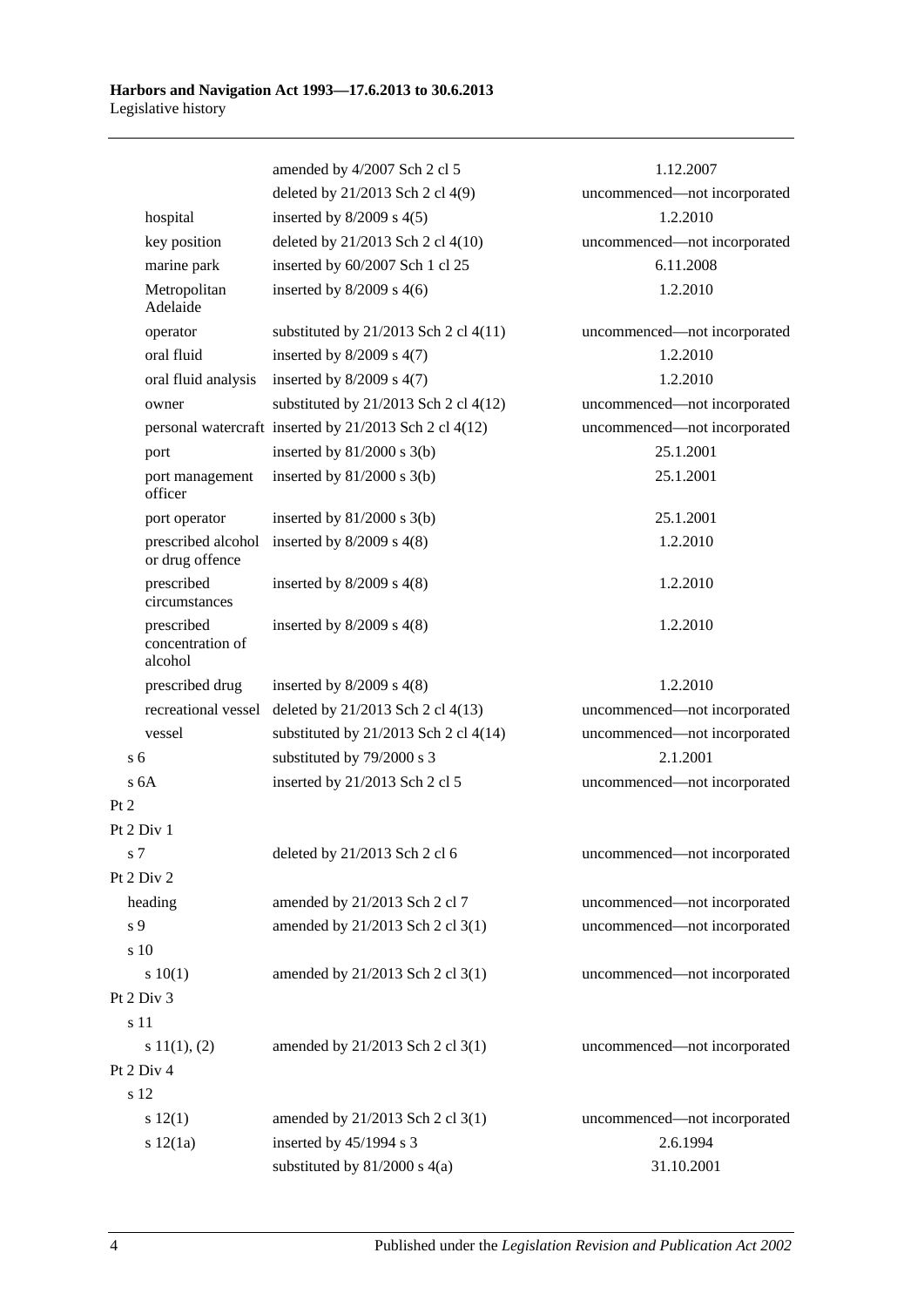|                     | amended by 21/2013 Sch 2 cl 3(1)                     | uncommenced-not incorporated |
|---------------------|------------------------------------------------------|------------------------------|
| s 12(1b)            | inserted by $79/2000$ s $4(a)$                       | 2.1.2001                     |
|                     | amended by 21/2013 Sch 2 cl 3(1)                     | uncommenced—not incorporated |
| 12(2)               | amended by 79/2000 s 4(b)                            | 2.1.2001                     |
| s 12(3)             | substituted by 81/2000 s 4(b)                        | 25.1.2001                    |
| s 13                | amended by 8/2009 s 5                                | 1.2.2010                     |
| s 14                |                                                      |                              |
| s 14(1)             | amended by 79/2000 s 5                               | 2.1.2001                     |
|                     | amended by 21/2013 Sch 2 cl 8(1), $(3)$ — $(5)$      | uncommenced-not incorporated |
|                     | $(b)(i)(D)$ deleted by 21/2013 Sch 2 cl 8(2)         | uncommenced-not incorporated |
| s 14(1a)            | inserted by 37/2002 s 6                              | 3.7.2003                     |
| s 14(2)             | amended by 79/2000 Sch cl (b)                        | 2.1.2001                     |
| Pt 2 Div 5          | inserted by $5/2005$ Sch 2 (cl 27)                   | 1.7.2005                     |
| s 14A               | substituted by 60/2007 Sch 1 cl 26                   | 6.11.2008                    |
|                     | amended by 21/2013 Sch 2 cl 3(1)                     | uncommenced-not incorporated |
| $Pt\,3$             |                                                      |                              |
| s <sub>15</sub>     |                                                      |                              |
| s 15(3)             | amended by 45/1994 s 4                               | 2.6.1994                     |
|                     | amended by $81/2000$ s $5(a)$                        | 25.1.2001                    |
|                     | (ba) deleted by $81/2000$ s $5(b)$                   | 31.10.2001                   |
| s 18A               | inserted by 45/1994 s 12                             | 2.6.1994                     |
| s 18A(1)            | substituted by 81/2000 s 6                           | 25.1.2001                    |
| s 18A(1a)           | inserted by 81/2000 s 6                              | 25.1.2001                    |
| $\frac{1}{20}$      |                                                      |                              |
| $s\,20(2)$          | amended by 81/2000 s 7                               | 25.1.2001                    |
| s 21                |                                                      |                              |
| $s \, 21(1)$        | amended by 45/1994 s 5                               | 2.6.1994                     |
|                     | amended by 81/2000 s 8                               | 31.10.2001                   |
| Pt 4                |                                                      |                              |
| s 22                |                                                      |                              |
| $s\,22(1)$          | s 22 amended by 45/1994 s 6                          | 2.6.1994                     |
|                     | s 22 redesignated as s $22(1)$ by $81/2000$ s $9(b)$ | 25.1.2001                    |
|                     | amended by $81/2000$ s $9(a)$                        | 31.10.2001                   |
| $s\,22(2)$ —(4)     | inserted by $81/2000$ s $9(b)$                       | 25.1.2001                    |
| s 23                |                                                      |                              |
| $s\,23(3)$          |                                                      | 2.1.2001                     |
|                     | amended by 79/2000 Sch cl (b)                        |                              |
| s24                 |                                                      |                              |
| s $24(1)$ and $(5)$ | amended by 79/2000 Sch cl (b)                        | 2.1.2001                     |
| s <sub>25</sub>     |                                                      |                              |
| $s \, 25(1a)$       | inserted by $81/2000$ s $10(a)$                      | 25.1.2001                    |
| s 25(2)             | amended by 45/1994 s 13                              | 2.6.1994                     |
| $s \, 25(2a)$       | inserted by $81/2000$ s $10(b)$                      | 25.1.2001                    |
| $s\,25(3)$          | substituted by $81/2000$ s $10(c)$                   | 25.1.2001                    |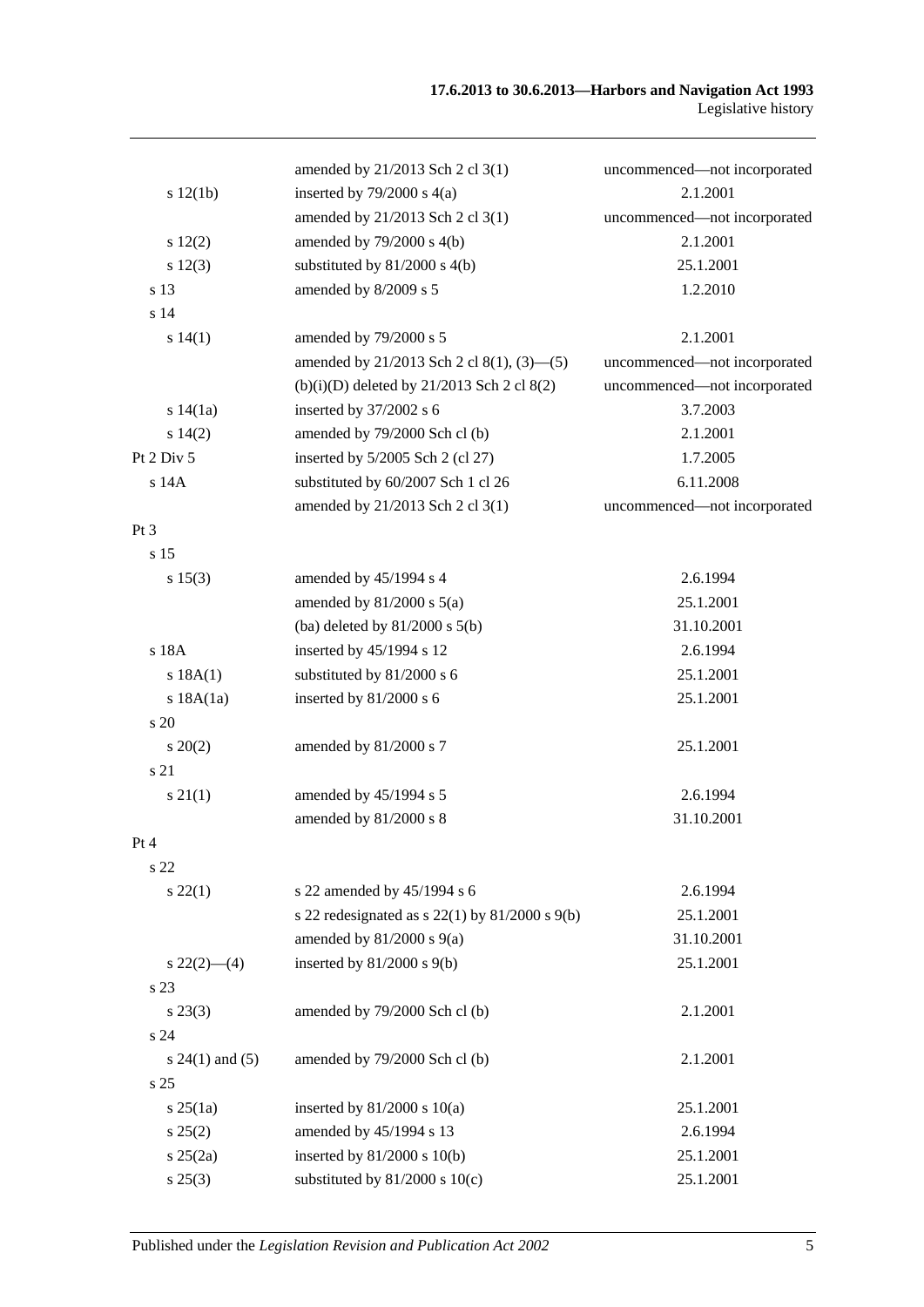| $s \; 25(4)$        | amended by 79/2000 Sch cl (b)       | 2.1.2001                     |
|---------------------|-------------------------------------|------------------------------|
| s 25(5)             | inserted by $81/2000$ s $10(d)$     | 25.1.2001                    |
| s <sub>26</sub>     | amended by 45/1994 s 7              | 2.6.1994                     |
|                     | amended by 17/2001 s 4              | 30.10.2001                   |
|                     | substituted by 81/2000 s 11         | 31.10.2001                   |
| s $26(1)$ and $(2)$ | amended by 21/2013 Sch 2 cl 3(1)    | uncommenced-not incorporated |
| $s \; 26(2a)$       | inserted by $35/2003$ Sch cl $8(a)$ | 24.11.2003                   |
|                     | amended by 21/2013 Sch 2 cl 3(1)    | uncommenced-not incorporated |
| $s \; 26(2b)$       | inserted by $35/2003$ Sch cl $8(a)$ | 24.11.2003                   |
|                     | substituted by 5/2005 Sch 2 (cl 28) | 1.7.2005                     |
|                     | substituted by 60/2007 Sch 1 cl 27  | 6.11.2008                    |
|                     | amended by 21/2013 Sch 2 cl 3(1)    | uncommenced-not incorporated |
| $s \; 26(2c)$       | inserted by 5/2005 Sch 2 (cl 28)    | 1.7.2005                     |
| $s \; 26(5)$        | amended by 21/2013 Sch 2 cl 3(1)    | uncommenced-not incorporated |
| $s \; 26(6)$        | inserted by 35/2003 Sch cl 8(b)     | 24.11.2003                   |
| s 27                |                                     |                              |
| $s \, 27(1a)$       | inserted by $45/1994$ s 8           | 2.6.1994                     |
|                     | substituted by $81/2000$ s $12(a)$  | 31.10.2001                   |
| $s\,27(3)$          | substituted by $81/2000$ s $12(b)$  | 25.1.2001                    |
| Pt 5                | heading substituted by 81/2000 s 13 | 25.1.2001                    |
| Pt 5 Div 1          | amended by 45/1994 s 9              | 2.6.1994                     |
|                     | substituted by 81/2000 s 13         | 25.1.2001                    |
| s 28C               |                                     |                              |
| $s \, 28C(2)$       | deleted by 21/2013 Sch 2 cl 9       | uncommenced-not incorporated |
| Pt 5 Div 2          | substituted by 81/2000 s 13         | 25.1.2001                    |
| Pt 5 Div 2A         | inserted by 81/2000 s 13            | 25.1.2001                    |
| s 29C               |                                     |                              |
| $s \, 29C(4)$       | amended by 21/2013 Sch 2 cl 3(2)    | uncommenced-not incorporated |
| Pt 5 Div 3          | substituted by $81/2000$ s 13       | 25.1.2001                    |
| Pt 5 Div 4          | substituted by 81/2000 s 13         | 25.1.2001                    |
| s 31D               |                                     |                              |
| $s$ 31D(2)          | amended by 21/2013 Sch 2 cl 3(2)    | uncommenced-not incorporated |
| Pt 5 Div 5          | heading deleted by 81/2000 s 14     | 25.1.2001                    |
| Pt 5A               | heading inserted by 81/2000 s 14    | 25.1.2001                    |
| s 33                |                                     |                              |
| $s \, 33(1)$        | amended by 21/2013 Sch 2 cl 3(1)    | uncommenced-not incorporated |
| s 33(1a)            | inserted by $45/1994$ s $14(a)$     | 2.6.1994                     |
| $s \, 33(2)$        | amended by 21/2013 Sch 2 cl 3(1)    | uncommenced-not incorporated |
| $s \, 33(3)$        | amended by 81/2000 s 15             | 25.1.2001                    |
|                     | amended by 21/2013 Sch 2 cl 3(1)    | uncommenced-not incorporated |
| $s \, 33(4)$        | amended by 79/2000 Sch cl (b)       | 2.1.2001                     |
|                     | amended by 81/2000 s 15             | 25.1.2001                    |
| $s \, 33(5)$        | substituted by 45/1994 s 14(b)      | 2.6.1994                     |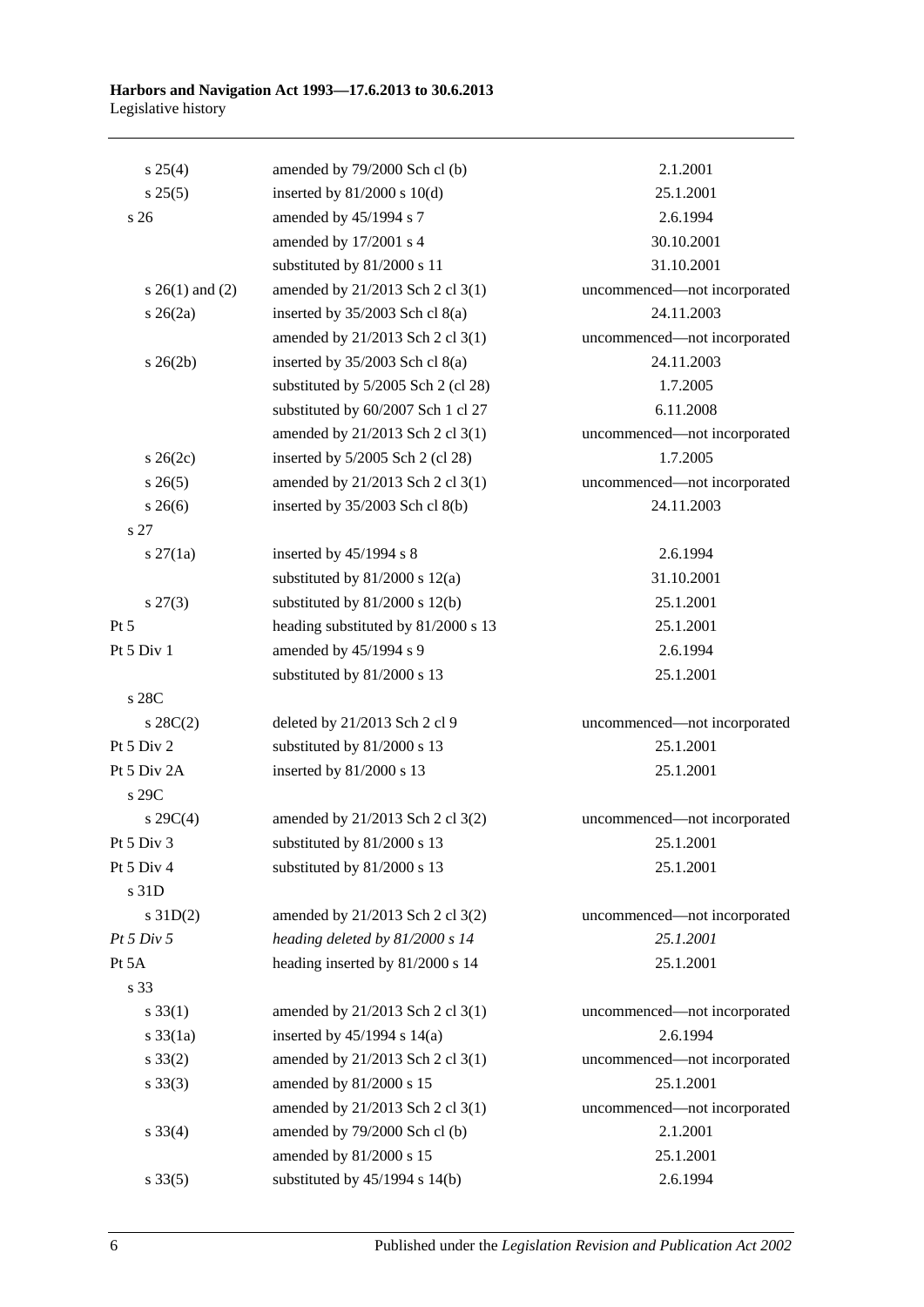|                     | amended by 21/2013 Sch 2 cl 3(1)       | uncommenced-not incorporated |
|---------------------|----------------------------------------|------------------------------|
| $s \, 33(6)$        | amended by 79/2000 Sch cl (b)          | 2.1.2001                     |
|                     | amended by 21/2013 Sch 2 cl 3(1)       | uncommenced-not incorporated |
| s 34                |                                        |                              |
| $s \, 34(1)$        | amended by 21/2013 Sch 2 cl 3(1)       | uncommenced-not incorporated |
| $s \frac{34}{1a}$   | inserted by $45/1994$ s $15(a)$        | 2.6.1994                     |
| $s \, 34(2)$        | amended by 21/2013 Sch 2 cl 3(1)       | uncommenced-not incorporated |
| $s \; 34(3)$        | amended by 81/2000 s 16                | 25.1.2001                    |
|                     | amended by 21/2013 Sch 2 cl 3(1)       | uncommenced-not incorporated |
| $s \; 34(4)$        | amended by 79/2000 Sch cl (b)          | 2.1.2001                     |
|                     | amended by 81/2000 s 16                | 25.1.2001                    |
| $s \frac{34}{4a}$   | inserted by 45/1994 s 15(b)            | 2.6.1994                     |
| $s \, 34(5)$        | amended by 21/2013 Sch 2 cl 3(1)       | uncommenced-not incorporated |
| $s \frac{34(6)}{2}$ | amended by 79/2000 Sch cl (b)          | 2.1.2001                     |
|                     | amended by 21/2013 Sch 2 cl 3(1)       | uncommenced-not incorporated |
| s 35                |                                        |                              |
| $s \, 35(1)$        | amended by 81/2000 s 17                | 25.1.2001                    |
|                     | amended by 21/2013 Sch 2 cl 10(1)      | uncommenced-not incorporated |
| $s \, 35(2)$        | amended by 79/2000 Sch cl (b)          | 2.1.2001                     |
| $s \, 35(3)$        | deleted by 21/2013 Sch 2 cl 10(2)      | uncommenced-not incorporated |
| $s \, 35(4)$        | inserted by 45/1994 s 16               | 2.6.1994                     |
|                     | amended by 21/2013 Sch 2 cl 3(1)       | uncommenced-not incorporated |
| $s \, 35(5)$        | inserted by 21/2013 Sch 2 cl 10(3)     | uncommenced-not incorporated |
| $Pt\ 6$             |                                        |                              |
| s 38                |                                        |                              |
| $s \ 38(1)$ and (2) | amended by 79/2000 Sch cl (b)          | 2.1.2001                     |
| s 39A               | inserted by 79/2000 s 6                | 12.4.2001                    |
| s 40                |                                        |                              |
| $s\ 40(2)$          | amended by $79/2000$ s $7(a)$          | 12.4.2001                    |
| $s\ 40(2a)$         | inserted by $79/2000$ s $7(b)$         | 12.4.2001                    |
| s 41                |                                        |                              |
| $s\ 41(3)$          | amended by 79/2000 s 8                 | 2.1.2001                     |
| s 42A               | inserted by 79/2000 s 9                | 2.1.2001                     |
| s 44                |                                        |                              |
| $s\,44(2)$          | amended by 79/2000 Sch cl (b)          | 2.1.2001                     |
| Pt 6                | deleted by 21/2013 Sch 2 cl 11         | uncommenced-not incorporated |
| Pt 7                |                                        |                              |
| heading             | substituted by 21/2013 Sch 2 cl 12     | uncommenced-not incorporated |
| s 46                | amended by 45/1994 s 17                | 2.6.1994                     |
|                     | amended by 21/2013 Sch 2 cl 13(1), (2) | uncommenced-not incorporated |
| s 47                |                                        |                              |
| $s\,47(1)$          | amended by 45/1994 s 18(a)             | 2.6.1994                     |
|                     | amended by 79/2000 Sch cl (b)          | 2.1.2001                     |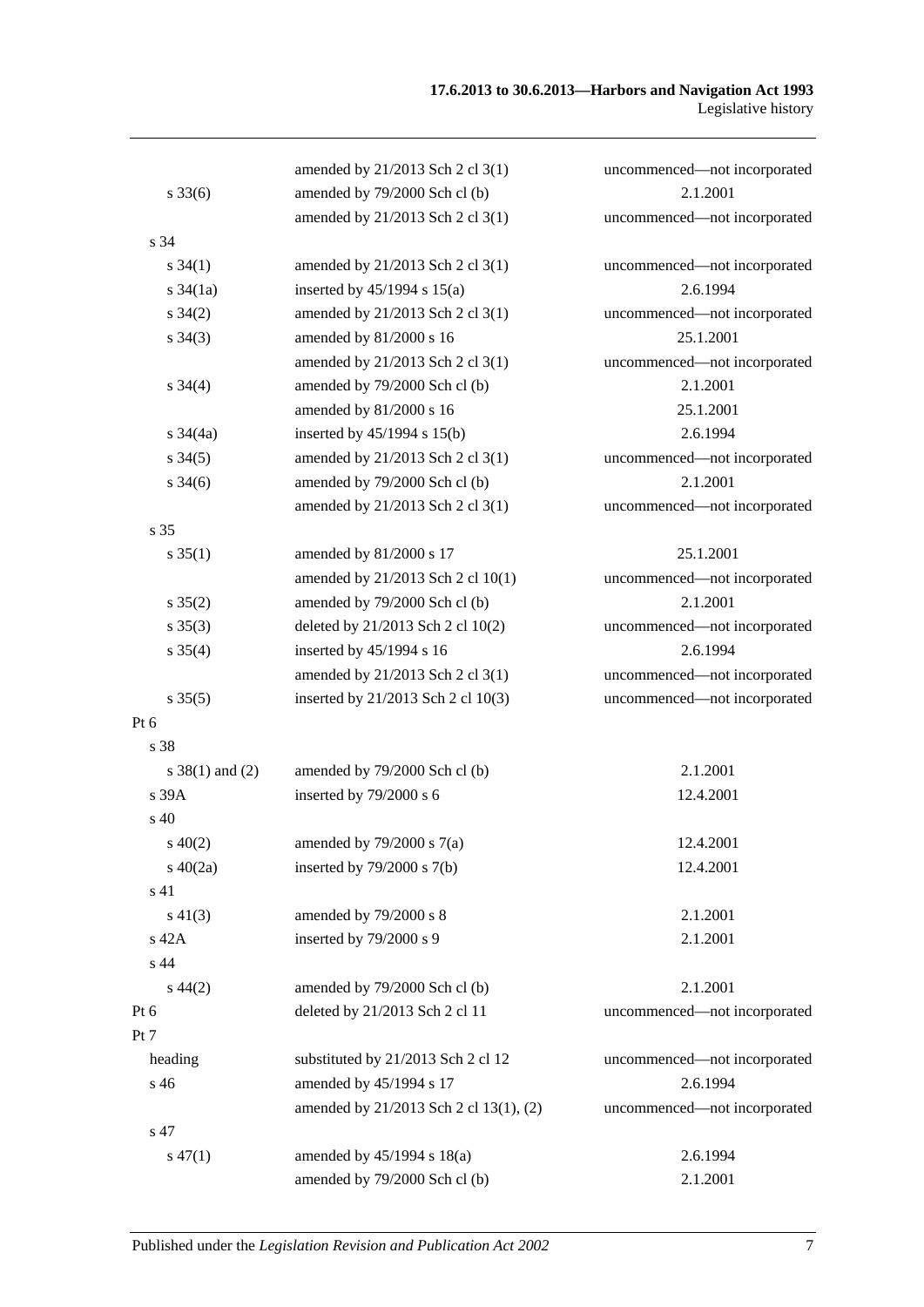|                   | deleted by 21/2013 Sch 2 cl 14(1)                                                     | uncommenced-not incorporated |
|-------------------|---------------------------------------------------------------------------------------|------------------------------|
| $s\,47(2)$        | amended by 45/1994 s 18(b)                                                            | 2.6.1994                     |
|                   | amended by 79/2000 Sch cl (b)                                                         | 2.1.2001                     |
|                   | deleted by 21/2013 Sch 2 cl 14(1)                                                     | uncommenced-not incorporated |
| $s\,47(3)$        | amended by 34/1996 s 4 (Sch cl 18)                                                    | 3.2.1997                     |
|                   | amended by 79/2000 Sch cl (b)                                                         | 2.1.2001                     |
|                   | amended by 21/2013 Sch 2 cll 3(2), 14(2)–(6)                                          | uncommenced-not incorporated |
| $s\,47(3a)$       | inserted by 37/2002 s 7                                                               | 3.7.2003                     |
|                   | amended by $21/2013$ Sch 2 cll $3(2)$ , $14(7)$ — $(11)$ uncommenced—not incorporated |                              |
| $s\,47(4)$        | amended by 34/1996 s 4 (Sch cl 18)                                                    | 3.2.1997                     |
|                   | amended by 79/2000 Sch cl (b)                                                         | 2.1.2001                     |
|                   | substituted by 21/2013 Sch 2 cl 14(12)                                                | uncommenced-not incorporated |
| $s\,47(5)$        | amended by 21/2013 Sch 2 cl 14(13)                                                    | uncommenced-not incorporated |
| $s\,47(6)$        | inserted by 21/2013 Sch 2 cl 14(14)                                                   | uncommenced-not incorporated |
| s 47A             | inserted by 21/2013 Sch 2 cl 15                                                       | uncommenced-not incorporated |
| s <sub>48</sub>   |                                                                                       |                              |
| $s\,48(1)$        | amended by 21/2013 Sch 2 cll 3(1), 16(1)                                              | uncommenced-not incorporated |
| $s\ 48(2)$        | amended by 21/2013 Sch 2 cll 3(1), 16(2)–(5)                                          | uncommenced-not incorporated |
| $s\ 48(3)$        | amended by 21/2013 Sch 2 cl 16(6)                                                     | uncommenced-not incorporated |
| $s\,48(4)$        | amended by 21/2013 Sch 2 cl 16(7)                                                     | uncommenced-not incorporated |
| $s\,48(5)$        | amended by 21/2013 Sch 2 cll 3(1), 16(8)                                              | uncommenced-not incorporated |
| s 49              | amended by 21/2013 Sch 2 cl 17(1), (2)                                                | uncommenced-not incorporated |
| s <sub>50</sub>   |                                                                                       |                              |
| s 50(1)           | amended by $45/1994$ s 19(a)                                                          | 2.6.1994                     |
|                   | amended by 21/2013 Sch 2 cl 18(1)–(5)                                                 | uncommenced-not incorporated |
| $s\ 50(2)$        | amended by 45/1994 s 19(b)                                                            | 2.6.1994                     |
|                   | amended by 21/2013 Sch 2 cl 18(2), (6)                                                | uncommenced-not incorporated |
| s 50(3)           | amended by 79/2000 Sch cl (b)                                                         | 2.1.2001                     |
|                   | amended by 21/2013 Sch 2 cl 18(2), (7), (8)                                           | uncommenced-not incorporated |
| Pt 8              |                                                                                       |                              |
| s 52              | amended by 79/2000 Sch cl (b)                                                         | 2.1.2001                     |
|                   | amended by 21/2013 Sch 2 cl 3(2)                                                      | uncommenced-not incorporated |
| s 52A             | inserted by 45/1994 s 20                                                              | 2.6.1994                     |
| s 52A(2)          | amended by 21/2013 Sch 2 cl 3(1)                                                      | uncommenced-not incorporated |
| s 53              |                                                                                       |                              |
| $s 53(1)$ and (2) | amended by 21/2013 Sch 2 cl 3(1)                                                      | uncommenced-not incorporated |
| s 53(3)           | amended by 79/2000 Sch cl (b)                                                         | 2.1.2001                     |
|                   | amended by 21/2013 Sch 2 cl 3(2)                                                      | uncommenced-not incorporated |
| s 53(4)           | amended by 21/2013 Sch 2 cl 3(1)                                                      | uncommenced-not incorporated |
| s 53(5)           | amended by 79/2000 Sch cl (b)                                                         | 2.1.2001                     |
|                   | amended by 21/2013 Sch 2 cl 3(1)                                                      | uncommenced-not incorporated |
| Pt 9              |                                                                                       |                              |
| heading           | substituted by 23/2007 s 4                                                            | 4.2.2008                     |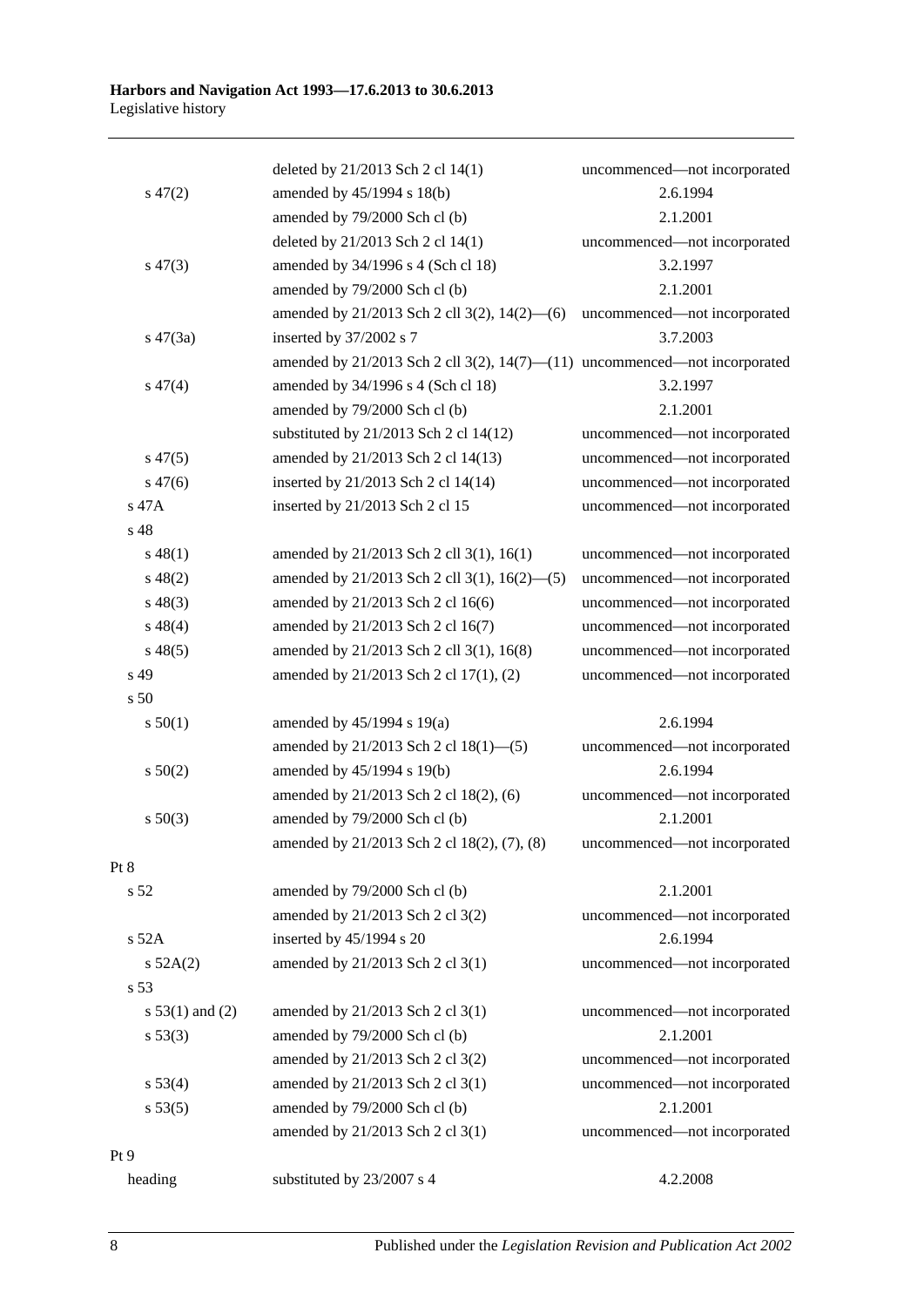|                      | amended by 21/2013 Sch 2 cl 19         | uncommenced-not incorporated |
|----------------------|----------------------------------------|------------------------------|
| Pt 9 Div 1           |                                        |                              |
| s <sub>54</sub>      | amended by 45/1994 s 21                | 2.6.1994                     |
|                      | amended by 21/2013 Sch 2 cl 20(1), (2) | uncommenced-not incorporated |
| s 55                 |                                        |                              |
| s 55(2)              | amended by 34/1996 s 4 (Sch cl 18)     | 3.2.1997                     |
|                      | amended by 79/2000 Sch cl (b)          | 2.1.2001                     |
|                      | amended by 42/2009 s 4                 | 12.4.2010                    |
|                      | amended by 21/2013 Sch 2 cl 21(1), (2) | uncommenced-not incorporated |
|                      | amended by 21/2013 Sch 2 cl 3(2)       | uncommenced-not incorporated |
| s 55(3)              | amended by 21/2013 Sch 2 cl 3(1)       | uncommenced-not incorporated |
| Pt 9 Div 2           |                                        |                              |
| s 57                 |                                        |                              |
| s 57(3)              | amended by 79/2000 Sch cl (b)          | 2.1.2001                     |
| s 57(4)              | inserted by 45/1994 s 22               | 2.6.1994                     |
| s 57(5)              | inserted by 45/1994 s 22               | 2.6.1994                     |
|                      | amended by 79/2000 Sch cl (b)          | 2.1.2001                     |
| s 59                 |                                        |                              |
| s 59(5)              | amended by 79/2000 Sch cl (b)          | 2.1.2001                     |
| s 60                 |                                        |                              |
| s $60(1)$ and $(2)$  | amended by 79/2000 Sch cl (b)          | 2.1.2001                     |
| Pt 9 Div 2           | deleted by 21/2013 Sch 2 cl 22         | uncommenced-not incorporated |
| Pt 9 Div 3           |                                        |                              |
| s 63                 |                                        |                              |
| s 63(5)              | amended by 79/2000 Sch cl (b)          | 2.1.2001                     |
| s 64                 |                                        |                              |
| s $64(1)$ and $(2)$  | amended by 79/2000 Sch cl (b)          | 2.1.2001                     |
| Pt 9 Div 3           | deleted by 21/2013 Sch 2 cl 22         | uncommenced-not incorporated |
| Pt 9 Div 4           | inserted by 23/2007 s 5                | 4.2.2008                     |
| s 64A                |                                        |                              |
| s 64A(2)             | amended by 21/2013 Sch 2 cl 23         | uncommenced-not incorporated |
| s 64B                |                                        |                              |
| s $64B(1)$ and $(5)$ | amended by 21/2013 Sch 2 cl 3(1)       | uncommenced-not incorporated |
| Pt $10$              |                                        |                              |
| Pt 10 Div 1          |                                        |                              |
| s <sub>65</sub>      |                                        |                              |
| s 65(1)              | amended by 21/2013 Sch 2 cl 24(1)      | uncommenced-not incorporated |
| s 65(2)              | amended by 34/1996 s 4 (Sch cl 18)     | 3.2.1997                     |
|                      | amended by 79/2000 s 10                | 2.1.2001                     |
|                      | amended by 21/2013 Sch 2 cl 24(2), (3) | uncommenced-not incorporated |
| $s$ 65A              | inserted by 79/2000 s 11               | 2.1.2001                     |
| s 65A(1)             | amended by 26/2008 s 4                 | 25.9.2008                    |
| s 65A(2)             | amended by 21/2013 Sch 2 cl 25         | uncommenced-not incorporated |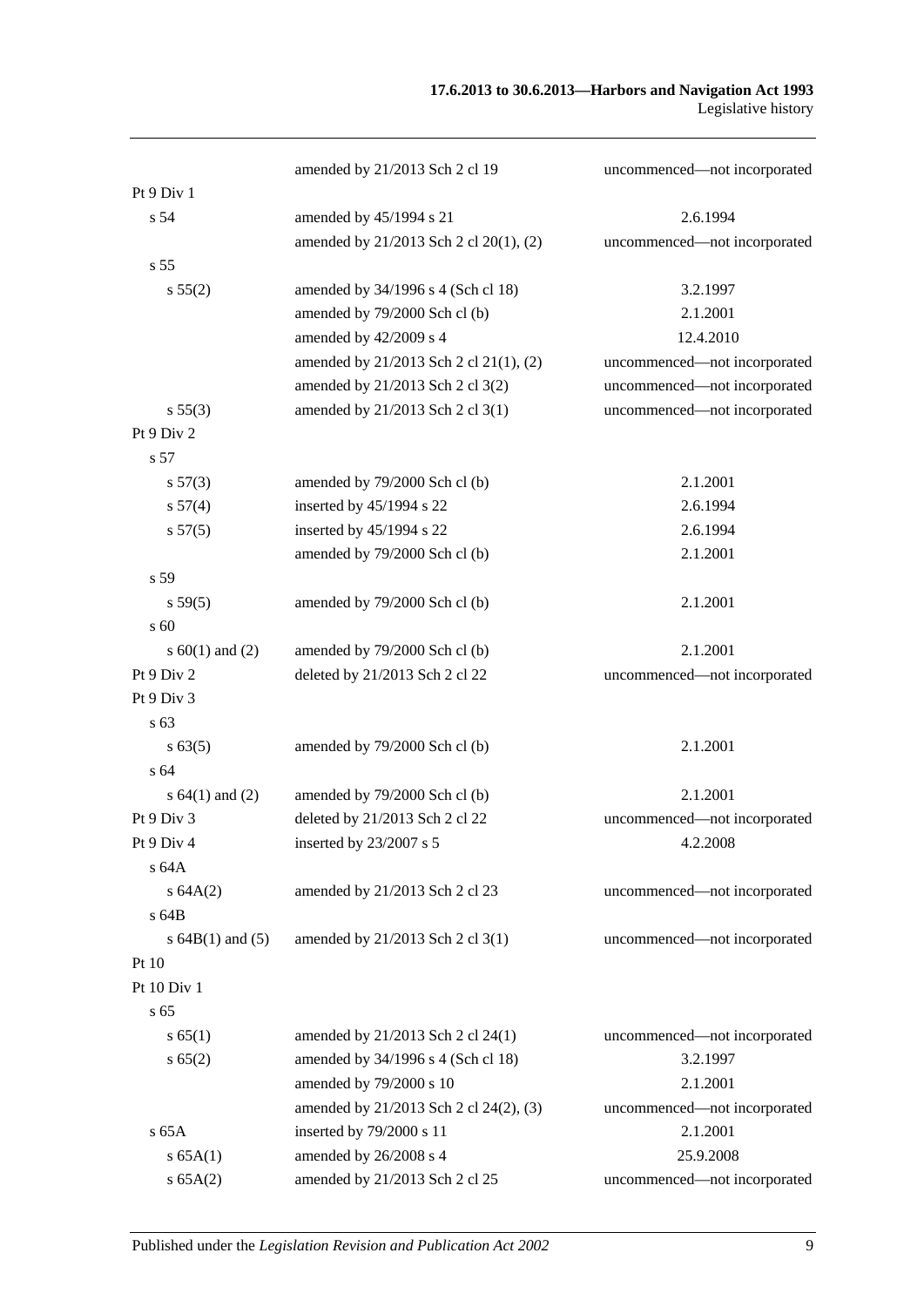s 66

| s 66(1)                                   | amended by 79/2000 s 12                       | 2.1.2001                     |
|-------------------------------------------|-----------------------------------------------|------------------------------|
|                                           | amended by 21/2013 Sch 2 cll 3(1), 26(1), (2) | uncommenced-not incorporated |
| $s\,66(3)$                                | amended by 79/2000 Sch cl (b)                 | 2.1.2001                     |
|                                           | amended by 21/2013 Sch 2 cl 26(3)             | uncommenced-not incorporated |
| s 67                                      | amended by 79/2000 Sch cl (b)                 | 2.1.2001                     |
|                                           | substituted by 81/2000 s 18                   | 25.1.2001                    |
| s 67(2)                                   | amended by 21/2013 Sch 2 cl 27(1)             | uncommenced-not incorporated |
| s 67(5)                                   | inserted by 21/2013 Sch 2 cl 27(2)            | uncommenced-not incorporated |
| Pt 10 Div 2                               |                                               |                              |
| heading                                   | substituted by 21/2013 s 28                   | uncommenced-not incorporated |
| s 68                                      |                                               |                              |
| s 68(1)                                   | amended by 79/2000 s 13                       | 12.4.2001                    |
|                                           | amended by 21/2013 Sch 2 cll 3(1), 29         | uncommenced-not incorporated |
| s 68(3)                                   | amended by 79/2000 Sch cl (b)                 | 2.1.2001                     |
| Pt 10 Div 3                               |                                               |                              |
| s 69 before<br>substitution by<br>81/2005 |                                               |                              |
| $s\,69(1)$ and (2)                        | amended by $79/2000$ Sch cl(b)                | 2.1.2001                     |
| s 69                                      | substituted by 81/2005 s 14                   | 30.7.2006                    |
| s 69(1)                                   | amended by 21/2013 Sch 2 cl 3(2)              | uncommenced-not incorporated |
| s 69A                                     | inserted by 81/2005 s 14                      | 30.7.2006                    |
| Pt 10 Div 4                               |                                               |                              |
| s 70                                      |                                               |                              |
| 570(1)                                    | amended by $8/2009$ s $6(1)$                  | 1.2.2010                     |
|                                           | amended by 13/2011 s 4(1)                     | 30.6.2011                    |
| 570(2)                                    | amended by $13/2011$ s $4(2)$                 | 30.6.2011                    |
| $s \, 70(3)$                              | substituted by $8/2009$ s $6(2)$              | 1.2.2010                     |
|                                           | amended by 13/2011 s 4(3)                     | 30.6.2011                    |
| $s \, 70(3a)$ and $(3b)$                  | inserted by $8/2009$ s $6(2)$                 | 1.2.2010                     |
| $s \, 70(4)$                              | substituted by 8/2003 s 5                     | 15.12.2003                   |
|                                           | amended by 8/2009 s 6(3)                      | 1.2.2010                     |
| s 71 before<br>substitution by 8/2009     |                                               |                              |
| s 7I(1)                                   | amended by 81/2005 s 15                       | 30.7.2006                    |
| $s \, 7l(2)$                              | amended by $79/2000$ Sch cl (b)               | 2.1.2001                     |
| $s \, 7l(3a)$                             | inserted by $17/2001$ s $5(a)$                | 27.5.2002                    |
| $s \, 7I(4)$                              | substituted by $17/2001$ s $5(b)$             | 27.5.2002                    |
| $s \, 7I(5)$                              | substituted by $95/1995 s 4$                  | 7.12.1997                    |
| $s \, 71(6)$                              | inserted by 95/1995 s 4                       | 7.12.1997                    |
| s 71                                      | substituted by 8/2009 s 7                     | 1.2.2010                     |
| $s \, 71(3)$                              | amended by 13/2011 s 5(1)                     | 30.6.2011                    |
| s 71(8)                                   | amended by 13/2011 s 5(2)                     | 30.6.2011                    |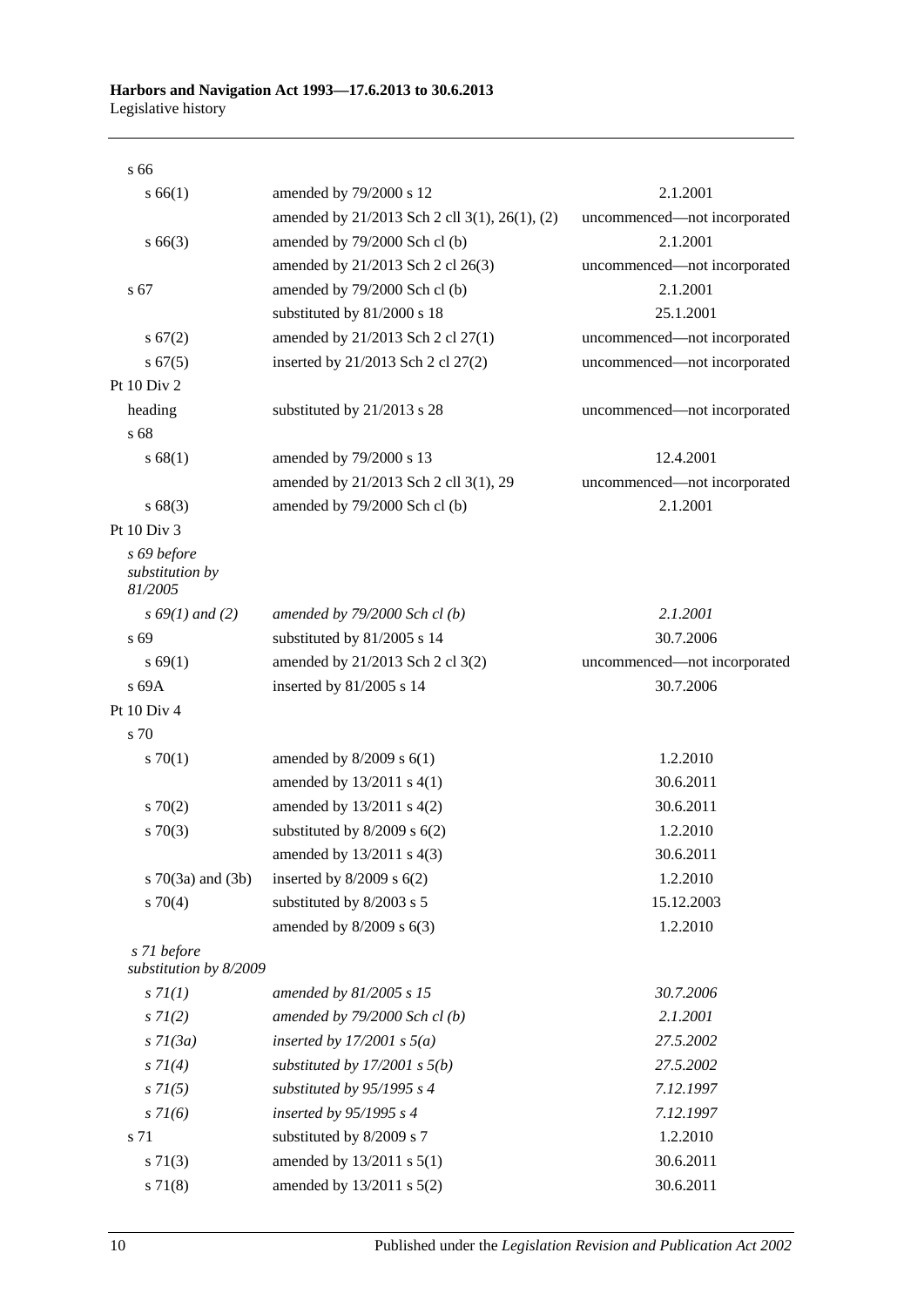| s 72 before<br>substitution by 8/2009 |                                        |            |
|---------------------------------------|----------------------------------------|------------|
| $s\,72(1)$                            | deleted by $95/1995$ s $5(a)$          | 7.12.1997  |
| $s\,72(2)$                            | amended by $95/1995 s 5(b)$            | 7.12.1997  |
|                                       | amended by 37/2002 s 8                 | 3.7.2003   |
| $s\,72(3)$                            | amended by $95/1995 s 5(c)$            | 7.12.1997  |
|                                       | substituted by $95/1995$ s $5(d)$      | 7.12.1997  |
| $s\,72(4)$                            |                                        |            |
| $s\,72(5)$<br>s 72                    | deleted by $95/1995 s 5(d)$            | 7.12.1997  |
|                                       | substituted by 8/2009 s 7              | 1.2.2010   |
| $s\,72(5)$                            | amended by $13/2011$ s $6(1)$          | 30.6.2011  |
| $s\ 72(10)$                           | amended by 13/2011 s 6(2)              | 30.6.2011  |
| s 72A                                 | inserted by $95/1995$ s 6              | 7.12.1997  |
|                                       | substituted by 8/2009 s 7              | 1.2.2010   |
| s 72B before deletion<br>by 8/2009    | inserted by $95/1995 s 6$              | 7.12.1997  |
| $s$ 72 $B(2)$                         |                                        |            |
| registered nurse                      | substituted by $8/2003$ s 6            | 15.12.2003 |
| $s$ 72 $B$                            | deleted by $8/2009 s 7$                | 1.2.2010   |
| s 72C                                 | inserted by 17/2001 s 6                | 27.5.2002  |
| s 73 before<br>substitution by 8/2009 |                                        |            |
| $s \, 73(1)$                          | amended by $95/1995 s 7(a)$ , (b)      | 7.12.1997  |
| $s\,73(2)$                            | substituted by $95/1995$ s $7(c)$      | 7.12.1997  |
| $s \, 73(2a)$                         | inserted by $95/1995 s 7(c)$           | 7.12.1997  |
|                                       | substituted by $81/2005$ s 16          | 30.7.2006  |
| $s \, 73(3)$                          | amended by $17/2001 s 7(a)$            | 27.5.2002  |
| $s \, 73(4)$                          | amended by $95/1995 s 7(d)$            | 7.12.1997  |
| $s \, 73(5)$                          | amended by 95/1995 s 7(e), (f)         | 7.12.1997  |
|                                       | amended by $17/2001 s 7(b)$ , (c)      | 27.5.2002  |
| $s \, 73(5a)$                         | inserted by $95/1995 s 7(g)$           | 7.12.1997  |
|                                       | amended by $17/2001$ s $7(d)$          | 27.5.2002  |
| $s \, 73(6)$                          | amended by $95/1995 s 7(h)$            | 7.12.1997  |
| $s$ 73(7) and (8)                     | inserted by $95/1995 s 7(i)$           | 7.12.1997  |
| s 73                                  | substituted by 8/2009 s 8              | 1.2.2010   |
| s 73A                                 | inserted by 95/1995 s 8                | 7.12.1997  |
| s 73B                                 | inserted by 8/2009 s 9                 | 1.2.2010   |
| s 74                                  |                                        |            |
| s74(1)                                | amended by 8/2009 s 10(1), (2)         | 1.2.2010   |
| $s \, 74(2)$ and (3)                  | deleted by $8/2009 s 10(3)$            | 1.2.2010   |
| s 74(4)                               | amended by 33/2003 Sch (cl 14(1), (2)) | 1.7.2005   |
|                                       | amended by 8/2009 s 10(4)              | 1.2.2010   |
| s74(5)                                | amended by 33/2003 Sch (cl 14(3))      | 1.7.2005   |
| s74(7)                                | substituted by $95/1995$ s $9(a)$      | 7.12.1997  |
|                                       | deleted by $8/2009 s 10(5)$            | 1.2.2010   |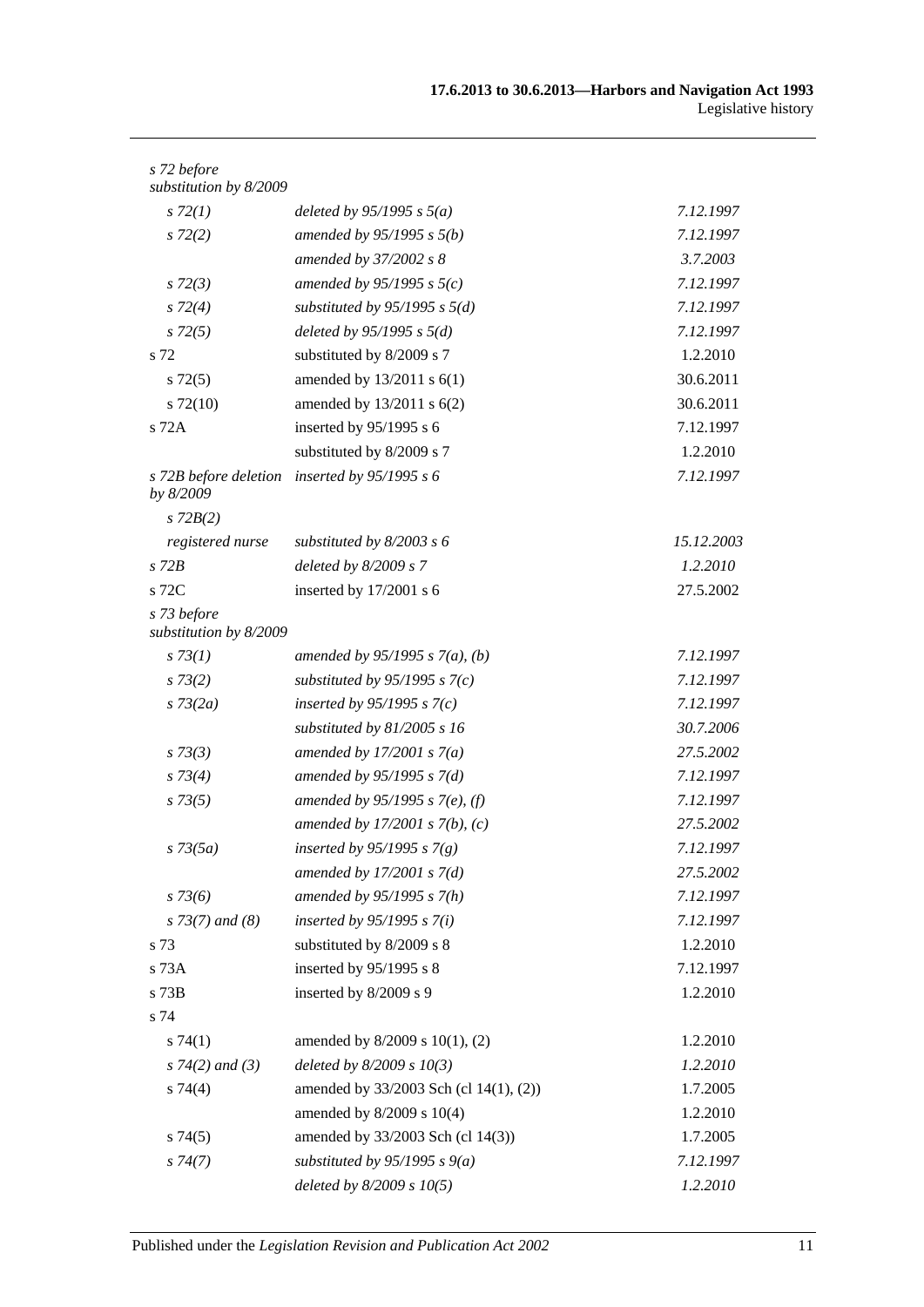#### **Harbors and Navigation Act 1993—17.6.2013 to 30.6.2013** Legislative history

| 1.2.2010<br>$s \, 74(8)$ and (9)<br>deleted by $8/2009 s 10(5)$<br>substituted by $95/1995 s 9(b)$<br>7.12.1997<br>$s\,74(10)$<br>deleted by $8/2009 s 10(5)$<br>1.2.2010<br>7.12.1997<br>$s\,74(10a)$<br>inserted by $95/1995 s 9(b)$<br>deleted by $8/2009 s 10(5)$<br>1.2.2010<br>deleted by $8/2009 s 10(5)$<br>1.2.2010<br>s $74(11)$ - $(16)$<br>$s\,74(16a)$<br>inserted by $17/2001 s 8$<br>27.5.2002<br>deleted by $8/2009 s 10(5)$<br>1.2.2010<br>amended by 95/1995 s 9(c), (d)<br>7.12.1997<br>$s\,74(17)$<br>deleted by $8/2009 s 10(5)$<br>1.2.2010<br>30.6.2011<br>$s\,74(18)$<br>amended by 13/2011 s 7<br>s74(19)<br>substituted by 8/2003 s 7<br>15.12.2003<br>amended by 8/2009 s 10(6)<br>1.2.2010<br>Pt 11<br>s 75<br>s $75(1)$ and $(2)$<br>amended by 21/2013 Sch 2 cl 3(1)<br>amended by 34/1996 s 4 (Sch cl 18)<br>3.2.1997<br>$s \, 75(3)$<br>amended by 79/2000 Sch cl (b)<br>2.1.2001<br>substituted by 21/2013 Sch 2 cl 30<br>s 76<br>$s \, 76(1)$<br>amended by 95/1995 s 10(a)<br>7.12.1997<br>amended by 81/2005 s 17(1), (2)<br>30.7.2006<br>amended by 21/2013 Sch 2 cl 3(2)<br>$s \, 76(2)$<br>amended by 81/2005 s 17(3), (4)<br>30.7.2006<br>$s \, 76(3)$<br>amended by 95/1995 s 10(b)<br>7.12.1997<br>amended by $79/2000$ Sch cl (b)<br>2.1.2001<br>deleted by 81/2005 s 17(5)<br>30.7.2006<br>s 78<br>amended by 21/2013 Sch 2 cl 31(1), (2)<br>$s\,78(3)$<br>s 79<br>amended by 21/2013 Sch 2 cl 32(1)<br>s79(1)<br>amended by 21/2013 Sch 2 cl 32(2), (3)<br>$s\,79(3)$<br>Pt 12<br>s 80<br>$s\ 80(2)$<br>substituted by 81/2000 s 19<br>25.1.2001<br>amended by 21/2013 Sch 2 cll 3(1), 33(1)-(3)<br>(f) deleted by 21/2013 Sch 2 cl 33(4)<br>(g) deleted by 21/2013 Sch 2 cl 33(5)<br>(h) deleted by 21/2013 Sch 2 cl 33(6)<br>(j) deleted by 21/2013 Sch 2 cl 33(7)<br>Pt 13<br>amended by 21/2013 Sch 2 cl 34<br>heading<br>substituted by 45/1994 s 23<br>$\sqrt{s}$ 81<br>2.6.1994 |  |                              |
|-------------------------------------------------------------------------------------------------------------------------------------------------------------------------------------------------------------------------------------------------------------------------------------------------------------------------------------------------------------------------------------------------------------------------------------------------------------------------------------------------------------------------------------------------------------------------------------------------------------------------------------------------------------------------------------------------------------------------------------------------------------------------------------------------------------------------------------------------------------------------------------------------------------------------------------------------------------------------------------------------------------------------------------------------------------------------------------------------------------------------------------------------------------------------------------------------------------------------------------------------------------------------------------------------------------------------------------------------------------------------------------------------------------------------------------------------------------------------------------------------------------------------------------------------------------------------------------------------------------------------------------------------------------------------------------------------------------------------------------------------------------------------------------------------------------------------------------------------------------------------------------------------------------------------------------|--|------------------------------|
|                                                                                                                                                                                                                                                                                                                                                                                                                                                                                                                                                                                                                                                                                                                                                                                                                                                                                                                                                                                                                                                                                                                                                                                                                                                                                                                                                                                                                                                                                                                                                                                                                                                                                                                                                                                                                                                                                                                                     |  |                              |
|                                                                                                                                                                                                                                                                                                                                                                                                                                                                                                                                                                                                                                                                                                                                                                                                                                                                                                                                                                                                                                                                                                                                                                                                                                                                                                                                                                                                                                                                                                                                                                                                                                                                                                                                                                                                                                                                                                                                     |  |                              |
|                                                                                                                                                                                                                                                                                                                                                                                                                                                                                                                                                                                                                                                                                                                                                                                                                                                                                                                                                                                                                                                                                                                                                                                                                                                                                                                                                                                                                                                                                                                                                                                                                                                                                                                                                                                                                                                                                                                                     |  |                              |
|                                                                                                                                                                                                                                                                                                                                                                                                                                                                                                                                                                                                                                                                                                                                                                                                                                                                                                                                                                                                                                                                                                                                                                                                                                                                                                                                                                                                                                                                                                                                                                                                                                                                                                                                                                                                                                                                                                                                     |  |                              |
|                                                                                                                                                                                                                                                                                                                                                                                                                                                                                                                                                                                                                                                                                                                                                                                                                                                                                                                                                                                                                                                                                                                                                                                                                                                                                                                                                                                                                                                                                                                                                                                                                                                                                                                                                                                                                                                                                                                                     |  |                              |
|                                                                                                                                                                                                                                                                                                                                                                                                                                                                                                                                                                                                                                                                                                                                                                                                                                                                                                                                                                                                                                                                                                                                                                                                                                                                                                                                                                                                                                                                                                                                                                                                                                                                                                                                                                                                                                                                                                                                     |  |                              |
|                                                                                                                                                                                                                                                                                                                                                                                                                                                                                                                                                                                                                                                                                                                                                                                                                                                                                                                                                                                                                                                                                                                                                                                                                                                                                                                                                                                                                                                                                                                                                                                                                                                                                                                                                                                                                                                                                                                                     |  |                              |
|                                                                                                                                                                                                                                                                                                                                                                                                                                                                                                                                                                                                                                                                                                                                                                                                                                                                                                                                                                                                                                                                                                                                                                                                                                                                                                                                                                                                                                                                                                                                                                                                                                                                                                                                                                                                                                                                                                                                     |  |                              |
|                                                                                                                                                                                                                                                                                                                                                                                                                                                                                                                                                                                                                                                                                                                                                                                                                                                                                                                                                                                                                                                                                                                                                                                                                                                                                                                                                                                                                                                                                                                                                                                                                                                                                                                                                                                                                                                                                                                                     |  |                              |
|                                                                                                                                                                                                                                                                                                                                                                                                                                                                                                                                                                                                                                                                                                                                                                                                                                                                                                                                                                                                                                                                                                                                                                                                                                                                                                                                                                                                                                                                                                                                                                                                                                                                                                                                                                                                                                                                                                                                     |  |                              |
|                                                                                                                                                                                                                                                                                                                                                                                                                                                                                                                                                                                                                                                                                                                                                                                                                                                                                                                                                                                                                                                                                                                                                                                                                                                                                                                                                                                                                                                                                                                                                                                                                                                                                                                                                                                                                                                                                                                                     |  |                              |
|                                                                                                                                                                                                                                                                                                                                                                                                                                                                                                                                                                                                                                                                                                                                                                                                                                                                                                                                                                                                                                                                                                                                                                                                                                                                                                                                                                                                                                                                                                                                                                                                                                                                                                                                                                                                                                                                                                                                     |  |                              |
|                                                                                                                                                                                                                                                                                                                                                                                                                                                                                                                                                                                                                                                                                                                                                                                                                                                                                                                                                                                                                                                                                                                                                                                                                                                                                                                                                                                                                                                                                                                                                                                                                                                                                                                                                                                                                                                                                                                                     |  |                              |
|                                                                                                                                                                                                                                                                                                                                                                                                                                                                                                                                                                                                                                                                                                                                                                                                                                                                                                                                                                                                                                                                                                                                                                                                                                                                                                                                                                                                                                                                                                                                                                                                                                                                                                                                                                                                                                                                                                                                     |  |                              |
|                                                                                                                                                                                                                                                                                                                                                                                                                                                                                                                                                                                                                                                                                                                                                                                                                                                                                                                                                                                                                                                                                                                                                                                                                                                                                                                                                                                                                                                                                                                                                                                                                                                                                                                                                                                                                                                                                                                                     |  |                              |
|                                                                                                                                                                                                                                                                                                                                                                                                                                                                                                                                                                                                                                                                                                                                                                                                                                                                                                                                                                                                                                                                                                                                                                                                                                                                                                                                                                                                                                                                                                                                                                                                                                                                                                                                                                                                                                                                                                                                     |  | uncommenced-not incorporated |
|                                                                                                                                                                                                                                                                                                                                                                                                                                                                                                                                                                                                                                                                                                                                                                                                                                                                                                                                                                                                                                                                                                                                                                                                                                                                                                                                                                                                                                                                                                                                                                                                                                                                                                                                                                                                                                                                                                                                     |  |                              |
|                                                                                                                                                                                                                                                                                                                                                                                                                                                                                                                                                                                                                                                                                                                                                                                                                                                                                                                                                                                                                                                                                                                                                                                                                                                                                                                                                                                                                                                                                                                                                                                                                                                                                                                                                                                                                                                                                                                                     |  |                              |
|                                                                                                                                                                                                                                                                                                                                                                                                                                                                                                                                                                                                                                                                                                                                                                                                                                                                                                                                                                                                                                                                                                                                                                                                                                                                                                                                                                                                                                                                                                                                                                                                                                                                                                                                                                                                                                                                                                                                     |  | uncommenced-not incorporated |
|                                                                                                                                                                                                                                                                                                                                                                                                                                                                                                                                                                                                                                                                                                                                                                                                                                                                                                                                                                                                                                                                                                                                                                                                                                                                                                                                                                                                                                                                                                                                                                                                                                                                                                                                                                                                                                                                                                                                     |  |                              |
|                                                                                                                                                                                                                                                                                                                                                                                                                                                                                                                                                                                                                                                                                                                                                                                                                                                                                                                                                                                                                                                                                                                                                                                                                                                                                                                                                                                                                                                                                                                                                                                                                                                                                                                                                                                                                                                                                                                                     |  |                              |
|                                                                                                                                                                                                                                                                                                                                                                                                                                                                                                                                                                                                                                                                                                                                                                                                                                                                                                                                                                                                                                                                                                                                                                                                                                                                                                                                                                                                                                                                                                                                                                                                                                                                                                                                                                                                                                                                                                                                     |  |                              |
|                                                                                                                                                                                                                                                                                                                                                                                                                                                                                                                                                                                                                                                                                                                                                                                                                                                                                                                                                                                                                                                                                                                                                                                                                                                                                                                                                                                                                                                                                                                                                                                                                                                                                                                                                                                                                                                                                                                                     |  | uncommenced-not incorporated |
|                                                                                                                                                                                                                                                                                                                                                                                                                                                                                                                                                                                                                                                                                                                                                                                                                                                                                                                                                                                                                                                                                                                                                                                                                                                                                                                                                                                                                                                                                                                                                                                                                                                                                                                                                                                                                                                                                                                                     |  |                              |
|                                                                                                                                                                                                                                                                                                                                                                                                                                                                                                                                                                                                                                                                                                                                                                                                                                                                                                                                                                                                                                                                                                                                                                                                                                                                                                                                                                                                                                                                                                                                                                                                                                                                                                                                                                                                                                                                                                                                     |  |                              |
|                                                                                                                                                                                                                                                                                                                                                                                                                                                                                                                                                                                                                                                                                                                                                                                                                                                                                                                                                                                                                                                                                                                                                                                                                                                                                                                                                                                                                                                                                                                                                                                                                                                                                                                                                                                                                                                                                                                                     |  |                              |
|                                                                                                                                                                                                                                                                                                                                                                                                                                                                                                                                                                                                                                                                                                                                                                                                                                                                                                                                                                                                                                                                                                                                                                                                                                                                                                                                                                                                                                                                                                                                                                                                                                                                                                                                                                                                                                                                                                                                     |  |                              |
|                                                                                                                                                                                                                                                                                                                                                                                                                                                                                                                                                                                                                                                                                                                                                                                                                                                                                                                                                                                                                                                                                                                                                                                                                                                                                                                                                                                                                                                                                                                                                                                                                                                                                                                                                                                                                                                                                                                                     |  |                              |
|                                                                                                                                                                                                                                                                                                                                                                                                                                                                                                                                                                                                                                                                                                                                                                                                                                                                                                                                                                                                                                                                                                                                                                                                                                                                                                                                                                                                                                                                                                                                                                                                                                                                                                                                                                                                                                                                                                                                     |  | uncommenced-not incorporated |
|                                                                                                                                                                                                                                                                                                                                                                                                                                                                                                                                                                                                                                                                                                                                                                                                                                                                                                                                                                                                                                                                                                                                                                                                                                                                                                                                                                                                                                                                                                                                                                                                                                                                                                                                                                                                                                                                                                                                     |  |                              |
|                                                                                                                                                                                                                                                                                                                                                                                                                                                                                                                                                                                                                                                                                                                                                                                                                                                                                                                                                                                                                                                                                                                                                                                                                                                                                                                                                                                                                                                                                                                                                                                                                                                                                                                                                                                                                                                                                                                                     |  | uncommenced-not incorporated |
|                                                                                                                                                                                                                                                                                                                                                                                                                                                                                                                                                                                                                                                                                                                                                                                                                                                                                                                                                                                                                                                                                                                                                                                                                                                                                                                                                                                                                                                                                                                                                                                                                                                                                                                                                                                                                                                                                                                                     |  | uncommenced-not incorporated |
|                                                                                                                                                                                                                                                                                                                                                                                                                                                                                                                                                                                                                                                                                                                                                                                                                                                                                                                                                                                                                                                                                                                                                                                                                                                                                                                                                                                                                                                                                                                                                                                                                                                                                                                                                                                                                                                                                                                                     |  |                              |
|                                                                                                                                                                                                                                                                                                                                                                                                                                                                                                                                                                                                                                                                                                                                                                                                                                                                                                                                                                                                                                                                                                                                                                                                                                                                                                                                                                                                                                                                                                                                                                                                                                                                                                                                                                                                                                                                                                                                     |  |                              |
|                                                                                                                                                                                                                                                                                                                                                                                                                                                                                                                                                                                                                                                                                                                                                                                                                                                                                                                                                                                                                                                                                                                                                                                                                                                                                                                                                                                                                                                                                                                                                                                                                                                                                                                                                                                                                                                                                                                                     |  |                              |
|                                                                                                                                                                                                                                                                                                                                                                                                                                                                                                                                                                                                                                                                                                                                                                                                                                                                                                                                                                                                                                                                                                                                                                                                                                                                                                                                                                                                                                                                                                                                                                                                                                                                                                                                                                                                                                                                                                                                     |  | uncommenced-not incorporated |
|                                                                                                                                                                                                                                                                                                                                                                                                                                                                                                                                                                                                                                                                                                                                                                                                                                                                                                                                                                                                                                                                                                                                                                                                                                                                                                                                                                                                                                                                                                                                                                                                                                                                                                                                                                                                                                                                                                                                     |  | uncommenced-not incorporated |
|                                                                                                                                                                                                                                                                                                                                                                                                                                                                                                                                                                                                                                                                                                                                                                                                                                                                                                                                                                                                                                                                                                                                                                                                                                                                                                                                                                                                                                                                                                                                                                                                                                                                                                                                                                                                                                                                                                                                     |  | uncommenced-not incorporated |
|                                                                                                                                                                                                                                                                                                                                                                                                                                                                                                                                                                                                                                                                                                                                                                                                                                                                                                                                                                                                                                                                                                                                                                                                                                                                                                                                                                                                                                                                                                                                                                                                                                                                                                                                                                                                                                                                                                                                     |  | uncommenced-not incorporated |
|                                                                                                                                                                                                                                                                                                                                                                                                                                                                                                                                                                                                                                                                                                                                                                                                                                                                                                                                                                                                                                                                                                                                                                                                                                                                                                                                                                                                                                                                                                                                                                                                                                                                                                                                                                                                                                                                                                                                     |  | uncommenced-not incorporated |
|                                                                                                                                                                                                                                                                                                                                                                                                                                                                                                                                                                                                                                                                                                                                                                                                                                                                                                                                                                                                                                                                                                                                                                                                                                                                                                                                                                                                                                                                                                                                                                                                                                                                                                                                                                                                                                                                                                                                     |  |                              |
|                                                                                                                                                                                                                                                                                                                                                                                                                                                                                                                                                                                                                                                                                                                                                                                                                                                                                                                                                                                                                                                                                                                                                                                                                                                                                                                                                                                                                                                                                                                                                                                                                                                                                                                                                                                                                                                                                                                                     |  | uncommenced-not incorporated |
|                                                                                                                                                                                                                                                                                                                                                                                                                                                                                                                                                                                                                                                                                                                                                                                                                                                                                                                                                                                                                                                                                                                                                                                                                                                                                                                                                                                                                                                                                                                                                                                                                                                                                                                                                                                                                                                                                                                                     |  |                              |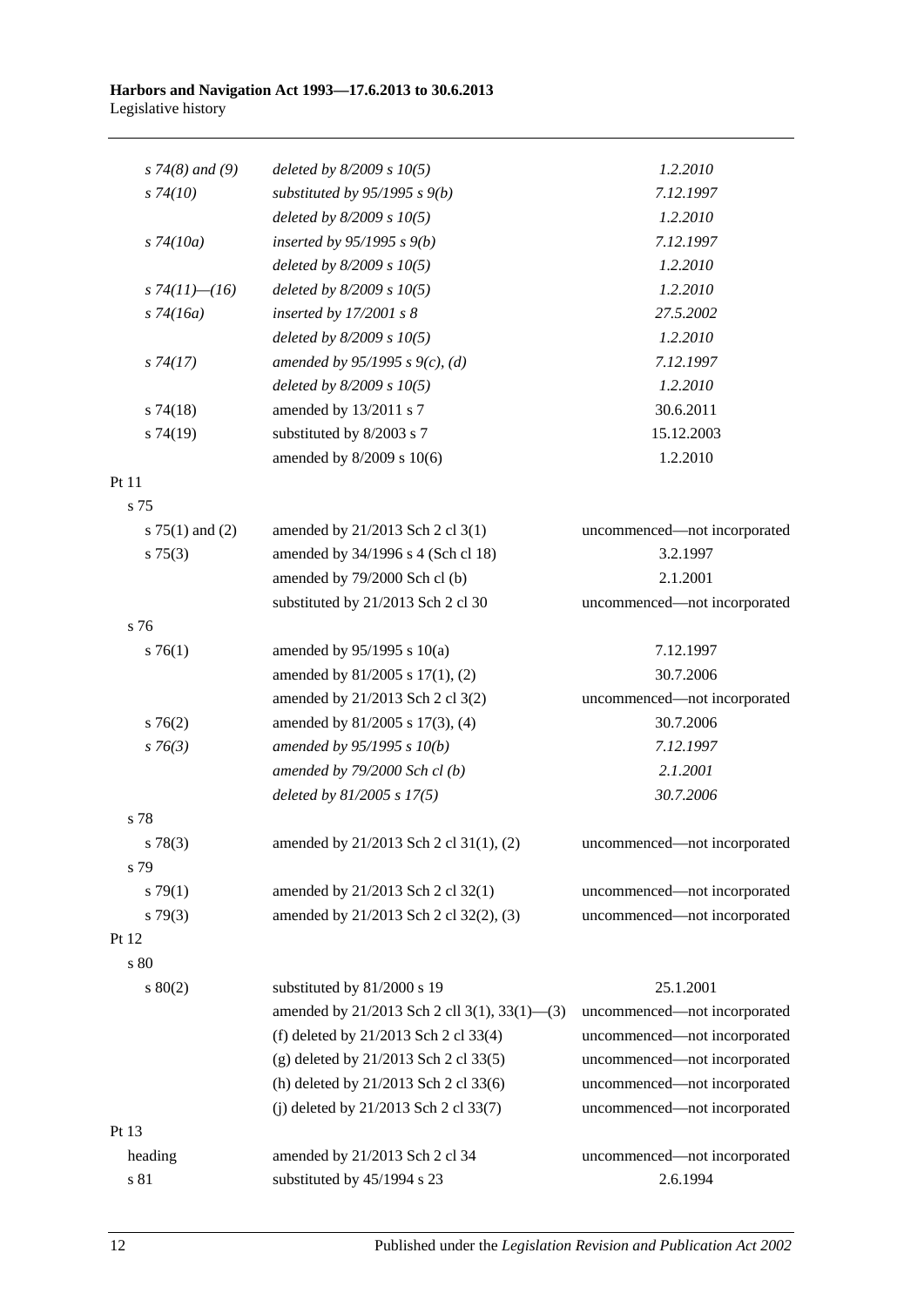|                     | amended by 21/2013 Sch 2 cl 35              | uncommenced-not incorporated |
|---------------------|---------------------------------------------|------------------------------|
| s82                 | amended by 21/2013 Sch 2 cl 36              | uncommenced-not incorporated |
| Pt 14               |                                             |                              |
| s 83                |                                             |                              |
| s 83(1)             | amended by 21/2013 Sch 2 cll 3(1), 37       | uncommenced-not incorporated |
| s 83(2)             | amended by 45/1994 s 10                     | 2.6.1994                     |
|                     | amended by 81/2000 s 20                     | 31.10.2001                   |
|                     | amended by 21/2013 Sch 2 cl 3(1)            | uncommenced-not incorporated |
| s 83(3)             | amended by 21/2013 Sch 2 cl 3(1)            | uncommenced-not incorporated |
| 84                  |                                             |                              |
| s $84(1)$ and $(2)$ | amended by 79/2000 Sch cl (b)               | 2.1.2001                     |
| s 85                | amended by 79/2000 Sch cl (b)               | 2.1.2001                     |
| s 86                | deleted by 34/1996 s 4 (Sch cl 18)          | 3.2.1997                     |
|                     | inserted by $23/2007 s 6$                   | 4.2.2008                     |
|                     | deleted by 16/2013 s 48                     | 17.6.2013                    |
| s 87                |                                             |                              |
| s 87(1)             | amended by 23/2007 s 7                      | 4.2.2008                     |
|                     | amended by 21/2013 Sch 2 cll 3(1), 38       | uncommenced-not incorporated |
| s 88                | deleted by 37/2002 s 9                      | 3.7.2003                     |
| s 89                |                                             |                              |
| s 89(1)             | amended by 21/2013 Sch 2 cl 3(1)            | uncommenced-not incorporated |
| s 89(3)             | substituted by 81/2000 s 21                 | 25.1.2001                    |
| $s 89(4)$ and (5)   | inserted by 81/2000 s 21                    | 25.1.2001                    |
| s 90                |                                             |                              |
| $s\,90(1)$          | amended by 21/2013 Sch 2 cl 39              | uncommenced-not incorporated |
| $s \ 90(2)$         | amended by 42/2009 s 5                      | 12.4.2010                    |
| s 90AA              | inserted by 21/2013 Sch 2 cl 40             | uncommenced-not incorporated |
| s 90A               | inserted by 42/2009 s 6                     | 12.4.2010                    |
| $s\ 90A(3)$         | amended by 21/2013 Sch 2 cl 41(1)           | uncommenced—not incorporated |
| $s\ 90A(4)$         | deleted by $21/2013$ Sch 2 cl $41(2)$       | uncommenced-not incorporated |
| s 91                |                                             |                              |
| $s\,91(1)$          | amended by 23/2007 s 8(1)                   | 4.2.2008                     |
| $s\ 91(2)$          | amended by 23/2007 s 8(2)                   | 4.2.2008                     |
|                     | (ad) and (ae) deleted by $42/2009$ s $7(1)$ | 12.4.2010                    |
|                     | amended by 42/2009 s 7(2)                   | 12.4.2010                    |
| $s\,91(7)$          | substituted by 79/2000 Sch cl (a)           | 2.1.2001                     |
| $s\,91(8)$          | inserted by 34/1996 s 4 (Sch cl 18)         | 3.2.1997                     |
| s 91                | substituted by 21/2013 Sch 2 cl 42          | uncommenced-not incorporated |
| Sch 1               |                                             |                              |
| cl 1                |                                             |                              |
| cl $1(1)$           | amended by 45/1994 s 24                     | 2.6.1994                     |
| Sch 1A              | inserted by 8/2009 s 11                     | 1.2.2010                     |
| cl <sub>6</sub>     |                                             |                              |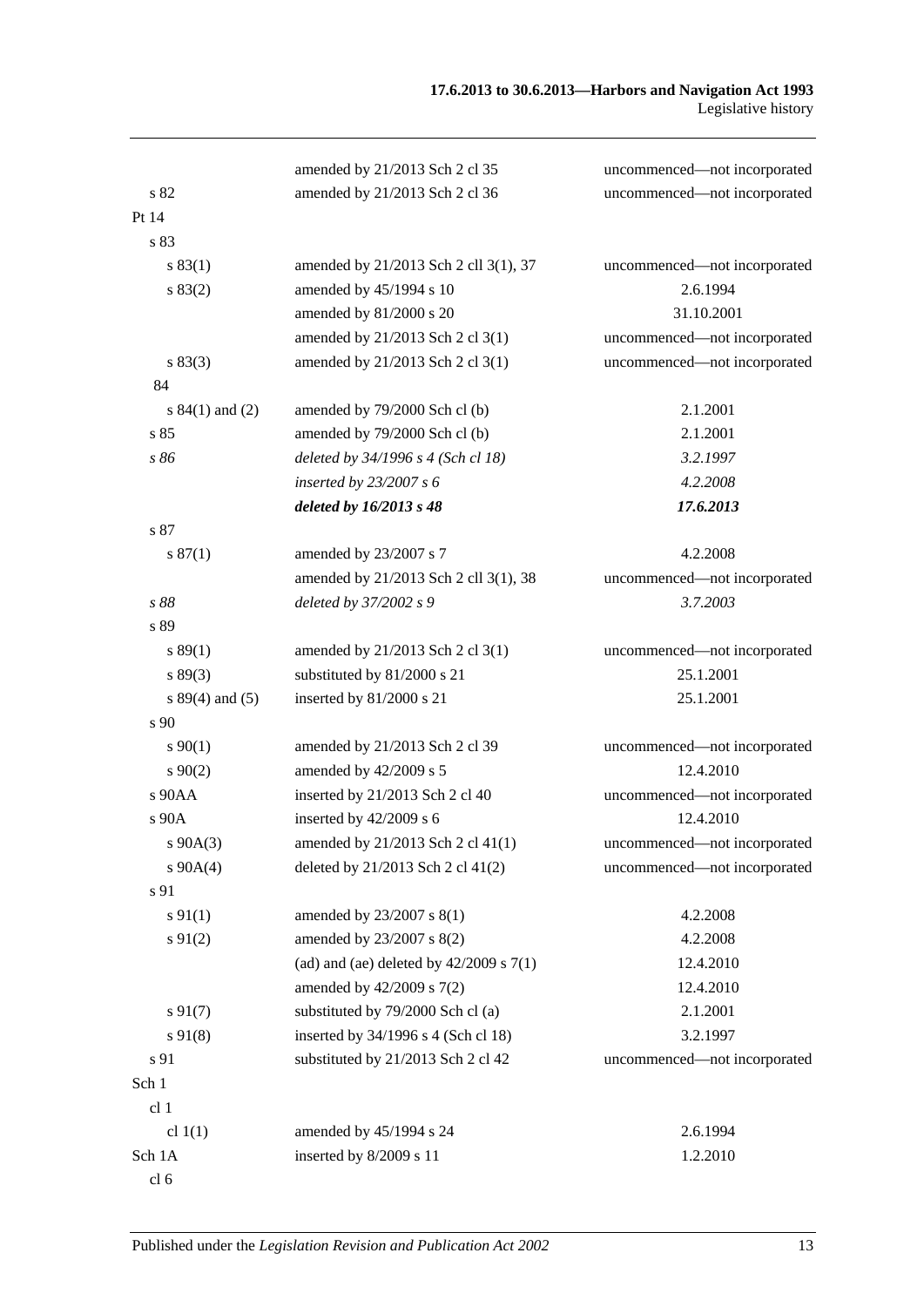| cl $6(4)$       | amended by $21/2013$ Sch 2 cl 3(2)                                    | uncommenced—not incorporated |
|-----------------|-----------------------------------------------------------------------|------------------------------|
| Sch 2           |                                                                       |                              |
| cl1             | omitted under Legislation Revision and<br><b>Publication Act 2002</b> | 3.7.2003                     |
| cl 2            |                                                                       |                              |
| cl 2(4)–(8)     | inserted by $45/1994$ s 25                                            | 2.6.1994                     |
| cl <sub>3</sub> | inserted by $53/2005$ s 4                                             | 17.11.2005                   |

### **Transitional etc provisions associated with Act or amendments**

#### *Statutes Amendment and Repeal (Common Expiation Scheme) Act 1996*

### **5—Transitional provision**

An Act repealed or amended by this Act will continue to apply (as in force immediately prior to the repeal or amendment coming into operation) to an expiation notice issued under the repealed or amended Act.

### *Harbors and Navigation (Miscellaneous) Amendment Act 2000*

### **14—Transitional provision**

- (1) On the commencement of section 7 of this Act, the appointed members of the State Crewing Committee who held office immediately prior to that commencement vacate their offices so that appointments may be made to the Committee under the principal Act as amended by this Act.
- (2) Subsection (1) does not derogate from section 16 of the *[Acts Interpretation Act](http://www.legislation.sa.gov.au/index.aspx?action=legref&type=act&legtitle=Acts%20Interpretation%20Act%201915) 1915*.

#### *Statutes Amendment (Transport Portfolio) Act 2001*

#### **9—Transitional provision**

An amendment to the principal Act effected by a provision of this Part does not apply in relation to an offence committed before the commencement of that provision.

### *Harbors and Navigation (Australian Builders Plate) Amendment Act 2007, Sch 1—Validation provision*

Part 9 Division 1A of the *[Harbors and Navigation Regulations](http://www.legislation.sa.gov.au/index.aspx?action=legref&type=subordleg&legtitle=Harbors%20and%20Navigation%20Regulations%201994) 1994* has the same force and effect, and will be taken to always have had the same force and effect, as if made under the *[Harbors and Navigation Act](http://www.legislation.sa.gov.au/index.aspx?action=legref&type=act&legtitle=Harbors%20and%20Navigation%20Act%201993) 1993* as amended by section 8(2) of this Act.

### *Harbors and Navigation (Miscellaneous) Amendment Act 2009, Sch 1—Transitional provisions*

#### **1—Interpretation**

In this Schedule—

*Facilities Fund* means the Fund established under section 90A of the *[Harbors and](http://www.legislation.sa.gov.au/index.aspx?action=legref&type=act&legtitle=Harbors%20and%20Navigation%20Act%201993)  [Navigation Act](http://www.legislation.sa.gov.au/index.aspx?action=legref&type=act&legtitle=Harbors%20and%20Navigation%20Act%201993) 1993* as inserted by this Act;